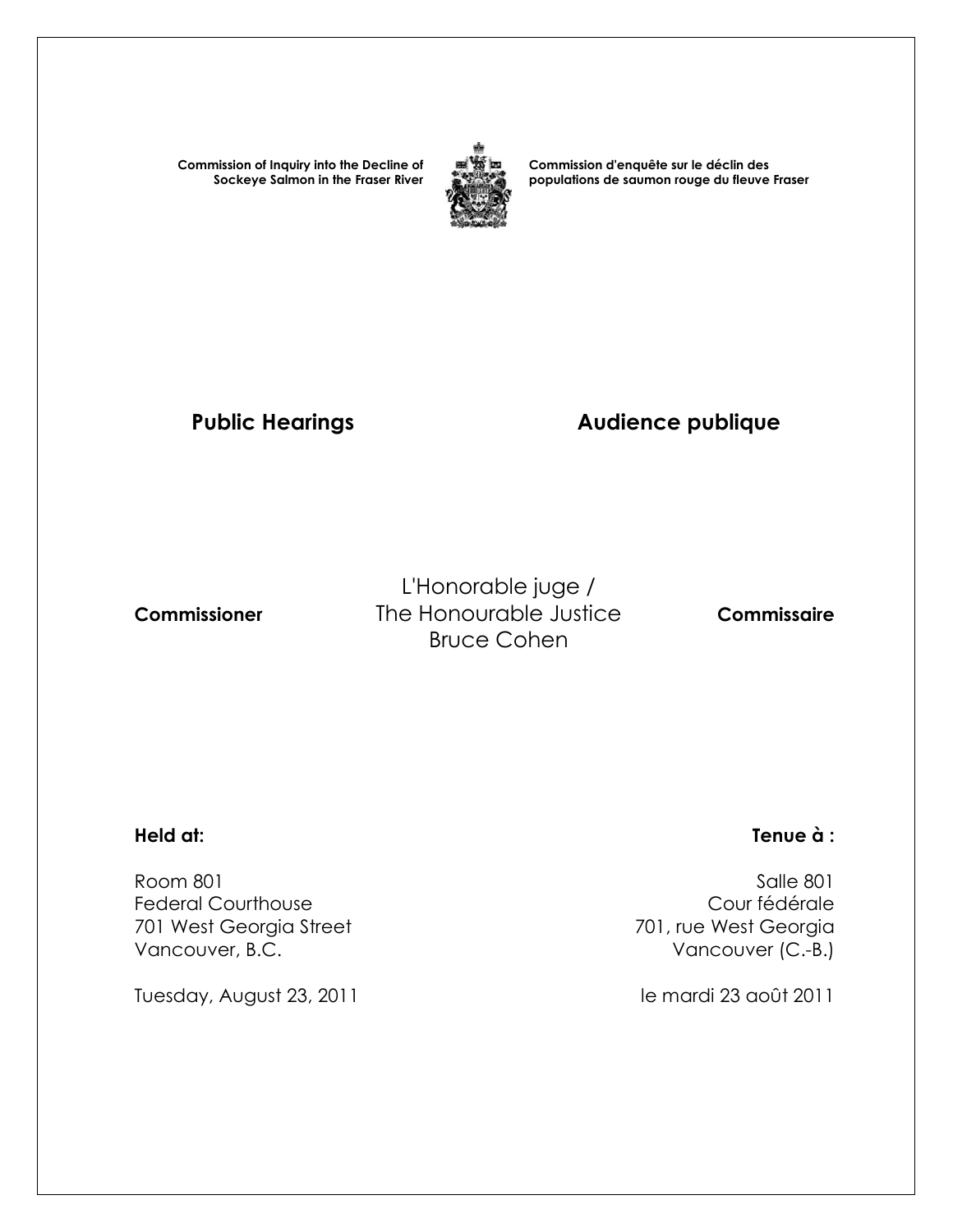### **APPEARANCES / COMPARUTIONS**

| <b>Brock Martland</b><br>Jennifer Chan<br>Kathy L. Grant | <b>Associate Commission Counsel</b><br><b>Junior Commission Counsel</b><br><b>Junior Commission Counsel</b>                                                                                                                                                           |
|----------------------------------------------------------|-----------------------------------------------------------------------------------------------------------------------------------------------------------------------------------------------------------------------------------------------------------------------|
| Mitchell Taylor, Q.C.<br>Jonah Spiegelman                | Government of Canada ("CAN")                                                                                                                                                                                                                                          |
| Clifton Prowse, Q.C.<br><b>Tara Callan</b>               | Province of British Columbia ("BCPROV")                                                                                                                                                                                                                               |
| No appearance                                            | Pacific Salmon Commission ("PSC")                                                                                                                                                                                                                                     |
| No appearance                                            | <b>B.C. Public Service Alliance of Canada</b><br>Union of Environment Workers B.C.<br>('BCPSAC')                                                                                                                                                                      |
| Matt Keen                                                | Rio Tinto Alcan Inc. ("RTAI")                                                                                                                                                                                                                                         |
| Alan Blair<br><b>Shane Hopkins-Utter</b>                 | <b>B.C. Salmon Farmers Association</b><br>('BCSFA")                                                                                                                                                                                                                   |
| No appearance                                            | Seafood Producers Association of B.C.<br>('SPABC")                                                                                                                                                                                                                    |
| Gregory McDade, Q.C.                                     | Aquaculture Coalition: Alexandra<br>Morton; Raincoast Research Society;<br>Pacific Coast Wild Salmon Society<br>("AQUA")                                                                                                                                              |
| Tim Leadem, Q.C.                                         | <b>Conservation Coalition: Coastal Alliance</b><br>for Aquaculture Reform Fraser<br>Riverkeeper Society; Georgia Strait<br>Alliance; Raincoast Conservation<br>Foundation; Watershed Watch Salmon<br>Society; Mr. Otto Langer; David Suzuki<br>Foundation ("CONSERV") |
| Don Rosenbloom<br>Katrina Pacey                          | Area D Salmon Gillnet Association; Area<br>B Harvest Committee (Seine) ("GILLFSC")                                                                                                                                                                                    |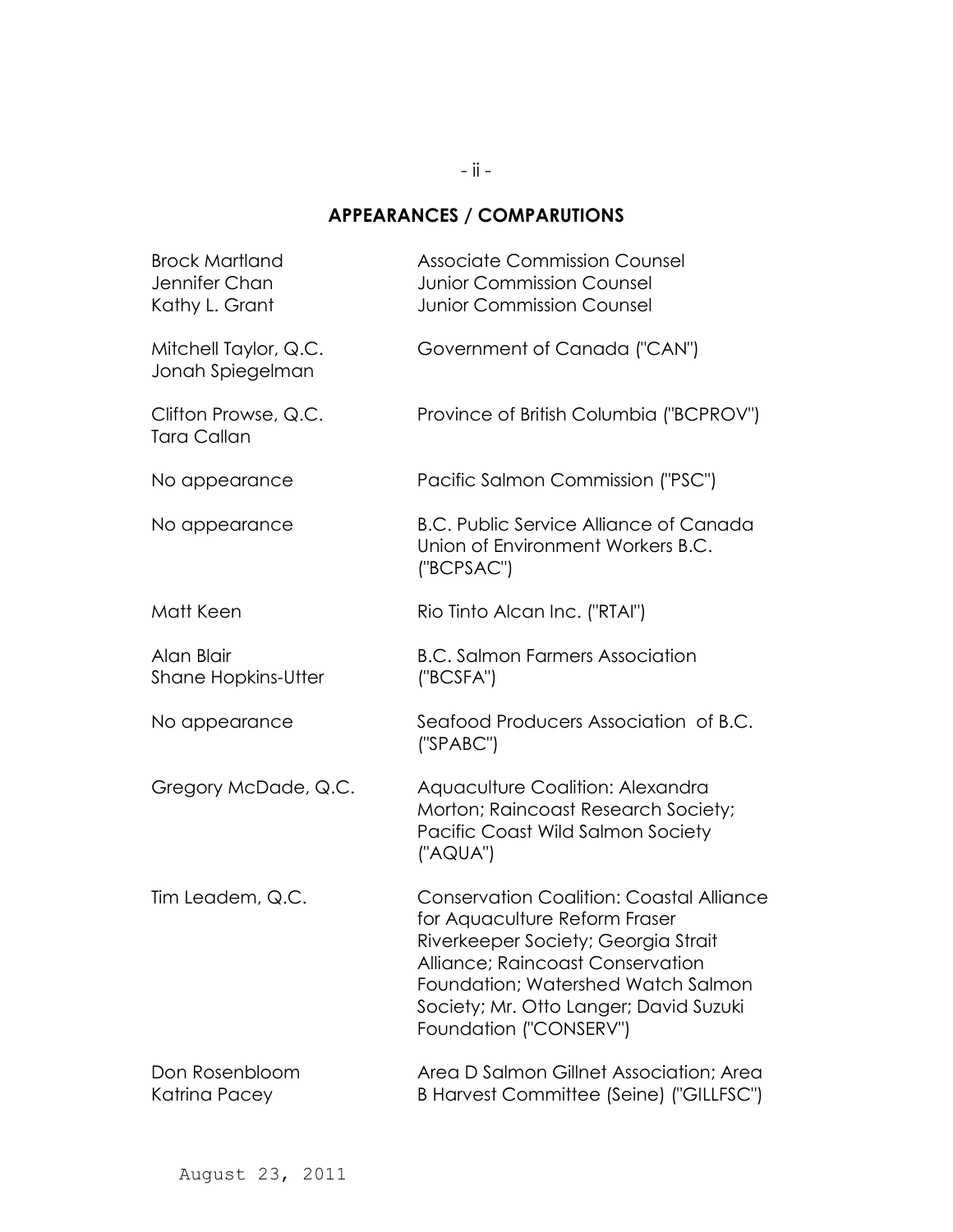- iii -

### **APPEARANCES / COMPARUTIONS, cont'd.**

| No appearance                                   | Southern Area E Gillnetters Assn.<br><b>B.C. Fisheries Survival Coalition ("SGAHC")</b>                                                                                                                                                                                                                                                                                                                                                                                                                                                                                                              |
|-------------------------------------------------|------------------------------------------------------------------------------------------------------------------------------------------------------------------------------------------------------------------------------------------------------------------------------------------------------------------------------------------------------------------------------------------------------------------------------------------------------------------------------------------------------------------------------------------------------------------------------------------------------|
| No appearance                                   | West Coast Trollers Area G Association;<br>United Fishermen and Allied Workers'<br>Union ("TWCTUFA")                                                                                                                                                                                                                                                                                                                                                                                                                                                                                                 |
| No appearance                                   | B.C. Wildlife Federation; B.C. Federation<br>of Drift Fishers ("WFFDF")                                                                                                                                                                                                                                                                                                                                                                                                                                                                                                                              |
| No appearance                                   | Maa-nulth Treaty Society; Tsawwassen<br>First Nation; Musqueam First Nation<br>("MTM")                                                                                                                                                                                                                                                                                                                                                                                                                                                                                                               |
| No appearance                                   | <b>Western Central Coast Salish First</b><br>Nations:<br>Cowichan Tribes and Chemainus First<br><b>Nation</b><br>Hwlitsum First Nation and Penelakut Tribe<br>Te'mexw Treaty Association ("WCCSFN")                                                                                                                                                                                                                                                                                                                                                                                                  |
| <b>Brenda Gaertner</b><br><b>Crystal Reeves</b> | <b>First Nations Coalition: First Nations</b><br>Fisheries Council; Aboriginal Caucus of<br>the Fraser River; Aboriginal Fisheries<br>Secretariat; Fraser Valley Aboriginal<br>Fisheries Society; Northern Shuswap Tribal<br>Council; Chehalis Indian Band;<br>Secwepemc Fisheries Commission of the<br>Shuswap Nation Tribal Council; Upper<br><b>Fraser Fisheries Conservation Alliance:</b><br>Other Douglas Treaty First Nations who<br>applied together (the Snuneymuxw,<br>Tsartlip and Tsawout); Adams Lake<br>Indian Band; Carrier Sekani Tribal<br>Council; Council of Haida Nation ("FNC") |
| No appearance                                   | Métis Nation British Columbia ("MNBC")                                                                                                                                                                                                                                                                                                                                                                                                                                                                                                                                                               |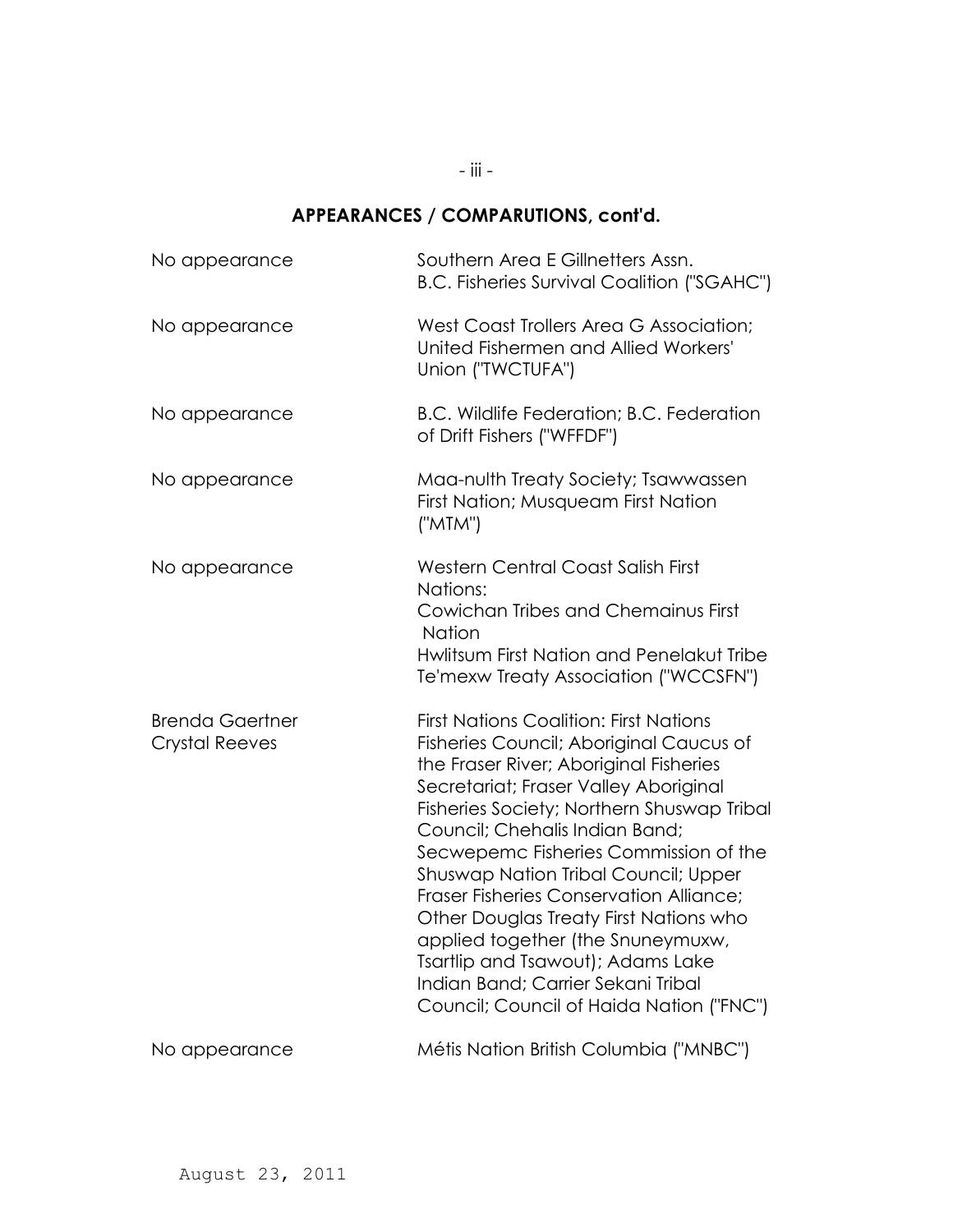- iv -

### **APPEARANCES / COMPARUTIONS, cont'd.**

| <b>Tim Dickson</b><br>Nicole Schabus | Sto:lo Tribal Council<br>Cheam Indian Band ("STCCIB")                                                 |
|--------------------------------------|-------------------------------------------------------------------------------------------------------|
| No appearance                        | Laich-kwil-tach Treaty Society<br>Chief Harold Sewid, Aboriginal<br>Aquaculture Association ("LJHAH") |
| No appearance                        | Musgamagw Tsawataineuk Tribal<br>Council ("MTTC")                                                     |
| Lee Schmidt                          | Heiltsuk Tribal Council ("HTC")                                                                       |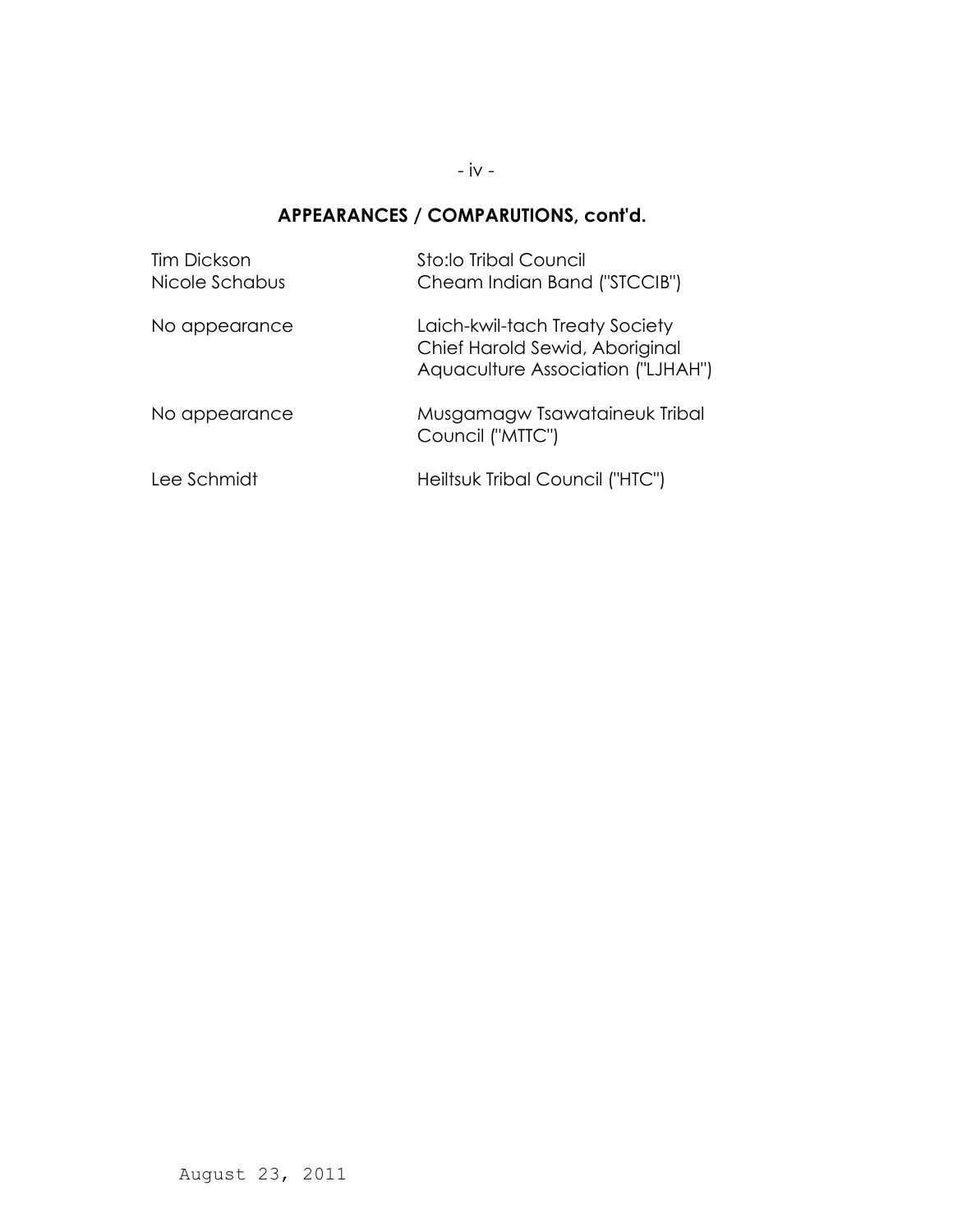# **TABLE OF CONTENTS / TABLE DES MATIÈRES**

PANEL NO. 55 (cont'd):

| STEWART JOHNSON<br>Cross-exam by Ms. Callan (cont'd)<br>Cross-exam by Mr. McDade<br>Cross-exam by Mr. Leadem<br>Cross-exam by Ms. Gaertner<br>Cross-exam by Ms. Schabus<br>Cross-exam by Mr. Taylor (cont'd)<br>Re-exam by Mr. Martland | 5/7<br>51/65<br>79/81<br>84/88/89/90/93/95/98<br>102/104<br>108/109<br>111    |
|-----------------------------------------------------------------------------------------------------------------------------------------------------------------------------------------------------------------------------------------|-------------------------------------------------------------------------------|
| <b>MICHAEL KENT</b><br>Cross-exam by Ms. Callan (cont'd)<br>Cross-exam by Mr. Blair<br>Cross-exam by Mr. McDade<br>Cross-exam by Mr. Leadem<br>Cross-exam by Ms. Gaertner<br>Cross-exam by Ms. Schabus<br>Re-exam by Mr. Martland       | 1/5/6<br>14<br>24/31/44/48/51/62<br>66/70/72/74<br>87/88/92<br>102/103<br>110 |
| <b>CHRISTINE MacWILLIAMS</b><br>Cross-exam by Ms. Callan (cont'd)<br>Cross-exam by Mr. McDade<br>Cross-exam by Mr. Leadem<br>Cross-exam by Ms. Schabus<br>Cross-exam by Mr. Taylor (cont'd)                                             | 5<br>43/47<br>80/83<br>104<br>109                                             |
| <b>CRAIG STEPHEN</b><br>Cross-exam by Ms. Callan (cont'd)<br>Cross-exam by Mr. McDade<br>Cross-exam by Mr. Leadem<br>Cross-exam by Ms. Gaertner<br>Cross-exam by Ms. Schabus<br>Cross-exam by Ms. Pacey                                 | 5<br>43/59<br>68/71/73/77<br>87/90/94/95/97/99<br>102/104<br>105              |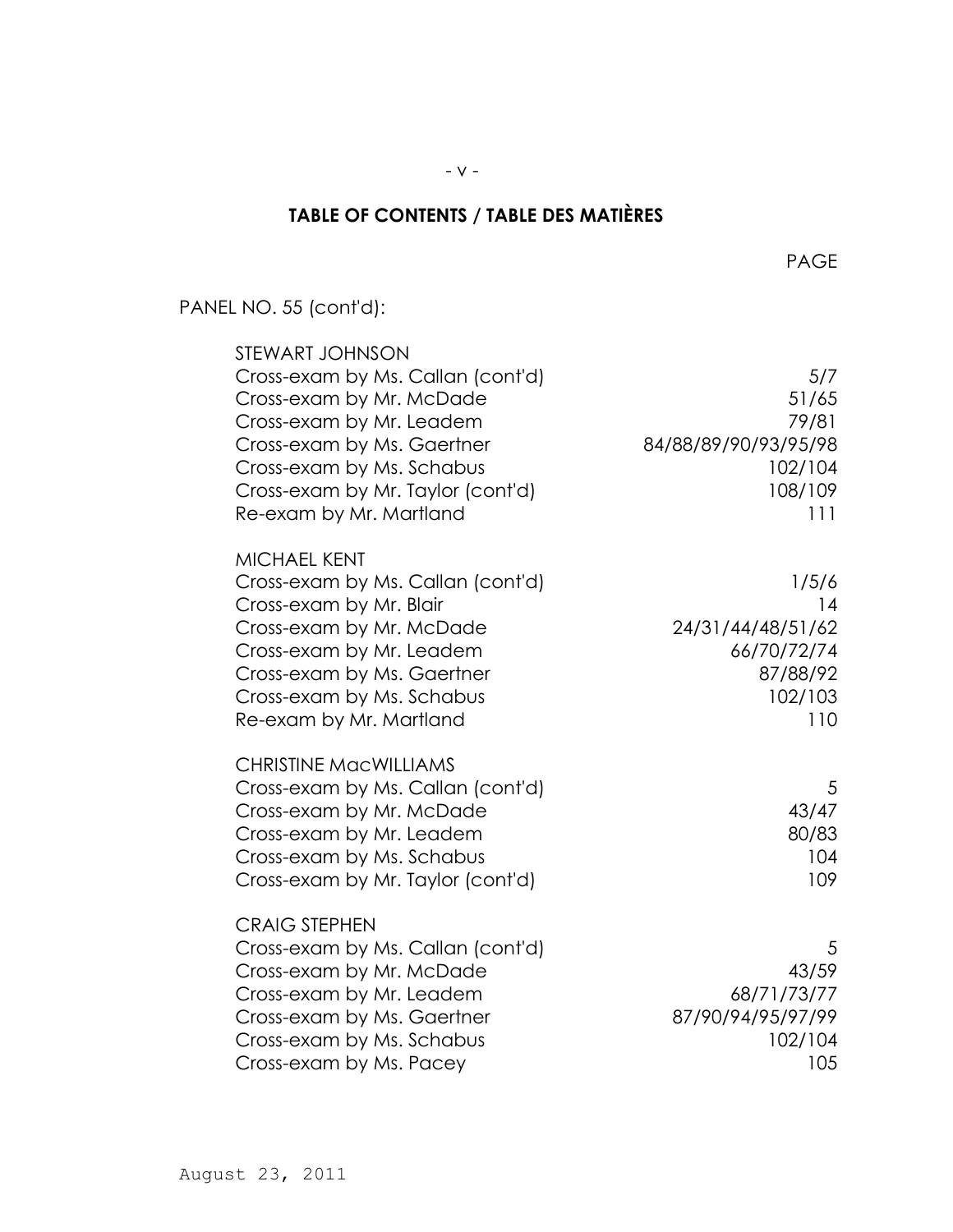### **EXHIBITS / PIECES**

| <u>No.</u> | <b>Description</b>                                                                                                               | <u>Page</u>    |
|------------|----------------------------------------------------------------------------------------------------------------------------------|----------------|
| 1478       | Kent et al Survey of Salmonid Pathogens in Ocean-<br>Caught Fishes in B.C.                                                       | $\overline{2}$ |
| 1479       | Letter from Tim Yesaki to Boris Tyzuk dated May 25,<br>2011                                                                      | 6              |
| 1480       | Letter from Tara Callan to Gregory McDade dated<br>May 27, 2011                                                                  | 6              |
| 1481       | Document entitled "A Review of Diseases Identified in<br><b>B.C. Aquaculture Company Databases"</b>                              | 13             |
| 1482       | Rimstad, Examples of emerging virus diseases<br>in salmonid aquaculture, Aquaculture                                             |                |
| 1483       | Research, 2011<br>Robertsen, Can we get the upper hand on                                                                        | 48             |
|            | viral diseases in aquaculture of Atlantic<br>salmon? Aquaculture Research, 2011                                                  | 49             |
| 1484       | Mennerat et al, Intensive Farming:<br>Evolutionary Implications for Parasites and<br>Pathogens, Journal of Evolutionary Biology, |                |
| 1485       | July 29, 2010<br>Reno, Factors Involved in the Dissemination<br>of Disease in Fish Populations, Journal of                       | 51             |
|            | Aquatic Animal Health, 1988                                                                                                      | 52             |
| 1486       | Walker and Winton, Emerging viral diseases<br>of fish and shrimp, INRA, EDP Sciences, 2010                                       | 53             |
| 1487       | Ford and Myers, A Global Assessment of<br>Salmon Aquaculture Impacts on Wild<br>Salmonids, Department of Biology, Dalhousie      |                |
|            | University                                                                                                                       | 54             |
| 1488       | Kent and Dawe, Experimental Transmission of<br>a Plasmacytoid Leukemia of Chinook<br>Salmon, Oncorhynchus tshawytscha, Journal   |                |
| 1489       | of Cancer Research, September 1, 1990<br>Newbound and Kent, Experimental<br>interspecies transmission of plasmacytoid            | 54             |
|            | leukemia in salmonid fishes, Diseases of<br>Aquatic Organisms, May 9, 1991                                                       | 56             |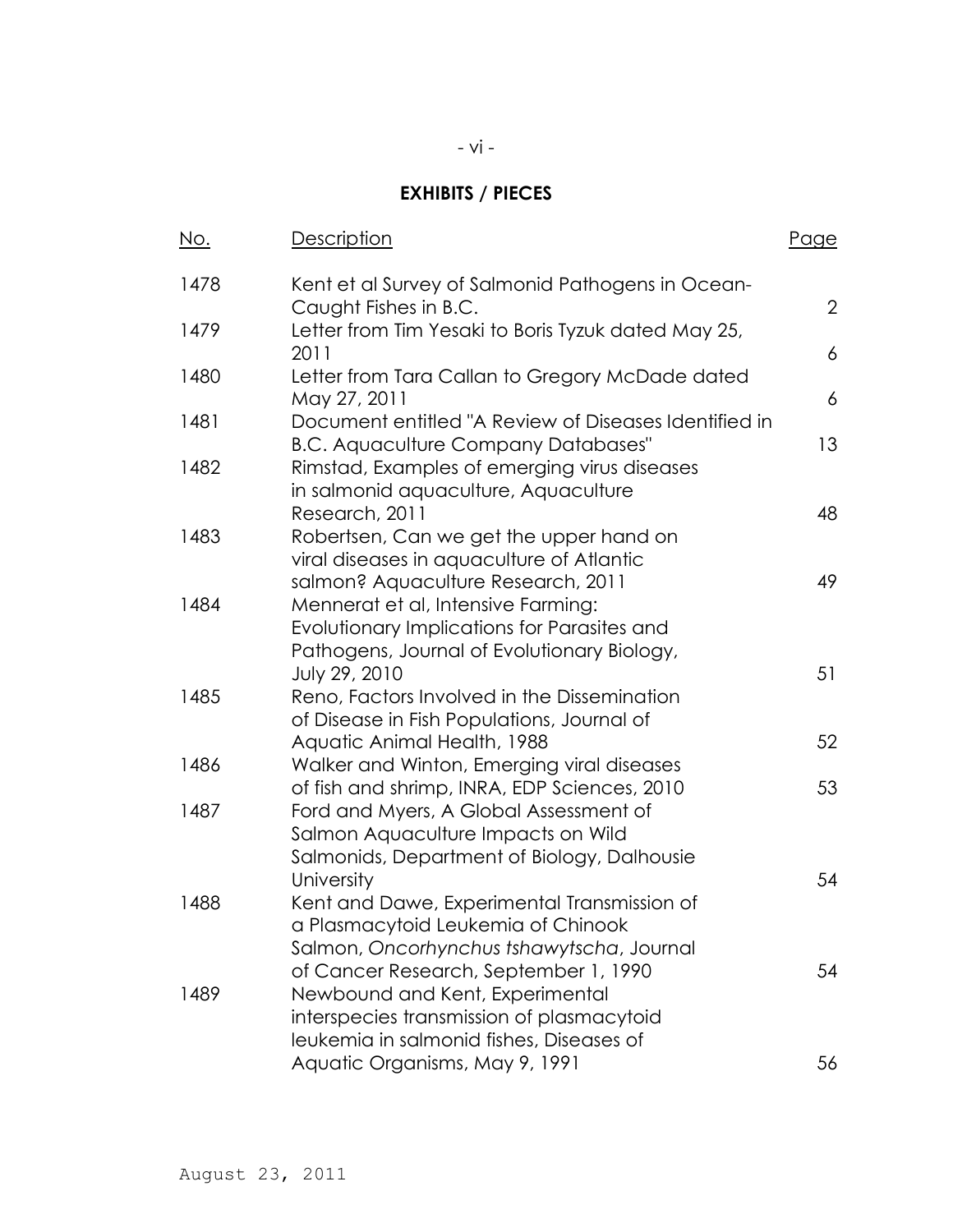### **EXHIBITS / PIECES**

| <u>No.</u> | Description                                                                                       | Page |
|------------|---------------------------------------------------------------------------------------------------|------|
| 1490       | Eaton and Kent, A Retrovirus in Chinook<br>Salmon (Oncorhynchus tshawytscha) with                 |      |
|            | Plasmacytoid Leukemia and Evidence for the<br>Etiology of the Disease, Journal of Cancer          |      |
|            | Research, December 1, 1992                                                                        | 59   |
| 1491       | Descriptive epidemiology of marine anemia in                                                      |      |
|            | seapen-reared salmon in southern British Columbia,                                                |      |
|            | by Craig Stephen, Carl Ribble and Michael Kent                                                    | 59   |
| 1492       | The effects of changing demographics on the                                                       |      |
|            | distribution of marine anemia in farmed salmon in                                                 |      |
|            | British Columbia, by Craig Stephen and Carl Ribble                                                | 59   |
| 1493       | Diseases of Aquatic Organisms, Biochemical and                                                    |      |
|            | histologic evidence of plasmacytoid leukemia and                                                  |      |
|            | salmon leukemia virus (SLV) in wild-caught Chinook                                                |      |
|            | salmon Oncorhynchus tshawytscha from British                                                      |      |
|            | Columbia expressing plasmacytoid leukemia, by                                                     |      |
|            | W.D. Eaton, B. Folkins and M.L. Kent                                                              | 61   |
| 1494       | IN PRESS: Fisken og Havet 13: The Impact of Diseases                                              |      |
|            | of Pen-Reared Salmonids on Coastal Marine                                                         |      |
| 1495       | Environments, by Michael L. Kent                                                                  | 67   |
|            | Epidemiological investigation of infectious<br>hematopoietic necrosis virus in salt water net-pen |      |
|            | reared Atlantic salmon in British Columbia, by Craig                                              |      |
|            | Stephen, Michael Kent, et al                                                                      | 69   |
| 1496       | Infectious haematopoietic necrosis epidemic (2001)                                                |      |
|            | to 2003) in farmed Atlantic salmon Salmo salar in                                                 |      |
|            | British Columbia, by S.M. Saksida                                                                 | 70   |
| 1497       | 2010 BC Salmon Farming Database                                                                   | 76   |
| 1498       | 2008 BC Salmon Farming Database                                                                   | 76   |
| 1499       | Program for Aquaculture Regulatory Research                                                       |      |
|            | (PARR)                                                                                            |      |
|            | Calls for Proposals (2010/11), PAAR Project Proposal                                              |      |
|            | 2010/11                                                                                           | 79   |
| 1500       | E-mail from Kristi Miller-Saunders to Christine                                                   |      |
|            | MacWilliams, dated July 29, 2011, Subject: testing of                                             |      |
|            | Atlantic salmon                                                                                   | 81   |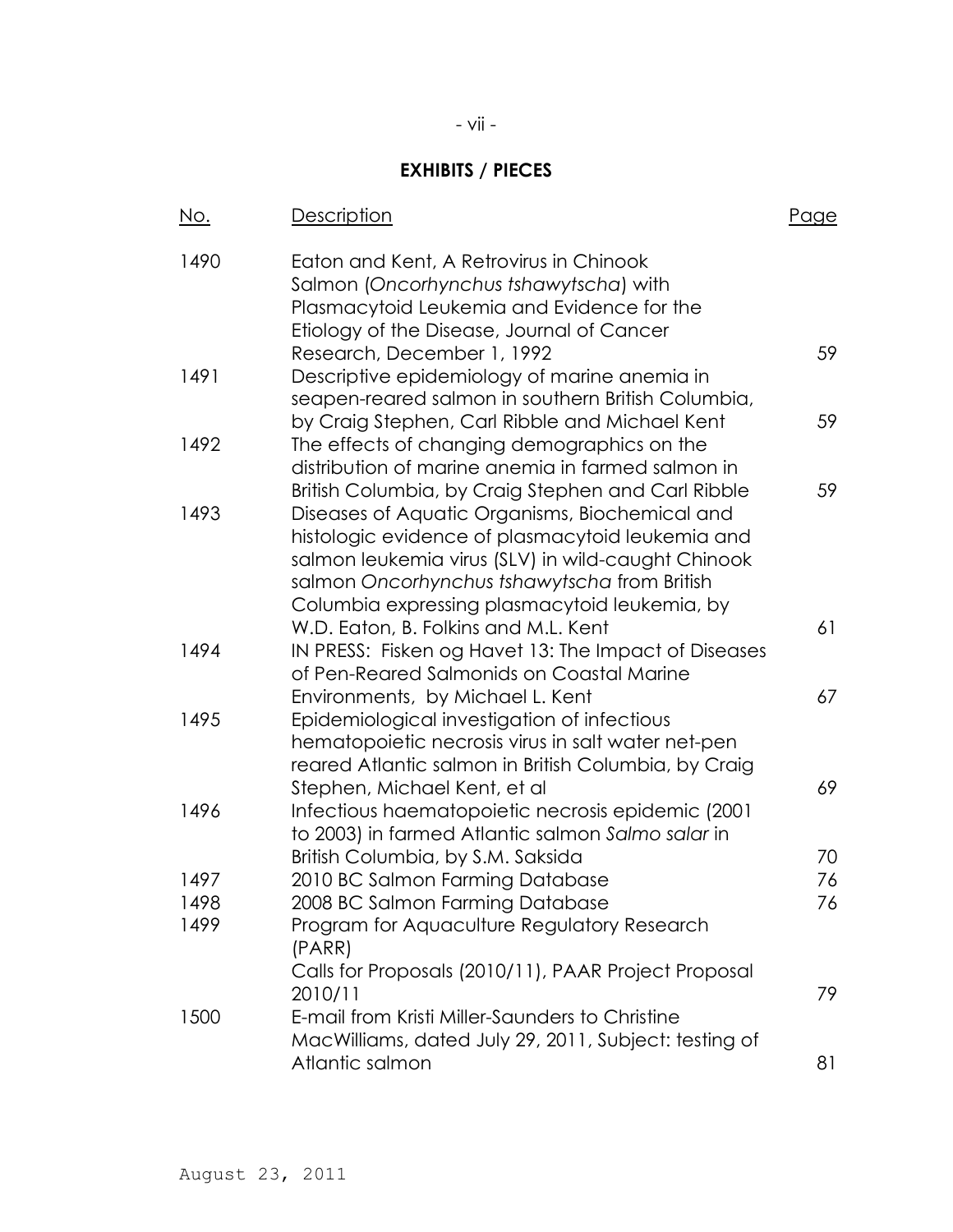# **EXHIBITS / PIECES**

| No.  | Description                                                                                                                       |    |
|------|-----------------------------------------------------------------------------------------------------------------------------------|----|
| 1501 | E-mail from Kristi Miller-Saunders to Stewart Johnson,<br>dated July 29, 2011, Subject: testing Atlantic salmon<br>for Parvovirus | 83 |
| 1502 | ISA virus in Chile: evidence of vertical transmission, by<br>Siri Vike, Stian Nylund, and Are Nylund                              | 83 |
| 1503 | 2002 B.C. Salmon Farmer Database                                                                                                  | 96 |
| 1504 | 2003 B.C. Salmon Farmer Database                                                                                                  | 96 |
| 1505 | 2004 B.C. Salmon Farmer Database                                                                                                  | 96 |
| 1506 | 2005 B.C. Salmon Farmer Database                                                                                                  | 96 |
| 1507 | 2006 B.C. Salmon Farmer Database                                                                                                  | 96 |
| 1508 | 2007 B.C. Salmon Farmer Database                                                                                                  | 96 |
| 1509 | 2009 B.C. Salmon Farmer Database                                                                                                  | 97 |

#### **EXHIBITS FOR IDENTIFICATION / PIECES POUR 'IDENTIFICATION**

| Lawrie document entitled "Atlantic Salmon            |    |
|------------------------------------------------------|----|
| Importations into British Columbia 1985-2011         | 22 |
| Hammell document titled, " Qualitative assessment    |    |
| of risk, and mitigation, of importing exotic disease |    |
| through eggs"                                        | 23 |
| List of Fish Health Databases produced to            |    |
| Cohen Commission by Aquaculture Coalition            | 32 |
| Graphs of BCMAL Audit data (BCP002864)               |    |
| Region 3 only (excludes west coast                   |    |
| Vancouver Island)                                    | 41 |
| Marty, Histopathology of Atlantic salmon             |    |
| sampled as part of the BC Auditing and               |    |
| Surveillance Program                                 |    |
|                                                      |    |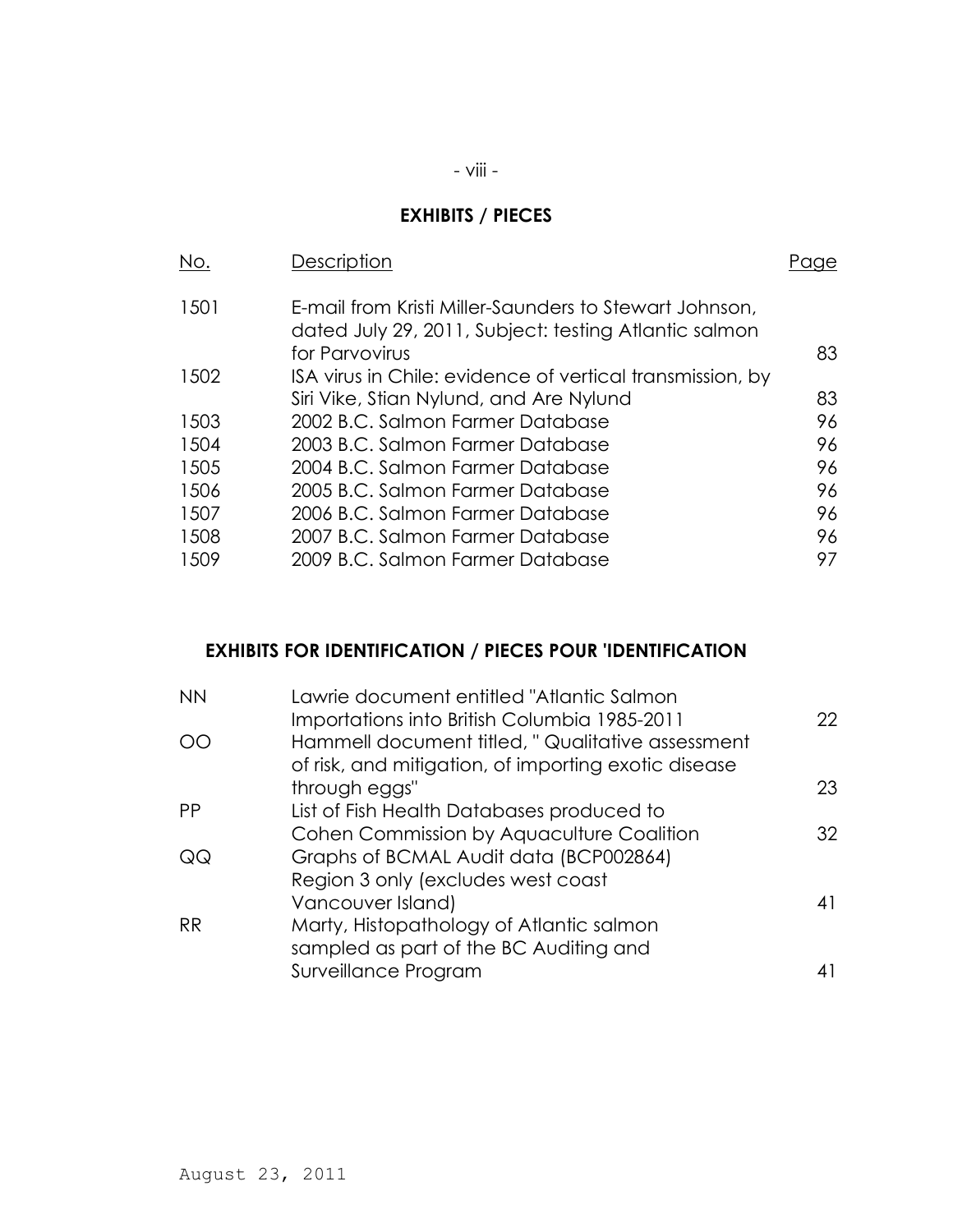1 Vancouver, B.C./Vancouver<br>2 (C.-B.) 2 (C.-B.)<br>3 August 3 August 23, 2011/le 23 août 4 2011 5 6 THE REGISTRAR: The hearing is now resumed.<br>7 MR. MARTLAND: Mr. Commissioner, I'll just MR. MARTLAND: Mr. Commissioner, I'll just indicate at 8 the outset two things: First, if I could just 9 remind all the witnesses to please speak directly<br>10 into the mike and position it towards them if the into the mike and position it towards them if they 11 can. I gather some people couldn't hear 12 everything yesterday. 13 Secondly, with respect to the times, we've 14 had some -- Ms. Callan was to have had 15 further 15 minutes. We've had some sharing and transfer of 16 time, so she'll have a further half hour this 17 morning. That keeps us on schedule. 18 MS. CALLAN: Mr. Commissioner, Callan, C-a-l-l-a-n, 19 19 initials T.E., appearing on behalf of Her Majesty<br>20 the Oueen in Right of the Province of British the Queen in Right of the Province of British 21 Columbia. 22 23 CROSS-EXAMINATION BY MS. CALLAN, continuing: 24 25 Q Dr. Kent, you've identified bacterial kidney 26 disease or *R. sal* as a high risk bacterium? DR. KENT: That's correct. 28 Q It affects both sockeye and Atlantic salmon? 29 DR. KENT: Yes, and it affects sockeye salmon more 30 severely than -- given the same dose, it would be<br>31 a more acute severe disease in sockeve salmon than 31 a more acute severe disease in sockeye salmon than Atlantic salmon. 33 Q Okay. And it's quite common in the wild? 34 DR. KENT: Quite common in the wild, particularly in 35 chinooks. In wild caught chinook salmon, it's 36 quite common. For the work that we did, this was 37 a number of years ago, if I recall, about ten 38 percent of the sockeye salmon that we collected in 39 ocean survey were infected. So, in general, it's 40 more common in chinook salmon than sockeye salmon, 41 but it would occur in both species.<br>42 O Is the paper you're referring to at 42 Q Is the paper you're referring to at the Province's 43 Tab 10? 44 DR. KENT: Which? Is that the Kent et al Journal of 45 Aquatic Animal Health? 46 Q It is. It's called "Survey of Salmonid" -- 47 DR. KENT: Yes, that's correct.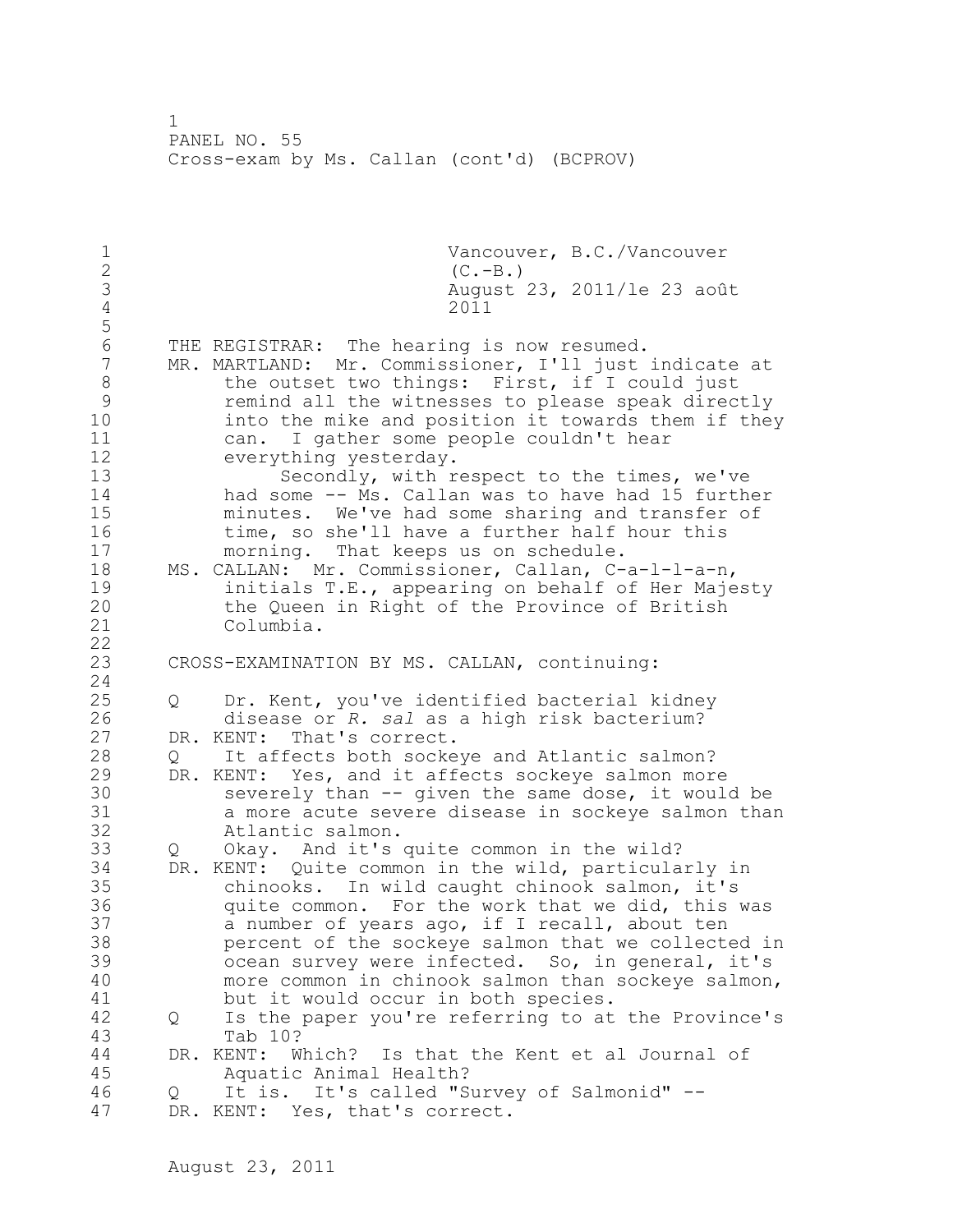1 MS. CALLAN: If we can mark this as the next exhibit? 2 THE REGISTRAR: Exhibit 1478. 3 4 EXHIBIT 1478: Kent et al Survey of Salmonid<br>5 Pathogens in Ocean-Caught Fishes in B.C. 5 Pathogens in Ocean-Caught Fishes in B.C. 6 MS. CALLAN: 8 Q Now, the incidence level in Atlantic salmon is<br>9 somewhat low. 9 somewhat low.<br>10 DR. KENT: From th DR. KENT: From this survey? I'd have to go back and 11 look at it. Yeah, it looks like right here that 12 we -- where are we here? Yeah, it's pretty low 13 and that's what I would expect. My experience 14 back from the 11 years I worked with DFO and doing 15 a lot of work on Atlantic salmon fish farms, it 16 was really a very low level disease problem. Much 17 more common in Pacific salmon than Atlantic 18 salmon. 19 Q And would you agree that the prevalence level of<br>20 the BKD in farmed fish has been declining in the the BKD in farmed fish has been declining in the 21 last nine to ten years? 22 DR. KENT: I have not been examining fish in the last 23 nine to ten years. Maybe one of my colleagues 24 might want to expand on BKD levels in the farms in 25 the last ten years. I left British Columbia in 26 1999, so I have less direct contact with the fish<br>27 farms after -- in the last ten years. farms after  $--$  in the last ten years. 28 Q Do any of the other panel members want to address 29 this point? 30 If you could turn to Dr. Korman's report at<br>31 5A which is provincial Tab 19. and it's page 19. 5A which is provincial Tab 19, and it's page 19. 32 Would you agree that this indicates that the 33 incident level of BKD appears to be declining 34 since 2002? 35 DR. KENT: It appears that of a trend. One would have 36 to run statistical analyses to see if there's a 37 statistically significant difference in that, but 38 just subjectively, I would say there appears to be 39 a reduction in BKD. 40 Q And I take it you wouldn't be in a position to 41 know how many Atlantic salmon are along the<br>42 sockeve migration route in 2007? sockeye migration route in 2007? 43 DR. KENT: No. No, I wouldn't be the one to answer 44 that. 45 Q Would you agree, based on Dr. Korman's report, 46 that BKD is unlikely to explain the difference 47 between poor 2009 run and the extremely large 2010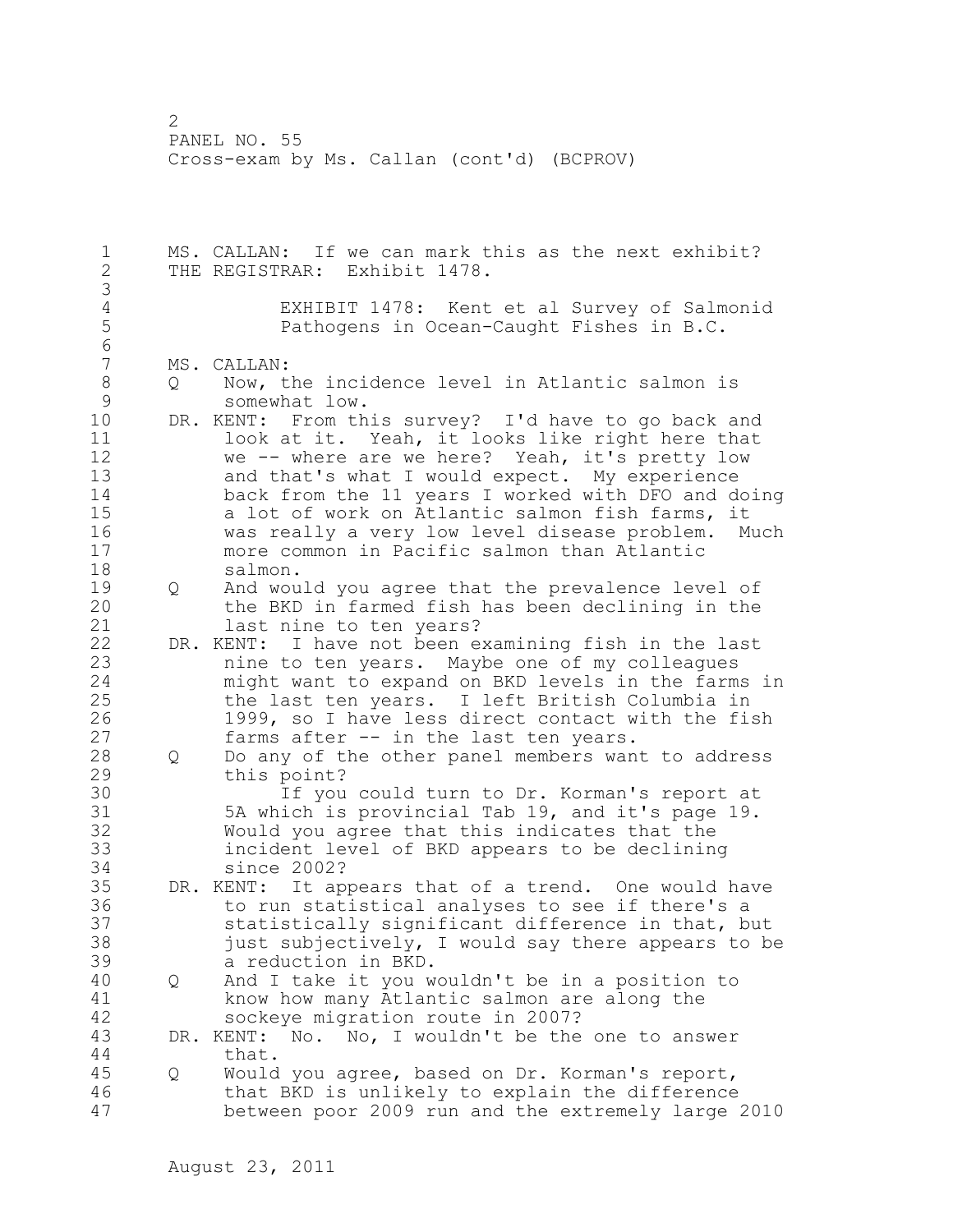1 run? 2 DR. KENT: Yes, based on the data that we have right 3 now, as far as -- this is work looking at BKD on<br>4 fish farms, I assume, this, what I'm looking at 4 fish farms, I assume, this, what I'm looking at<br>5 fight here? 5 right here?<br>6 0 That's righ 6 Q That's right. DR. KENT: Yes, that's right, yeah. So as far as 8 relating to bacterial kidney disease and<br>9 Renibacterium on fish farms, I would obje 9 **Renibacterium** on fish farms, I would objectively<br>10 but that at a pretty low priority. One is it's put that at a pretty low priority. One is it's 11 11 not that easily transmitted; and secondly, the 12 fish farms are mainly Atlantic salmon; and third, 13 as we see, even if there's not a statistically 14 significant reduction in BKD, it's really an 15 incidental disease in the Atlantic salmon. 16 Q Now, you rated furunculosis as a high-risk 17 bacterium noting the bacterium has potential to be 18 lethal to juvenile and adult sockeye salmon in 19 both fresh water and sea water.<br>20 DR. KENT: That's correct. DR. KENT: That's correct. 21 Q And you would agree that the bacterium has never 22 been diagnosed in B.C. wild sockeye salmon? 23 DR. KENT: That's my understanding. 24 Q As well, most occurrences of furunculosis at fish 25 farms since 2002 have been on the west coast of 26 British Columbia (sic)?<br>27 DR. KENT: I can't answer th DR. KENT: I can't answer that question. I don't know 28 about the distribution of furunculosis in fish 29 farms. 30 Q Okay. If you could turn to Tab 21 of the 31 Province's book of documents. It's page 28 that<br>32 I'm looking, and this is Dr. Noakes' report. Th I'm looking, and this is Dr. Noakes' report. This 33 will be a technical report that the Commission 34 will be putting in, in the next few days, as well. 35 Specifically I'm looking at the first paragraph 36 starting midway through. It says [as read]: 37<br>38 A few more cases of furunculosis have been 39 reported on farms since 2003. Most of the 40 furunculosis cases have been from farms 41 located on the west coast of Vancouver<br>42 located. Island. 43 44 Then it sets out the numbers, 9 out of 10 in 2010, 45 so that means that one was not on the west coast. 46 One in 2008, 'cause they have 4 out of 5 are on 47 the west coast, and then 1 in 2007 and 2 in 2004.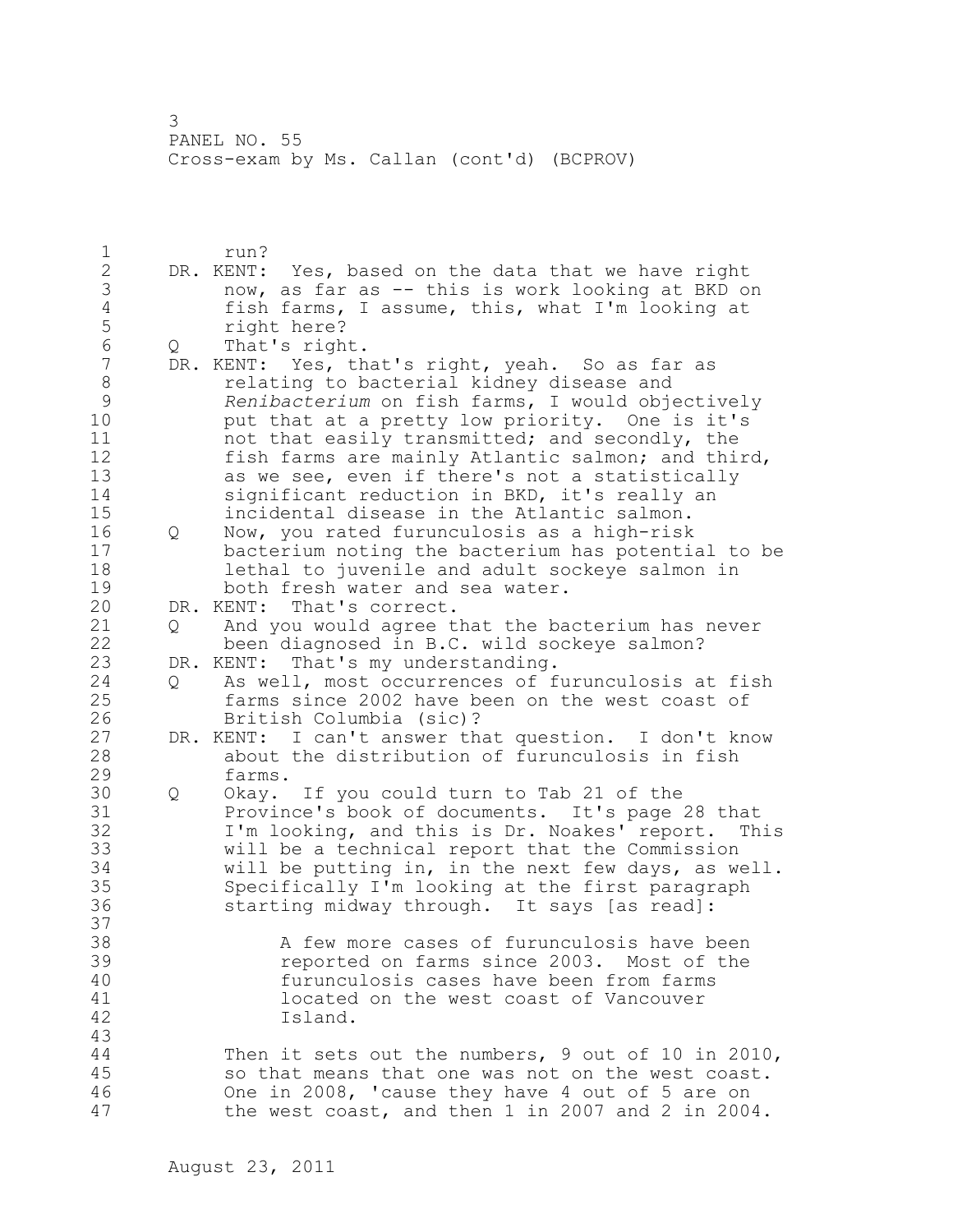1 Then there's a higher number in 2003. 2 Do you have any reason to disagree with Dr. 3 Noakes?<br>4 DR.KENT: N 4 DR. KENT: No. I don't know where the source of his<br>5 data are, but I have no reason to disagree with 5 data are, but I have no reason to disagree with 6 that. There is a vaccine for furunculosis. It's<br>7 used with Atlantic salmon, and therefore -- in used with Atlantic salmon, and therefore -- in 8 general, with that efficacious vaccine being<br>9 available, we would expect to see less 9 available, we would expect to see less<br>10 furunculosis on the farms. furunculosis on the farms. 11 I put this furunculosis as a high pathogen --12 or *aeromonas salmonicida* as a pathogen of concern 13 that would be one that you would be looking for in 14 the fish. I'm not saying that we -- I didn't 15 allude to any relationship with farms being the 16 source of this. I'm just putting that as a 17 general risk. We know furunculosis occurs in 18 hatcheries and occasionally in wild fish, and when 19 it does occur, it can be very lethal to fish,<br>20 including sockeye. So therefore that's why I including sockeye. So therefore that's why I 21 included it in my high risk. 22 Q Now, I'm turning to the issue of salmon leukemia 23 virus or otherwise known as plasmacytoid leukemia. 24 DR. KENT: Yes. 25 Q When was the last time you saw evidence of salmon 26 leukemia virus or plasmacytoid leukemia?<br>27 DR. KENT: Okay, so as I discussed yesterday DR. KENT: Okay, so as I discussed yesterday -- and I 28 probably need to reiterate this a bit again today, 29 because it's a complicated story. We were looking 30 at fish, let's say, starting in the late 1980s,<br>31 early 1990s, that had histological presentation 31 early 1990s, that had histological presentation<br>32 which we described as plasmacytoid leukemia, an which we described as plasmacytoid leukemia, an 33 excessive proliferation of immature plasma cells - 34 it's a white blood cell type - in chinook salmon 35 from certain - and farms - and that was the fish 36 that we did our work on, on isolating viruses, 37 cell-free transmission, basically collecting the 38 evidence that was most suggestive of a viral 39 ideology. 40 That work was done in the early 1990s. After 41 that, we continued to see fish that presented with<br>42 that histological change, basically lesions, the that histological change, basically lesions, the 43 proliferation of white blood cells that fit that 44 diagnosis. In further cases, almost all those 45 were infected with a parasite called *Nucleospora*  46 *salmonis*. We didn't continue to look for viruses 47 after the early 1990s. The virologist I was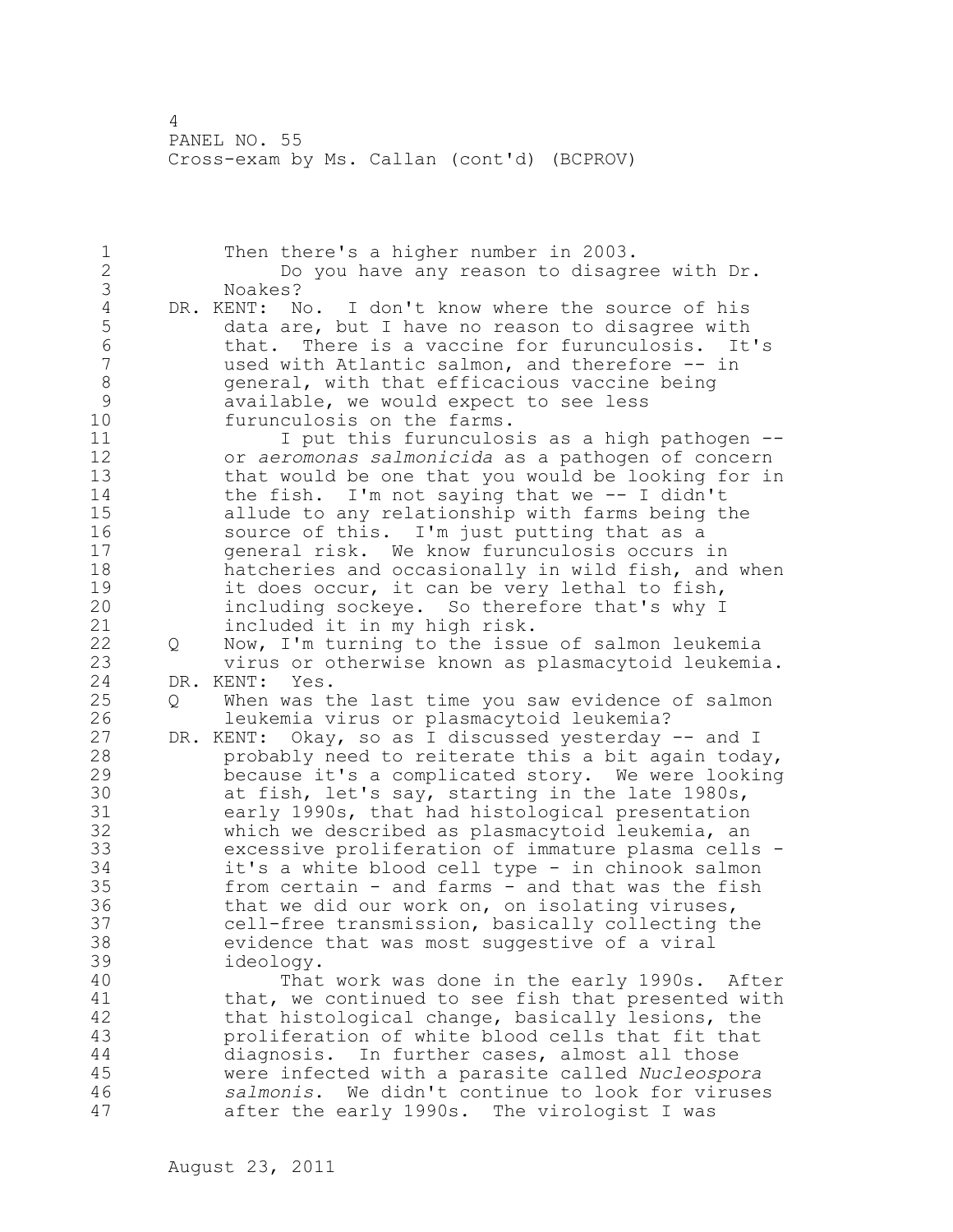1 working with, Dr. Bill Eaton, who was at Malaspina 2 College at the time, he left Malaspina around that 3 time and basically the work actually specifically<br>4 looking at the virus was gone. 4 looking at the virus was gone.<br>5 However, we continued to 5 However, we continued to see, through the<br>6 190s, fish with lesions that -- from chinook f 6 '90s, fish with lesions that -- from chinook farms and occasionally in wild fish that had changes 8 consistent with that. Dr. Stephen might be able<br>9 to address when the last -- a little bit more. 9 to address when the last -- a little bit more. He<br>10 did a lot of survey work on the condition of did a lot of survey work on the condition of 11 farms, so maybe he might be able to add a little 12 bit to that. 13 DR. STEPHEN: Well, as science goes, my Ph.D. ended, my 14 funding ended and I didn't look at the disease 15 after that. So I have no real data on trends 16 after my doctoral work. 17 Q Now, my understanding of plasmacytoid leukemia or 18 salmon leukemia virus is that this is a disorder 19 that primarily affects chinook and coho salmon?<br>20 DR. KENT: Primarily chinook. We were able to DR. KENT: Primarily chinook. We were able to 21 experimentally infect sockeye salmon, but in the 22 field, chinook salmon. 23 Q Have you ever known Atlantic salmon to display 24 pathology consistent with plasmacytoid leukemia or 25 salmon leukemia virus? 26 DR. KENT: No.<br>27 0 And it ha 27 Q And it has not been identified in sockeye in the wild? 29 DR. KENT: That's correct, to my knowledge. 30 Q Now, IHN, sea lice and specifically *Caligus*  31 *clemensi* and *L. salmonis*, BKD, *Ich*, furunculosis are endemic pathogens and have probably been 33 present on B.C. marine ecosystems for centuries? 34 DR. KENT: Yes, that's correct. 35 Q Are you aware of any pathogens that would increase 36 pink salmon survival and, at the same time, 37 decrease sockeye salmon survival? 38 DR. KENT: No. 39 Q Are any of the other panellists aware of such a 40 disorder? 41 DR. JOHNSON: No, I'm not.<br>42 DR. STEPHEN: No. DR. STEPHEN: No. 43 DR. MacWILLIAMS: No. 44 Q Okay. Dr. Kent, I understand -- and I'm going to 45 be switching subjects to Dr. Miller's work. I 46 understand that marine anemia or plasmacytoid 47 leukemia is sometimes associated with an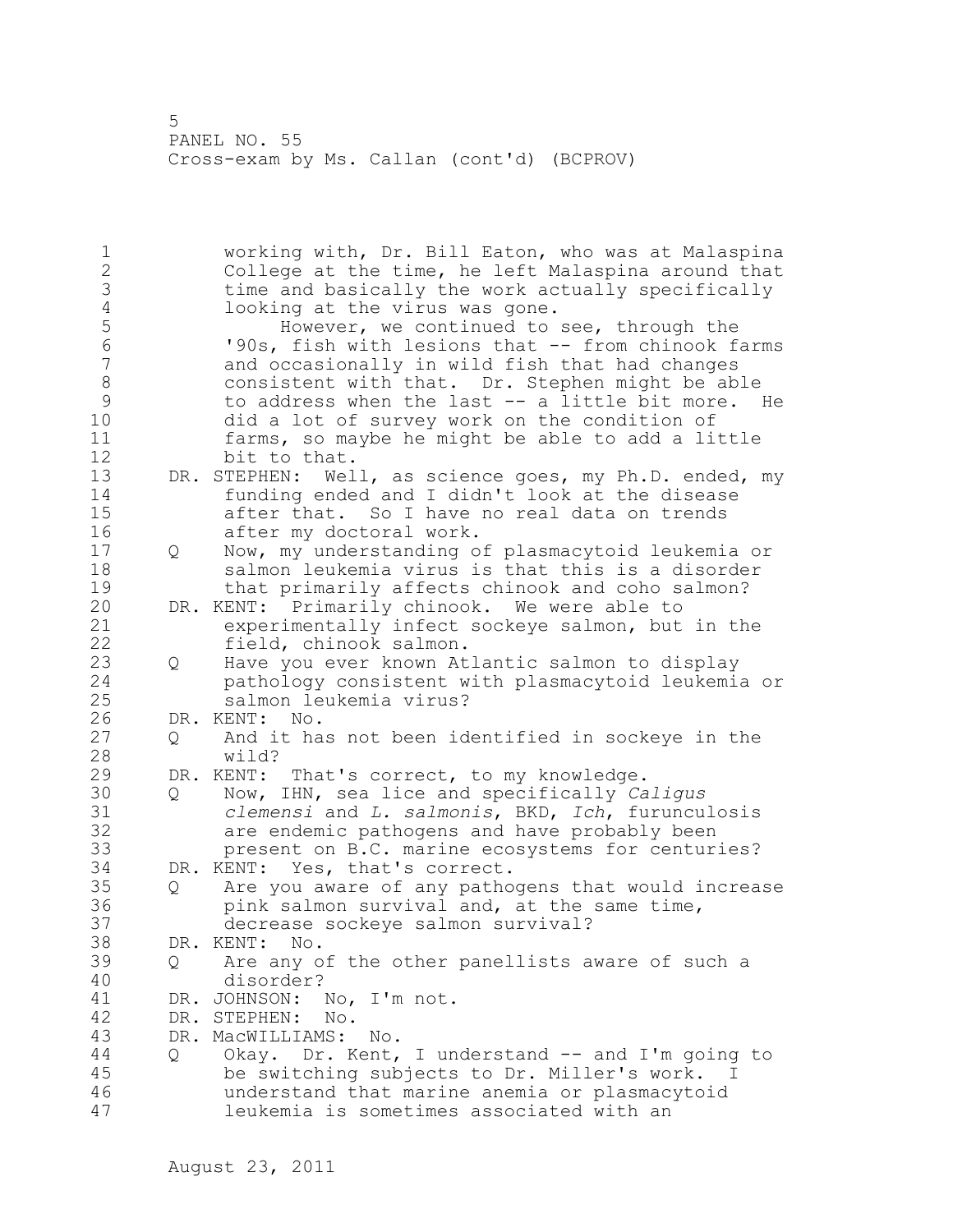1 accumulation of abnormal cells behind the eye. 2 DR. KENT: That's correct. 3 Q Dr. Miller, I understand, provided you with 4 histological samples from sockeye salmon brains to 5 examine?<br>6 DR.KENT: Th 6 DR. KENT: That's correct. Were you aware of whether or not these samples 8 were positive for the genomic signature?<br>9 DR. KENT: No. I knew that they evolved from 9 DR. KENT: No. I knew that they evolved from that<br>10 study. I can't recall specifically. We just study. I can't recall specifically. We just ran 11 the tissues for histological examination and just 12 evaluated them independently. I can't recall 13 which numbers of them were positive or negative. 14 I assume some of it came from that group that was 15 positive. 16 Q I understand in your review from the fish, you 17 found no significant pathological changes in any 18 of the samples? 19 DR. KENT: That's correct.<br>20 0 And now onto my one q 20 Q And now onto my one question about salmon alpha 21 viruses. Would you agree that none of the three 22 salmon alpha viruses in other parts of the world 23 have been diagnosed in British Columbia? 24 DR. KENT: Can you clarify what you mean by alpha 25 viruses? What types of viruses? 26 Q If you could turn to the Conservation Coalition's<br>27 list, I'll just get the document reference. list, I'll just get the document reference. 28 Actually, if we could just move on past the 29 question. 30 DR. KENT: Okay, that's fine. MS. CALLAN: Mr. Lunn, could you turn to the letter to 32 Mr. Tyzuk from Tim Yesaki? I'd ask that this be 33 marked as the next exhibit. 34 THE REGISTRAR: Exhibit 1479. 35 36 EXHIBIT 1479: Letter from Tim Yesaki to 37 Boris Tyzuk dated May 25, 2011 38 39 MS. CALLAN: If Mr. Lunn could also open the letter 40 from myself to Mr. McDade? If this could be 41 marked as the next exhibit?<br>42 THE REGISTRAR: Exhibit 1480. THE REGISTRAR: Exhibit 1480. 43 44 EXHIBIT 1480: Letter from Tara Callan to 45 Gregory McDade dated May 27, 2011 46 47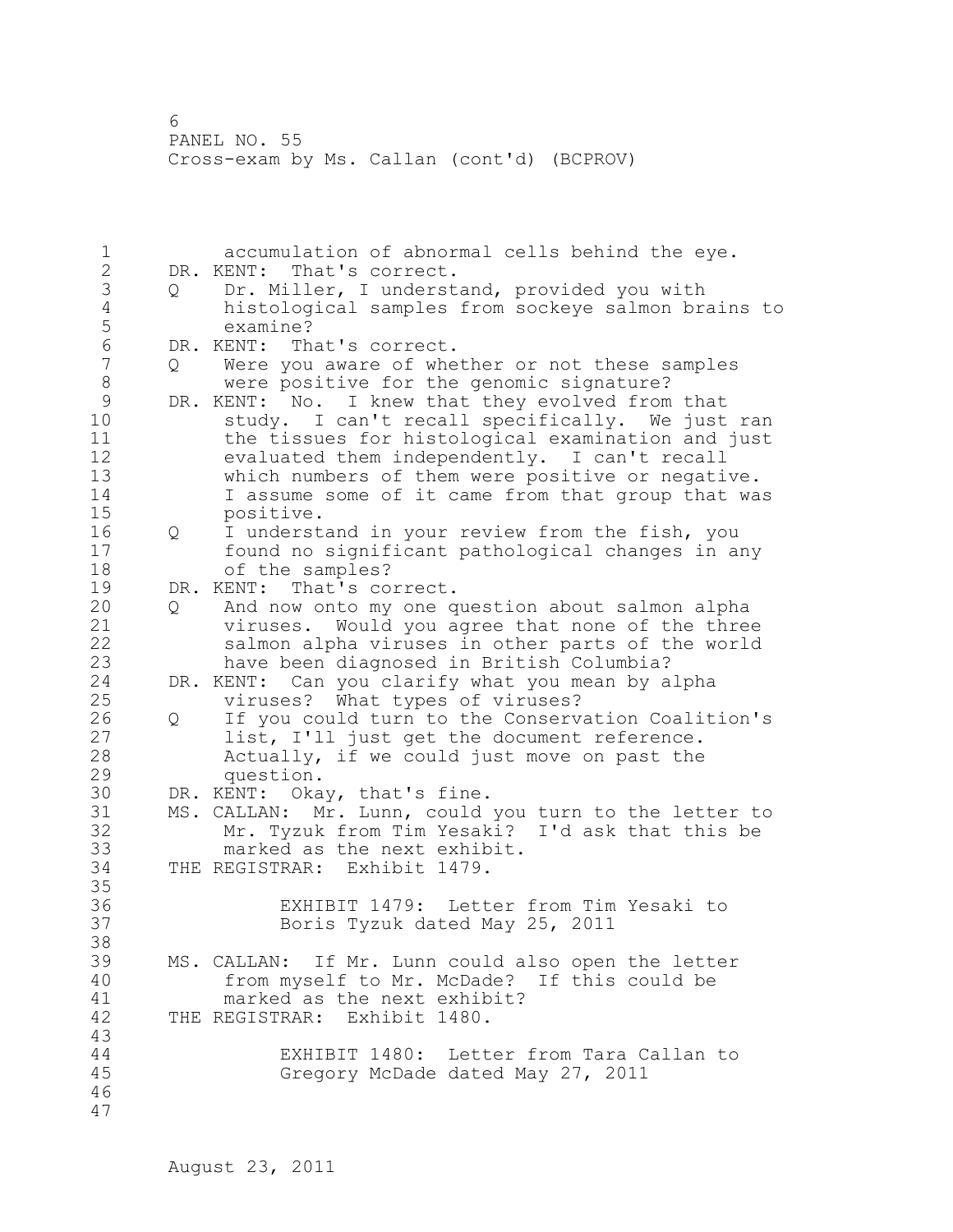1 MS. CALLAN: 2 Q My next and my last group of questions will be 3 directed towards Dr. Johnson. Oh, actually, I've 4 been handed a note with respect to the salmon<br>5 alpha virus. He's talking about pancreas dise 5 alpha virus. He's talking about pancreas disease.<br>6 DR. KENT: Yeah, pancreas disease. Before I came to 6 DR. KENT: Yeah, pancreas disease. Before I came to DFO in 1988, I worked in Washington for Patel 8 Laboratories and there we did a lot of work with 9 net-pen farms down in Washington State, and we did write a report on histological changes in Atlantic 11 salmon smolts in Washington State that were 12 consistent with pancreas disease. We never 13 isolated the virus, just showing histological 14 changes that were consistent with pancreas 15 disease. 16 Q So then the disease has never been actually 17 confirmed? 18 DR. KENT: That's correct. 19 Q So over to Dr. Johnson now. Yesterday when I<br>20 asked about Price's 2011 paper, that's Exhibi asked about Price's 2011 paper, that's Exhibit 21 1476, I noticed that you mentioned his 2010 paper 22 which is at Tab 21 of the Salmon Farmers' binder. 23 This document is entitled, "Evidence of farm-24 induced parasite infestations on wild juvenile 25 salmon in multiple regions of coastal B.C." 26 I understand you have some criticisms of the<br>27 2010 paper. Could you outline them for me? 2010 paper. Could you outline them for me? 28 DR. JOHNSON: Well, my criticisms are tied together -- 29 from yesterday, tied together both of these 30 papers. I pointed out that if you compare the sample sites and you compare from the information 32 that's given when they supposedly obtained these 33 samples, that in the case of one study, there are 34 sites that are classified differently than they 35 are in the other study. 36 I then went on to question whether - because 37 we're talking about an animal that produces a 38 planktonic lifestyle, a life stage, the infectious 39 stage - whether you could actually say that sites 40 which were north of salmon farms were downstream 41 and sites which were south were really upstream<br>42 because of the tidal mixing in that area, which because of the tidal mixing in that area, which I 43 believe encompasses at least that whole area, 44 although I'm not a physical oceanographer. 45 Q So I'll try to break it down now to specific 46 points. 47 DR. JOHNSON: I paid more attention to the sockeye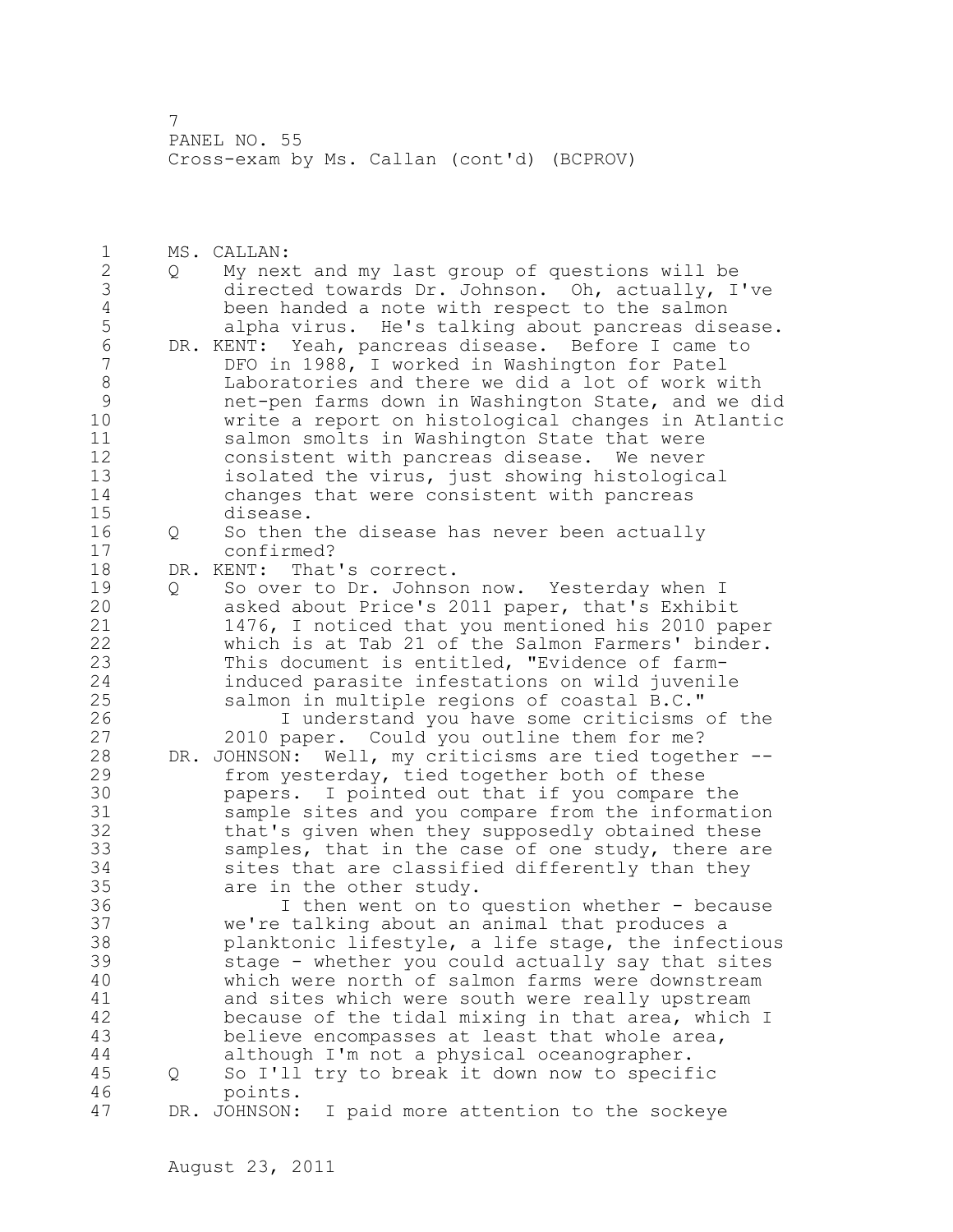1 paper to be honest with you. I think what we see 2 is fish, when they enter the marine environment, 3 become infected with sea lice. So if we're 4 talking about fish of Fraser River origin, at<br>5 least based on our work in 2010, we see that 5 1east based on our work in 2010, we see that there<br>6 3. Sis a gradual accumulation of sea lice on these 6 is a gradual accumulation of sea lice on these fish as they migrate northwards. 8 There also was a fair number of sea lice<br>9 found on fish that were residing within the G 9 found on fish that were residing within the Gulf Islands. 11 The other thing that I had some concerns 12 about these two papers is that they talk a lot 13 about *Caligus clemensi* and there are a lot of 14 different wild hosts for that parasite in our 15 marine environment which do not necessarily 16 associate themselves with salmon farms. The 17 authors, I feel, didn't really take into 18 consideration the amount of information, 19 especially for related caligen (phonetic) species<br>20 which are known to occur on these wild coasts. So which are known to occur on these wild coasts. So 21 there's no reference really to wild coasts as 22 being a source of these. 23 I understand that we do have limited data and 24 what data we have is somewhat simply 25 observational, that when you catch herring, they 26 tend to have lots of *Caligus* on them, and observations by salmon farmers that when the 28 herring come by, often *Caligus* levels increase on 29 fish. 30 So those were sort of my major areas that I<br>31 So then I read these papers, that sort of remember when I read these papers, that sort of 32 came to mind. 33 Q Now, I understand that this paper suggests that 34 sea lice levels on salmon were greatest closest to 35 the salmon farms. 36 DR. JOHNSON: Yes. 37 Q However, the site choices for the reference sites 38 were quite unusual? 39 DR. JOHNSON: I can't remember where the reference 40 sites were. 41 Q I understand that the authors used Bella Bella as<br>42 a reference site. a reference site. 43 DR. JOHNSON: Yeah, again, as I say, if it's related to 44 how long the fish were in the sea water, it 45 depends what the source of the fish would be, both 46 in Bella Bella and in the Skeena area. If these 47 fish recently entered the marine environment, then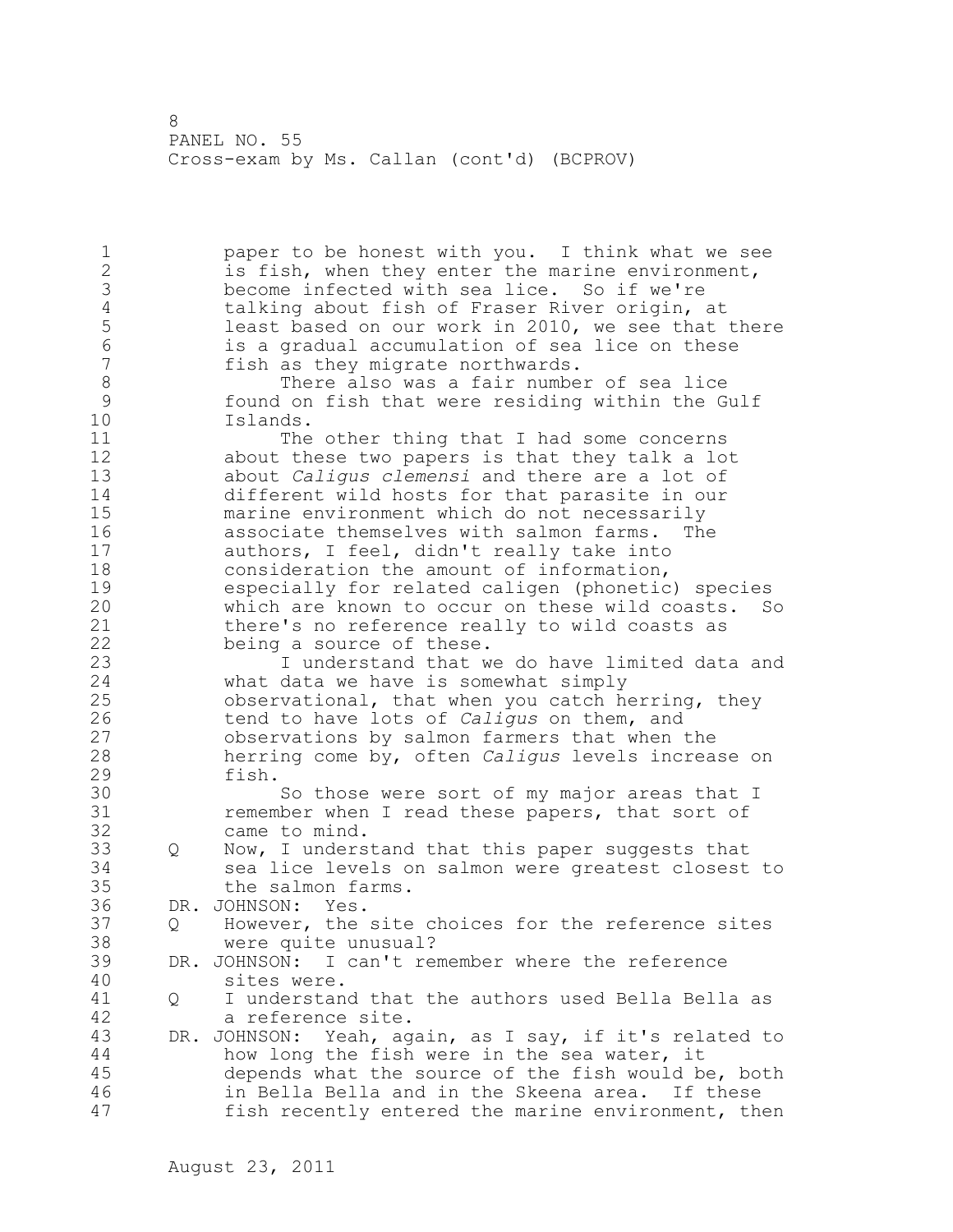1 they would have only been acquiring marine life 2 for a shorter period of time. I'm not an expert 3 on residence time of fish in these two areas.<br>4 Q And salinity was an issue as well? 4 Q And salinity was an issue as well?<br>5 DR. JOHNSON: I don't remember offhand 5 DR. JOHNSON: I don't remember offhand what the<br>6 salinity of these various areas -- there i 6 salinity of these various areas -- there is some<br>7 -- we do know that sea lice under low saline -- we do know that sea lice under low saline 8 conditions are not as effective at infecting their 9 host. They do not survive as well.<br>10 0 If you could turn -- oh, we are at Q If you could turn -- oh, we are at the right 11 document. If you could turn to Table 1 of this 12 document, you would agree that based on this, the 13 sea lice level -- or, sorry, the salinity levels 14 are 27.6 for the low exposure and 21.5 for the 15 high exposure site in the Broughten and, as well, 16 the salinity level is 24.9 and 27.6 in the Georgia 17 Strait and the Finlayson is 25.2 and 26.3. 18 DR. JOHNSON: Yes. But we also don't know whether this 19 was a single salinity measurement or there was an<br>20 average of many measurements. Salinity and thing average of many measurements. Salinity and things 21 such as temperature are going to depend a lot on 22 how the water is mixing at the time that you're 23 actually collecting these samples and whether 24 there's strong tidal flows and things like that, 25 so if this is the salinity -- surface salinity at 26 the time of collection.<br>27 We also don't have We also don't have any information on how 28 deep these salinity layers go. I don't remember 29 at what depth they were collected from this paper. 30 Q All right. You would agree, though, that the<br>31 surface -- the salinity measured, even though 31 surface -- the salinity measured, even though you<br>32 do have concerns about how it was measured, was do have concerns about how it was measured, was 33 only 20.1. 34 DR. JOHNSON: I would think that 20.1 is getting to be 35 fairly low salinity for sea lice. Now, that's for 36 *Leps. salmonis* which is the only one that we've 37 really done these experiments on. How *Caligus*  38 *clemensi* functions in these lower salinity waters, 39 we really don't know. 40 Q Okay. And why is the salinity level significant? 41 DR. JOHNSON: Well, sea lice basically have no<br>42 mechanism to osmo-regulate. Or they have mechanism to osmo-regulate. Or they have poorer 43 mechanisms to osmo-regulate, so basically they 44 become the salinity of the water that they're in, 45 and in certain salinities, the water basically 46 just becomes not salty enough to maintain them. 47 The difference would be for animals which are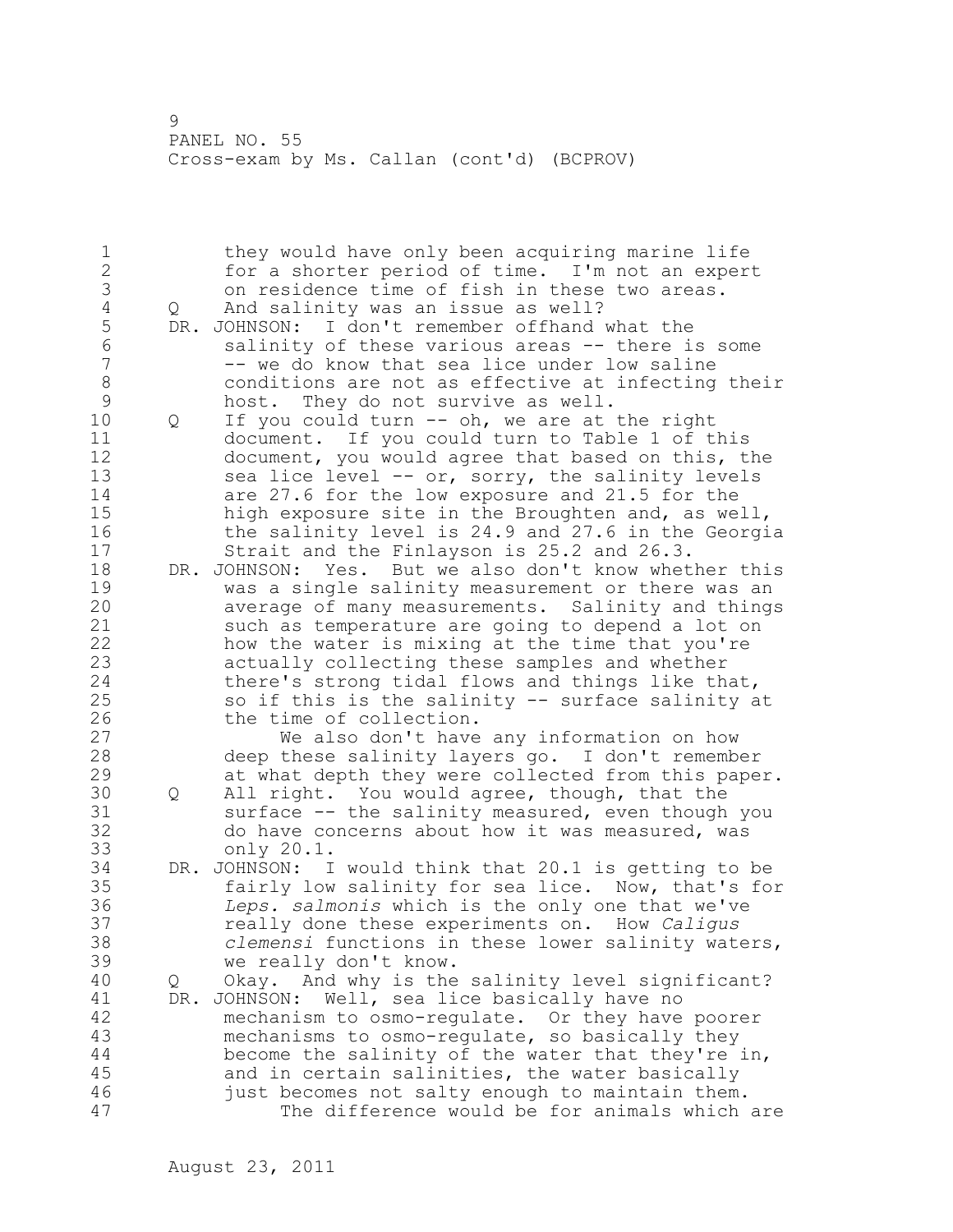1 attached to their hosts, because there's some 2 evidence that sea lice, once they're on the host, 3 can obtain some buffering from these low 4 salinities simply by being on the host. So, for 5 example, you can find sea lice alive on salmon in 6 freshwater rivers, provided the fish recently entered the river. 8 But for the larval stages, which they're<br>9 simply drifting around, the lower salinity do 9 simply drifting around, the lower salinity does<br>10 have a significant impact on their physiology a have a significant impact on their physiology and 11 ultimately their survival, and probably on their 12 ability to infect host. 13 Q And my next set of questions are going to compare<br>14 the 2011 paper at Exhibit 1476 with the 2010 the 2011 paper at Exhibit 1476 with the 2010 15 paper. I understand that some of the high 16 exposure sites were changed to low exposure sites 17 for the 2011 paper? 18 DR. JOHNSON: I just remember that there were 19 differences between the two papers. I don't know<br>20 if it's going to be very easy -- there was one if it's going to be very easy -- there was one 21 site that was marked as being a farm, I remember, 22 on one of the papers, which is not marked on the 23 other papers being a farm site. There were some 24 sites, especially along the northern sort of 25 border in one of the papers which -- so I don't 26 know how we can do this comparison because I don't<br>27 memember what sites they were offhand. remember what sites they were offhand. 28 Q Well, perhaps it would be easy if we could have a 29 split screen with Figure 1 of both papers side by 30 side.<br>31 DR. JOHNSO DR. JOHNSON: If that would work. 32 MR. LUNN: Did you say Figure 1 or Table 1? 33 MS. CALLAN: Figure 1. That's -- it's the two maps.<br>34 MR. LUNN: Thank you. 34 MR. LUNN: Thank you. 35 DR. JOHNSON: And we only need really Section B of the 36 maps, Section B and Section C of the maps, that 37 map. 38 MS. CALLAN: 39 Q Now, my understanding is that one of the fish farm 40 sites in the 2011 paper was removed, and I think 41 becomes obvious if you look towards the bottom of 42 the Table B, and look to the second "X" from the the Table B, and look to the second "X" from the 43 bottom which is somewhat in the middle. 44 DR. JOHNSON: Can we go to image C on the one you're 45 adjusting now, please? 46 Q Is my understanding correct that -- 47 DR. JOHNSON: Yes, B.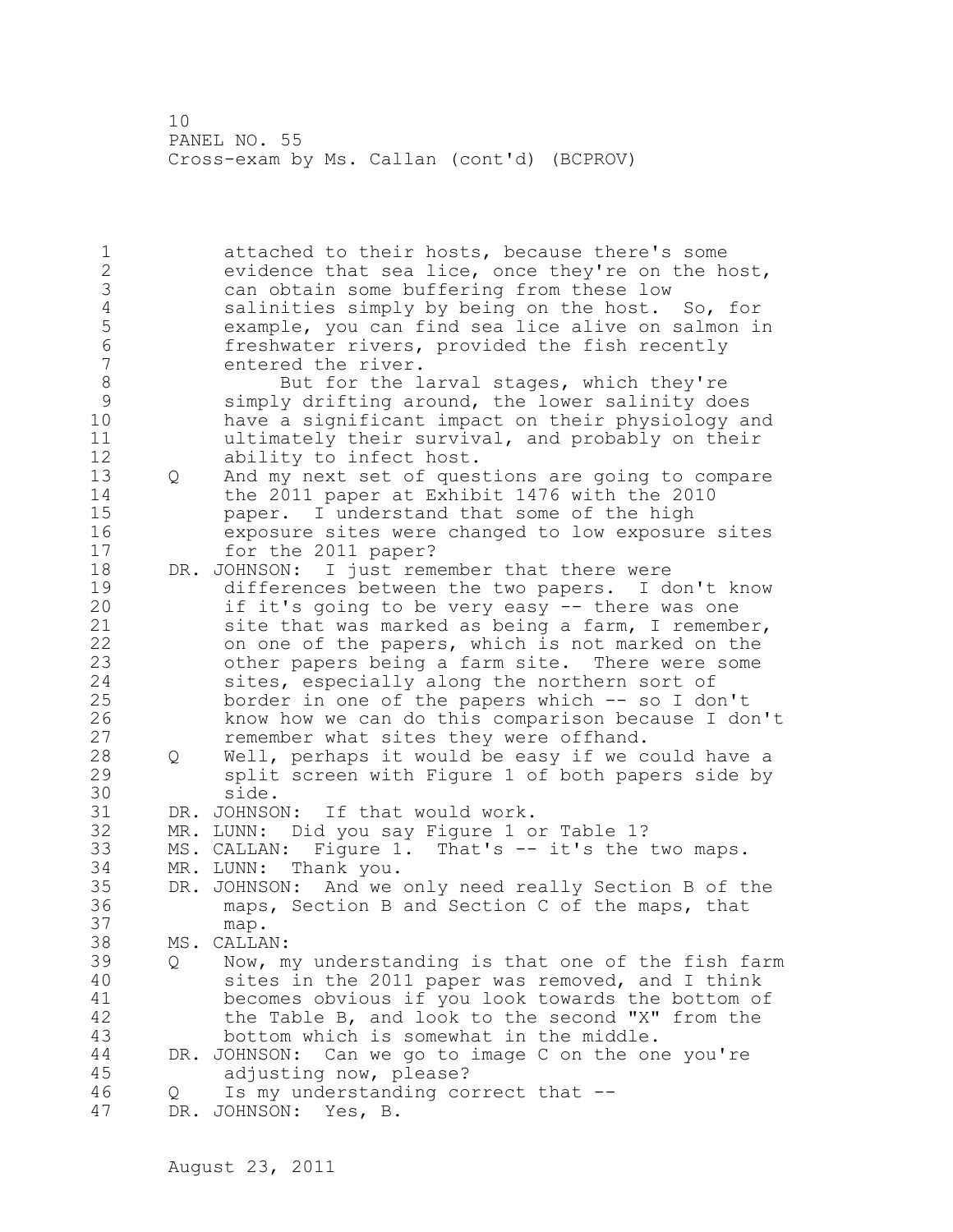1 Q -- in the 2010 paper, the second "X" from the 2 bottom has been removed for the purposes of the 3 2011 paper which is marked as B.<br>4 DR. JOHNSON: There is an extra "X" o 4 DR. JOHNSON: There is an extra "X" on the chart which<br>5 is marked C, which I believe is the -- that is in 5 is marked C, which I believe is the -- that is in<br>6 the lower right-hand corner with the mouse 6 the lower right-hand corner with the mouse<br>7 essentially on it now. That's -- it appea essentially on it now. That's  $-$  it appears to me 8 not to be in the chart given in Figure B. 9 Q Are you aware of which of the sites were changed<br>10 from high exposure to low exposure? from high exposure to low exposure? 11 DR. JOHNSON: I would have to look, and we'd have to 12 scroll up a bit so I could see the legend. So low 13 and high, okay, active salmon farming. Okay, so 14 we can go -- if you blow C up again, please? And 15 can I see the legend for B, please? I'm sorry 16 this is taking so long (indiscernible). 17 There is -- okay, I don't know how to point 18 out differences.  $\begin{array}{c} 19 \\ 20 \end{array}$ (BRIEF OFF-THE-RECORD DISCUSSION) 21 22 I'm sorry this is taking so long. 23 24 MR. MARTLAND: Mr. Commissioner, I'm just going to 25 alert, mainly for counsel, that Mr. Blair is now 26 complicit -- Mr. Blair is now willingly sharing<br>27 his time with Ms. Callan. This is by consent, : his time with Ms. Callan. This is by consent, for 28 the record, so that as she goes on, his time is 29 adjusting accordingly. Thank you. 30 DR. JOHNSON: Yeah, that's a missing salmon farm. 31 We've discussed that. So this -- indeed, if I<br>32 memember properly, the salmon farms which are remember properly, the salmon farms which are 33 circled in the circle are ones which are 34 considered to be downstream sites, and if you go 35 to section C, or Figure C, some of the -- there 36 are a variety of sites that are considered to be 37 downstream in this other paper that are marked as 38 basically low impact sites for that analysis, and 39 those low impact analysis sites on C also include 40 sites that are further upstream from the salmon 41 farms.<br>42 S So I'm assuming that their classification of 43 circles in the bottom left, the bottom right, as 44 well as those ones that are sort of on the upper 45 right along the margin with the mainland are all 46 given, in that paper, as being low impacted sites. 47 But in the other paper, they're basically listed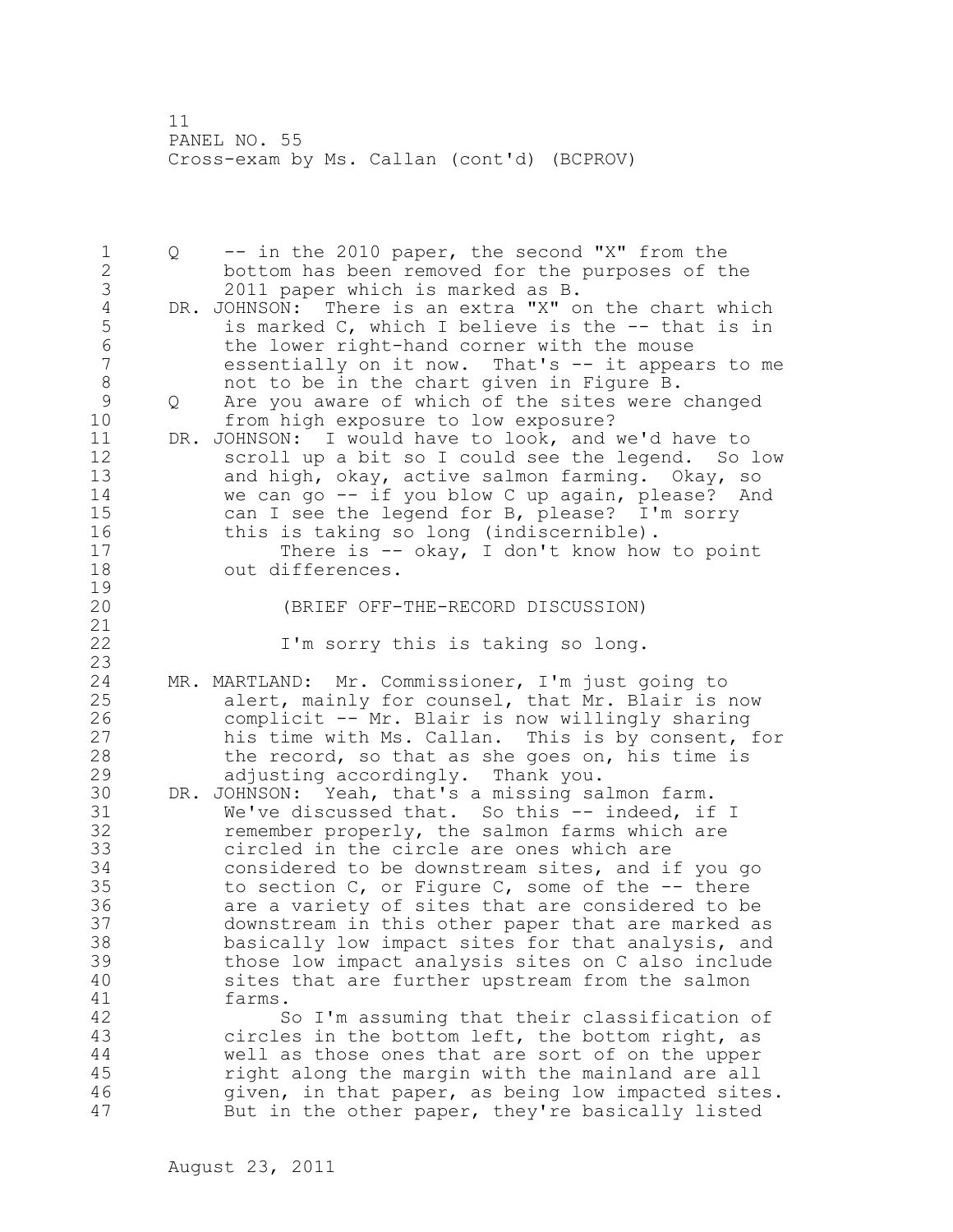1 as being sites which are included in their 2 analysis because they're downstream sites. So I 3 think that that's probably the best way to explain 4 it.<br>5 MS. CALL 5 MS. CALLAN:<br>6 0 Thank 6 Q Thank you. What is the significance of the change from high exposure to low exposure? 8 DR. JOHNSON: It's extremely difficult for me to tell<br>9 because it would depend upon -- I think probably 9 because it would depend upon -- I think probably<br>10 will have an impact on the way they do the will have an impact on the way they do the 11 analysis. So if you've classified them -- and it 12 wasn't really clear to me - and again I'm going on 13 memory - exactly how these two analyses were done. 14 So how were these sites selected? Were they 15 selected prior to the analysis or were they 16 selected during the process of the analysis? 17 Q And what is the significance of removing the 18 salmon farm site? 19 DR. JOHNSON: I don't know. Perhaps it's just an<br>20 oversight by the authors. oversight by the authors. 21 Q Now, I understand that the weight of the fish at 22 the downstream sites in the 2011 paper were also 23 larger than the upstream sites in Exhibit 1476. 24 DR. JOHNSON: I'll have to take your word on that. I 25 can't remember from the paper. But it would make 26 sense because these animals are migrating<br>27 morthwards, that they would be growing. northwards, that they would be growing. But I 28 don't think the residence time is -- the time it 29 would take them to pass through that area is that 30 long, at least the Fraser sockeye.<br>31 0 If we could turn to Table 2 of Exh Q If we could turn to Table 2 of Exhibit 1476. Does 32 that confirm that they are larger at the 33 downstream sites than they are at the upstream 34 sites? 35 DR. JOHNSON: Again, there's no standard errors on 36 these numbers, so they're close in size, but 37 without some indication of the amount of 38 variability, I wouldn't want to guess, because it 39 could be pure chance that you obtained a smaller 40 fish at one site. 41 These fish were also, if I'm not mistaken,<br>42 collected over a period of time, so I'm not collected over a period of time, so I'm not 43 exactly sure what proportion of fish, say, from 44 the earlier samples contributed to these different 45 sizes. So, of course, if the fish had only been 46 in seawater a short amount of time, they might be 47 actually smaller, regardless of where they were.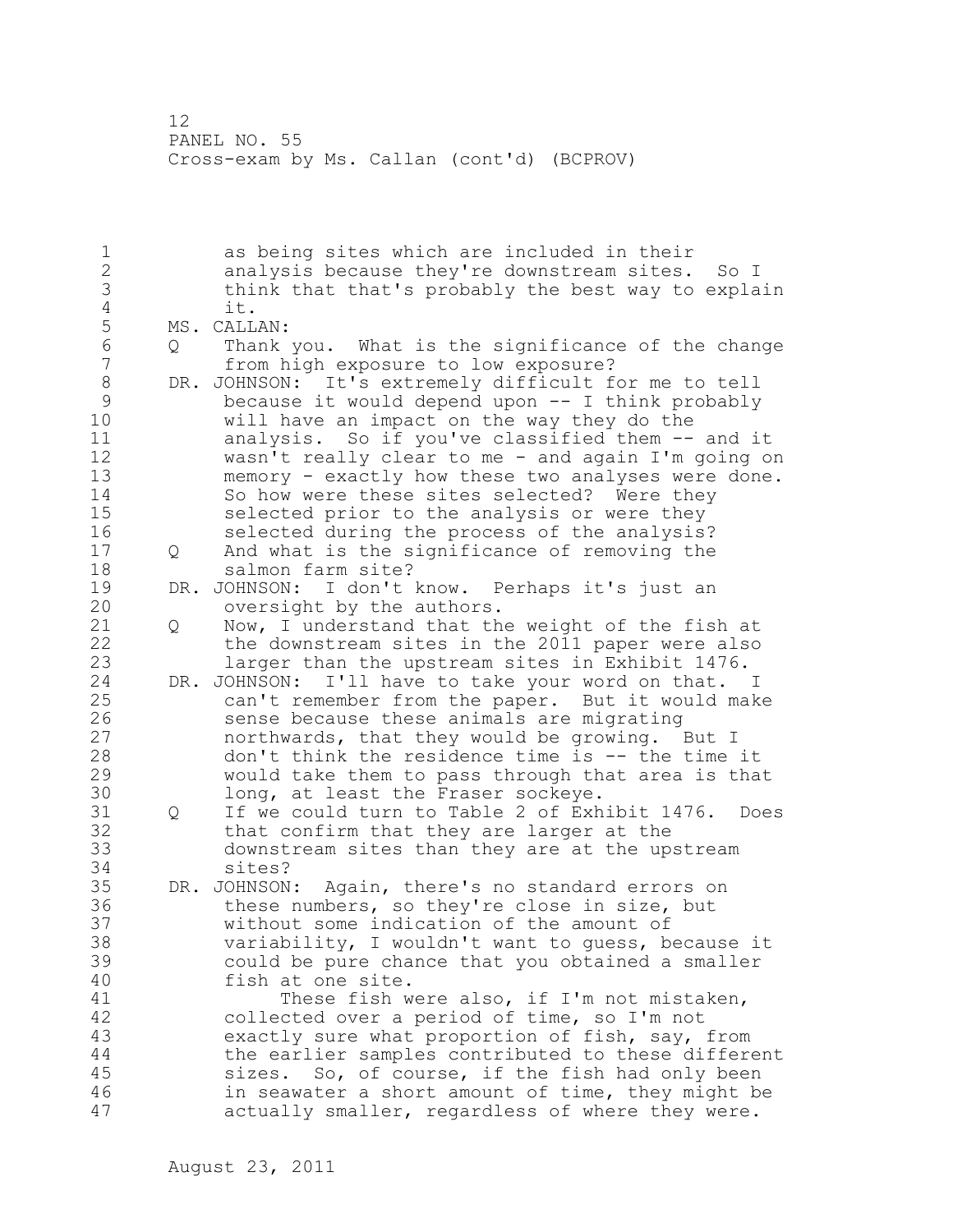1 So I don't think there's enough evidence here 2 to sort of look at whether there were significant 3 differences in length upstream or downstream of 4 salmon farms.<br>5 Q And my last q 5 Q And my last question is are you aware of any 6 controlled laboratory studies with sea lice and 7 coho salmon? 8 DR. JOHNSON: As part of my Ph.D. thesis, I did conduct<br>9 some studies with sea lice and coho salmon, 9 some studies with sea lice and coho salmon,<br>10 100king at susceptibility of coho salmon to 10 looking at susceptibility of coho salmon to 11 infection in comparison to Atlantic and chinook 12 salmon as well as looking at the role of processes 13 such as inflammation and the ability of coho 14 salmon to remove sea lice. 15 Q And what were your findings? 16 DR. JOHNSON: It was found that coho salmon, of all the 17 salmon species that we've examined, are very 18 resistant to infection, and this is a single pulse 19 19 infection within the laboratory when compared to<br>20 11 Atlantic or chinook salmon. Atlantic or chinook salmon. 21 MS. CALLAN: Thank you. Those are my questions. 22 Sorry, I'd also like to mark BCSFA Tab 21 as an 23 exhibit.<br>24 THE REGISTRAR THE REGISTRAR: Will be marked as Exhibit 1481. 25 26 EXHIBIT 1481: Document entitled "A Review of<br>27 Diseases Identified in B.C. Aquaculture 27 Diseases Identified in B.C. Aquaculture<br>28 Company Databases" Company Databases" 29 30 MR. MARTLAND: Mr. Commissioner, next on the list I 31 have counsel for the B.C. Salmon Farmers<br>32 Association until ten minutes past 11:00 Association until ten minutes past 11:00. 33 MR. BLAIR: Good morning, Mr. Commissioner, members of 34 the panel. I was pleased to have Mr. Martland 35 clarify what was going on when the Province was 36 using more time. I wasn't so pleased to hear him 37 use the word "complicit". I would have thought he 38 might have gone to "generous" but I guess either 39 way, the Province has used some time. 40 I do just want to take a moment, Mr. 41 Commissioner to speak about the sharing of time.<br>42 I know that practice has been developed over the I know that practice has been developed over the 43 last several months and it has worked efficiently. 44 I do want to say that I was allocated 50 minutes 45 for this particular panel. The coverage of the 46 key issues, key to my client's perspective, have 47 been well covered by Mr. Martland, Mr. Taylor and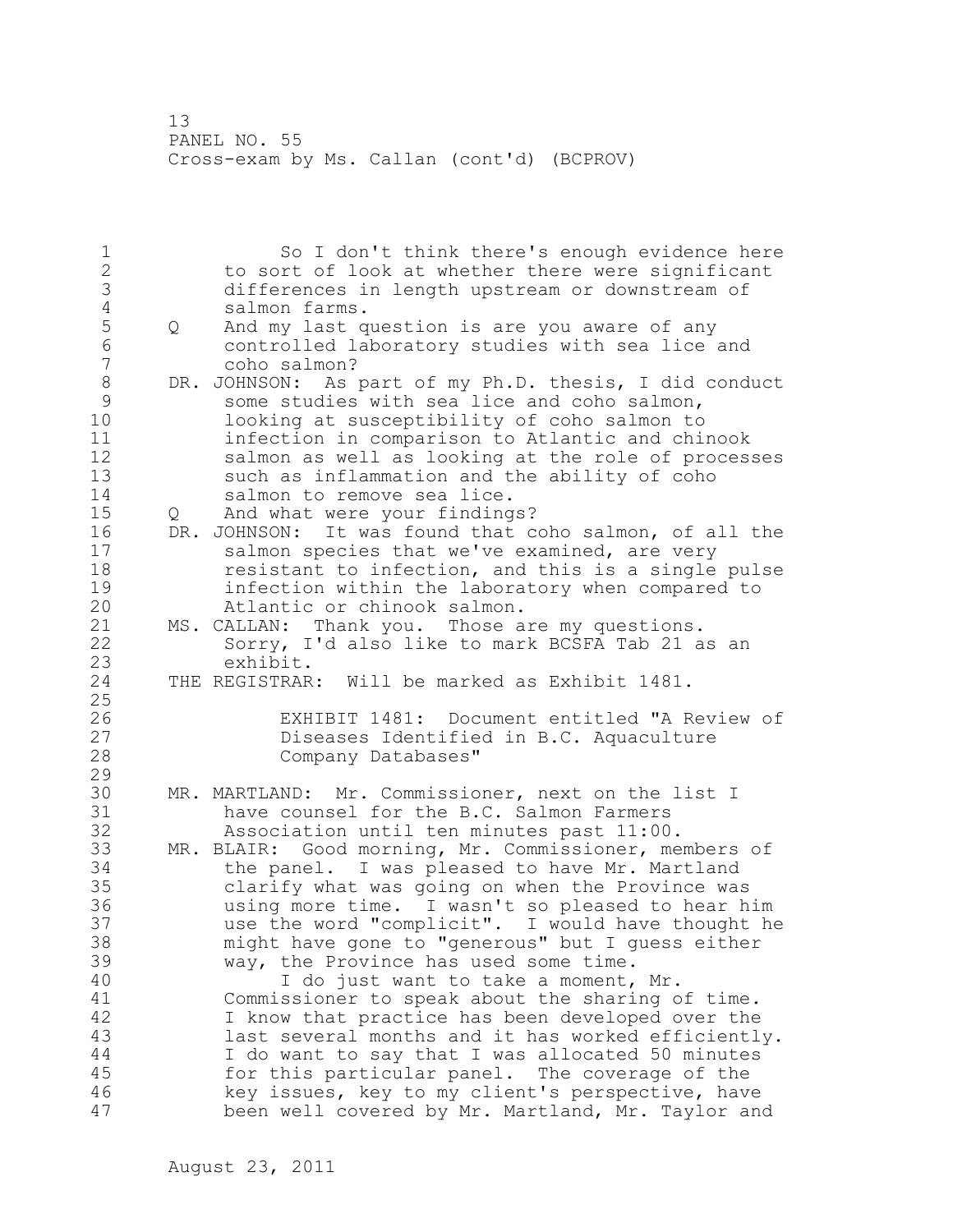1 Ms. Callan. So I will take much less time as a 2 result of that which is why I was in a position to 3 be able to share so generously, or complicitly<br>4 with the Province. 4 with the Province.<br>5 1 do want to 5 I do want to point out, however, that I think<br>6 the way the process has developed is to the extent 6 the way the process has developed is to the extent<br>7 that I don't use the 30 minutes I've been that I don't use the 30 minutes I've been 8 allotted, I made it clear to Mr. Martland that I<br>9 think it's an efficient use of the remainder time 9 think it's an efficient use of the remainder time,<br>10 if there is remainder, that I continue to be if there is remainder, that I continue to be 11 permitted to share it, and I would, in the course 12 of events if there is time, with the federal 13 government for reply. I think if there's a need, 14 if there is time for the federal government to be 15 able to reply -- many of these are their 16 witnesses, and so that is my preference, if there 17 is extra time left, that it go to the federal 18 government for reply and not be otherwise 19 allocated.<br>20 We've We've been told how we could share time, and 21 I keep waiting for time to come my way. Hasn't 22 happened yet; I'm okay with that. Mr. Martland, 23 that's fine with you? 24 MR. MARTLAND: It's a hypothetical issue. Let's wait 25 till we get there. 26 MR. BLAIR: Thank you.  $\frac{27}{28}$ CROSS-EXAMINATION BY MR. BLAIR: 29 30 Q Dr. Kent, my questions are for you.<br>31 MR. BLAIR: Mr. Lunn, I wonder if you'd 31 MR. BLAIR: Mr. Lunn, I wonder if you'd be kind enough<br>32 to pull up his report, Exhibit 1449. to pull up his report, Exhibit 1449. 33 Q Dr. Kent, in a very general way, I'd like to ask 34 you if you're familiar with the egg importation 35 for salmon aquaculture? 36 DR. KENT: As it stood when I left B.C. about ten years 37 ago. I'm not aware of any significant changes 38 since then. 39 Q Can you describe generally the history of egg 40 importation in British Columbia in a large 41 overview, please?<br>42 DR. KENT: Basically the DR. KENT: Basically there's been an eggs-only policy 43 for bringing in salmonid eggs from outside of the 44 province. When the salmon-farming industry was 45 developing, that's when I came in 1988, there were 46 a few net-pen farms, but that's when the industry 47 really took off, in the early 1990s. Dorothy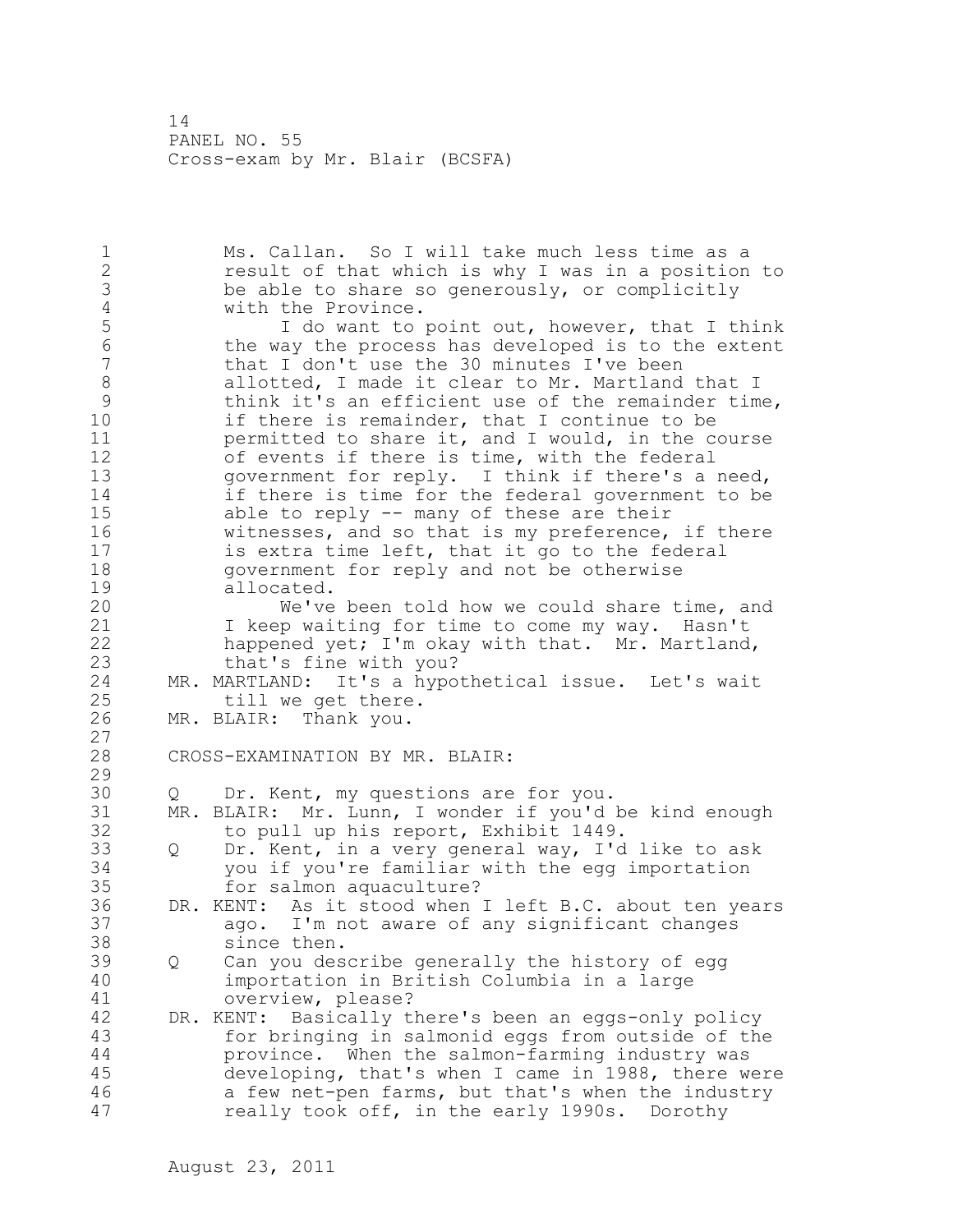1 Kieser, Gary Hoskins and others at the Pacific 2 Biological Station were involved in developing a 3 bolicy for quarantine, avoiding introduction of<br>4 exotic pathogens with the importation of salmon. 4 exotic pathogens with the importation of salmonid 5 eggs. They had a pretty rigorous program in that.<br>6 T can give you a broad brush overview of it 6 I can give you a broad brush overview of it and some others may be able to expand on some of 8 the details of that. Maybe Dr. MacWilliams might<br>9 know a little bit more. 9 know a little bit more.<br>10 Correct me if I'm Correct me if I'm wrong on this, but 11 basically it's a very rigorous program. It 12 actually has served as a model for other agencies 13 for introduction of fishes into a given geographic 14 area. The beauty of salmonids is that their eggs 15 take a long time to hatch and so one can screen 16 the eggs, the ovarian fluid, the brood stock where 17 they originated from, for pathogens before they're 18 imported or hold them in quarantine once they 19 become imported. So that's basically what the<br>20 policy was. policy was. 21 Then once the eggs were hatched, they were 22 held in quarantine and examined periodically for 23 specific pathogens. To my knowledge, it's a 24 negative result so you can't say the eggs-only 25 policy prevented introduction of any exotic 26 pathogens that we're aware of, but along with this<br>27 figid eqgs-only policy, we have not seen any rigid eggs-only policy, we have not seen any 28 introduction of any exotic pathogens. There would 29 be a big concern with this, because they were 30 bringing in eggs from eastern Canada, basically<br>31 with the potential for bringing in pathogens su with the potential for bringing in pathogens such 32 as ISA and other pathogens that do not occur in 33 the province. 34 Q In the introduction of your paper -- 35 MR. BLAIR: Pdf page 8, Mr. Lunn. 36 Q Just in the second paragraph starting with 37 Sindermann's name, you make reference to the 38 strict import and quarantine programs. It's just 39 above the paragraph starting, "The following is a 40 review of pathogens," near the bottom of the page. 41 DR. KENT: Okay. Right to it there, okay. Yes, that's right. There was a paper there we wrote in 2003. 43 So that's what I'm saying. I'm referring to -- 44 Dorothy Kieser and I wrote this review paper which 45 I just summarized there. That was based on my 46 knowledge of the policies up to that -- that was 47 about eight years ago when we wrote that paper.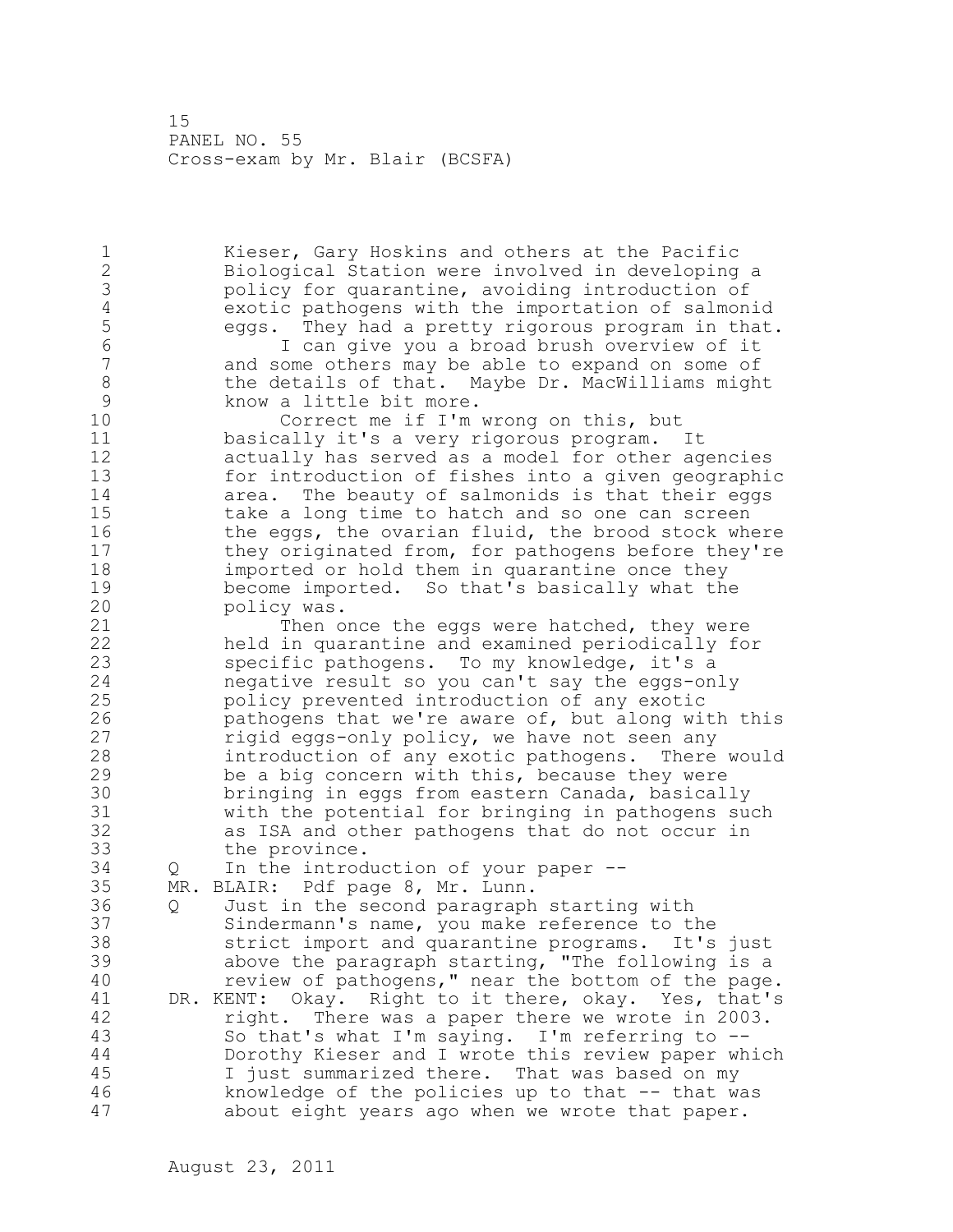| 1<br>$\overline{2}$<br>3                                 | Q | And so the point that I'm just highlighting for<br>your recollection is that you state here:                                                                                                                                                                                                                                                                                                                                                                                                                     |
|----------------------------------------------------------|---|------------------------------------------------------------------------------------------------------------------------------------------------------------------------------------------------------------------------------------------------------------------------------------------------------------------------------------------------------------------------------------------------------------------------------------------------------------------------------------------------------------------|
| $\sqrt{4}$<br>5                                          |   | it should be noted that to date --                                                                                                                                                                                                                                                                                                                                                                                                                                                                               |
| $\sqrt{6}$<br>$\overline{7}$                             |   | As of that date.                                                                                                                                                                                                                                                                                                                                                                                                                                                                                                 |
| $\,8\,$<br>$\mathcal{G}$<br>10<br>11                     |   | -- no exotic salmon pathogen of significance<br>has been documented to have been introduced<br>into British Columbia.                                                                                                                                                                                                                                                                                                                                                                                            |
| 12<br>13<br>14<br>15                                     |   | DR. KENT: Right. And I would say it would be hard for<br>me to even think of an exotic pathogen that's of<br>less concern that's been introduced. I can't<br>really recall any.                                                                                                                                                                                                                                                                                                                                  |
| 16<br>17<br>18<br>19<br>20<br>21<br>22                   | Q | Dr. Kent, you may know that in the production of<br>documents, my client produced a couple of reports<br>that you probably had an opportunity to review.<br>One is a report prepared specifically at the<br>request of our client for these hearings, prepared<br>by Dr. John Lawrie who's, I'm told, is an<br>independent aquaculture consultant.                                                                                                                                                               |
| 23<br>24                                                 |   | MR. BLAIR: It's at our Tab 5, Mr. Lunn, if you could<br>put that up on the screen, please.                                                                                                                                                                                                                                                                                                                                                                                                                       |
| 25<br>26<br>27                                           | Q | Again, Dr. Kent, looking at the cover sheet, maybe<br>you had an opportunity to review the documents<br>which were produced by various participants?                                                                                                                                                                                                                                                                                                                                                             |
| 28<br>29<br>30<br>31<br>32<br>33<br>34<br>35<br>36<br>37 |   | I don't recall seeing this particular<br>DR. KENT:<br>document. What happened was I received some<br>documents early on, and then a barrage of<br>documents about a week ago, and then even<br>following up a few days ago. As I said, I was<br>teaching back in Maine all last week, and it was<br>difficult for me to access a number of these<br>documents. So this particular document I don't<br>I reviewed as many documents as I can.<br>recall.<br>T<br>don't recall reviewing this particular document, |
| 38<br>39                                                 |   | but I'd be happy to try to answer some questions<br>as it pertains to the exhibit.                                                                                                                                                                                                                                                                                                                                                                                                                               |
| 40<br>41<br>42<br>43<br>44<br>45                         | Q | To the exhibit. Thanks for that clarification.<br>I'll just take you through it briefly. You'll see<br>from the title that it was prepared in this year,<br>and Mr. Lawrie has presented Atlantic salmon<br>importation into British Columbia, 1985 to 2011,<br>as a history, and we'll just go over to page 4 in                                                                                                                                                                                                |
| 46<br>47                                                 |   | the document. That will be pdf 3.<br>Section 2.0, Mr. Lunn, you can highlight<br>MR. BLAIR:                                                                                                                                                                                                                                                                                                                                                                                                                      |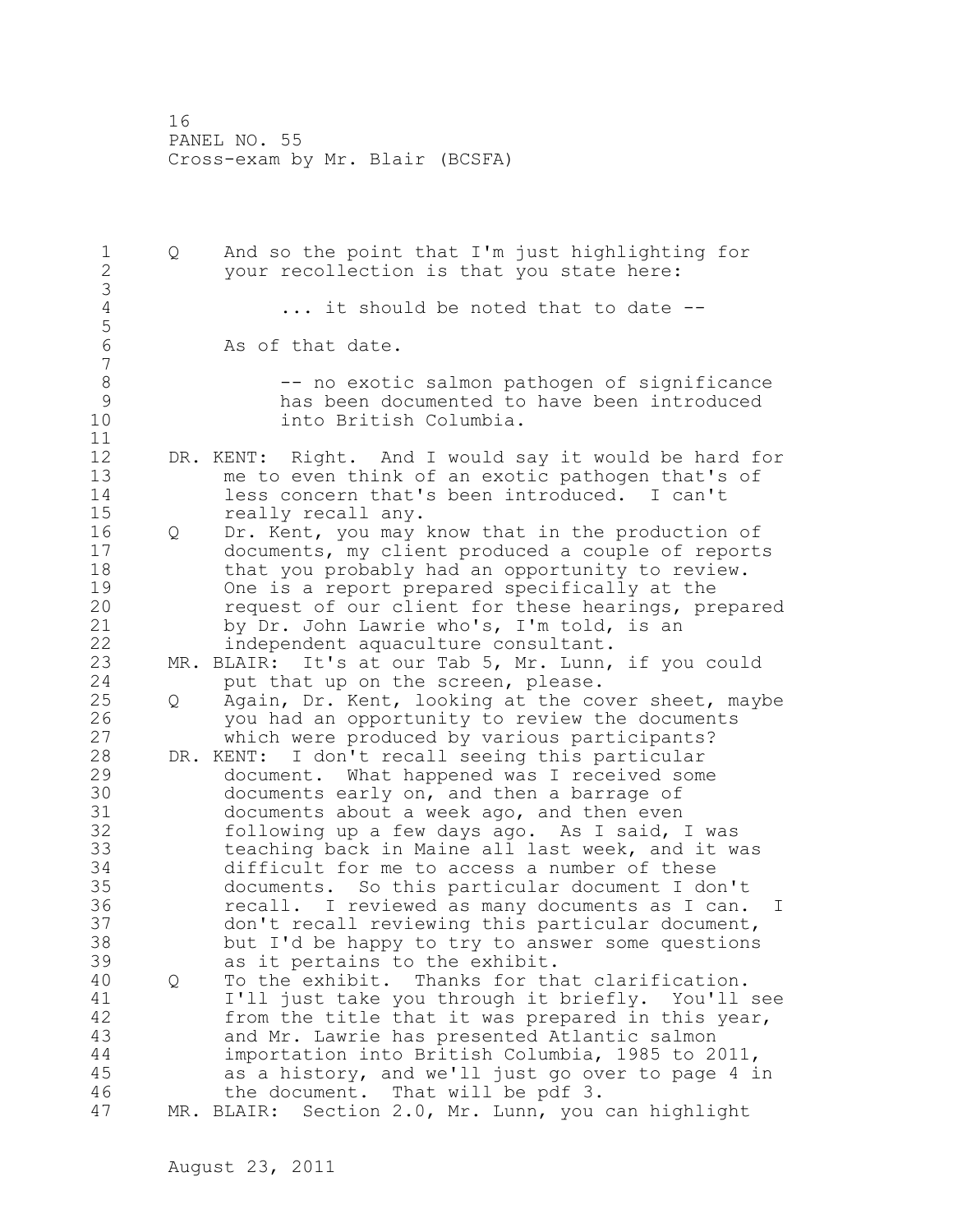1 that bottom two paragraphs? Thank you.<br>2 0 If you could just take a moment, Dr. Ke 2 Q If you could just take a moment, Dr. Kent, to 3 review these two paragraphs that have been<br>4 highlighted. 4 highlighted.<br>5 DR. KENT: Yes. 5 DR. KENT: Yes.<br>6 0 Does that 6 Q Does that accord with your recollection -- DR. KENT: Yes. Yes. 8 Q -- when you were directly involved, and in fact up<br>9 to the present status to the extent you're able to 9 to the present status to the extent you're able to comment on that? 11 DR. KENT: Yes. 12 MR. BLAIR: And if you, Mr. Lunn could go to page 9. I 13 believe that'll be pdf 10. It's 6.0. It'll say 14 page 9. There we are. Scroll to the top, thank 15 you. 16 Q Now, Dr. Kent, Section 6.0, there's a list of 17 Atlantic salmon importations for the entire period 18 from 1985 through to 2009. After you have a 19 moment to just get familiar with the table, I'll<br>20 ask Mr. Lunn to scroll to the bottom. It's twoask Mr. Lunn to scroll to the bottom. It's two-21 and-a-half pages. 22 MR. BLAIR: So when you're ready, you can just scroll 23 along, Mr. Lunn. 24 DR. KENT: That's fine, you can scroll along now. 25 MR. BLAIR: 26 Q So you'll see it's set out by year and refers to<br>27 where the fish came from and the number of eqqs where the fish came from and the number of eggs 28 and which company was importing them. 29 DR. KENT: Right. 30 MR. BLAIR: And, Mr. Lunn, if you just -- after you get<br>31 to the end of the scrolling, you get to Section 31 to the end of the scrolling, you get to Section<br>32 32 32 3.0 which is a summarv. Thank you. If you can 7.0 which is a summary. Thank you. If you can 33 just highlight the 7.0 to the bottom of the page, 34 please? 35 Q In particular, Dr. Kent, my question is with 36 respect to the bottom paragraph which starts: 37 38 A complete list of all Atlantic salmon 39 importations... 40 41 Do you see that on the screen at the bottom of the page? 43 DR. KENT: Yes. 44 Q So it's referencing back the table that we just 45 scanned quickly through. There's a reference to: 46 47 Only eyed Atlantic salmon eggs have been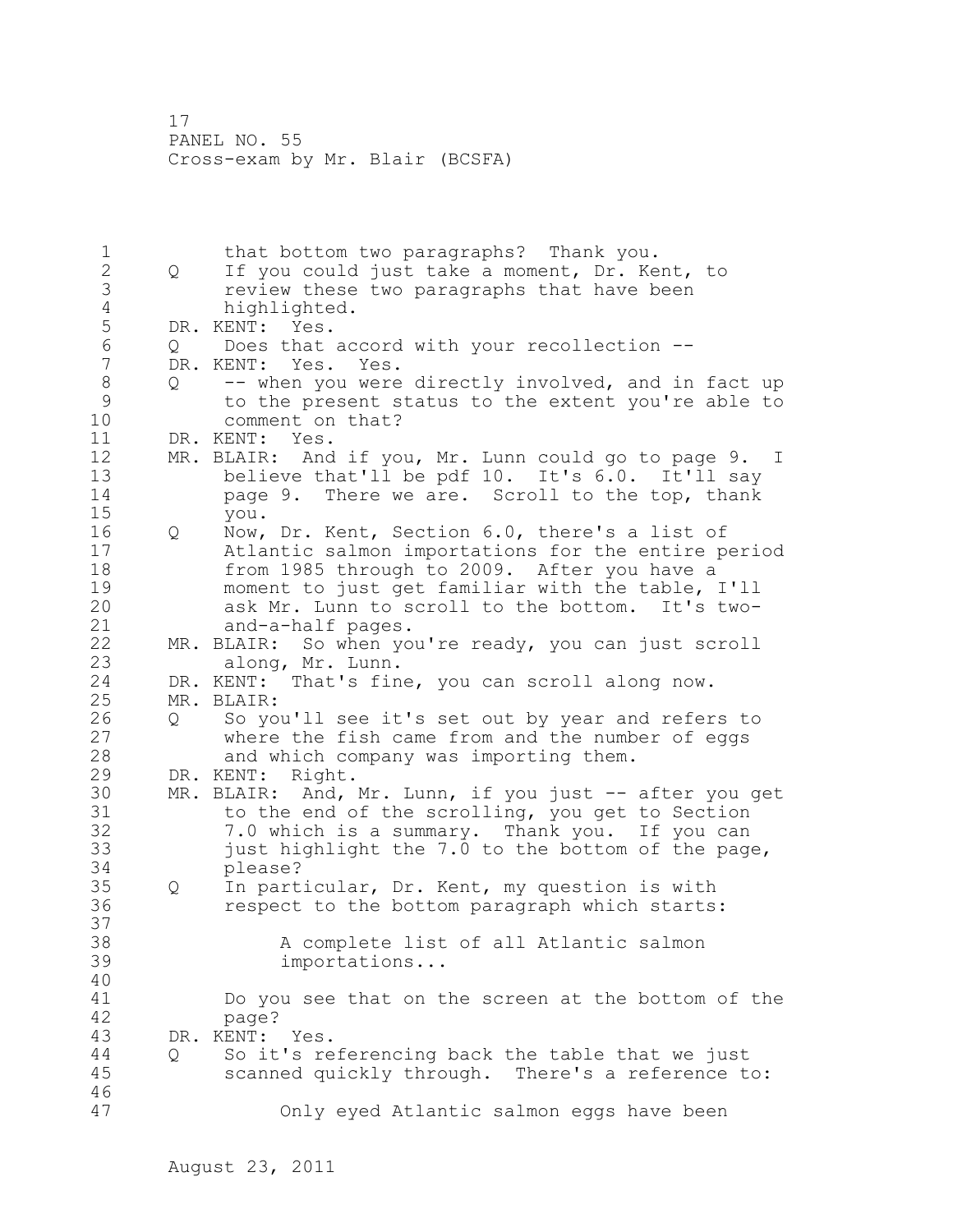1 approved by DFO for importation from 1985 to<br>2 date. date. 3 4 Is there a significance?<br>5 DR. KENT: Yes, it's extremel 5 DR. KENT: Yes, it's extremely significant in that by<br>6 having an eggs-only policy, not allowing 6 having an eggs-only policy, not allowing importation of live salmonid fishes into the 8 province, that you're going to avoid a tremendous<br>9 mumber, variety of pathogens to enter the 9 mumber, variety of pathogens to enter the<br>10 province. So that was our logic behind the province. So that was our logic behind that. 11 There are vertically transmitted diseases and 12 these are screened for -- there is still some risk 13 of maternal transmission either in the egg or 14 outside of the eggs, but at least you're confining 15 it to a much -- you're basically narrowing the 16 bottleneck significantly, tremendously, as far as 17 preventing the introduction of pathogens. 18 So this idea of the eggs-only policy in my 19 opinion, and the opinion of many others, is that<br>20 you are dramatically reducing the opportunity of you are dramatically reducing the opportunity of 21 introduction of an exotic pathogen into the 22 province. 23 MR. BLAIR: Mr. Commissioner, could we mark this as the 24 next exhibit, please? 25 THE REGISTRAR: Exhibit number 1482. 26 THE COMMISSIONER: Mr. McDade?<br>27 MR. McDADE: I've notified the MR. McDADE: I've notified the Commission I object to 28 the admission of this document, and I object even 29 stronger after listening to the witness say he has 30 no knowledge about any of these matters.<br>31 My friend is trying to put in a who 31 My friend is trying to put in a whole bunch<br>32 of facts from a document that was prepared solel of facts from a document that was prepared solely 33 for him from a witness who's not going to testify 34 and containing a number of facts that we contest 35 as being accurate. This witness isn't testifying 36 to those. I don't think this -- we've been very 37 loose with exhibits throughout the Commission, but 38 this kind of document, prepared solely for the 39 salmon farmers, containing contested facts, should 40 not be put in this manner through the witness. 41 We do have a day later next week where we're<br>42 dealing with the salmon egg importation. Perhaps dealing with the salmon egg importation. Perhaps 43 we can revisit that now. But this document 44 shouldn't be marked. 45 MR. BLAIR: Mr. Commissioner, I'm happy to respond to 46 that, although does Mr. -- thank you. 47 The process for calling witnesses is well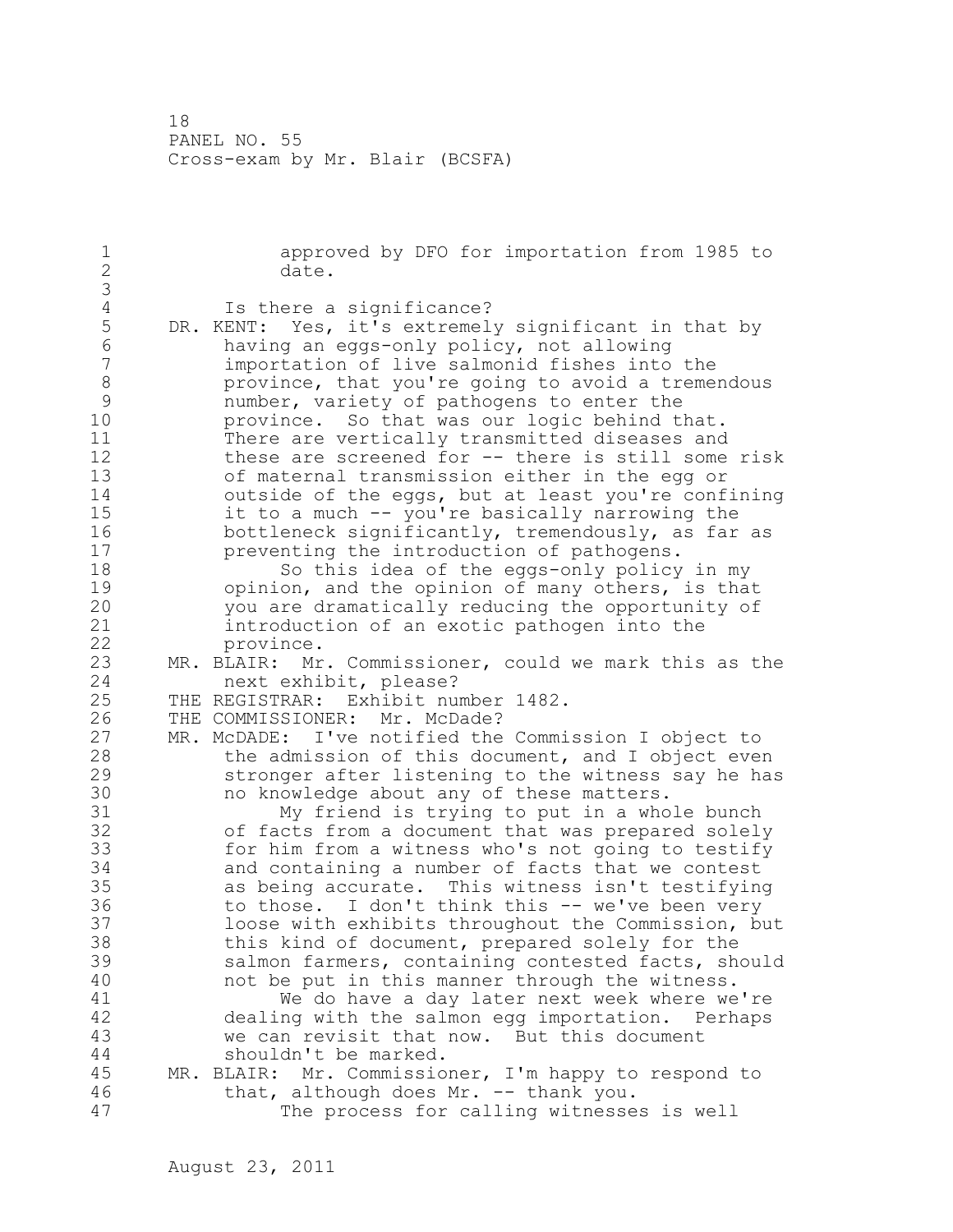1 known to all of the participants. My client, 2 concerned with the shortage of time and the bulk 3 of witnesses that needed to be called, recognized<br>4 that Commission counsel had the right, really, in 4 that Commission counsel had the right, really, in<br>5 first instance at least, to decide which witnesse 5 first instance at least, to decide which witnesses<br>6 would be called before the Commissioner, and we 6 would be called before the Commissioner, and we respect that as do all of the other participants. 8 That notwithstanding, I'm sure we've all<br>9 advocated that certain people be called to br 9 advocated that certain people be called to bring their particular expertise on a subject. To that 11 end specifically, my client had a number of 12 reports prepared, yes, specifically for this 13 Commission so the Commission would have current 14 and up-to-date information. We described them as 15 expert reports because indeed they in fact are 16 expert reports prepared by people with special<br>17 skill and experience and knowledge in the area skill and experience and knowledge in the area. 18 We produced them to the Commission counsel 19 and to all participants in the time frame<br>20 mecessary if we were to call them as expe necessary if we were to call them as experts, 21 which is a disclosure earlier in time than if 22 we're merely producing documents to be tendered, 23 so the Commission counsel documents to all of us 24 two weeks before the panel, and all of our 25 documents to everybody one week before the panel. 26 The requirement for an expert report is some 30<br>27 days in advance of all of that. 27 days in advance of all of that.<br>28 We had discussions with Mr We had discussions with Mr. Martland and the 29 Commission counsel generally, and we said we're 30 **preparing several of these reports.** This one I've 31 31 just referred to is but one of them, and we would<br>32 like to have these witnesses called. Commission like to have these witnesses called. Commission 33 counsel, in electing who could be available in a 34 limited time period indicated that, for example, 35 Mr. Lawrie, there's no time for him. 36 So we call them expert reports because they 37 were prepared that way. We were prepared to call 38 Mr. Lawrie had there been time to call him, and 39 the same will be of my next document and several 40 others that we intend to enter. 41 I see no distinction whatsoever between these<br>42 documents and all of the other many exhibits which documents and all of the other many exhibits which 43 experts on various panels have been asked to 44 review, sometimes in a very cursory way. This is 45 relevant information for the Commission to hear. 46 We have no other recourse, if we have no time for 47 witnesses, but to prepare a written report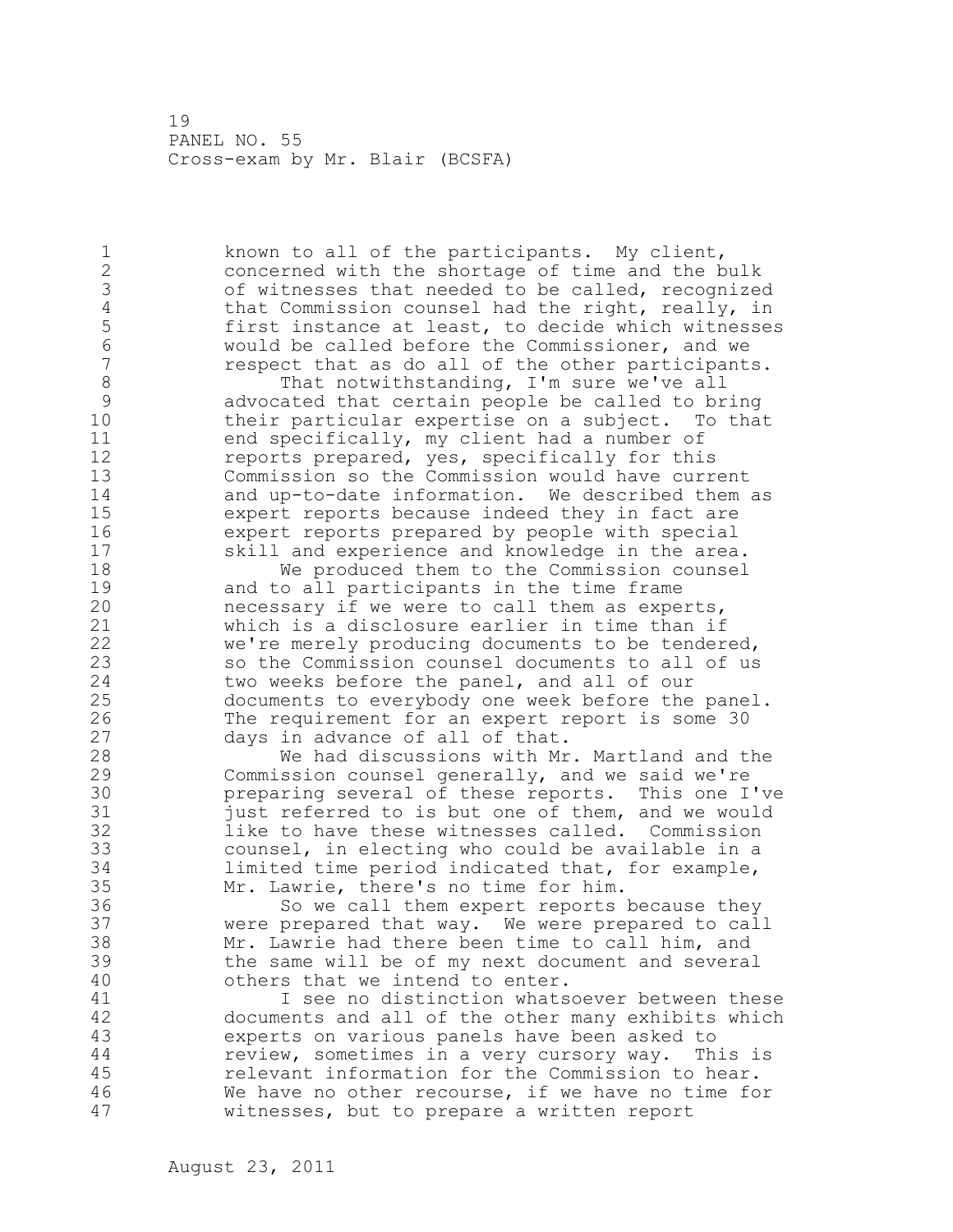1 summarizing the evidence and providing an 2 opportunity for witnesses with the skill and 3 experience of, for example, Dr. Kent, to comment<br>4 on them, and that's what he's done. 4 on them, and that's what he's done.<br>5 So the document speaks for its 5 So the document speaks for itself. Dr. Kent<br>6 has explained that it's consistent with his 6 has explained that it's consistent with his recollection and knowledge of the importance of 8 egg importation quarantine, and therefore we have<br>9 howay of getting this evidence in, but for filing 9 no way of getting this evidence in, but for filing it. It's completely consistent with the approach 11 taken by all counsel in entering a host of 12 documents before the Commission so that you'll be 13 well informed. 14 MR. MARTLAND: Mr. Commissioner, from Commission 15 counsel's perspective, I'd suggest this ought to 16 be marked as an exhibit. First, as Mr. Blair 17 said, there's not a distinction between documents 18 for which notice is given, and documents for which 19 expert report notice -- this isn't a document that<br>20 1 don't think he's -- I don't hear him to say this I don't think he's -- I don't hear him to say this 21 document has a special status or calibre or 22 quality to it. 23 With respect, broadly speaking, we have taken 24 a very liberal approach to the introduction of 25 exhibits. If it's been used for a question, very 26 often the document would be made an exhibit. I<br>27 don't understand the objection framed here to 27 don't understand the objection framed here to 28 identify an exclusionary rule in the sense that 29 there's something improper about the document. 30 At the end of the day, of course, all of 31 cheese documents with respect to whatever weight these documents with respect to whatever weight or 32 use can be made of them, will be the subject of 33 one's understanding of all of the evidence and 34 counsel's submissions. Counsel may say that where 35 the witness had never previously read the 36 document, that evidence or that document is 37 entitled to weight or less weight accordingly. 38 With respect to the broader question of 39 documents prepared for the Commission, that has 40 occurred on some occasions. There have been other 41 examples of it. Mr. McDade, in his own list of<br>42 documents for this panel at Tab 42, includes a documents for this panel at Tab 42, includes a 43 document which I would suggest is of a similar 44 character in being prepared really in anticipation 45 of this process today. 46 So unless he's prepared to accept that 47 documents like that are not to go in, generally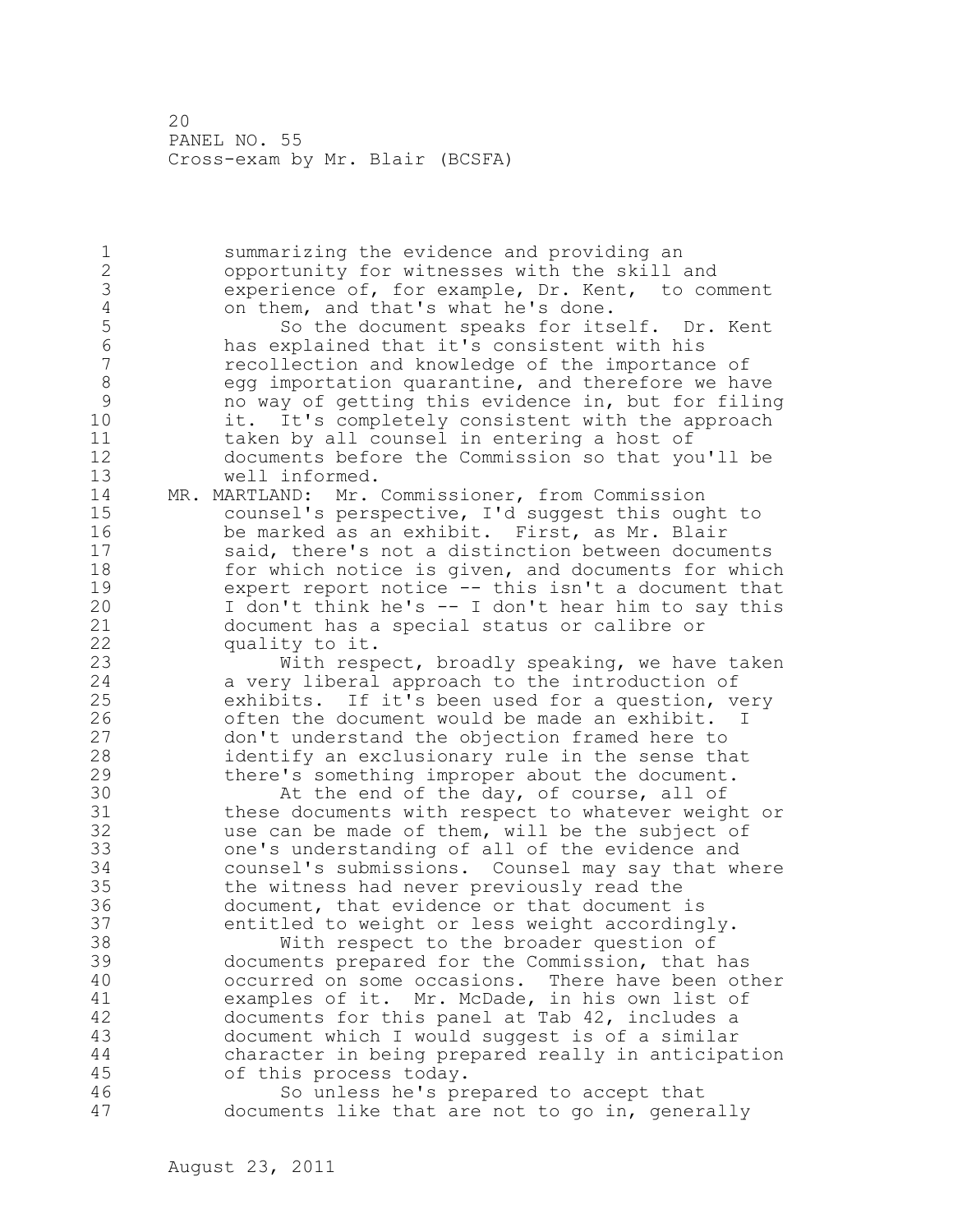1 speaking, there should be a fair and equitable 2 rule for all participants. 3 MR. LEADEM: I don't want to protract this unduly, Mr.<br>4 Commissioner. Leadem, initial T., for the record 4 Commissioner. Leadem, initial T., for the record.<br>5 Tou may recollect that I endeavoured to do 5 You may recollect that I endeavoured to do<br>6 more or less what Mr. Blair has attempted to do 6 more or less what Mr. Blair has attempted to do, or is attempting to do with Mr. Langer's reports, 8 some of which were prepared expressly for the 9 Commission, and they were marked for<br>10 identification purposes. I have an identification purposes. I have an outstanding 11 request to call Mr. Langer. 12 I would suggest that in the interests of 13 similarity, that we mark this for identification 14 purposes akin to what we did with Mr. Langer's 15 reports. 16 THE COMMISSIONER: Well, Mr. Leadem -- 17 MS. GAERTNER: Mr. Commissioner, perhaps just before 18 you respond, I have one more (indiscernible - 19 microphone not on).<br>20 THE COMMISSIONER: Yes, THE COMMISSIONER: Yes, Ms. Gaertner. 21 MS. GAERTNER: I'm sorry. The suggestion that there's 22 a similar rule being applied to all these 23 documents throughout the Commission is inaccurate. 24 In my submission, there's a list of documents that 25 are listed for identification that have been 26 adjusted for one or different reasons, and the<br>27 mules are not applied equally to all these rules are not applied equally to all these 28 documents. 29 So if there's going to be a tendering of the 30 documents, as Mr. Martland has suggested, and the 31 vay that he suggested, I suggested, and the 31 way that he suggested, I suggest we review all<br>32 those lists of identification. I've had those lists of identification. I've had 33 difficulty getting documents in that are 34 referenced in a document. I mean, there's all 35 kinds of ways that there's been difficulties, and 36 no similarity of approach. 37 THE COMMISSIONER: Thank you, Ms. Gaertner. It goes 38 without saying that there is a wide variety of 39 documents that have been marked in these 40 proceedings. In some cases there have been 41 objections. Those objections are often specific<br>42 to the nature of the document that is attempting to the nature of the document that is attempting 43 to be entered. 44 In this particular case, it's going to be 45 marked for identification purposes. I will leave 46 it for counsel at another stage of this process to 47 make their arguments with respect to its admission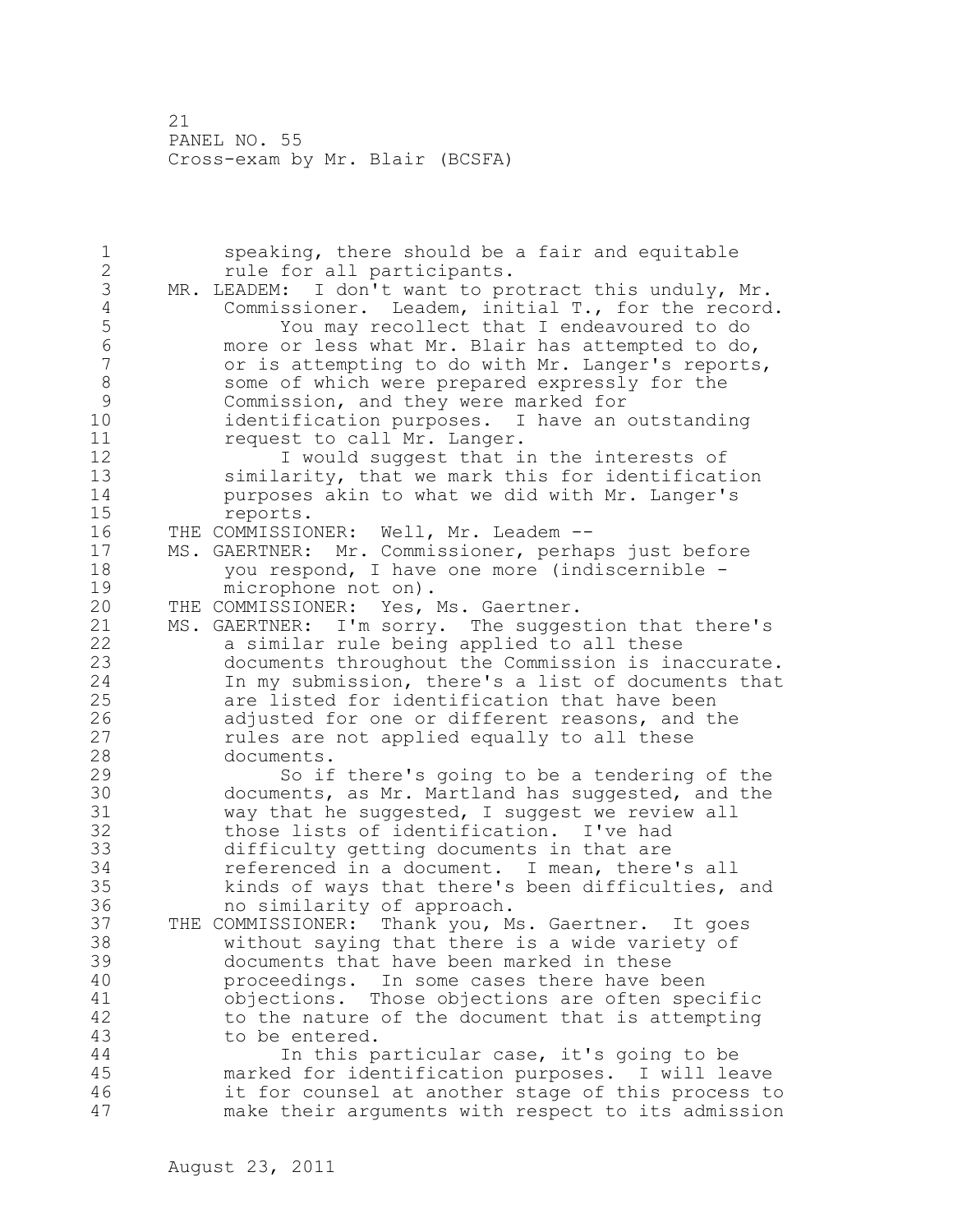1 as an exhibit, but that's not to say that Mr. 2 Blair is not entitled to ask the witnesses 3 questions about this document. To the extent that 4 Dr. Kent has knowledge in relation to the<br>5 questions that are being put to him that : 5 questions that are being put to him that relate to 6 this document, he should be permitted to answer those questions. So that's how we'll follow this 8 particular process today with this particular 9 document.<br>10 THE REGISTRAR: THE REGISTRAR: Reference to Exhibit 1482, reference to 11 this document will now be marked for 12 identification NN, double N. 13 14 EXHIBIT NN FOR IDENTIFICATION: Lawrie 15 document entitled "Atlantic Salmon<br>16 16 mportations into British Columbia 16 Importations into British Columbia 1985-2011" 17 18 MR. BLAIR: Thank you, Mr. Commissioner. We'll get 19 19 right back to the issue again, Mr. Lunn, if you<br>20 could produce Tab 7. could produce Tab 7. 21 Q My question again is for you, Dr. Kent, and again 22 with the same preamble for all of the parties 23 today. This document was also prepared at the 24 request of our client for the same purposes of 25 informing the Commissioner with respect to the 26 issues addressed in this report.<br>27 1'll start, Dr. Kent, do yo I'll start, Dr. Kent, do you know Dr. Larry 28 Hammell who is the author of this report? 29 DR. KENT: Yes, I do. 30 Q Have you known him for some time?<br>31 DR. KENT: I've known him as a colleag DR. KENT: I've known him as a colleague for probably 32 15 years or so. I don't know him really well, but 33 I know who he is and I've met with him at 34 conferences and things like that. 35 Q This document is described as "A qualitative 36 assessment of risk and mitigation of importing 37 exotic diseases through eggs". Certainly you have 38 a familiarity with that topic and can speak to it 39 knowledgeably yourself? 40 DR. KENT: I could talk about the topic. I'm not that 41 familiar -- I looked at this document very quickly amongst all the other documents that I was given. 43 But I can talk about more at a subjective level 44 about the ideas, as I already mentioned, about 45 screening pathogens, avoiding introduction of 46 pathogens with eggs or gametes by screening, et 47 cetera.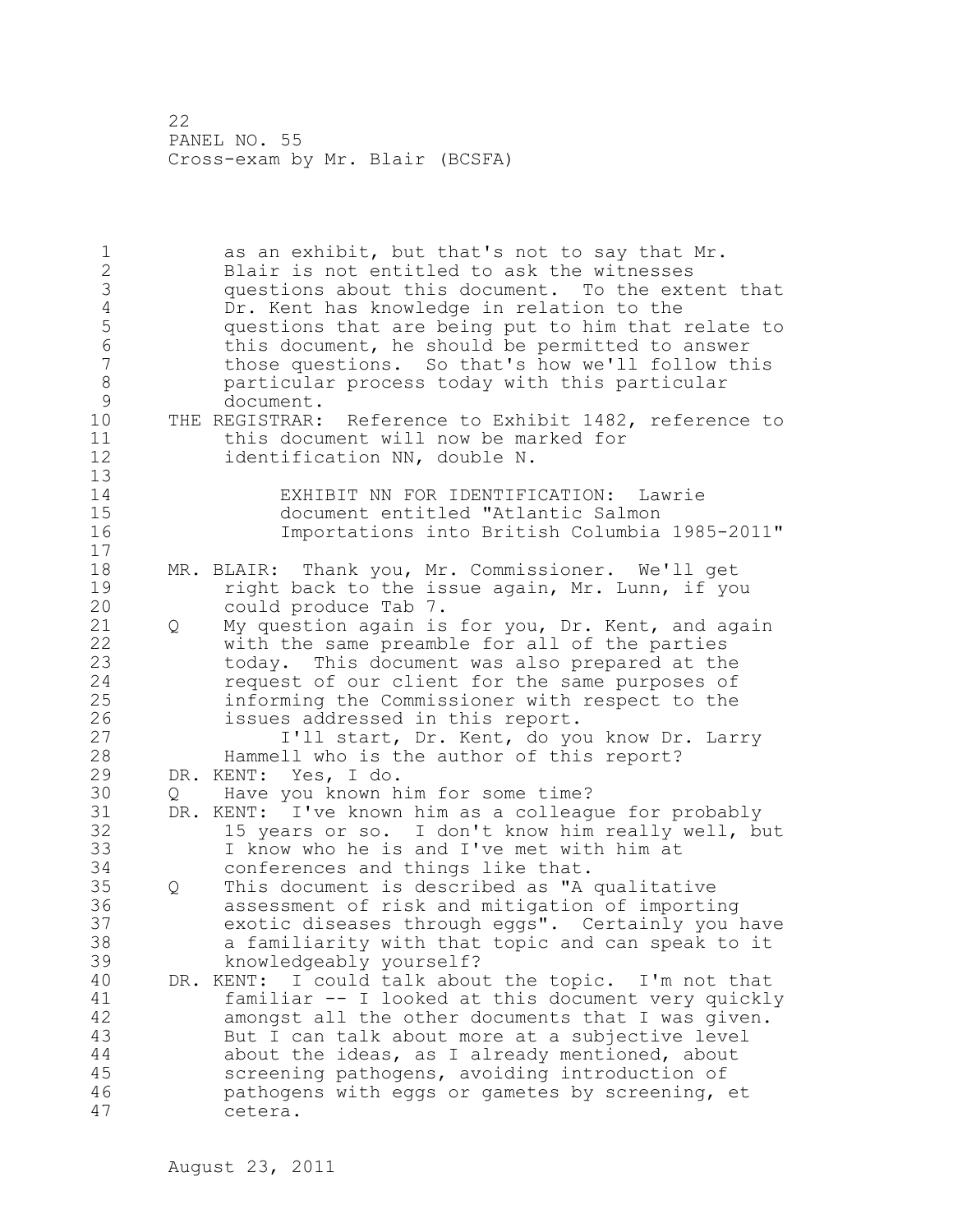1 MR. BLAIR: Dr. Kent and Mr. Lunn, I'd like to take you 2 to page 5, pdf 5, as well, of this document. 3 Q My question for you, Dr. Kent, is really what<br>4 measures can be undertaken to reduce the 4 measures can be undertaken to reduce the<br>5 brobability of pathogen introduction, and 5 probability of pathogen introduction, and I direct 6 you specifically to the paragraph in bold, "Comments regarding risk mitigation", where Dr. 8 Hammell describes the risk from egg importation<br>9 being reduced to low to extremely low, and he 9 being reduced to low to extremely low, and he<br>10 lists three methods for doing that. Could vo lists three methods for doing that. Could you 11 take a moment to read that paragraph? 12 DR. KENT: Okay. Yes, I've read it. 13 Q Do you agree with it? 14 DR. KENT: Yes, I do. 15 Q Thank you. And the only other reference to this 16 particular document, Dr. Kent, is the summary 17 which is immediately below. 18 MR. BLAIR: Mr. Lunn, if you could bring up the 19 paragraph, "Summary"? Thank you.<br>20 0 Again, Dr. Kent, you indicated yo 20 Q Again, Dr. Kent, you indicated you had a brief 21 opportunity to review it so I'll give you an 22 opportunity to read this full paragraph and then 23 I'll ask you a question, please. 24 DR. KENT: Okay, I've read it. 25 Q Thank you. So having read this passage, and 26 knowing Dr. Hammell as you have for a number of<br>27 vears, do you agree that the importation and years, do you agree that the importation and 28 quarantine programs used in British Columbia have 29 reduced the risk of importing exotic diseases 30 through egg transfers?<br>31 DR. KENT: Yes, I do. DR. KENT: Yes, I do. 32 MR. BLAIR: I'd like to have this marked as the next 33 exhibit, please. 34 THE COMMISSIONER: It will be similarly marked, Mr. 35 Blair. 36 MR. BLAIR: Thank you. 37 THE COMMISSIONER: For identification purposes. 38 THE REGISTRAR: Marked as OO. 39 40 EXHIBIT OO FOR IDENTIFICATION: Hammell 41 document titled, " Qualitative assessment of<br>42 fisk, and mitigation, of importing exotic 42 risk, and mitigation, of importing exotic<br>43 disease through eqgs" disease through eggs" 44 45 MR. BLAIR: Thank you. I have no further questions. 46 I'm not sure what happens to my time, Mr. 47 Commissioner, as a result of finishing early and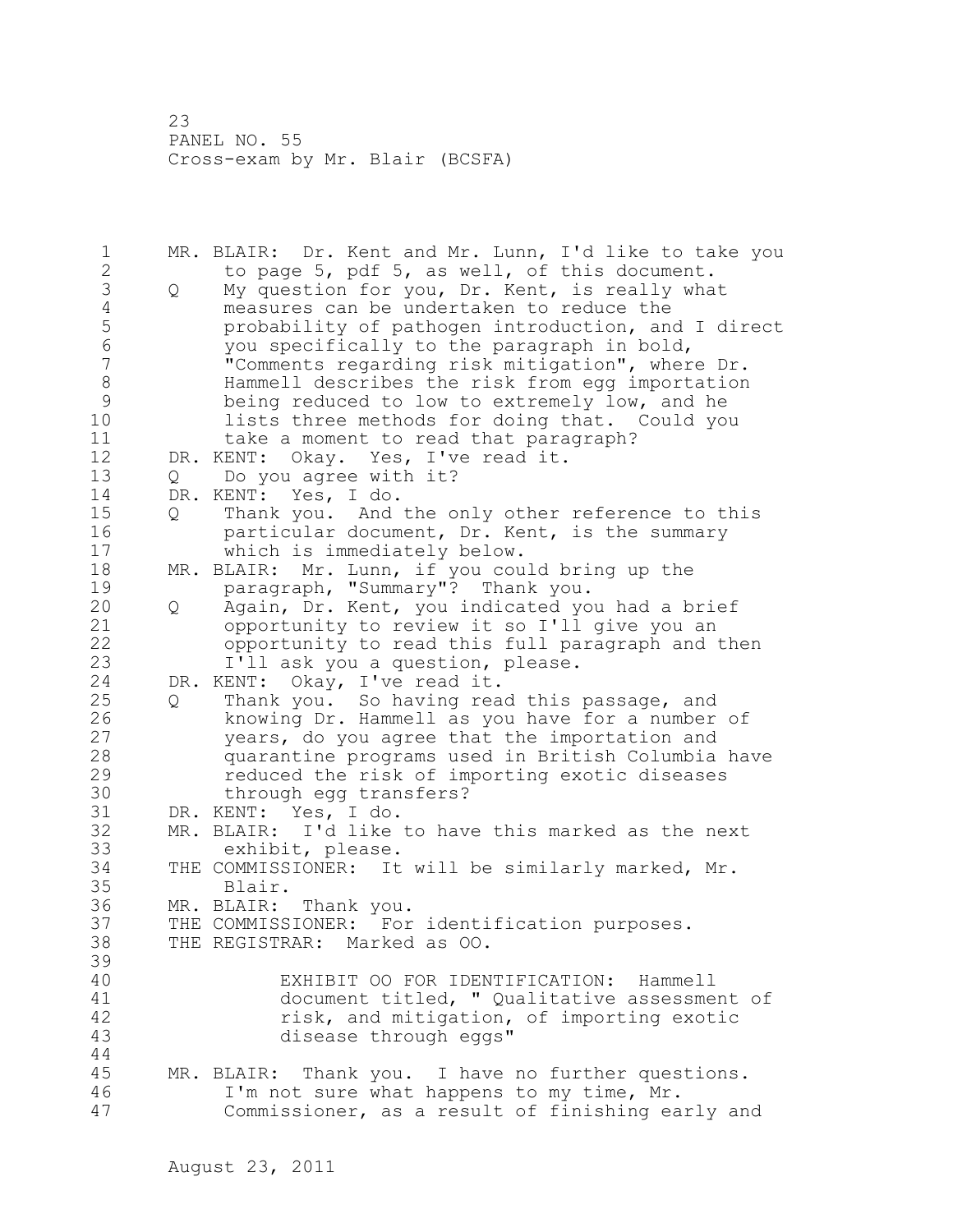1 having a discussion on evidence, but I'll leave 2 that to the good graces of the Commission and Mr. 3 Martland.<br>4 THE COMMISSION 4 THE COMMISSIONER: I may apply to have your time, Mr.<br>5 Blair. 5 Blair.<br>6 MR.BLAIR: 6 MR. BLAIR: Well, not that I could deny it from you, but you're certainly welcome to it. 8 MR. MARTLAND: Mr. Commissioner, Mr. McDade is next on<br>9 the list. He has 75 minutes, indeed it may be a 9 the list. He has 75 minutes, indeed it may be a<br>10 further -- it may be 80 minutes. I'm not sure if further  $--$  it may be 80 minutes. I'm not sure if 11 the Commission's preference is to begin with his 12 questions now or take the morning break. 13 THE COMMISSIONER: No, I think he's ready to go, so 14 we'll let him start. 15 MR. MARTLAND: All right. 16 THE COMMISSIONER: Mr. McDade? 17 MR. McDADE: Gregory McDade for the Aquaculture 18 Coalition.  $\frac{19}{20}$ CROSS-EXAMINATION BY MR. MCDADE: 21 22 Q Dr. Kent, if I might start with your report, 23 report number 1. As I understand it from reading 24 it, you've been away from B.C. for 11 or so years? 25 DR. KENT: Yeah, 12 years. 26 Q Yes. And so it was primarily based on published<br>27 literature and published studies? literature and published studies? 28 DR. KENT: My report was -- yeah, primarily based on 29 published literature and published studies, yes. 30 Q You haven't done any original research into the 31 2009 decline, have you?<br>32 DR. KENT: Not directly. Not directly. 33 Q So these -- and as I understood both you and Dr. 34 Stephen to testify yesterday, most of the 35 published studies available on disease are related 36 to diseases on fish farms or hatcheries. 37 DR. KENT: That's correct, captive fish, with some -- 38 there are a number of studies that have been done 39 on diseases in wild fishes but not -- but 40 comparatively, much fewer on wild salmonids in 41 **particular in the marine environment.**<br>42 0 In particular, your work, for much of 42 Q In particular, your work, for much of your career, 43 is based on -- been reviewing fish farms and the 44 diseases that affect farmed fish. 45 DR. KENT: When I was working in British Columbia, most 46 of my work was on working on diseases in 47 hatcheries and in fish farms. That was up to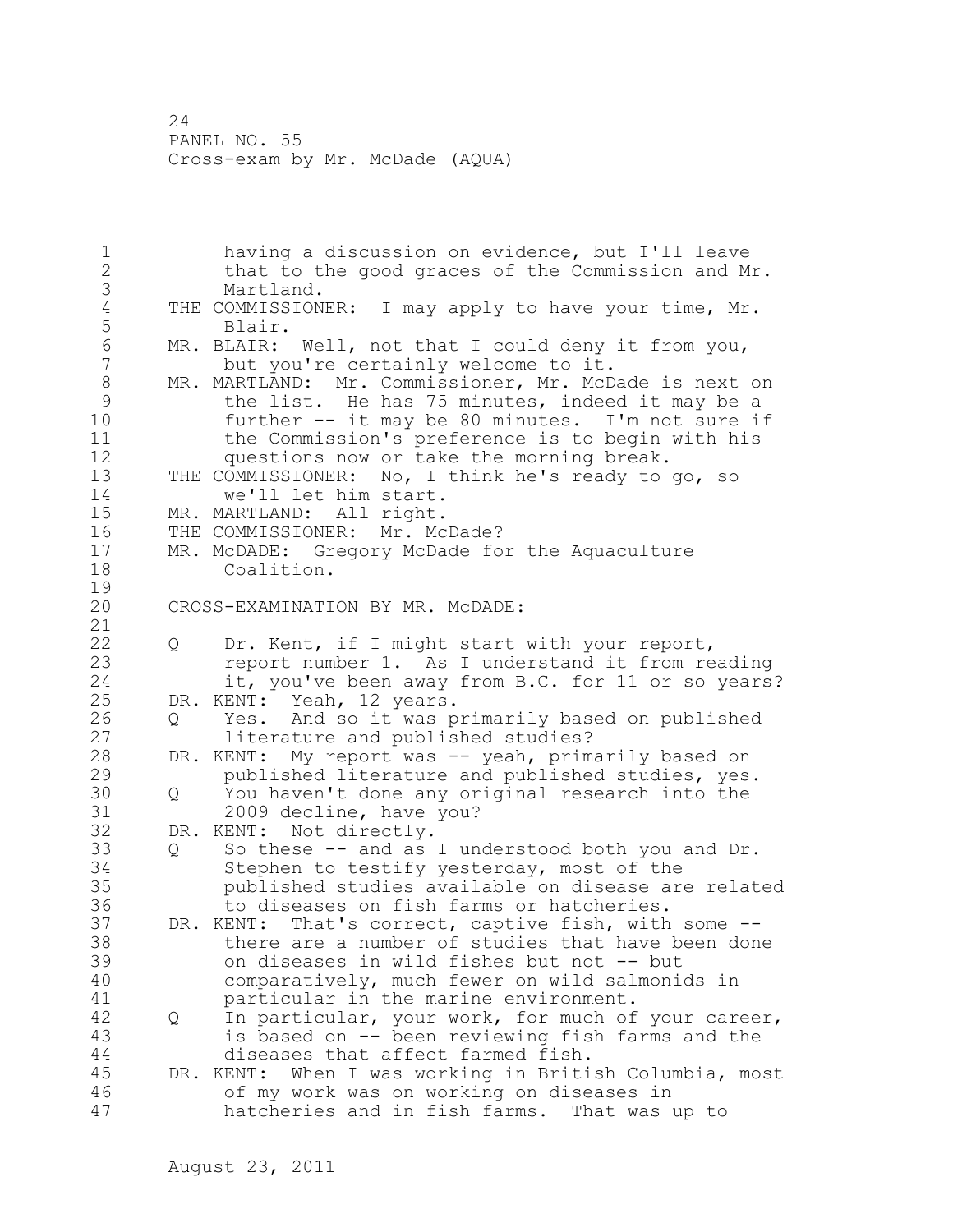1 1999. I moved to Oregon State University at that 2 time. There's not active net-pen farming industry 3 and the aquaculture is quite minimal in Oregon.<br>4 My research with salmonids shifted at that 4 My research with salmonids shifted at that<br>5 time to looking at largely to impacts of diseas 5 time to looking at largely to impacts of diseases 6 in wild salmonids, and then of course it's going to be in stocks of importance in Oregon such as 8 working with impacts of parasites on -- associated<br>9 with over-winter mortality in coho salmon and 9 with over-winter mortality in coho salmon and<br>10 coastal rivers of Oregon and, more recently, : coastal rivers of Oregon and, more recently, in 11 the last three years, we've been working quite 12 extensively on trying to assess the role of 13 pathogens and pre-spawning mortality in chinook 14 salmon. 15 So I have been continuing to work -- the work 16 in B.C. was mostly with captive fish. The work in 17 Oregon in the last ten years is mostly with wild 18 salmonids. That's one aspect of my research. 19 MR. McDADE: Could we have Dr. Kent's c.v. up on the screen, page 27. screen, page 27. 21 Q Dr. Kent, I took a look through your list of 22 published reports, and this is -- this seems to be 23 the part of your resumé dealing with the early 24 1990s. As I scroll through these studies, they're 25 almost all involving net-penned or farmed fish, 26 aren't they?<br>27 DR. KENT: Those Those are. Actually, I'm surprised that 28 you'd go to this part of my c.v. These are non-29 peer-reviewed papers. The peer-reviewed papers 30 would be found earlier in my c.v.<br>31 0 So if we go to page 20, for insta Q So if we go to page 20, for instance, that would 32 be peer-reviewed papers, I think, from the same 33 period? 34 DR. KENT: That's correct. 35 Q Those are also all about farmed fish and net-36 penned fish. 37 DR. KENT: Mostly, yes. That's right. 38 Q And could we go to page 24? I see you've written 39 two books, and those are in the middle of the 40 page. 41 DR. KENT: That's correct.<br>42 0 And those are both ab 42 Q And those are both about diseases of net-penned 43 fish? 44 DR. KENT: That's correct. 45 Q So you're primarily an expert in diseases in fish 46 farms. 47 DR. KENT: No. I disagree with that.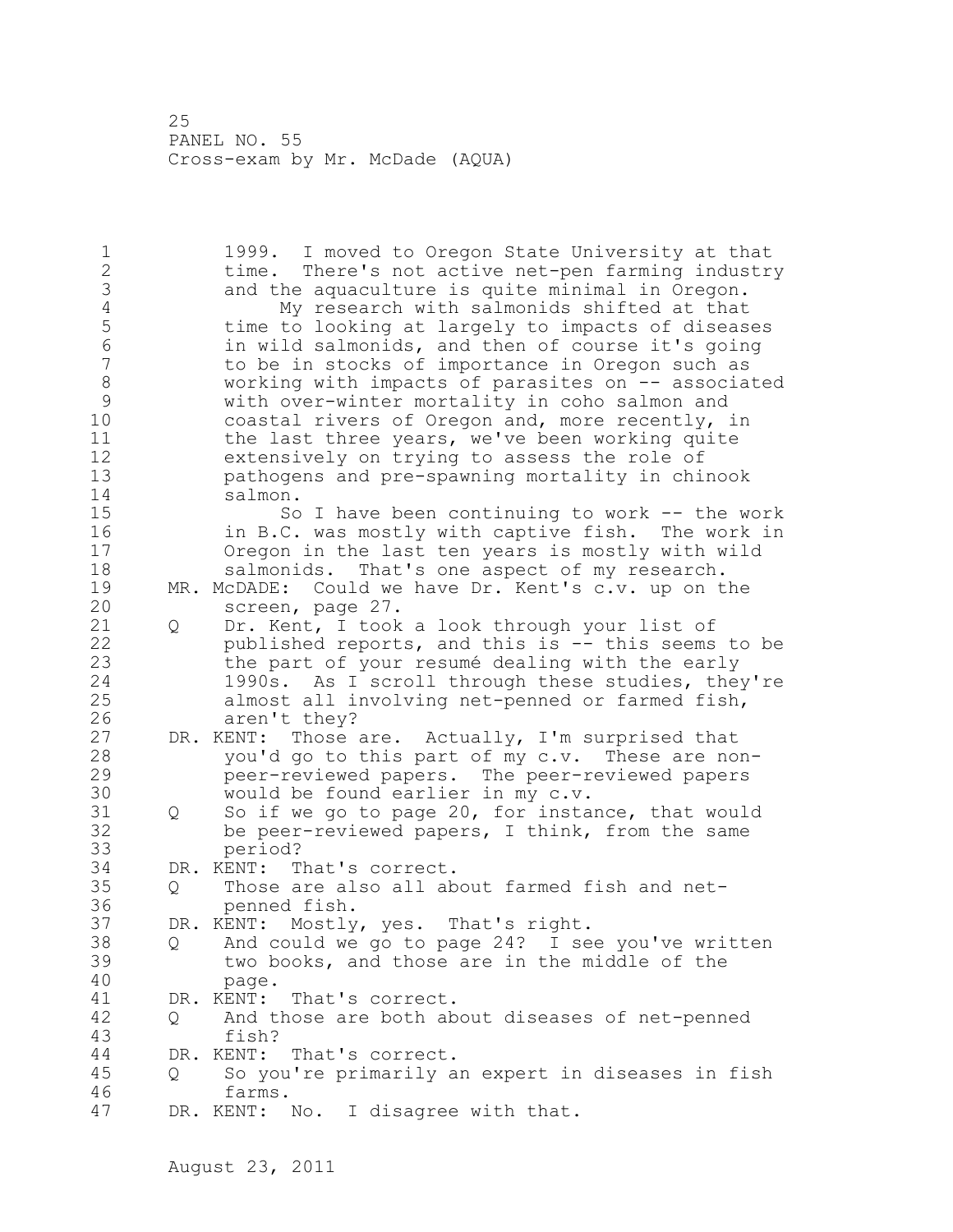1 Q All right. Well, while you were in B.C. that was 2 primarily your -- 3 DR. KENT: That's correct.<br>4 0 -- expertise. All ri 4 Q -- expertise. All right. And that's the basis<br>5 wpon which you've been called to become an expe 5 upon which you've been called to become an expert 6 at the Commission, I would presume.<br>7 DR. KENT: I disagree with that. Actual DR. KENT: I disagree with that. Actually, when I had 8 -- my conversations with Dave Levy were -- and my 9 c.v. was twofold, why I think I'm appropriate for<br>10 this. One is my past experience with DFO working this. One is my past experience with DFO working 11 with the net-pen farms, and my present experience 12 working with diseases in wild salmonids. 13 Q It's fair to say, though, that you -- as I read 14 your report number 1, you haven't really looked at 15 the question of diseases found in fish farms that 16 are transferred to wild fish. 17 DR. KENT: No, I have not worked much in that area. 18 Q You ignored fish-farm disease in the preparation 19 of your report 1, didn't you?<br>20 DR. KENT: No, I discussed -- most DR. KENT: No, I discussed -- most of the pathogens I 21 discussed actually occur in fish farms. 22 Q Yes, but you haven't talked about the risk of -- 23 the increased risk of their transfer by the fact 24 that they're in fish farms, have you? 25 DR. KENT: No, I didn't address that much in my report. 26 Q And there are a number of diseases found in fish<br>27 farms, both in B.C. and throughout the world, tha farms, both in B.C. and throughout the world, that 28 could be quite risky to wild salmon that you don't 29 discuss in your report, aren't there? 30 DR. KENT: The main disease that has been of most<br>31 concern in B.C. has been with sea lice, and 31 concern in B.C. has been with sea lice, and that's<br>32 been discussed in a separate report, so I did not been discussed in a separate report, so I did not 33 give much emphasis to that. 34 MR. McDADE: Can I go to page 55 of the report, if I 35 could? 36 Q Now, page 55, there's the comments of one of the 37 peer reviewers of your paper, are they not? 38 DR. KENT: That's correct. 39 Q And I'll just show you to the bottom -- the 40 comment at the bottom of the page, starting: 41<br>42 A really looming question that hasn't been 43 covered in the report surround the questions 44 relating to fish farms and the potential of 45 this component of [in] their disease 46 history... 47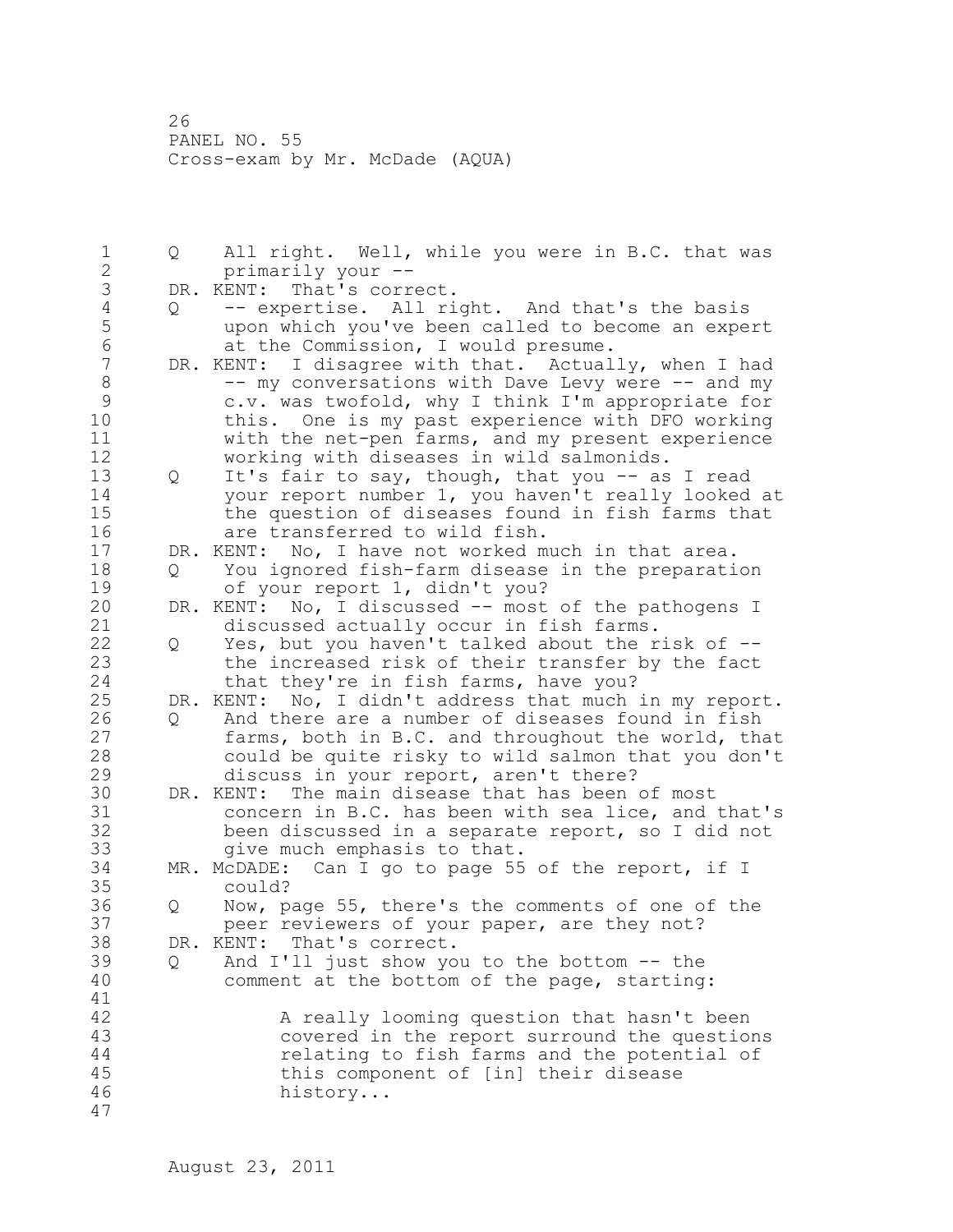1 You'd agree with that, wouldn't you? 2 DR. KENT: I agree that that was what was written 3 there.<br>4 Q Well, 4 Q Well, no --<br>5 DR. KENT: I don 5 DR. KENT: I don't agree that that's a big looming 6 question, though. I agree that was written in the document, that that's what a reviewer stated. I 8 disagree with that.<br>9 1f you want my 9 1f you want my subjective opinion on this, I<br>10 agree that that is not the looming question as the agree that that is not the looming question as the 11 demise of the sockeye salmon. In my opinion, I 12 think it's certainly on the radar, but it wouldn't 13 be the most looming question and concern. 14 I think where -- I see where you're going 15 with this, that you're trying to emphasize that 16 fish farms are a much more important role in the 17 sockeye salmon than I've particularly -- based on 18 my experience and knowledge, would believe. And 19 that's basically -- of course the bias in my<br>20 meport is directed towards my general feeling report is directed towards my general feeling, 21 that the fish farms are not the primary source 22 based on the evidence at this point, of the demise 23 of the sockeye salmon. 24 Q It might be best if you didn't try and guess where 25 I was going and just answered the question direct. 26 DR. KENT: Well, you're guessing where I'm going.<br>27 0 The question I'm asking you is whether your 27 Q The question I'm asking you is whether your report<br>28 didn't cover the problems from fish farms. didn't cover the problems from fish farms, 29 regardless of the reason why. 30 DR. KENT: That's correct.<br>31 0 It didn't, did it? Q It didn't, did it? 32 DR. KENT: It did not. It did not cover -- when I talk 33 about each particular disease and its role, I did 34 not include a section saying what the risk of the 35 diseases emanating from fish farms. In each 36 particular disease, I did not talk about what the 37 role of fish farms would be in transmitting it to 38 sockeye salmon. 39 Q Okay. And this reviewer's comment, you'll agree, 40 was that you should have. 41 DR. KENT: That's his comment, yes.<br>42 0 And your answer is in the bold 42 Q And your answer is in the bold, there, at the top 43 of page 56. 44 45 Fish farms and sea lice are dealt with in 46 more depth in another report. 47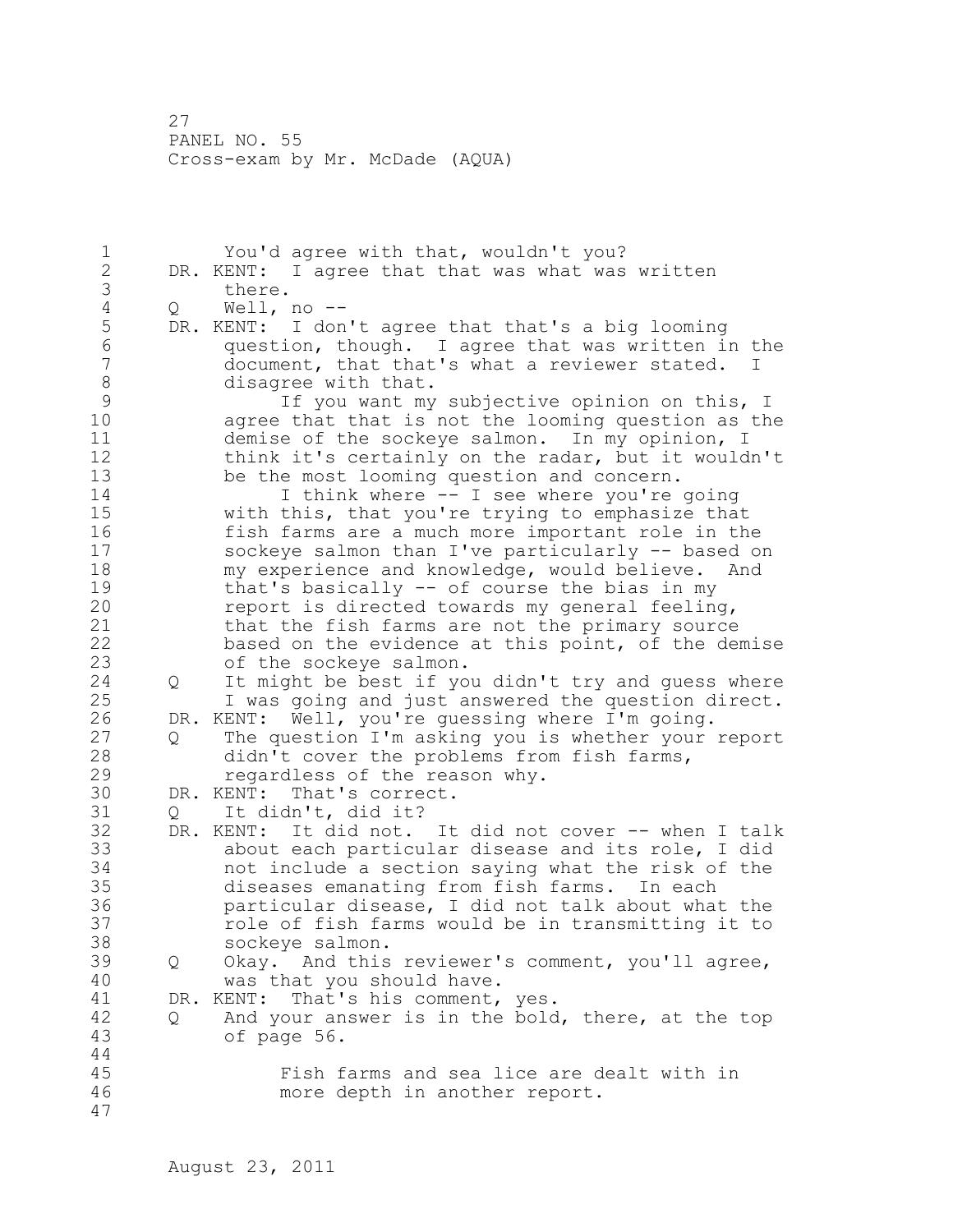1 DR. KENT: That's correct. 2 Q And which report is that? 3 DR. KENT: That's with the various fish farm -- the<br>4 Report 5, and at that -- now I realize there a 4 Report 5, and at that -- now I realize there are<br>5 several reports that are coming out on fish farm 5 several reports that are coming out on fish farms,<br>6 so that's where it was being dealt with. 6 so that's where it was being dealt with.<br>7 0 But you were the disease expert contract 7 Q But you were the disease expert contracted to deal 8 with these questions, and they're not disease<br>9 experts, are they? 9 experts, are they?<br>10 DR. KENT: I don't know DR. KENT: I don't know their expertise. 11 Q So you didn't do this fish farms in your report 12 because you felt they were being done at another 13 time; is that fair to say? 14 DR. KENT: And this was following discussions with the 15 Commission. When I had this review back, I 16 discussed this with Dr. Levy about should I expand 17 this, based on the limitations in my report and 18 the time, and then following the discussions of 19 Dr. Levy, that was the decision, to leave this for<br>20 the fish farm issues. the fish farm issues. 21 Q Well, before this review ever came in, you'd 22 already decided consciously to ignore fish farms, 23 hadn't you? 24 DR. KENT: No. 25 Q But you didn't do it. 26 DR. KENT: That's right, because I did not find great<br>27 evidence of diseases being transmitted from fish 27 evidence of diseases being transmitted from fish<br>28 farms in -- being in the (indiscernible) of farms in  $-$  being in the (indiscernible) of 29 sockeye salmon. 30 Q Well, according to this comment, you didn't do it because it was part of  $-$ -32 DR. KENT: Other than -- other than the sea lice. So 33 the other pathogens, I found no dramatic evidence 34 -- strong evidence that they would be transmitted 35 from fish farms. And the sea lice is a huge 36 issue. That could have encompassed my whole 37 report. So aside from sea lice -- sea lice was 38 being dealt with in another report. The other 39 pathogens were not -- as far as the evidence to 40 date, other pathogens I don't see as a big risk of 41 being transmitted from farm fish to the wild fish.<br>42 So, for example, with IHN, I discuss IHN, but So, for example, with IHN, I discuss IHN, but 43 there's -- it occurs -- the sources of IHN, in my 44 opinion, for the sockeye salmon, would probably be 45 mainly from other sources than the fish farms. 46 MR. McDADE: If we could go over the page to page 57, 47 please, Mr. Lunn. If we could scroll down to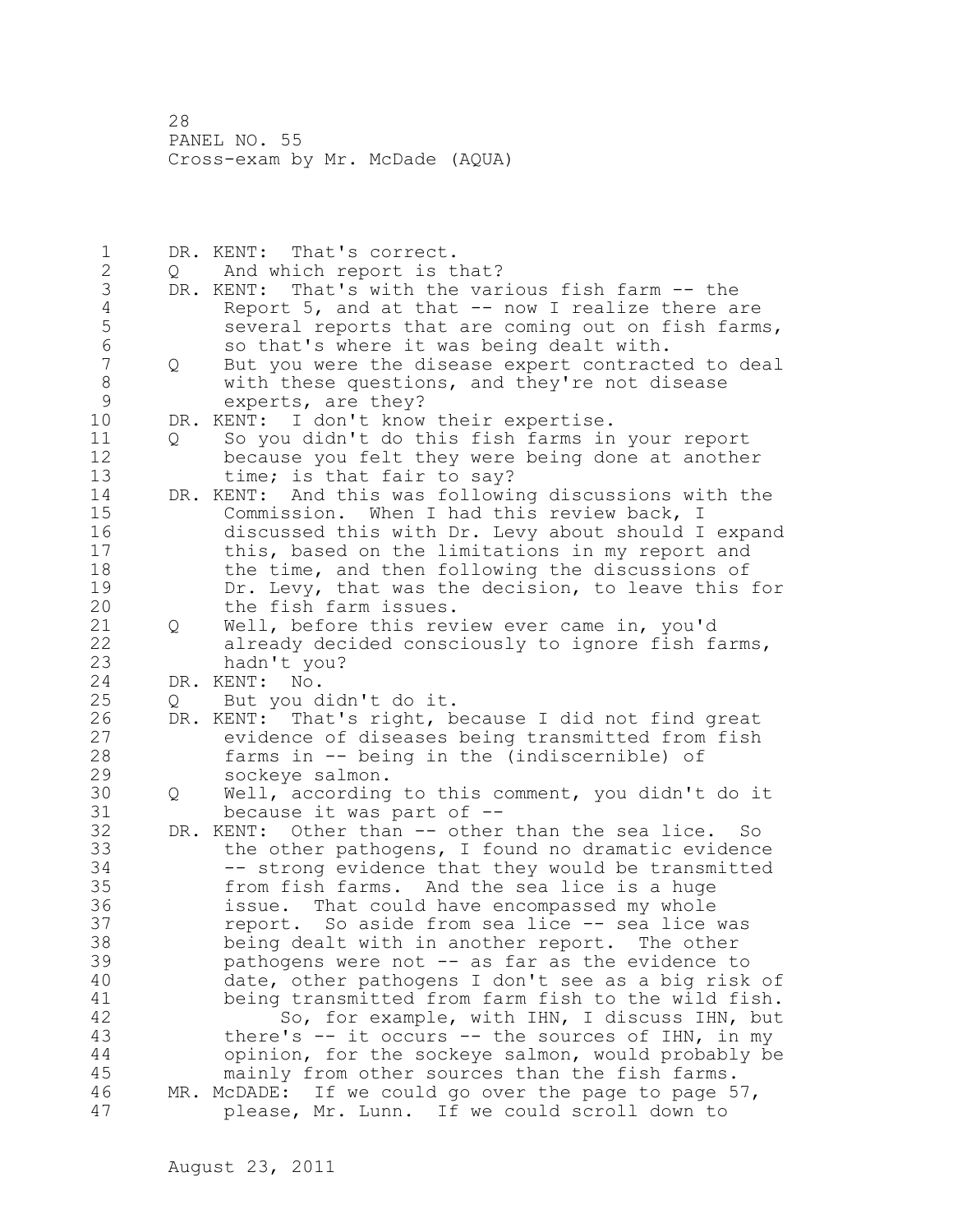1 number 5.<br>2 0 Again her 2 Q Again here, you'll see, Dr. Kent, there was a 3 comment from a review suggesting that:  $\frac{4}{5}$ 5 Issues surrounding the linkages between fish<br>6 culture (and, specifically, fish farms), 6 culture (and, specifically, fish farms),<br>7 disease and the potential/likely-unlikel disease and the potential/likely-unlikely 8 cause of the collapse of Fraser River<br>9 sockeye. sockeye. 10 11 Is a big question. You comment is, again, this is 12 for the fish farm report? 13 DR. KENT: That's correct. 14 Q And you're saying that was something the 15 Commission told you or something you decided 16 yourself? 17 DR. KENT: In consult with the Commission, this is what 18 -- the direction that I went with. 19 Q So you're saying the Commission told you not to deal with fish farm disease? 21 DR. KENT: No, they gave me the okay. No, they did not 22 say not to deal with fish farming diseases with 23 sea lice, not to deal with sea lice. 24 Q If I could go to page 38 of the report? This is a 25 statement of work you were given from the 26 Commission, is it not?<br>27 DR. KENT: That's correct. DR. KENT: That's correct. 28 Q So this is the outline of what you were supposed 29 to do. 30 DR. KENT: Yes, that's right.<br>31 0 And under 2.1, it savs [ Q And under 2.1, it says [as read]: 32 33 To study and document the potential effects 34 of parasites and diseases on Fraser River 35 sockeye salmon and their role in the 2009 run 36 failure. 37 38 DR. KENT: That's correct. 39 Q But you didn't -- so there's nothing there saying 40 you should exclude fish farms from your analysis. 41 DR. KENT: No.<br>42 0 And under 42 Q And under 3.1, it says you'll take a broad view of 43 sockeye diseases and parasites and evaluate the 44 full spectrum -- the full spectrum of diseases. 45 That doesn't say you should ignore fish farms in 46 favour of Project 5, does it? 47 DR. KENT: You keep on flipping between fish farms and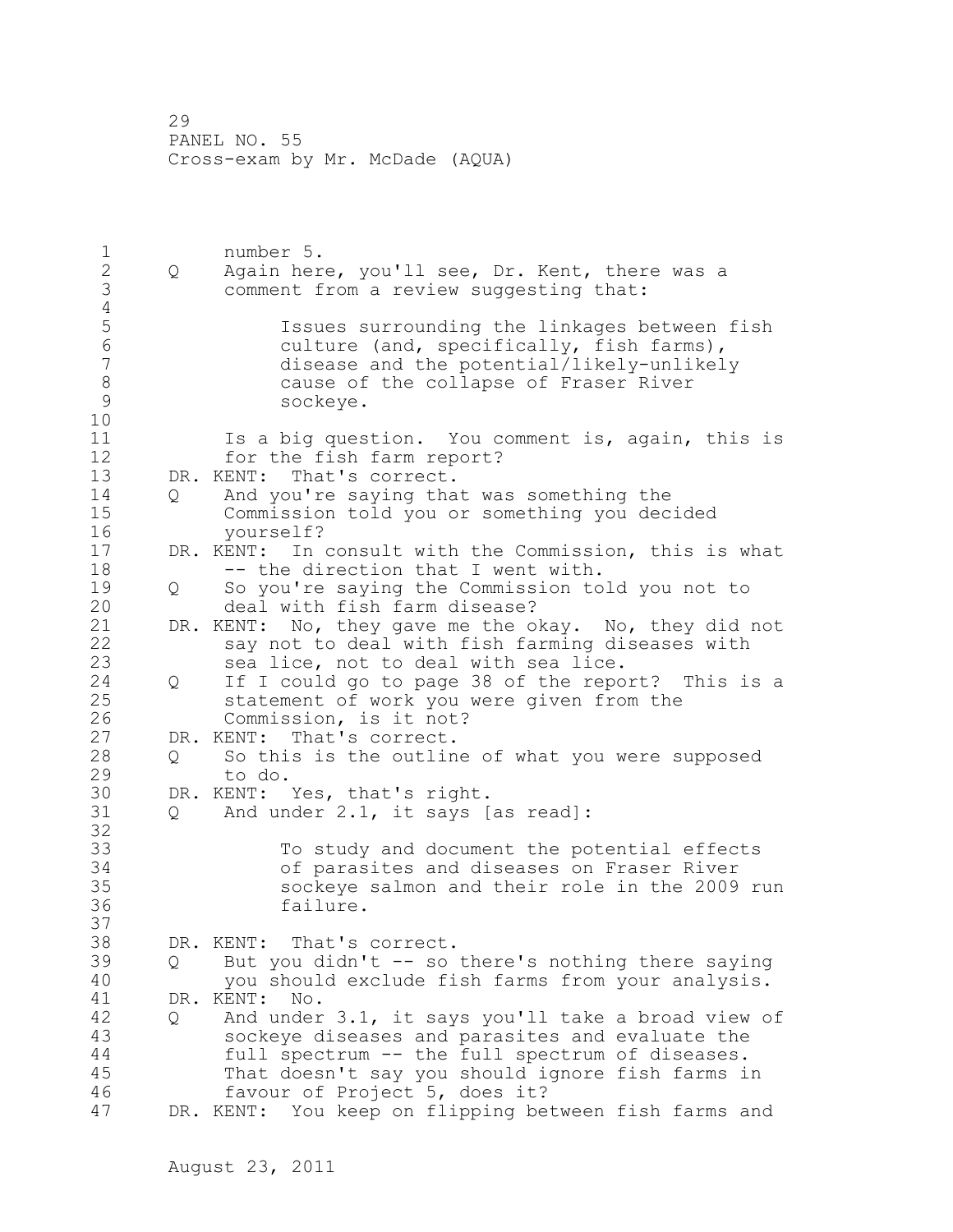1 disease. There is -- there'd be something like -- 2 it would be equivalent to say emphasizing 3 hatcheries. It's kind of like you're comparing 4 these as apples and oranges. You keep going fish<br>5 farms, I didn't address the role of fish farms in 5 farms, I didn't address the role of fish farms in 6 disease.<br>7 I t I talk about the diseases specifically, and 8 then if there was a direct link to fish farms --9 we're talking about the directive is to look at the impacts of a number of diseases. My directive 11 was not to look at the role of fish farms and the 12 impact on sockeye salmon. 13 Q But let's just be clear. You didn't spend any 14 time studying the role of fish farms in the 15 causation of disease. 16 DR. KENT: I disagree. 17 Q Did you look at the Fish Health Database? 18 DR. KENT: Which exhibit is that one? 19 MR. McDADE: Mr. Lunn, could we have up the list of<br>20 documents that I referred to as the Fish Healt documents that I referred to as the Fish Health 21 Database? 22 MR. LUNN: Yes, one moment. 23 MR. McDADE: 24 Q Dr. Kent, that's the actual spreadsheets and 25 reports of the fish health auditing and the 26 reports that the fish farms make to the province<br>27 around fish health. Did you look inside those around fish health. Did you look inside those 28 documents? 29 DR. KENT: I look at -- I scanned them. There's quite 30 a few of them. If I believe -- are these the<br>31 Excel sheets that -- in the form of an Excel 31 Excel sheets that -- in the form of an Excel sheet? 33 Q Yes. 34 DR. KENT: Yeah, I've looked at them. They came to me 35 quite late. I actually reviewed them this 36 morning. I scanned through them. They're pretty 37 extensive, but I didn't go through them in all 38 sorts of detail. 39 Q So did you see -- did you have them when you did 40 you report? 41 DR. KENT: No, I didn't.<br>42 0 Well, wouldn't thev 42 Q Well, wouldn't they be relevant to your report if 43 there's diseases that are all over those 44 spreadsheets? 45 DR. KENT: They'd be useful. It's not peer-reviewed 46 literature, but they would be useful. 47 Q Well, what's the distinction from peer-reviewed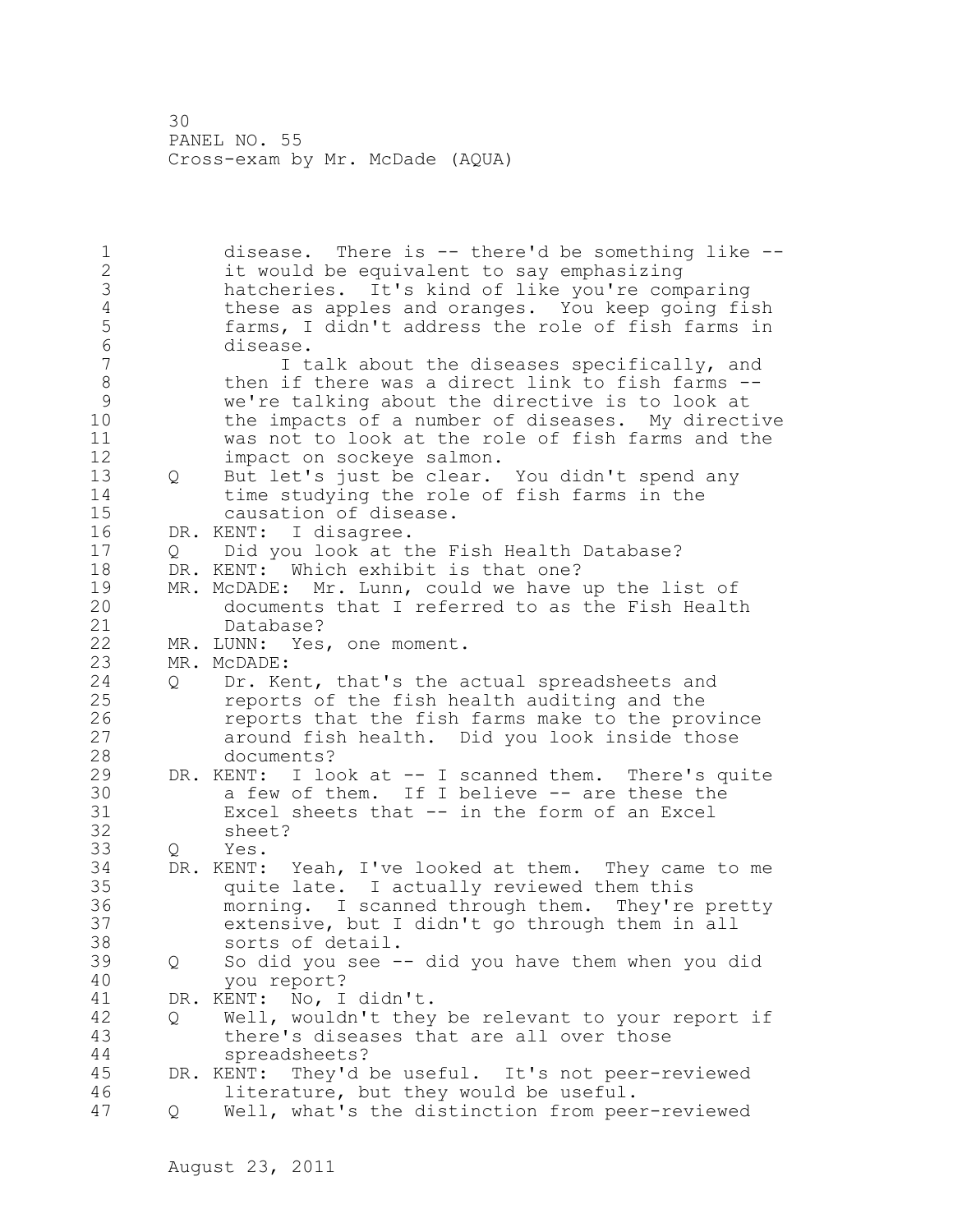1 literature? 2 DR. KENT: It's been validated by professionals. It 3 would be of use, but I -- given the limitations<br>4 that I had with my time, the most useful data w 4 that I had with my time, the most useful data were<br>5 beer-reviewed papers for the study. 5 peer-reviewed papers for the study.<br>6 0 And so if DFO hasn't studied a matt 6 Q And so if DFO hasn't studied a matter, if there's no peer-reviewed paper on it, for you, it didn't 8 exist?<br>9 DR. KENT: 9 DR. KENT: No, I said it has less significance to me.<br>10 MR. McDADE: All right. This might be an appropriate MR. McDADE: All right. This might be an appropriate 11 time, Mr. Commissioner. 12 THE COMMISSIONER: Thank you. 13 THE REGISTRAR: The hearing will now recess for 15 14 minutes. 15 16 (PROCEEDINGS ADJOURNED FOR MORNING RECESS) 17 (PROCEEDINGS RECONVENED) 18 19 THE REGISTRAR: The hearing is now resumed. 20 21 CROSS-EXAMINATION BY MR. McDADE, continuing: 22 23 Q I understand, Dr. Kent -- 24 THE COMMISSIONER: Your microphone, Mr. McDade. Your 25 microphone, thank you. 26 MR. McDADE: Sorry.<br>27 0 As I understan 27 Q As I understand it, Dr. Kent, then, the databases<br>28 that are listed on the screen are ones that you that are listed on the screen are ones that you 29 did not have at the time of writing your report, 30 but you have subsequently reviewed.<br>31 DR. KENT: I did not have them at the ti 31 DR. KENT: I did not have them at the time of my<br>32 feport. I can't remember which ones I revireport. I can't remember which ones I reviewed 33 and which ones I haven't. Just based on names 34 like DCPO001645, I don't -- my memory's not that 35 good to remember every single report. The names 36 are very similar, so I can't -- I can't, in 37 honesty, tell you which ones of these reports I've 38 looked at carefully and which ones I haven't. If 39 you want to pull any of these specific reports, 40 I'd be happy to review them with you. 41 MR. McDADE: Yes. Can we have then, the first document<br>42 on the screen up on -- well, before we do that, on the screen up on  $--$  well, before we do that, 43 Mr. Commissioner, I'd just like to mark this list 44 as an exhibit, because I think it will make things 45 a lot quicker and easier in the future. 46 THE COMMISSIONER: I'm not going to stop you from doing 47 that. I just would prefer if you go through it a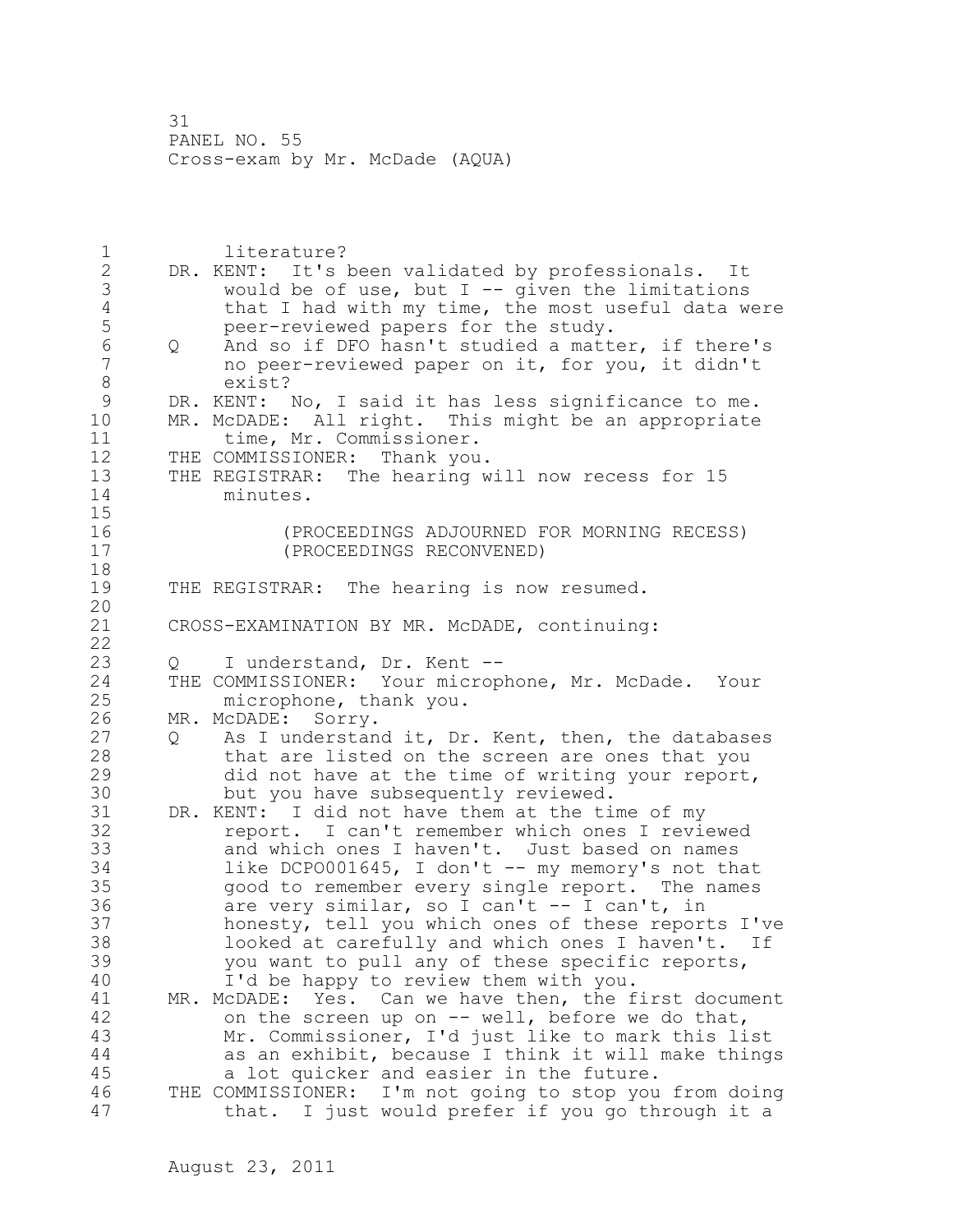1 bit so I understand what it is, Mr. McDade, and 2 then we'll deal with the marking of it. 3 MR. McDADE: All right. 4 THE COMMISSIONER: Thank you.<br>5 MR. McDADE: Well, let's take 5 MR. McDADE: Well, let's take the first list, the first<br>6 document on the list, and --6 document on the list, and --<br>7 MR. MARTLAND: Sorry, Mr. -- I ju MR. MARTLAND: Sorry, Mr. -- I just rise because Ms. 8 Callan's here I presume to object. I don't know 9 that Mr. McDade noted that.<br>10 MR. McDADE: Oh, sorry. MR. McDADE: Oh, sorry. 11 MS. CALLAN: Yes. I propose that we put off marking 12 any of the databases until Dr. Marty gets a chance 13 to give evidence, because some of these databases 14 are going to be used for an upcoming publication. 15 And I think in all fairness to Dr. Marty so he can 16 actually speak about this issue and inform the 17 court, any decision on whether they're marked as 18 an exhibit should be put off until that time. 19 MR. McDADE: Well, I'm not proposing to mark it at this<br>20 point. point. 21 MR. TAYLOR: And I'm up trying to shorten things. 22 This, unless Mr. McDade says otherwise, is his 23 list of documents for what he wants to do now, and 24 it can be marked for ID and nothing more. 25 MR. McDADE: I have no problem with that. 26 THE COMMISSIONER: All right. Well, let's do it that<br>27 way, then. Thank you. way, then. Thank you. 28 THE REGISTRAR: The document will be marked as for 29 identification PP, double "P". 30<br>31 31 PP FOR IDENTIFICATION: List of Fish Health Databases produced to Cohen Commission by 33 Aquaculture Coalition 34 35 THE COMMISSIONER: Mr. McDade, if you could just for 36 the record identify what the document is. 37 MR. McDADE: Yes. This is a document listing 20 38 separate Ringtail numbers -- Ringtail documents 39 that I contend are the list of B.C. databases 40 relating to fish health. The first one is a 41 spreadsheet relating to the BCMAL audits. The<br>42 second is related to the fish that are submitt second is related to the fish that are submitted 43 by the fish farms to BCMAL, and most of the rest 44 of these are Dr. Marty's, or BCMAL databases of 45 various animal health reports that he's prepared. 46 THE COMMISSIONER: Thank you very much. 47 MR. McDADE: So I guess we have 2864 up on the screen.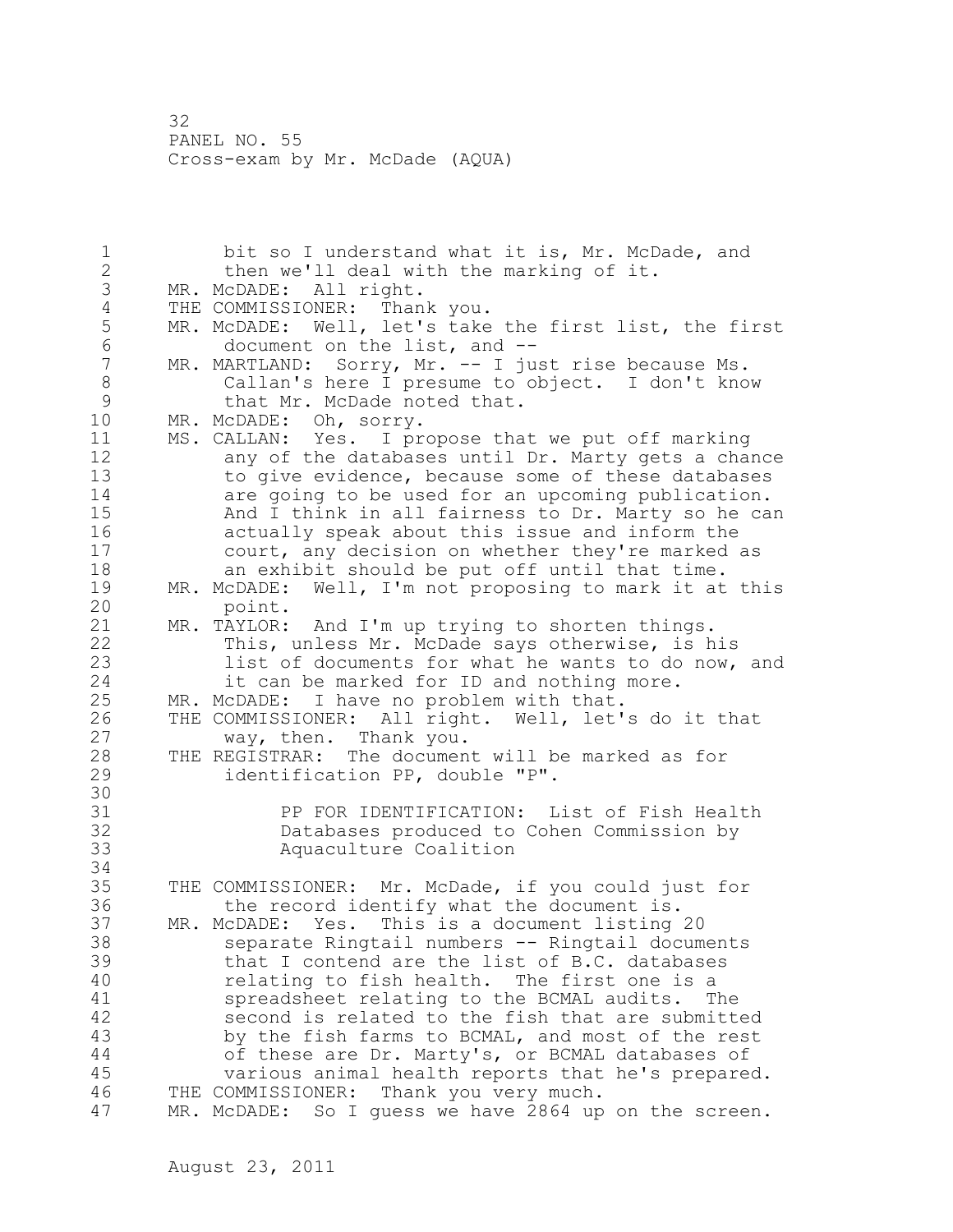1 Can we have it up as an Excel sheet, Mr. Lunn. 2 MR. LUNN: I have that version, certainly. 3 MR. McDADE:<br>4 Q This i 4 Q This is a spreadsheet -- if you could scroll down,<br>5 Mr. Lunn, I think it goes from number 1 through 5 Mr. Lunn, I think it goes from number 1 through 6 many, many hundreds of reports. As I understand it, Dr. Kent, these are a summary of the various 8 audits that are taken from time to time by BCMAL.<br>9 6 of the four or five fish that are taken and 9 of the four or five fish that are taken and<br>10 analyzed. You've seen that before? analyzed. You've seen that before? 11 DR. KENT: I just looked at this very quickly. 12 Q Yes. And Mr. Lunn, if you could go to the 13 abbreviation section, which is the Tab -- fourth 14 tab. You will see the -- on the right-hand side, 15 the -- in text the various summaries, three-letter 16 summaries, for the cause of death in alphabetical 17 order. And if we could just scroll down to "ISH", 18 for instance. Are we able to -- "ISH" stands for 19 interstitial -- and maybe you can pronounce that<br>20 for me. Can you read that? for me. Can you read that? 21 DR. KENT: Where are we at, -- oh, interstitial 22 hyperplasia of the kidney. 23 MR. McDADE: And if you could just read what it says 24 there, if you could highlight that, Mr. Lunn. 25 MR. LUNN: I can only do so much with magnification in 26 Excel, but I'll do my best.<br>27 MR. McDADE: I think if you just 27 MR. McDADE: I think if you just click on that -- that<br>28 cell, it will show up at the top, and the next cell, it will show up at the top, and the next 29 cell over, yes. 30 Q "ISH" -- I think what it says there is [as read]: 31<br>32 ISH is evidence of increased demand for 33 erythrocytes or white blood cells sometimes 34 in the body. In chinook salmon this lesion 35 is often associated with the clinical... 36 37 Can you scroll over on this? 38 MR. LUNN: I'm trying. 39 MR. McDADE: 40 Q 41 ...the clinical diagnosis of marine anaemia. 42 43 So ISH is a lesion associated with marine anaemia, 44 according to the authors of this document. 45 DR. KENT: That's correct. 46 Q Yes. Now, if we could go back to the Pacific Tab, 47 these would be Chinook salmon. And if you could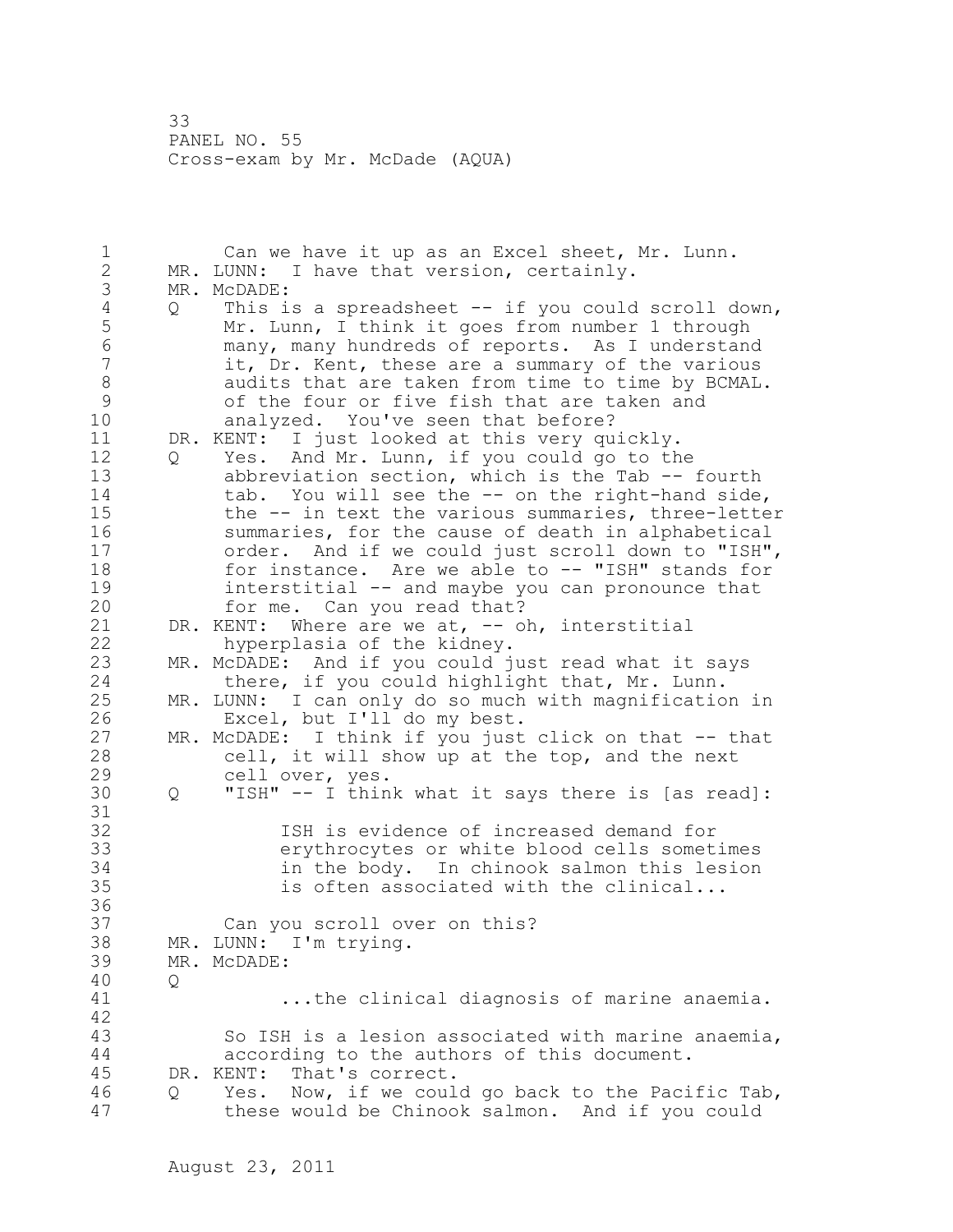1 scroll across to the ISH column, which is I think 2 the AT column. Yes. So if you could highlight 3 the AT column, Mr. Lunn. Do you see that there,<br>4 Dr. Kent? 4 Dr. Kent?<br>5 DR. KENT: Yea 5 DR. KENT: Yeah, I see that.<br>6 0 And so fish-by-fish, yo 6 Q And so fish-by-fish, you'll see that there's an indication in the ISH column of marine anaemia. 8 DR. KENT: No, that's not right.<br>9 0 Well, the symptoms associat 9 Q Well, the symptoms associated with marine anaemia.<br>10 DR. KENT: Interstitial hyperplasia of the kidnev can DR. KENT: Interstitial hyperplasia of the kidney can 11 be caused by a vast number of organisms, including 12 plasmacytoid leukemia, or referred to as marine 13 anaemia. When we -- when we worked with this 14 disease and came up with a diagnosis, a diagnosis 15 for plasmacytoid leukemia would require seeing a<br>16 for proliferation of immature lymphocytes, 16 **proliferation of immature lymphocytes,**<br>17 **particularly plasma cells.** It's prett particularly plasma cells. It's pretty difficult 18 to differentiate by histopathology in other organs 19 that go beyond the tissues where hemopoieses<br>20 occurs, that is when blood formation occurs. occurs, that is when blood formation occurs. 21 So the kidney in fish is where blood is 22 formed. It's basically equivalent to our bone 23 marrow. So you could have a hyperplasia, 24 increased numbers of cells in the blood forming 25 organ, which would be the kidney interstitium, 26 caused by a vast number of organisms. When we<br>27 make a diagnosis of marine anaemia is when we 27 make a diagnosis of marine anaemia is when we see these immature cells, basically a leukemia-like 29 condition occurring in organs outside of blood-30 forming organs.<br>31 So that wo 31 So that would not be inconsistent with marine<br>32 anaemia, but would not be pathognomonic for marine anaemia, but would not be pathognomonic for marine 33 anaemia. 34 Q But you see how this database works. It's a list 35 of various symptoms. 36 DR. KENT: Yes. 37 Q And you would depend on the diagnosis for the -- 38 eventually the diagnosing veterinarian? 39 DR. KENT: Yes. And this is -- if this was prepared by 40 Dr. Marty, or his group, as a histopathologist he 41 described the lesions and eventually the typical<br>42 battern would be then a veterinarian, a clinical pattern would be then a veterinarian, a clinical 43 veterinarian, taking information on knowing the 44 species, the history, other information about the 45 fish, in conjunction with the pathological changes 46 would make the diagnosis. And sometimes the 47 diagnosis is made very strongly based on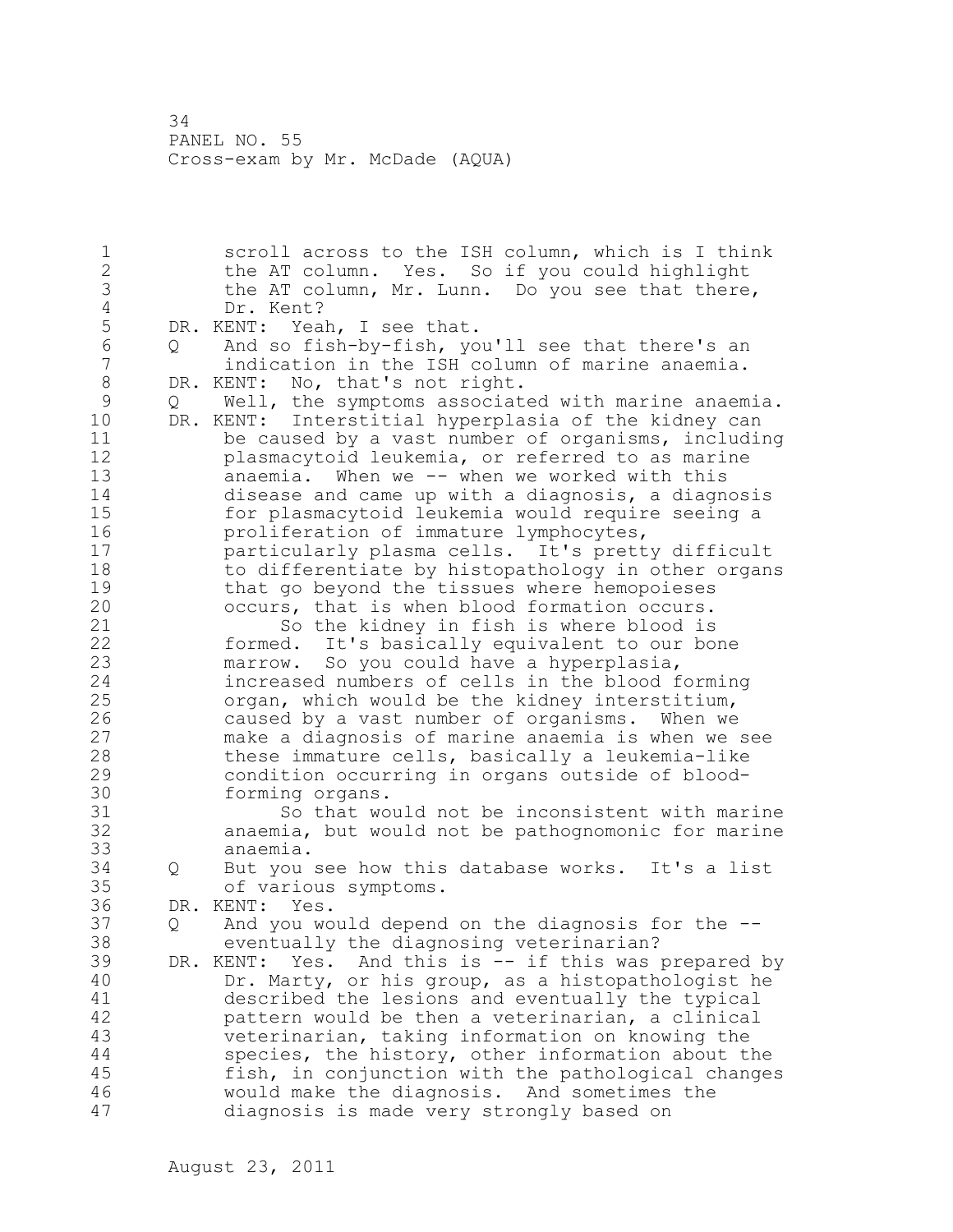1 histopathology, sometimes in this case, this -- 2 like, for example, interstitial hyperplasia, if 3 they had run a test and found bacterial kidney<br>4 disease in the same fish, you know, by another 4 disease in the same fish, you know, by another<br>5 test, a molecular test or a culture, you would 5 test, a molecular test or a culture, you would say<br>6 -- the veterinarian would probably say the 6 -- the veterinarian would probably say the<br>7 diagnosis would be bacterial kidnev diseas diagnosis would be bacterial kidney disease, not 8 marine anaemia.<br>9 So it's pa 9 So it's part of what a veterinarian uses for<br>10 making their diagnosis, and sometimes it's very making their diagnosis, and sometimes it's very 11 strong. Sometimes it's the major part of making 12 the diagnosis. 13 Q And sometimes you might have two or three symptoms 14 of a disease and not a fourth, and not be able to 15 make any diagnosis at all.<br>16 DR. KENT: Fish don't develop s 16 DR. KENT: Fish don't develop symptoms. They develop 17 clinical signs, but that's just some vernacular 18 use of it. But anyway, you can have multiple 19 lesions and sometimes you can have multiple<br>20 diagnoses, for sure. diagnoses, for sure. 21 Q So did you review these documents to determine 22 what diagnoses were? 23 DR. KENT: No, not in any extent. I'm aware of the 24 diseases that are occurring. I did not review 25 these extensively for the fish farms. And I guess 26 to take a little step back on what your<br>27 accusations were before we had the brea accusations were before we had the break, that I 28 deliberately ignored the role of fish farms, I 29 generated my list of what was the most important 30 diseases that we had. We've gone over those the<br>31 last couple of days. And for any of those last couple of days. And for any of those 32 diseases, where there was an indication of a role 33 of fish farms being a major source, or any source 34 of these diseases to those sockeye salmon, I 35 certainly would have addressed it. 36 So I guess I could have done, if this 37 probably would have made your group happier, if I 38 had a separate category of role and diseases with 39 each one of these particular high priority 40 diseases, I could say -- I could have stated "No 41 direct evidence at this time" and maybe that would 42 have clarified the situation, where you contend 43 that I just deliberately ignored the role of fish 44 diseases, if I did not find from my information a 45 concrete role of fish farms in these particular 46 high risk diseases as far as transmitting to wild 47 salmon, I would have put it in there.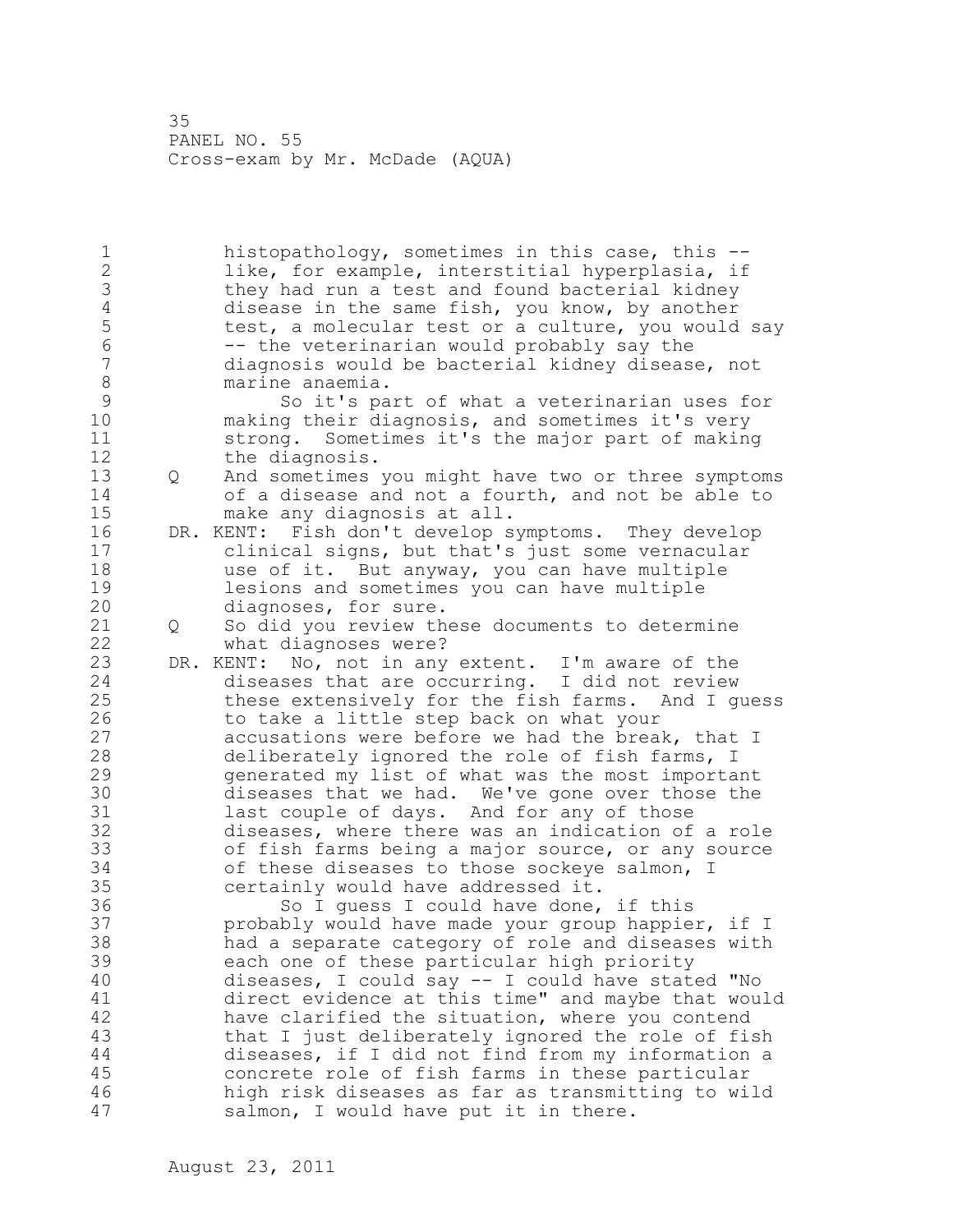1 Q But how would you know without looking at the 2 diagnosis what role fish farms were playing? 3 Wouldn't you have to know how many times these 4 diseases have been diagnosed?<br>5 DR. KENT: Some of these diseases, 5 DR. KENT: Some of these diseases, this would be<br>6 helpful information but we know the nature 6 helpful information but we know the nature of<br>7 transmission of these diseases, et cetera, and transmission of these diseases, et cetera, and 8 some of the sources of these, like<br>9 fchthyophthirius multifiliis, that 9 *Ichthyophthirius multifiliis*, that's a disease that occurs in freshwater that would not have any 11 relationship to the occurrence in these -- in the 12 wild fish. So basically it's from a general 13 knowledge. Of course this would be -- this would 14 be a useful additional knowledge for some very 15 specific hard data on the prevalence. And I 16 assume that these -- and the prevalence and the 17 distribution of these pathogens. I'm not saying 18 that this would not be useful information, but it 19 was not required for me to do my report.<br>20 0 So you didn't look at how many times the 20 Q So you didn't look at how many times the disease 21 marine anaemia has been diagnosed in B.C. fish 22 farms over the last ten years. 23 DR. KENT: No, I didn't, and I don't see -- and I don't 24 see a diagnosis of marine anaemia on here. 25 Q No. But that's my point. You don't know how many 26 times marine anaemia has been diagnosed, do you?<br>27 DR. KENT: No, I don't. DR. KENT: No, I don't. 28 Q You don't know how many times IHN has been 29 diagnosed, do you? 30 DR. KENT: That information is from other reports, et<br>31 cetera, where -- where other data report that 31 cetera, where -- where other data report that<br>32 there has been no outbreaks of IHN. That's f there has been no outbreaks of IHN. That's from 33 other grey literature data that were given to me. 34 So I'm not relying on the absence of IHN outbreaks 35 in B.C. farms, based on this database. I was 36 basing that on summaries from other documents that 37 I had available for me when I was preparing this, 38 when I was preparing this overview. 39 Q Summaries of other documents, that is, something 40 that the people who prepared these documents have 41 summarized for you?<br>42 DR. KENT: That's my under DR. KENT: That's my understanding. 43 Q So you have to rely on their accuracy. 44 DR. KENT: I don't have to rely on those. That's what 45 I used. As I said, this particular - I don't know 46 who I should address this to - when these 47 documents became available, I'm not quite sure.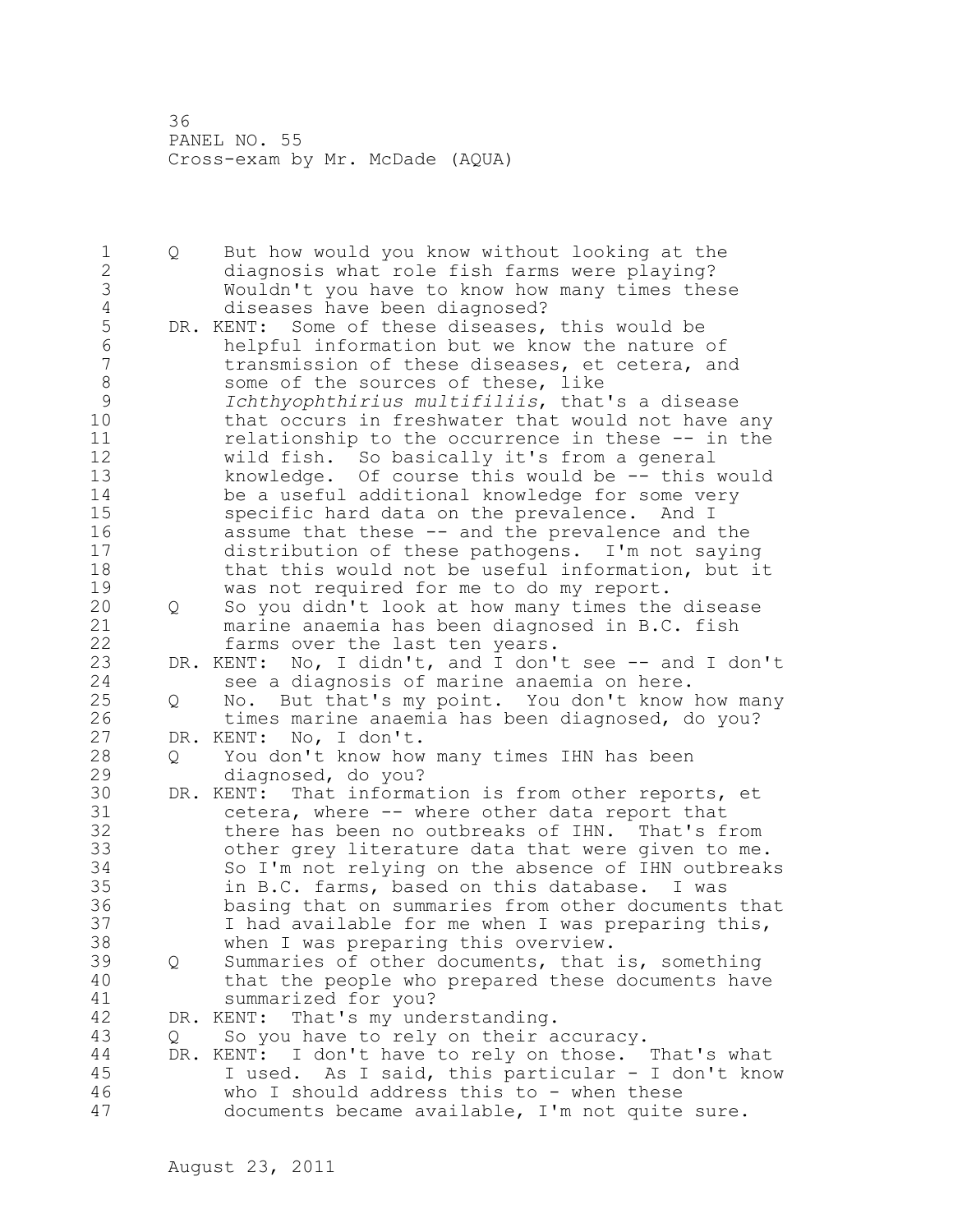1 The You probably could answer that.<br>2 O So, yes, I understand these doc 2 Q So, yes, I understand these documents weren't even 3 available at the time you prepared your report;<br>4 and isn't that right? 4 isn't that right?<br>5 DR. KENT: That's my u 5 DR. KENT: That's my understanding.<br>6 0 So you had to rely entirely on 6 Q So you had to rely entirely on what you were told about whether these diseases appeared. 8 DR. KENT: And the peer reviewed literature.<br>9 0 Could we have Aqua 30 up on the screen. 9 Q Could we have Aqua 30 up on the screen. Do you<br>10 see the chart at the bottom of this document. see the chart at the bottom of this document. 11 What I suggest to you that is, is a list taken 12 from the document we just looked at, 2864, of the 13 number of times these various clinical signs 14 appear in that document. 15 DR. KENT: Okay. 16 Q Would you consider that relevant? 17 MR. MARTLAND: And I wonder, Mr. Commissioner, as you 18 indicated previously, if Mr. McDade's in a 19 position to explain what we're looking at, what<br>20 its provenance is, what it describes. its provenance is, what it describes. 21 MR. McDADE: I was about to -- I was doing that. 22 Q As I understand this, this is a list prepared by 23 Dr. Morton from the document we just looked at of 24 the number of -- just a simple arithmetical 25 calculation of the number of times these various 26 clinical signs appear in each of those columns.<br>27 DR. KENT: And I would -- I see this thing and I wou DR. KENT: And I would -- I see this thing and I would 28 be interested, and she's not a veterinarian, how 29 she came up with a -- if it specifically said 30 "Marine Anaemia" and Dr. Marty gave a diagnosis of marine anaemia, or was this interpretation of 32 interstitial hyperplasia and assigning the 33 diagnosis of marine anaemia. I don't know that. 34 Q You'd have to know the answer to that to be able 35 to give an opinion, wouldn't you. 36 DR. KENT: That's right. 37 Q So this document is essential to being able to 38 give an opinion about whether marine anaemia 39 exists in fish farms or not. 40 DR. KENT: And how -- and how the diagnosis was 41 achieved.<br>42 0 And if I Q And if I could go up to the chart, which is just a 43 straight arithmetical preparation from the 44 documents below, if I suggest to you that there 45 are some 1,100 references in document 2864 to ISA, 46 to classical signs -- classical signs of ISA, what 47 do you say about that?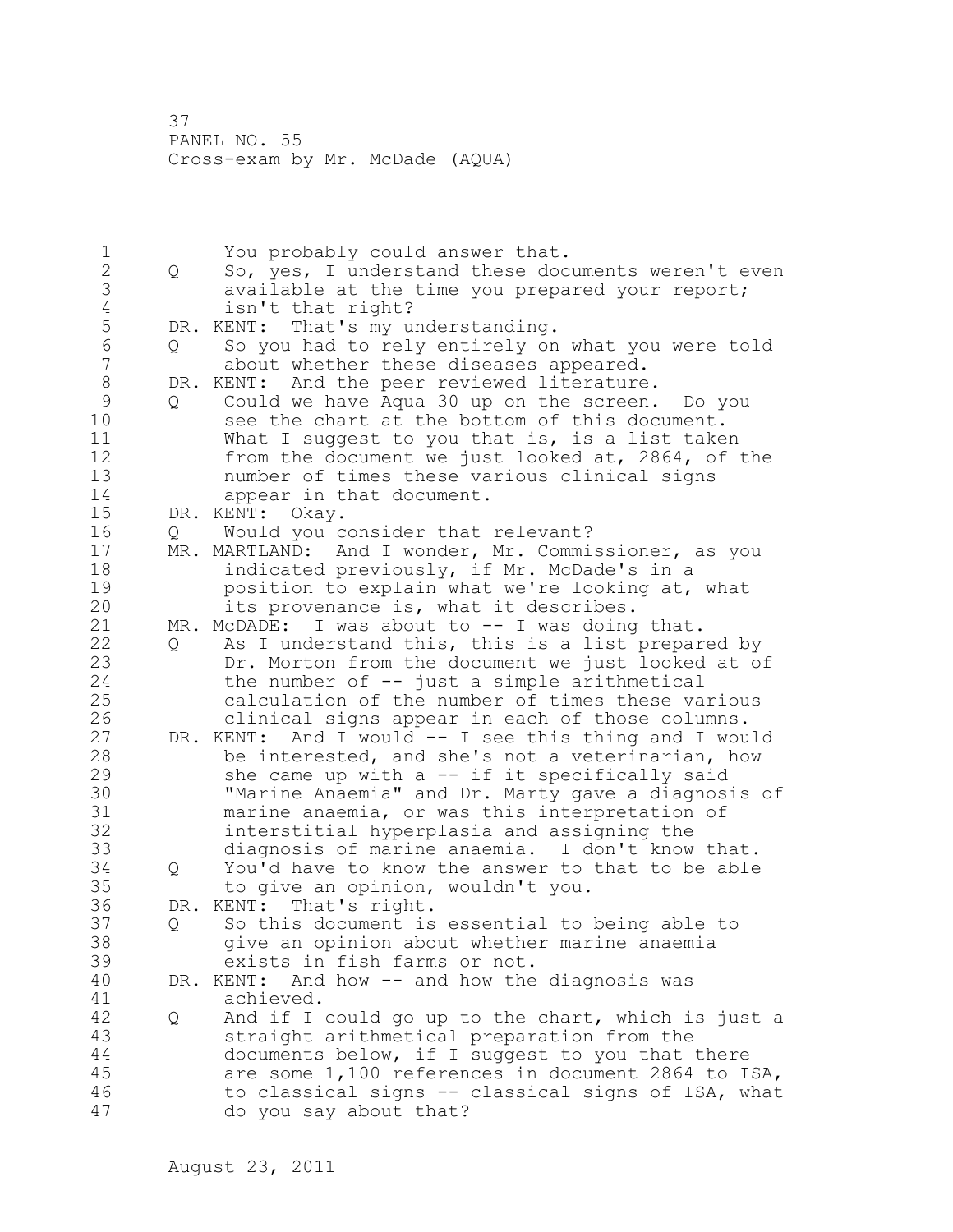1 DR. KENT: I'd like to hear -- I'd like to hear how 2 this diagnosis of what they mean by classical 3 signs of ISA lesions are. Who came up with 4 assigning this to say these are ISA-like lesions?<br>5 Did Dr. Marty call these ISA-like lesions? 5 Did Dr. Marty call these ISA-like lesions?<br>6 0 Yes. I think he did. If we could go back 6 Q Yes, I think he did. If we could go back to 2864. If we could go to the abbreviation section, and if 8 we go to say, "HEM", and if we could scroll over<br>9 to see what it says there on that cell. Again I 9 to see what it says there on that cell. Again I<br>10 think we have that same problem [as read]: think we have that same problem [as read]: 11 12 **HEM** is often associated with VHSV and<br>13 bacterial infections. bacterial infections. 14 15 And then he says [as read]: 16<br>17 Renal congestion and haemorrhage is one of 18 the classic signs of infectious salmon 19 **anaemia, ISA, but ISAV has never been**<br>20 **isolated from fish in B.C.** isolated from fish in B.C. 21 22 Do you see that? 23 DR. KENT: Yeah, I see that. Thank you. Thanks for 24 clarifying that ISA has not been seen in B.C. 25 Q Right. But these are classic ISA lesions, are 26 they not?<br>27 DR. KENT: The DR. KENT: They're not pathognomonic for ISA. 28 Q How do you know that? 29 DR. KENT: How do we know it's not pathognomonic? 30 Q How do you know that?<br>31 DR. KENT: I know it's not 31 DR. KENT: I know it's not pathognomonic for ISA<br>32 because haemorrhage and congestion of visce because haemorrhage and congestion of visceral 33 organs could be caused by a variety of different 34 pathogens and non-infectious agents. So it's not 35 pathognomonic for ISA. 36 Q But it could be ISA. 37 DR. KENT: It could be ISA, sure. 38 Q Right. 39 DR. KENT: It's a histopathological change that's not 40 inconsistent with ISA. So just jumping to saying 41 that it's ISA-like lesions is really<br>42 misrepresentation of a histopatholog misrepresentation of a histopathological report, 43 because there are many other causes of these non-44 specific lesions. 45 Q But those are Dr. Marty's words. 46 DR. KENT: He list ISA as one of the causes and he also 47 -- you notice his first thing is a non-specific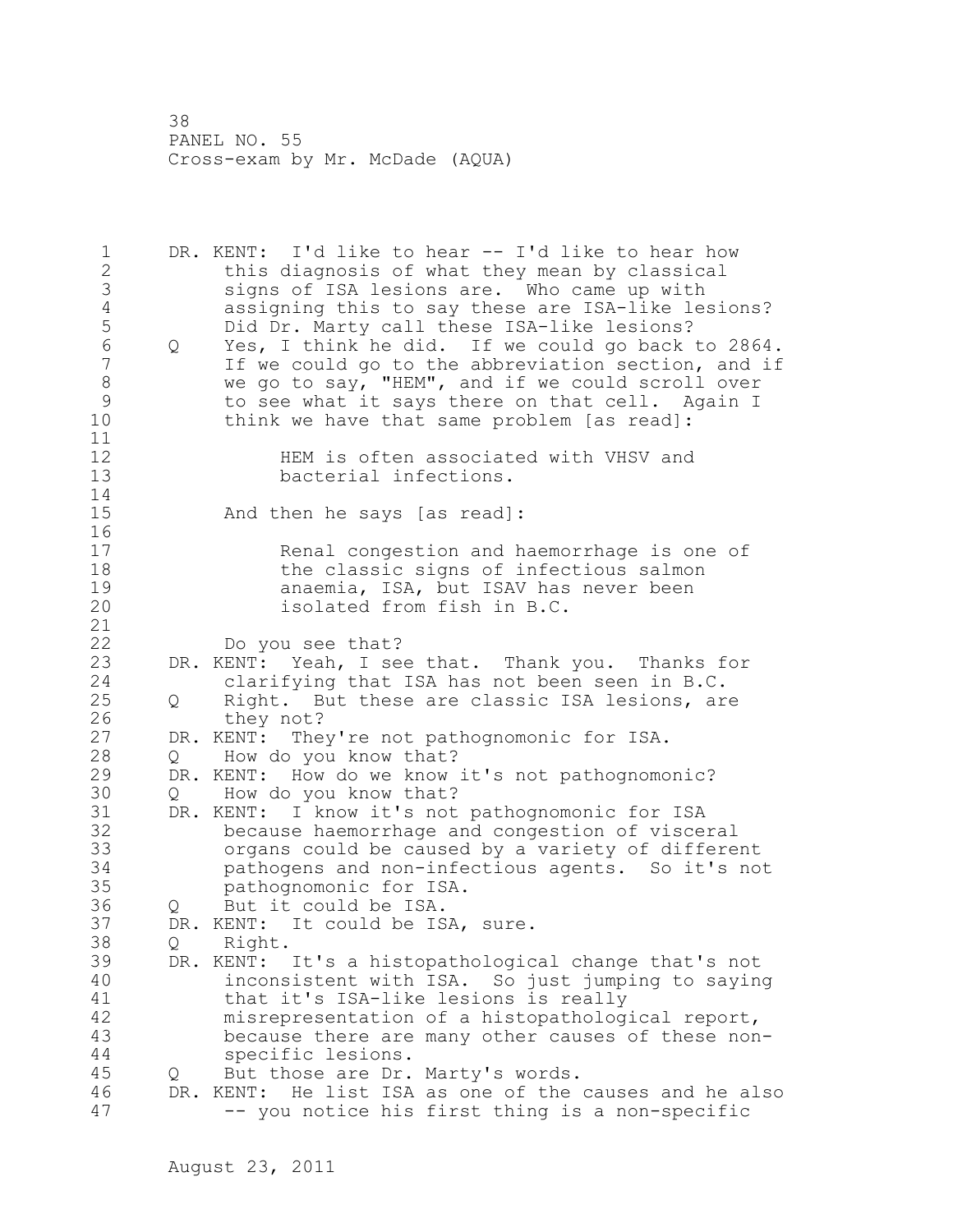1 result of endothelial damage.<br>2 0 All right. And, actually, ye 2 Q All right. And, actually, yes, if we go down 3 there. Can we go down to SES -- "SSC", sorry,<br>4 sinusoidal congestion. Again, if we could loo 4 sinusoidal congestion. Again, if we could look at<br>5 what it says at the end of that. Again Dr. Marty 5 what it says at the end of that. Again Dr. Marty<br>6 said "Classic lesion of ISA". 6 said "Classic lesion of ISA". DR. KENT: Also, I would -- it is a classic lesion of 8 ISA, but let's talk about a pathogen that we know<br>9 occurs in B.C., it's a classic lesion of 9 occurs in B.C., it's a classic lesion of<br>10 *vibriosis*, as well, too. vibriosis, as well, too. 11 Q So for each of these samples, one would want to 12 test for either disease. 13 DR. KENT: Yes, of course. 14 Q And if there's an open diagnosis, when one doesn't 15 know which of the diseases it is, it could be 16 either, isn't it? 17 DR. KENT: It could be, but if the -- yes, of course, 18 it could be either. You have not ruled out that 19 if you see a lesion like this, you have not ruled<br>20 out that it's ISA and you haven't ruled out other out that it's ISA and you haven't ruled out other 21 things, as well, too. 22 Q So my question, Dr. Kent, is without reviewing 23 this document, how could you rule out ISA in B.C.? 24 DR. KENT: Based -- there's no additional evidence that 25 ISA is occurring. These lesions are too non-26 specific to make me go to a conclusion that based<br>27 on the viral screening which has not found the on the viral screening which has not found the 28 virus, when I see these two lesions -- I haven't 29 reviewed the histopathological slides, but I know 30 that Gary Marty is a very competent, Board<br>31 certified pathologist, and that these part 31 certified pathologist, and that these particular<br>32 lesions are just way too broad that I would be lesions are just way too broad that I would be 33 suspecting ISA, particularly because the virus has 34 not occurred here. It would be like if you had a 35 human that came to the hospital here in Vancouver 36 and showed excessive haemorrhaging. You wouldn't 37 say, well, that excessive haemorrhaging is 38 consistent with Ebola virus. Well, you didn't 39 test for Ebola virus so therefore we're going to 40 say it had Ebola virus. That's kind of the way I 41 can see that you're kind of going with this --<br>42 with this discussion. with this discussion. 43 Q Well, actually, I'm just trying to examine your 44 report. 45 DR. KENT: Okay. 46 Q It seems to me it was you that said -- 47 DR. KENT: No evidence.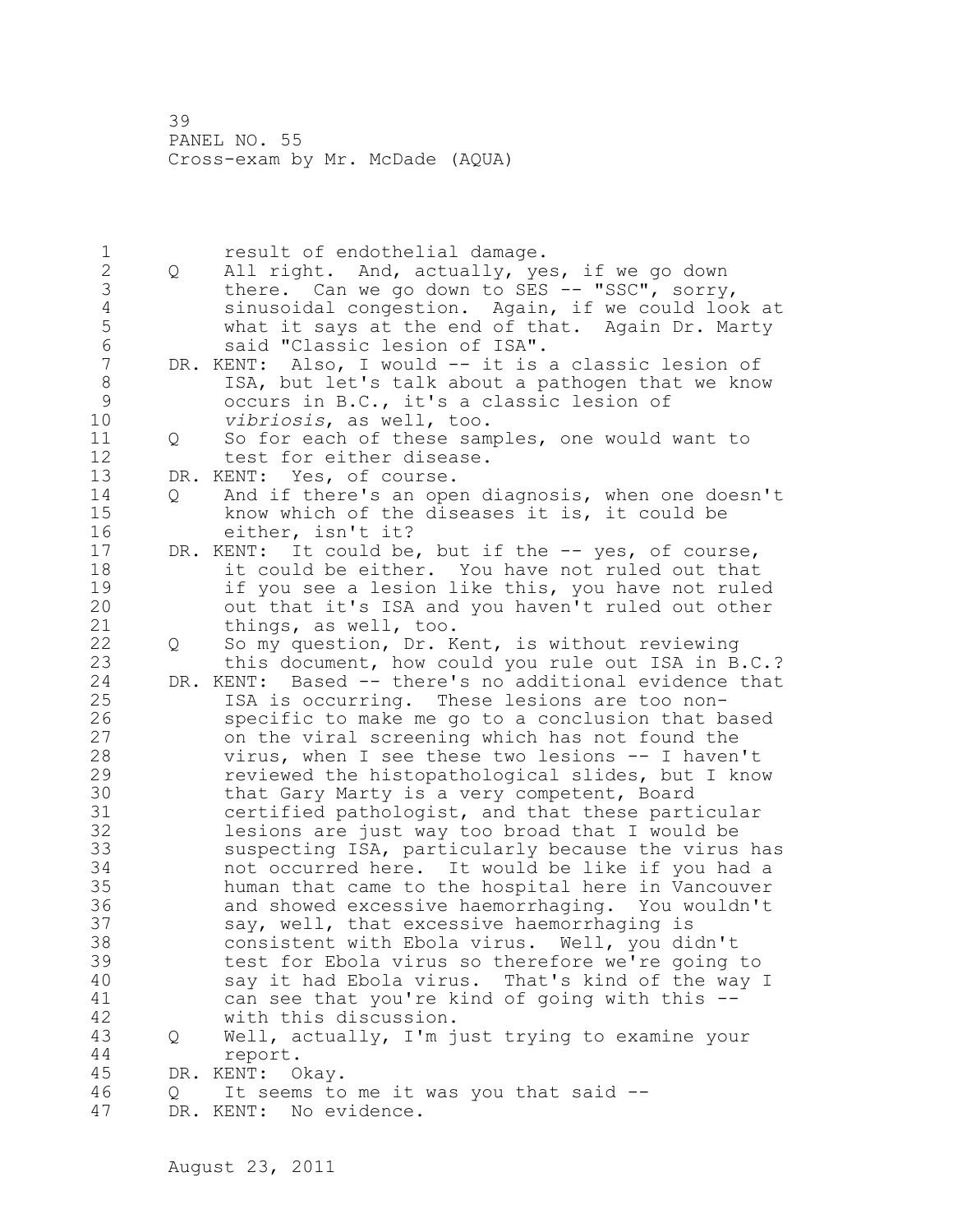1 Q -- that the risk is -- there's no evidence of ISA. 2 DR. KENT: That's correct. 3 Q And you're basing that on the fact that there's no 4 published literature that says there's a case.<br>5 DR. KENT: And there also, whatever the documents t 5 DR. KENT: And there also, whatever the documents that<br>6 were given to me, I did review another document. 6 were given to me, I did review another document.<br>7 I'm not sure exactly what the number was, where I'm not sure exactly what the number was, where 8 they've actually screened with a specific test for<br>9 the virus a number of fish somewhere in the 9 the virus a number of fish somewhere in the<br>10 hundreds, and then not found the virus. I hundreds, and then not found the virus. I don't 11 know if you could address the Province, if they've 12 been looking at these. If anyone's done any 13 virological examination on these specific fish, I 14 have no knowledge of that. But they have screened 15 fish and they not have detected the virus. And so 16 that's what I'm basing -- I'm not basing -- we 17 could ignore these histopathological changes. I'm 18 basing there is no record of ISA virus in B.C. 19 based on the limited -- on the fishes that have<br>20 been screened for the disease, and with a speci been screened for the disease, and with a specific 21 test. 22 These tests are far too non-specific to 23 ascribe ISA and in light of -- if ISA had been 24 actually isolated in B.C., then I would add a 25 little bit more weight to these particular lesions 26 and my diagnosis would go up a little bit higher<br>27 as far as ISA being a differential diagnosis. B as far as ISA being a differential diagnosis. But 28 if we have these types of changes that we see here 29 and are known pathogens and known conditions 30 within B.C. that can cause these, ISA would be pretty well on my list. pretty well on my list. 32 MR. McDADE: Mr. Commissioner, I'd like to mark that 33 chart and graph for identification. 34 MR. TAYLOR: No. I'm not sure which one Mr. McDade is 35 referring to, but I take it that he's referring to 36 as one thing the document that was on the screen a 37 few moments ago. 38 MR. McDADE: Yes. 39 MR. TAYLOR: This is something as I understand it Ms. 40 Morton prepared. She is not an expert in this 41 area. This falls in the same camp, and worse,<br>42 than the document that came up when Mr. Blair than the document that came up when Mr. Blair was 43 speaking. This is equivalent to or akin to 44 someone coming in and giving their own unexpert 45 view of expert material, and that should not 46 happen. 47 MR. McDADE: I'm asking to mark it for identification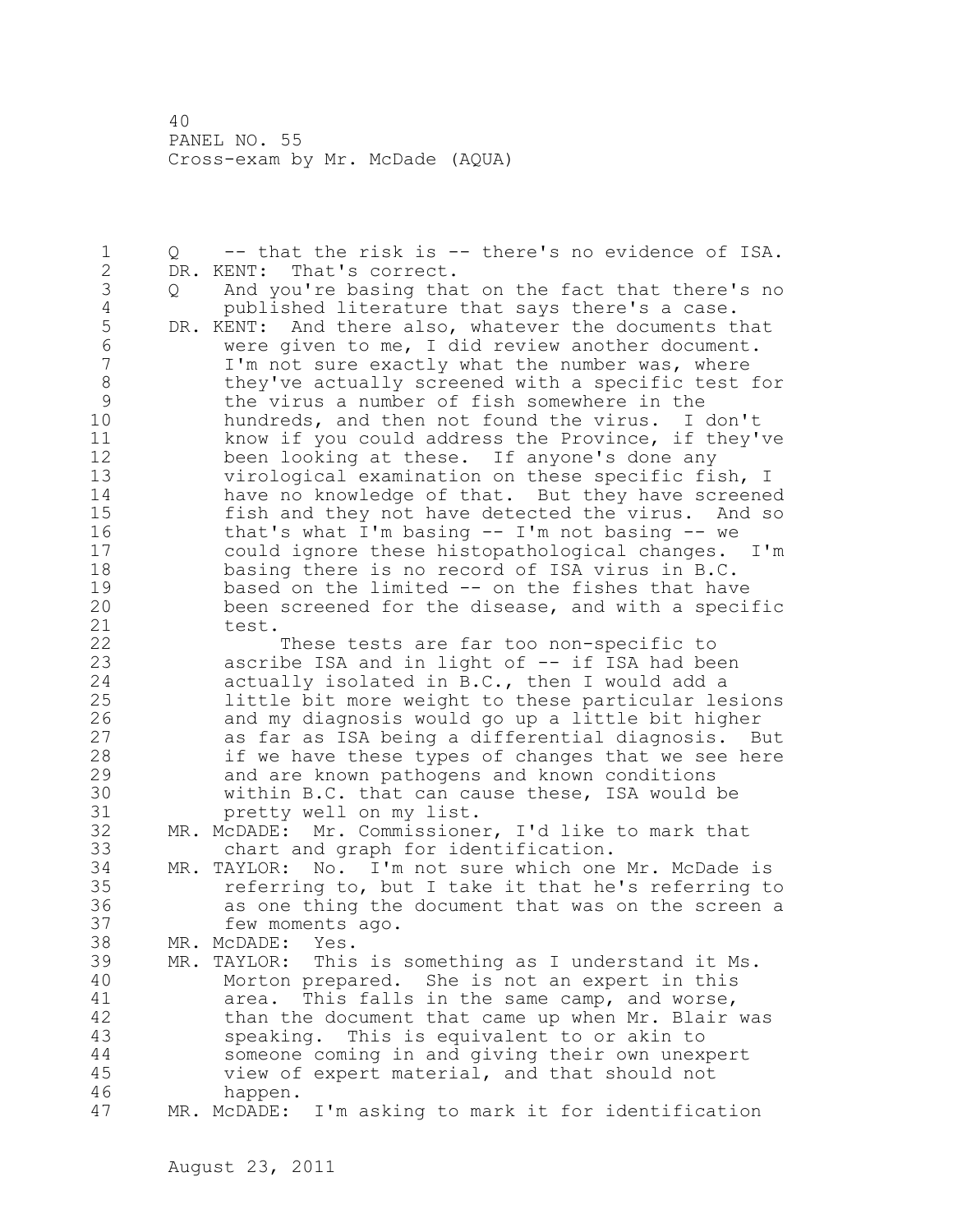1 on exactly the same premise that the previous 2 documents were marked for identification. 3 MR. TAYLOR: Well, for identification, I mean, I can't 4 really object to that. But it is simply there for<br>5 the bare identification, and nothing more. 5 the bare identification, and nothing more.<br>6 MS. CALLAN: The Province also would support the 6 MS. CALLAN: The Province also would support the federal government's objection and notes that any 8 identification or any reference to it should be<br>9 but off until Ms. Morton testifies. 9 put off until Ms. Morton testifies.<br>10 THE COMMISSIONER: We'll mark it for ide THE COMMISSIONER: We'll mark it for identification, 11 Mr. McDade. 12 MR. McDADE: Yes, thank you. 13 THE REGISTRAR: That document will be marked for 14 identification QQ, double "Q". 15 16 QQ FOR IDENTIFICATION: Graphs of BCMAL Audit 17 data (BCP002864) Region 3 only (excludes west 18 coast Vancouver Island)  $\frac{19}{20}$ MR. McDADE: And the previous document, the Excel 21 spreadsheet, can I ask that that be marked as an 22 exhibit. 23 THE COMMISSIONER: Mr. McDade, just so I understand, 24 **there was the spreadsheet, but prior to that there** 25 was another document on the screen. Are they both 26 the same document?<br>27 MR. McDADE: They're bo  $MR.$  McDADE: They're both  $--$  they're different tabs of 28 the same document. 29 THE COMMISSIONER: Oh, I see. Thank you. 30 MS. CALLAN: And the Province would object to this 31 being marked as an exhibit until Dr. Marty testifies, because of the upcoming publications. 33 THE COMMISSIONER: We'll mark it for identification, 34 then, thank you. 35 THE REGISTRAR: Which is marked as RR, double "R". 36 THE COMMISSIONER: Thank you. 37 38 RR FOR IDENTIFICATION: Marty, Histopathology 39 of Atlantic salmon sampled as part of the BC 40 Auditing and Surveillance Program 41<br>42 MR. McDADE: Sorry, Mr. Commissioner, I don't 43 understand the basis of the objection. This is a 44 document prepared by the Province. It's not 45 prepared for this hearing. It's an accurate 46 document. It should be an exhibit. 47 THE COMMISSIONER: I'm not saying it won't be, Mr.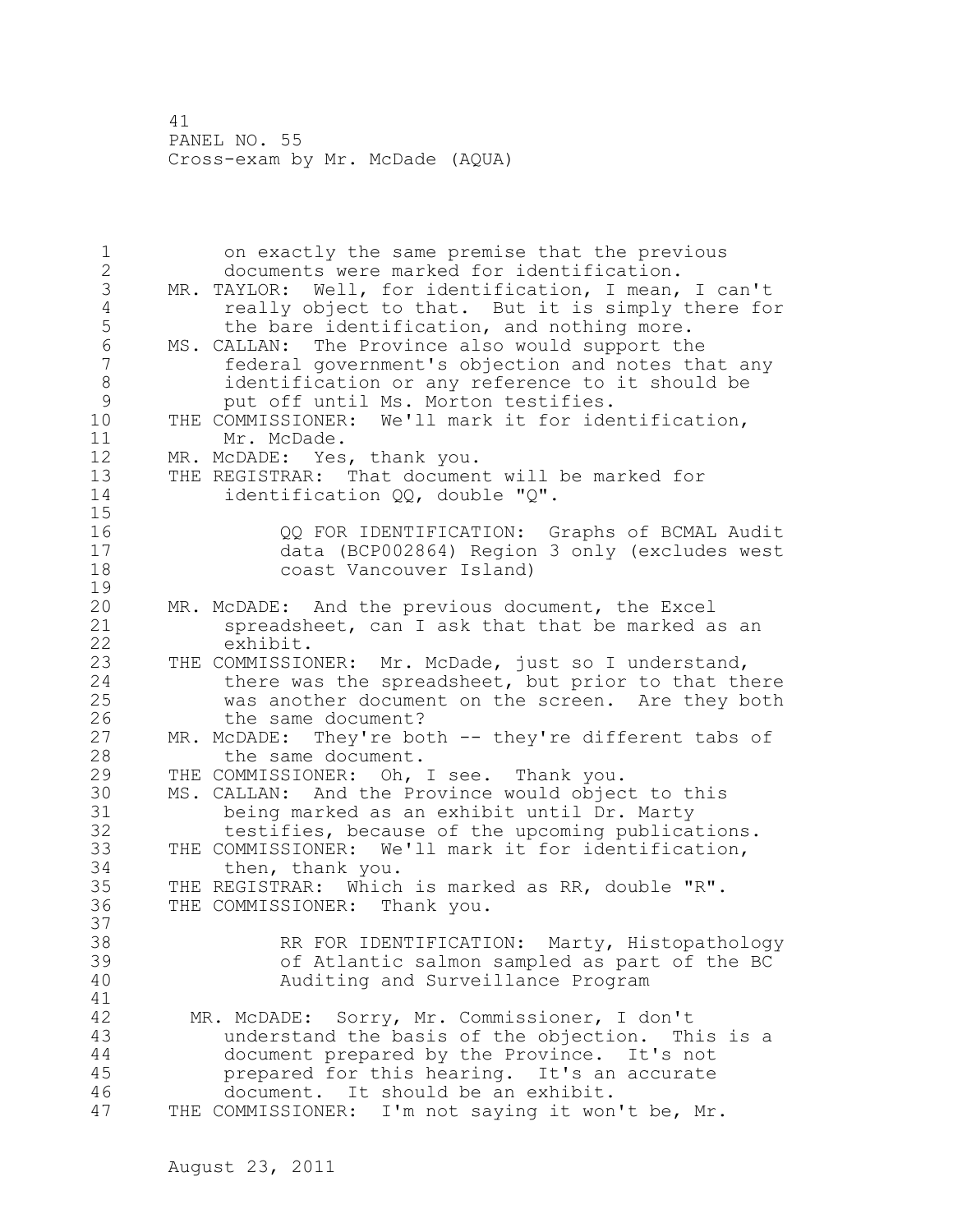1 McDade. I'm just -- Dr. Marty is coming to 2 testify, we can deal with the marking of it as an 3 exhibit when he appears.<br>4 MR. McDADE: All right. 4 MR. McDADE: All right.<br>5 0 Now, Dr. Kent, let 5 Q Now, Dr. Kent, let's move to a slightly different<br>6 topic. I take it you'd agree with me that fish 6 topic. I take it you'd agree with me that fish farms can cause a significant change in the 8 environment that wild fish swim through in<br>9 elation to potential risk of disease. 9 relation to potential risk of disease.<br>10 DR. KENT: I don't agree with that. There DR. KENT: I don't agree with that. There is a 11 potential for risk, but "significant", that has 12 yet to be proven. There is -- that would be a 13 concern, but I wouldn't say they are a significant 14 risk. It's one of the areas of risk that would 15 need to be addressed. 16 Q So you say it's a risk but not a significant one, 17 or of unknown significance? 18 DR. KENT: Unknown significance would be more accurate. 19 Q All right. I'm referring to an earlier paper that<br>20 I think you wrote in which you said that the two I think you wrote in which you said that the two 21 ways in which fish farms can impact fish are 22 either a new disease or to take an endemic disease 23 and make it worse. Is that... 24 DR. KENT: That's correct. 25 Q So there are a lot of ways in which a fish farm 26 can make an endemic disease or an endemic pathogen<br>27 a higher risk for disease. a higher risk for disease. 28 DR. KENT: That's correct. 29 Q Yes. And fish farms by their very density are 30 great places for the emergence of disease, aren't they? 32 DR. KENT: Well, there's the densities, there are -- 33 densities would play a role in directly 34 transmitted diseases. This is kind of a -- 35 there's an assumption that's made out there that 36 farm fish are under more stress and more disease 37 than wild fish, and actually, if you look, wild 38 fish have a higher prevalence and abundance of 39 pathogens than farm fish. Density is one thing 40 that would be in a negative favour towards fish in 41 net pens, but there's many other factors that are<br>42 basically, and they're positive for there to be basically, and they're positive for there to be 43 less disease, such as controlled diseases, as a 44 control of freshwater diseases as they're put into 45 the pens. The opportunity to vaccinate, remove 46 sick fish from -- dead fish quickly from the 47 environment, et cetera.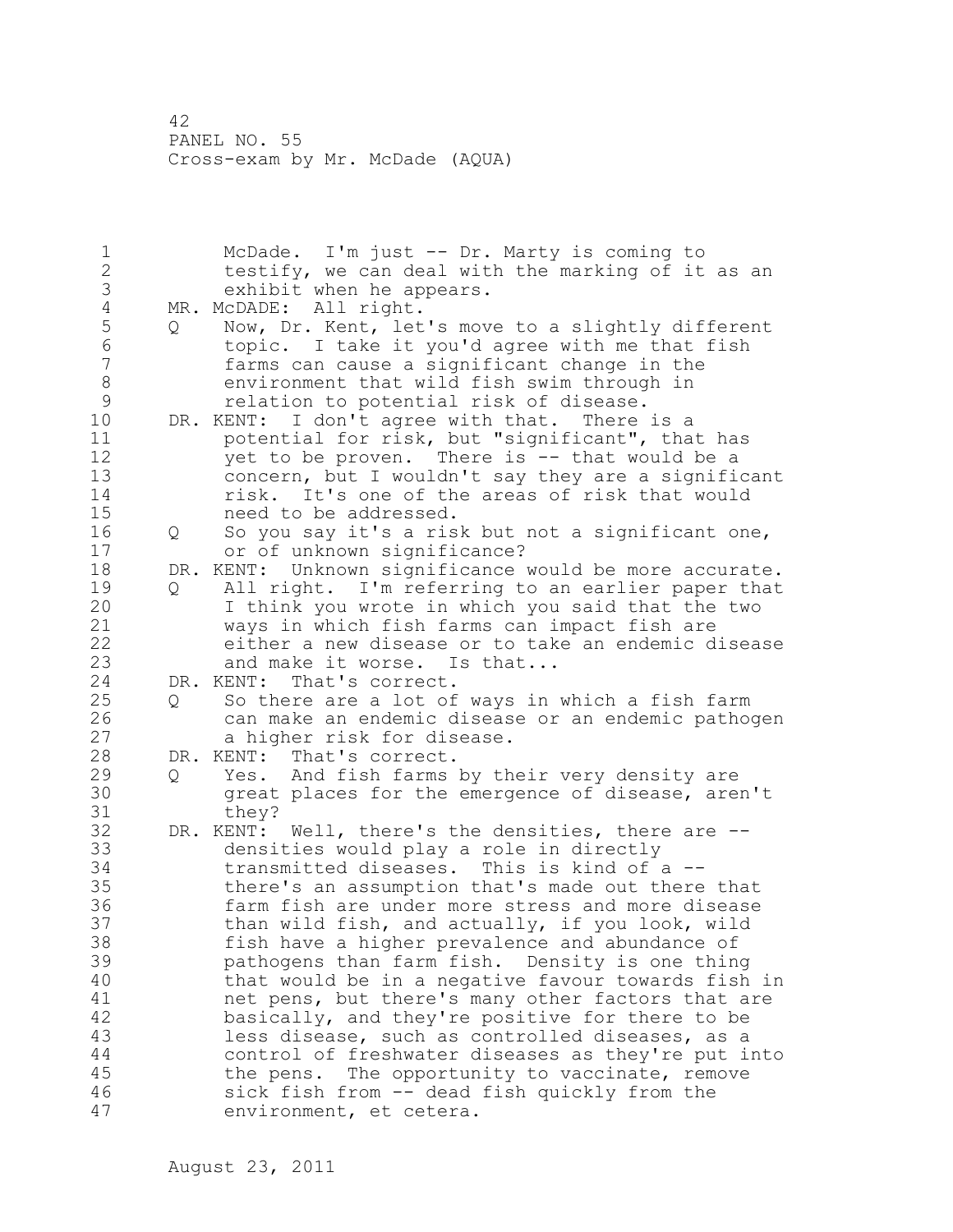1 So, yeah, crowding would be one that would be 2 shifting more towards more diseases, but this 3 should be put in context because there's a lot of<br>4 other factors that would actually be in the favour 4 other factors that would actually be in the favour 5 of farm fish to have less diseases.<br>6 0 But they can increase the rate of p 6 Q But they can increase the rate of pathogens that wild fish are exposed to? 8 DR. KENT: Yes.<br>9 0 And partic 9 Q And particularly when a fish farm is undergoing a<br>10 disease outbreak, they greatly increase the risk disease outbreak, they greatly increase the risk 11 of pathogens to wild fish. 12 DR. KENT: They greatly increase the numbers of 13 pathogens in the environment, making the 14 assumption that they're greatly increasing the 15 chance of infection of these pathogens. That's 16 **really a large unknown because we don't know very** 17 much about the survival of many of these directly 18 transmitted pathogens in the marine environment. 19 So, yes, that would be a reasonable assumption to<br>20 say that there's generally numbers of pathogens in say that there's generally numbers of pathogens in 21 and around the pen are going to be increased. How 22 this would increase the exposure and infection in 23 wild fish, that's -- that's really an important 24 question that has to be answered for most 25 diseases. 26 Q Fish farms can get a disease from wild fish and<br>27 then incubate it or amplify it, can't they? then incubate it or amplify it, can't they? 28 DR. KENT: That's correct. 29 Q Fish farms can take a disease that's present in an 30 avirulent form in wild fish, and have it mutate to 31 a virulent form. That's been seen as well, hasn't it? 33 DR. KENT: I'm not aware of that. Maybe you could tell 34 me about which document referred to that one. 35 Q You don't know anything about increases of -- 36 DR. KENT: Virulence in a fish farm from a wild -- no, 37 I don't know of a specific example of that. 38 Q Dr. Stephen, would you agree with that comment? 39 DR. STEPHEN: Oh, I'm not aware of a case of that, 40 either. 41 Q What about ISA in Norway? No?<br>42 DR. KENT: Actually, Dr. MacWilliam DR. KENT: Actually, Dr. MacWilliams has done -- who 43 has done a lot of work on ISA, maybe she could 44 respond to that. 45 DR. MacWILLIAMS: There is a recent publication that 46 proposes that that has happened, that the 47 avirulent form may have in a farm mutated to a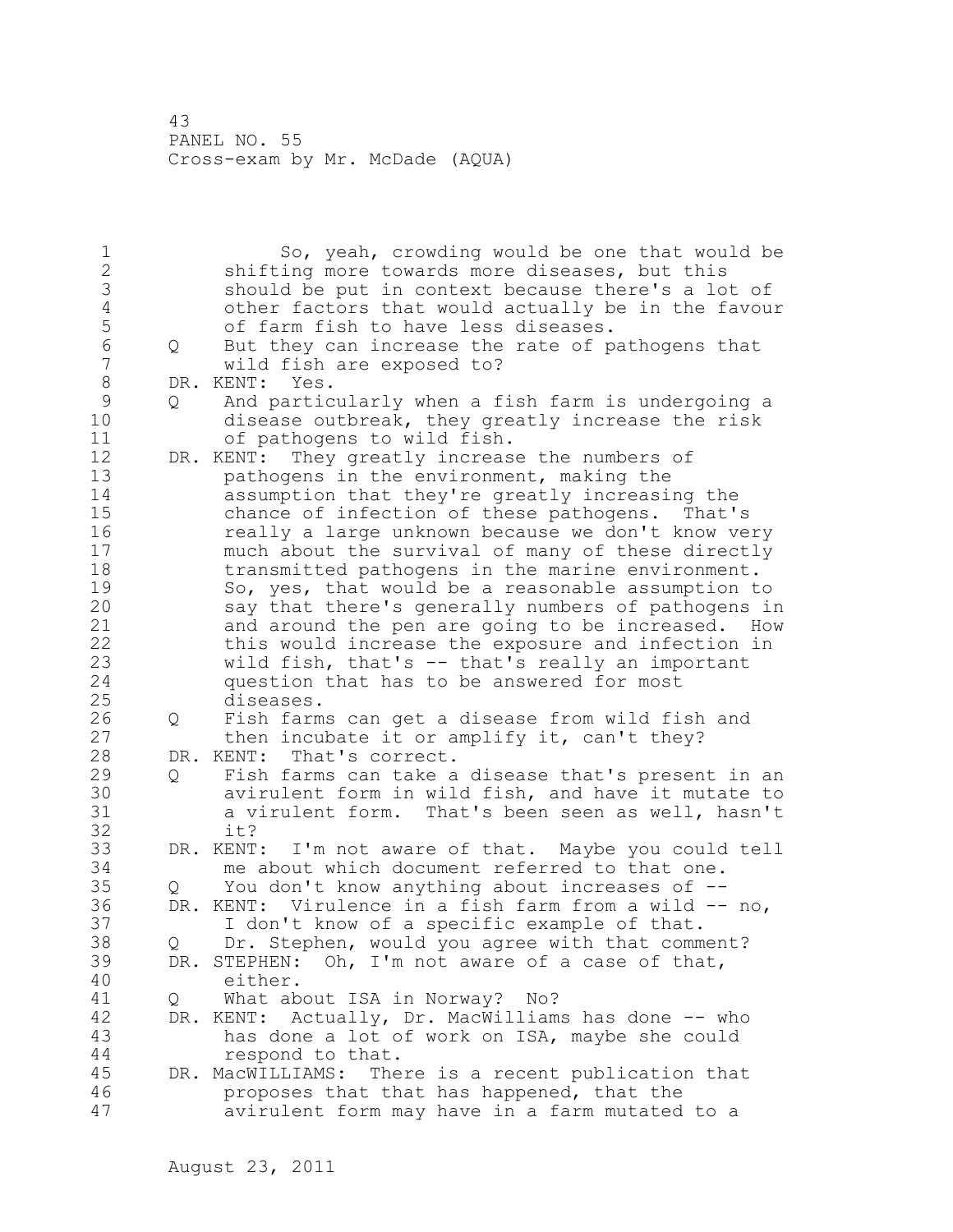1 virulent form of ISA. 2 Q In Chile? 3 DR. MacWILLIAMS: I haven't read a paper on Chile.<br>4 I've read a paper on Norway, by Lyngstad. 4 I've read a paper on Norway, by Lyngstad.<br>5 0 Well, Dr. Kent, it's fair to say there's 5 Q Well, Dr. Kent, it's fair to say there's a whole<br>6 body of literature, is there not, on how fish 6 body of literature, is there not, on how fish farms increase the risk of disease for wild fish 8 that you haven't referred to.<br>9 DR. KENT: I'm not really familiar 9 DR. KENT: I'm not really familiar with -- give me some<br>10 specific references that you're talking about. specific references that you're talking about. 11 Q All right. Let me -- can we go to Aqua 17. And 12 if we could just blow up the first line or two of 13 the abstract. You'll see this is a paper by 14 Rimstad published in -- what's the name there, the 15 journal of *Aquaculture Research*. You're familiar 16 with that journal, aren't you, Dr. Kent? 17 DR. KENT: Yeah, I'm familiar with the journal. I'm 18 not familiar with this particular article, though. 19 Q All right. The first line is: 20 21 Aquaculture can offer close to ideal 22 environments for the spread of infectious 23 diseases. 24 25 Do you agree with that statement? 26 DR. KENT: I think that's an overstatement. I would<br>27 say -- I would write: say -- I would write: 28 29 Aquaculture can provide an environment for 30 the spread of infectious diseases. 31<br>32 This idea, this is kind of sensationalized, "close 33 to ideal environments". There would be much more 34 -- poorly run aquaculture with no disease control 35 would be more appropriate. But aquaculture in 36 general I wouldn't say offers close to ideal 37 environments for spread of infectious diseases. 38 So I would agree with the statement proper, but I 39 would -- I would modify it. It's slightly 40 incorrect. 41 Q The next statement says: 42 43 Owing to high-density monoculture of hosts, 44 numerous possible routes of transmission and 45 suboptimal protection by available 46 vaccination for several viral diseases, 47 viruses may thrive in modern salmonid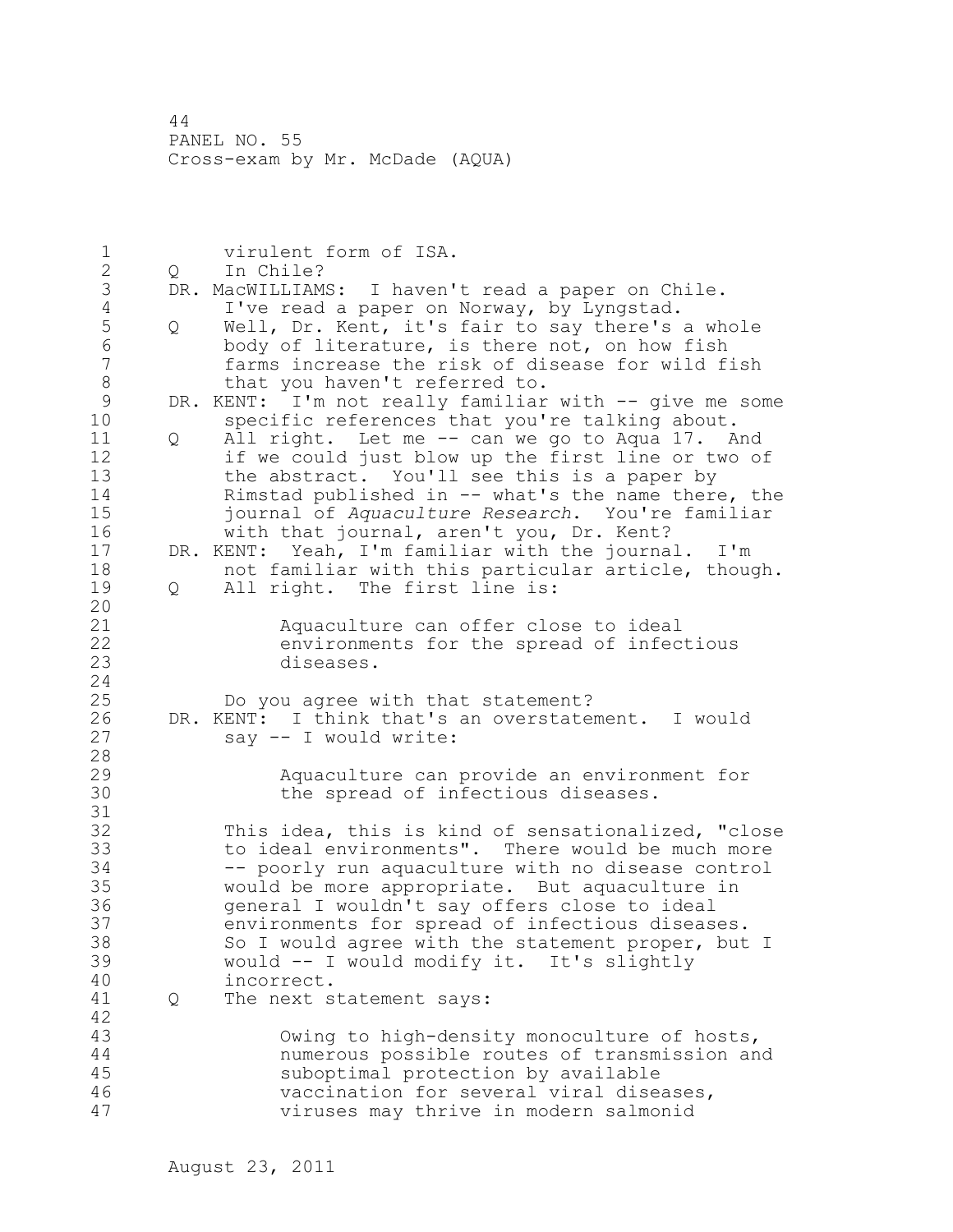| $\mathbf 1$                                                                                                                                       | aquaculture.                                                                                                                                                                                                                                                                                                                                                                                                                                                                                                                                                                                                                                                                                                                                                                                                                                                                                                                                                                                                                                                                                                                                                                       |
|---------------------------------------------------------------------------------------------------------------------------------------------------|------------------------------------------------------------------------------------------------------------------------------------------------------------------------------------------------------------------------------------------------------------------------------------------------------------------------------------------------------------------------------------------------------------------------------------------------------------------------------------------------------------------------------------------------------------------------------------------------------------------------------------------------------------------------------------------------------------------------------------------------------------------------------------------------------------------------------------------------------------------------------------------------------------------------------------------------------------------------------------------------------------------------------------------------------------------------------------------------------------------------------------------------------------------------------------|
| $\overline{2}$<br>3<br>$\sqrt{4}$                                                                                                                 | You'd agree with that statement, wouldn't you?<br>DR. KENT: Yes.                                                                                                                                                                                                                                                                                                                                                                                                                                                                                                                                                                                                                                                                                                                                                                                                                                                                                                                                                                                                                                                                                                                   |
| 5<br>Q<br>$6\phantom{.}6$<br>$\overline{7}$<br>8                                                                                                  | All right. If you could go to the next column<br>across the -- if you see the middle of the first<br>paragraph:                                                                                                                                                                                                                                                                                                                                                                                                                                                                                                                                                                                                                                                                                                                                                                                                                                                                                                                                                                                                                                                                    |
| 9<br>10<br>11<br>12<br>13<br>14                                                                                                                   | The history of modern aquaculture indicates<br>that farmed fish are susceptible to new and<br>emerging diseases, and factors like fish<br>density and suboptimal environment are<br>important in this respect.                                                                                                                                                                                                                                                                                                                                                                                                                                                                                                                                                                                                                                                                                                                                                                                                                                                                                                                                                                     |
| 15<br>16                                                                                                                                          | Would you agree that fish farms have been subject<br>to new and emerging diseases?                                                                                                                                                                                                                                                                                                                                                                                                                                                                                                                                                                                                                                                                                                                                                                                                                                                                                                                                                                                                                                                                                                 |
| 17<br>18<br>Q<br>19<br>20<br>21<br>22<br>23<br>24<br>25<br>26<br>27<br>28<br>29<br>30<br>31<br>32<br>33<br>34<br>35<br>36<br>37<br>38<br>39<br>40 | DR. KENT: Yes. The farms have.<br>Yes. And many of the current diseases known to<br>wild salmon have first shown up in fish farms.<br>DR. KENT: They were first detected in fish farms, and<br>there should be some clarification on this. And<br>this is some from direct work that we've done.<br>Often these viruses don't spontaneously emerge in<br>these farmed fish. What happens is -- or<br>pathogens in general, what generally happens is<br>that the scenario would be that these pathogens<br>are occurring in these wild fish. They're not<br>being detected. Particularly the pathogens that<br>would be occurring in the marine environment, no<br>one's looking at diseases in the marine<br>environment of salmonids, or very little has been<br>done. And then the -- then the fish are starting<br>-- are raised in captivity, as you said, under<br>more close scrutiny, under denser conditions, and<br>then these pathogens emerge. Subsequently we --<br>the general scenario would be you go back and<br>actually these diseases occurred in the wild fish.<br>A good example is the ISA virus, which was<br>first detected in the Atlantic, I believe in |
| 41<br>42                                                                                                                                          | Norway, then Scotland. Subsequently they went<br>back and determined that there was -- that it did<br>occur in the wild marine salmonids and other                                                                                                                                                                                                                                                                                                                                                                                                                                                                                                                                                                                                                                                                                                                                                                                                                                                                                                                                                                                                                                 |
| 43<br>44                                                                                                                                          | fishes. So it needs a little bit of<br>clarification. Yeah, that's -- yes, you're                                                                                                                                                                                                                                                                                                                                                                                                                                                                                                                                                                                                                                                                                                                                                                                                                                                                                                                                                                                                                                                                                                  |
| 45<br>46<br>47                                                                                                                                    | correct in saying the first detection or<br>description of diseases that affect wild fish<br>often are first described in farm fish.<br>But                                                                                                                                                                                                                                                                                                                                                                                                                                                                                                                                                                                                                                                                                                                                                                                                                                                                                                                                                                                                                                        |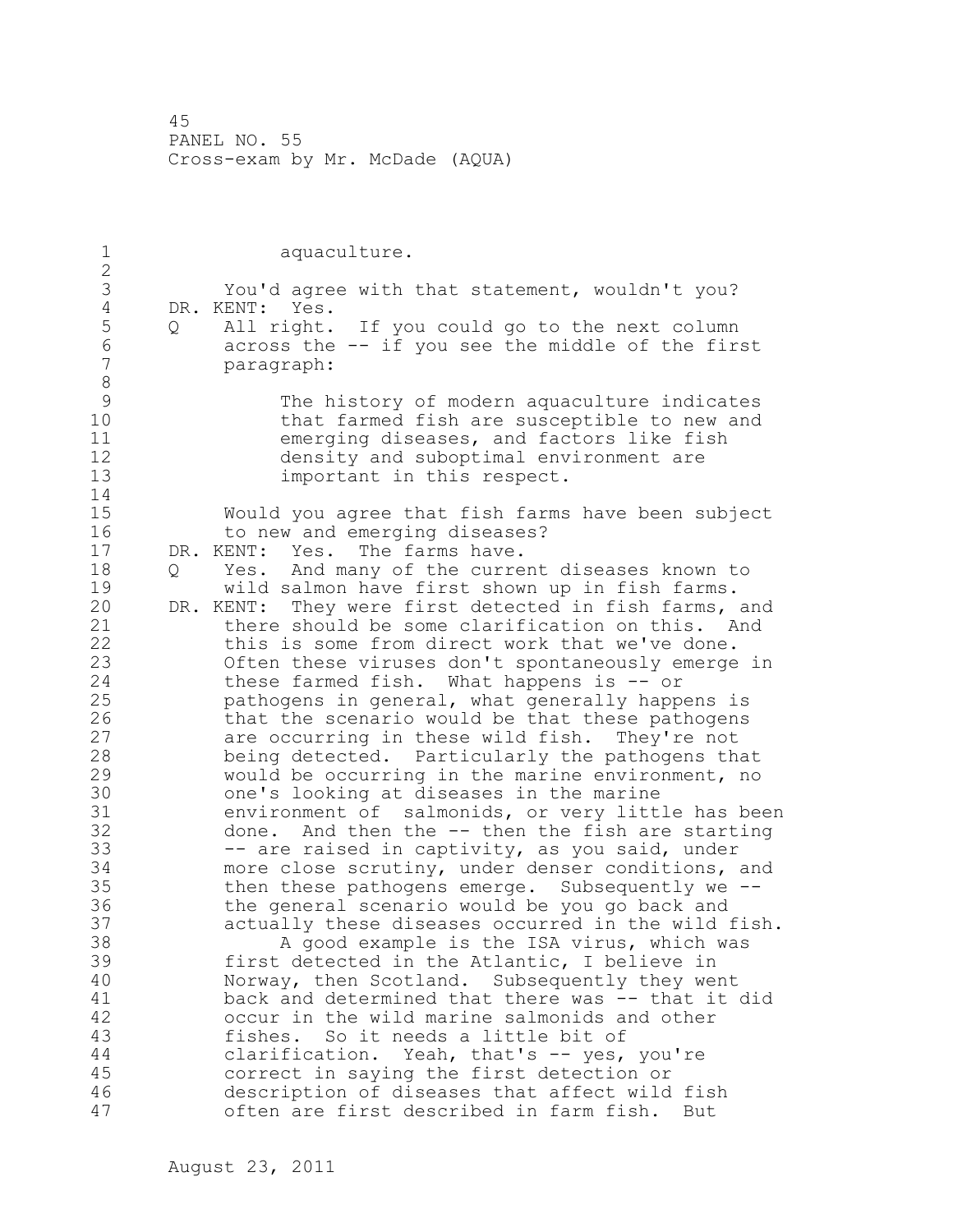1 jumping to the conclusion that then they're --2 what often happens is a mistake, is that people 3 say, well, oh, so then subsequently we went back<br>4 and looked at the wild fish and it was in them, 4 and looked at the wild fish and it was in them,<br>5 and therefore it must have come from the wild 5 and therefore it must have come from the wild<br>6 fish. 6 fish. And this is where we can  $--$  I can contend in 8 my Recommendations part about this understanding 9 of the baseline, having baseline information would help this situation a lot more. 11 Q If we could scroll down the page -- that will do, 12 where the mouse was right there in the middle of 13 that paragraph: 14 15 Properties of the virus like virulence, 16 infectious dose and routes of transmissions 17 are factors that are important determinants 18 of whether a disease will emerge or remain 19 sporadic. 20 21 Do you agree with that? 22 DR. KENT: Can you put the mouse on that particular 23 statement that he read. Okay. 24 Yes, I agree with that. 25 Q And so a disease that may be present at a very low 26 rate in wild salmon can enter into fish farms and<br>27 cause significant problems. cause significant problems. 28 DR. KENT: That's correct. 29 Q And if you go over the page, if I could, to: 30<br>31 In Norwegian farming of salmonids --32 33 - where you're at in the middle of the page 34 there - 35 36 -- the diseases pancreas disease (PD) and 37 heart- and skeletal muscle inflammation 38 (HSMI) are both regarded as emerging. 39 40 And these are two examples in Norway. You've 41 heard of them?<br>42 DR. KENT: Yes, I h. DR. KENT: Yes, I have. 43 Q Right. And ISA, pancreas disease, HSMI, were 44 never heard of in wild fish in Norway until they 45 had fish farms, right? 46 DR. KENT: That's correct. That's just what I was 47 discussing.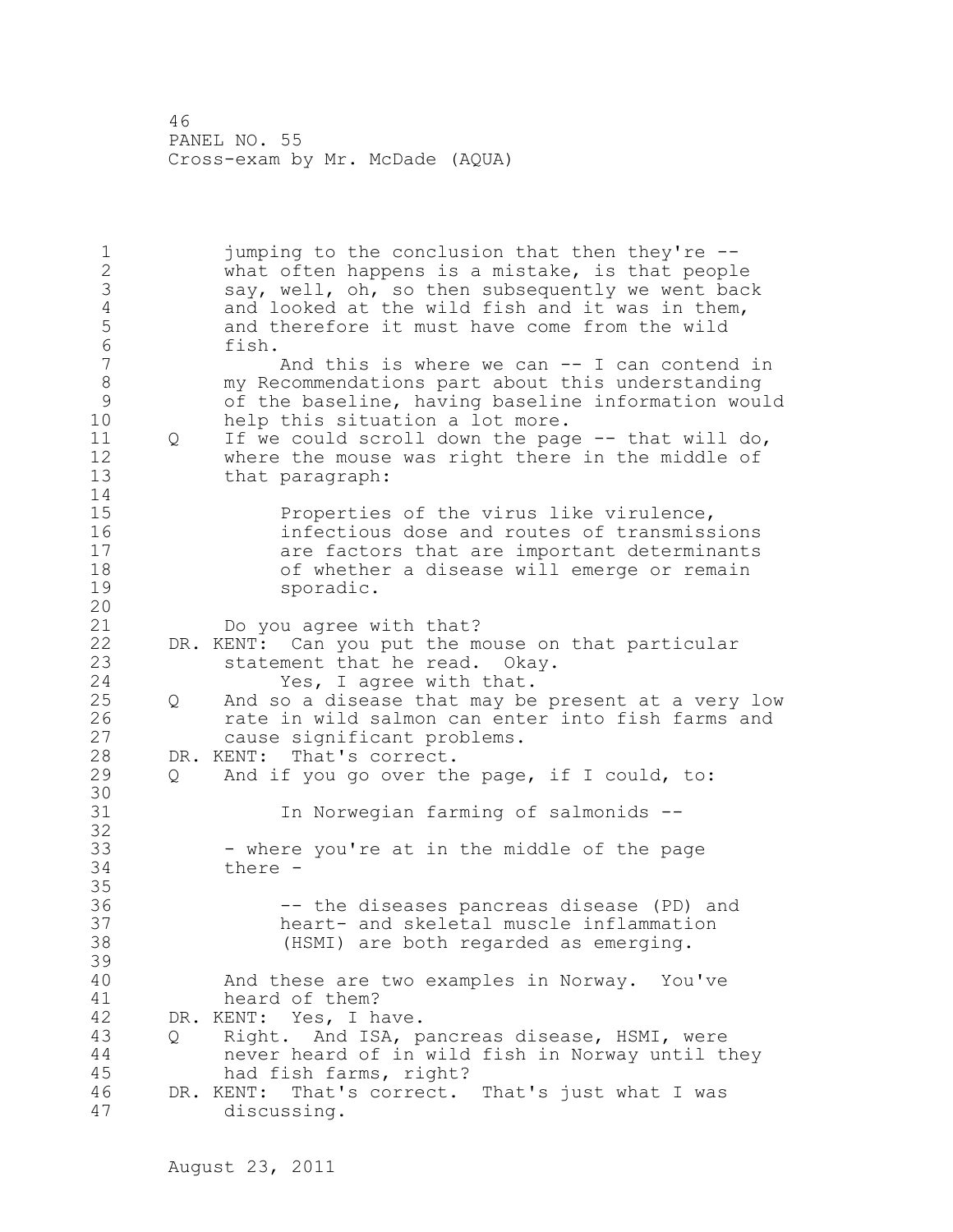1 Q And if a disease like HSMI shows up in Canada, 2 your conclusion would likely be that it came from 3 wild fish?<br>4 DR. KENT: Yes. 4 DR. KENT: Yes.<br>5 0 Over the p 5 Q Over the page, please. The same with the section<br>6 0 0 0 0 0 1 SA. If ISA shows up in Canada, are you going 6 on ISA. If ISA shows up in Canada, are you going to conclude that it came from wild fish? 8 DR. KENT: Yeah, based on what I know. And Dr.<br>9 MacWilliams might be able to expand on tha 9 MacWilliams might be able to expand on that,<br>10 because she's an expert on ISA. My understa because she's an expert on ISA. My understanding 11 of ISA when they do the genetic typing, when it 12 moved from Scotland, when they observed it first 13 in Norway, and then they saw it in Scotland, the 14 first assumption was that, oh, it must have come 15 with fish farming activities between Norway and 16 Scotland. Genetic typing of the virus showed that 17 they were quite distinctive and it was confined to 18 the marine environment. And actually they 19 occurred independently in Norway and Scotland.<br>20 1 believe I'm just going to -- I'm not an I believe I'm just going to  $-$ - I'm not an 21 expert on ISA and I think Dr. MacWilliams might be 22 able to expand on this, as well, too, or correct 23 me if I'm wrong on this, and I believe it's the 24 same situation. I'm not sure about the situation 25 in Chile, but I assume it's the same situation. 26 So based on what we've seen in the past, I<br>27 wouldn't say that you just immediately conclude wouldn't say that you just immediately conclude 28 that it came from the wild fish, but I would say 29 based on what we've seen with other diseases, the 30 abundance in wild fishes here, that if ISA<br>31 occurred in farmed fish in B.C., without h occurred in farmed fish in B.C., without having 32 any further evidence, and you want me to answer, 33 where do you think it came from? I think, and 34 this is not proven, I would think that it came 35 from wild fish. We would want to follow-up very 36 closely looking at it, because this is an 37 important disease, but that's basically my answer. 38 Maybe Dr. MacWilliams could expand on the 39 coho situation, and down in Chile, I'm not quite 40 sure on that one. 41 DR. MacWILLIAMS: I would say that I would disagree.<br>42 If ISA were detected here, I would presume it c If ISA were detected here, I would presume it came 43 from a break in biosecurity, either at a farm 44 level or through international transport. I would 45 not presume it's coming from wild fish in B.C., 46 because there have been tests, and people have 47 looked for ISA with very sensitive micro tests and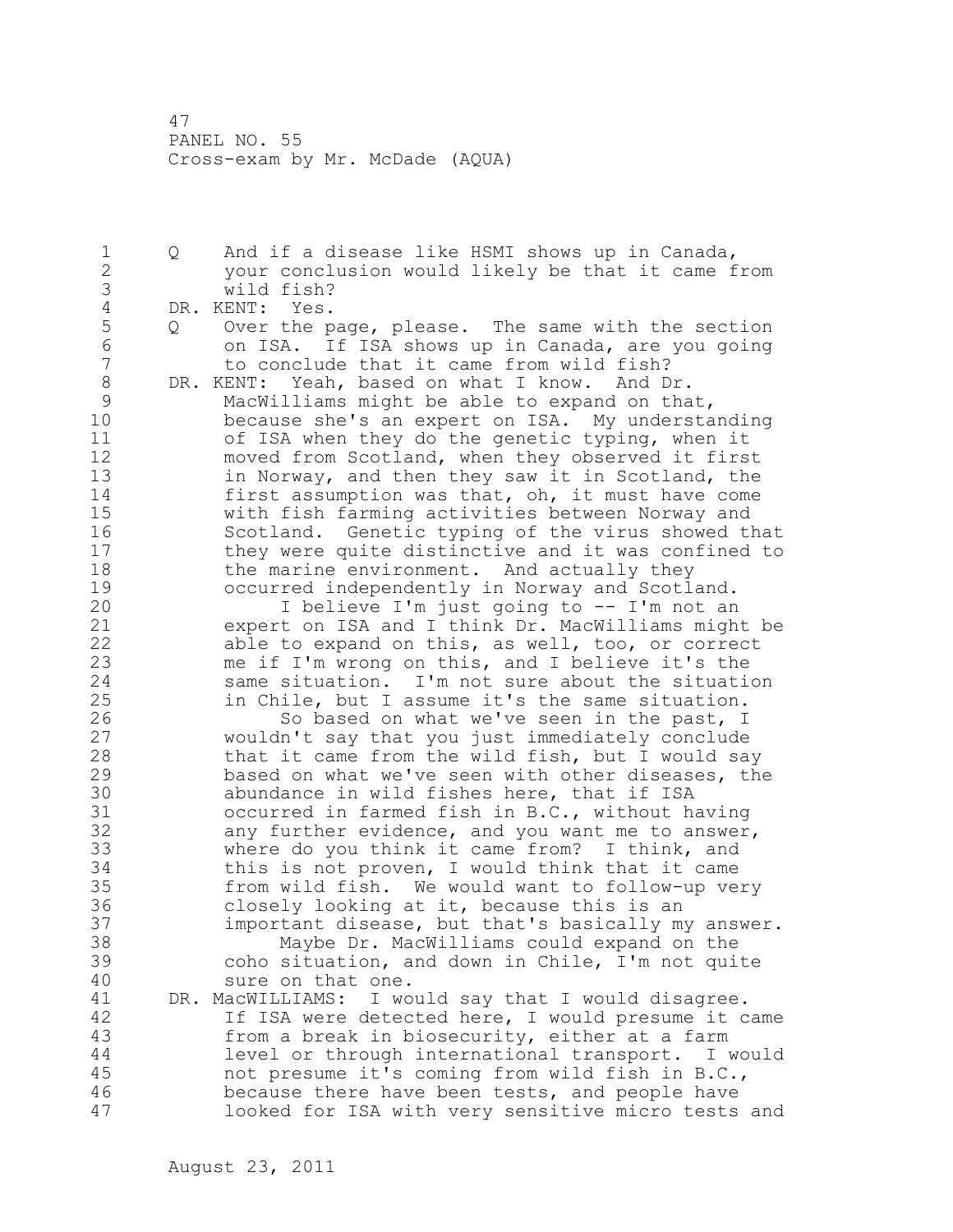1 it has not been found. So I would presume that 2 that was an iatrogenic introduction, that a break 3 in biosecurity somewhere along the line.<br>4 MR. McDADE: Can I have that study marked as 4 MR. McDADE: Can I have that study marked as the next<br>5 exhibit, please. 5 exhibit, please.<br>6 THE REGISTRAR: Exhib THE REGISTRAR: Exhibit number 1482. 7 8 EXHIBIT 1482: Rimstad, Examples of emerging<br>9 virus diseases in salmonid aquaculture, 9 virus diseases in salmonid aquaculture, Aquaculture Research, 2011 11 12 MR. McDADE: 13 Q Can I have Aqua 18 up on the screen. 14 DR. KENT: Mr. Commissioner, I'd just like to follow up 15 on Dr. MacWilliams' questions. This is a good 16 example, as we kind of, we would disagree a little 17 bit on this, but I think - at least I'll speak for 18 myself - I'm not saying, oh, we're directly 19 opposed to this. This would be an observation<br>20 that we would make and then we'd say, okay, no that we would make and then we'd say, okay, now, I 21 have a hypothesis it came from the marine 22 environment; Dr. MacWilliams has a hypothesis that 23 it comes from a breach of biosecurity. We would 24 immediately want to be doing more extensive 25 examinations of the wild fish and immediately 26 looking at where this potential breach of<br>27 biosecurity. I wouldn't just say, "Oh, n biosecurity. I wouldn't just say, "Oh, no, you're 28 wrong. I'm just going to hold onto my opinion on 29 this," that this would be the beginning of an 30 investigation and trying to determine where the source is. 32 Q Have you seen this paper, Dr. Kent, from journal 33 of *Aquaculture Research*? 34 DR. KENT: No, I haven't. 35 Q It's by a Dr. Robertsen, and can we scroll on the 36 first line of that abstract: 37 38 Viral diseases are a major problem in 39 Atlantic salmon aquaculture. 40 41 Would you agree with that statement?<br>42 DR. KENT: Particularly in -- now, this i DR. KENT: Particularly in -- now, this is particularly 43 in Norway it's a big problem, and Scotland, with 44 ISA, that example. We see the viruses that they 45 talked about here, ISA and pancreas disease. 46 These aren't big problems in B.C. aquaculture, but 47 in general these are a problem. Yeah, sure, viral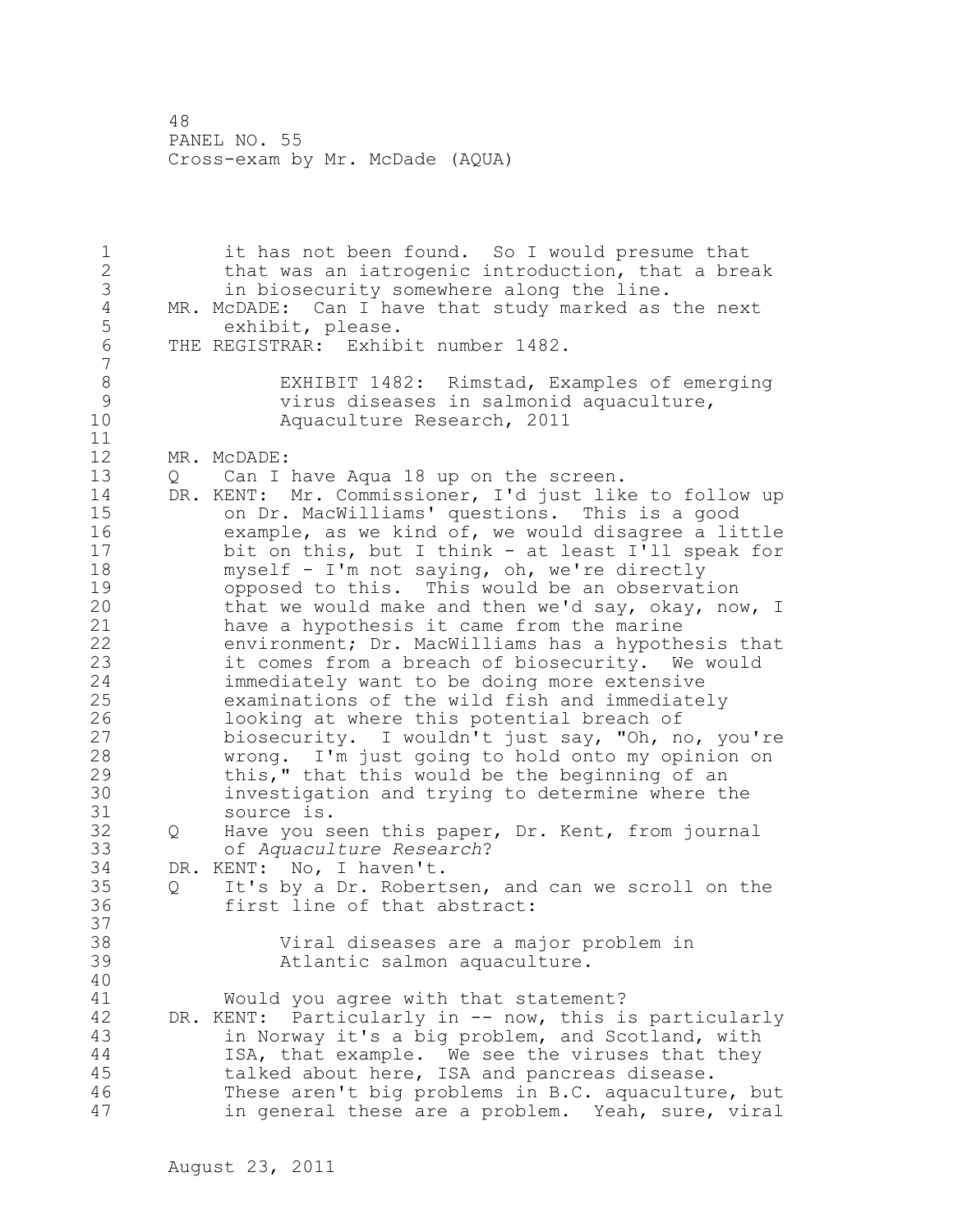1 diseases are in aquaculture on Atlantic salmon on 2 a global basis, viral disease are very important. 3 Q Even in B.C., combating viral diseases is a<br>4 constant struggle for the fish farms, isn't 4 constant struggle for the fish farms, isn't it?<br>5 DR. KENT: That would be particularly with IHN, woul 5 DR. KENT: That would be particularly with IHN, would<br>6 be one that they would be constantly on the 6 be one that they would be constantly on the lookout for, and when it occurred would cause 8 severe disease. 9 Q Can we highlight the first sentence under<br>10 Tintroduction": "Introduction": 11 12 Farming fish in dense populations in the open 13 sea inevitably leads to outbreaks of 14 infectious diseases. 15 16 That would be a fair statement, isn't it? 17 DR. KENT: I assume that they're referring to in the 18 net pens. 19 Q Yes.<br>20 DR. KENT: DR. KENT: Okay. Yes. 21 Q And five or six lines further down you'll see at 22 the end of, at the right-hand side: 23 24 Without vaccines, Atlantic salmon farming 25 would have been impossible due to bacterial 26 diseases such as vibriosis, cold water<br>27 vibriosis and furunculosis. vibriosis and furunculosis. 28 29 Would you agree with that statement? 30 DR. KENT: I think it's a bit -- in most part I would 31 agree with it. I wouldn't say it's impossible. I<br>32 would say it would be severely hampered. They would say it would be severely hampered. They 33 would have to rely on antibiotics for those three 34 bacterial diseases, but obviously vaccines have 35 played a huge role in making Atlantic salmon 36 farming economically viable. 37 MR. McDADE: Can we have that paper marked as an 38 exhibit, please. 39 MR. McDADE: Exhibit 1483. 40 41 EXHIBIT 1483: Robertsen, Can we get the upper hand on viral diseases in aquaculture 43 of Atlantic salmon? Aquaculture Research, 44 2011 45 46 MR. McDADE: 47 Q Can we have Aqua 12 up. This is a paper by Dr.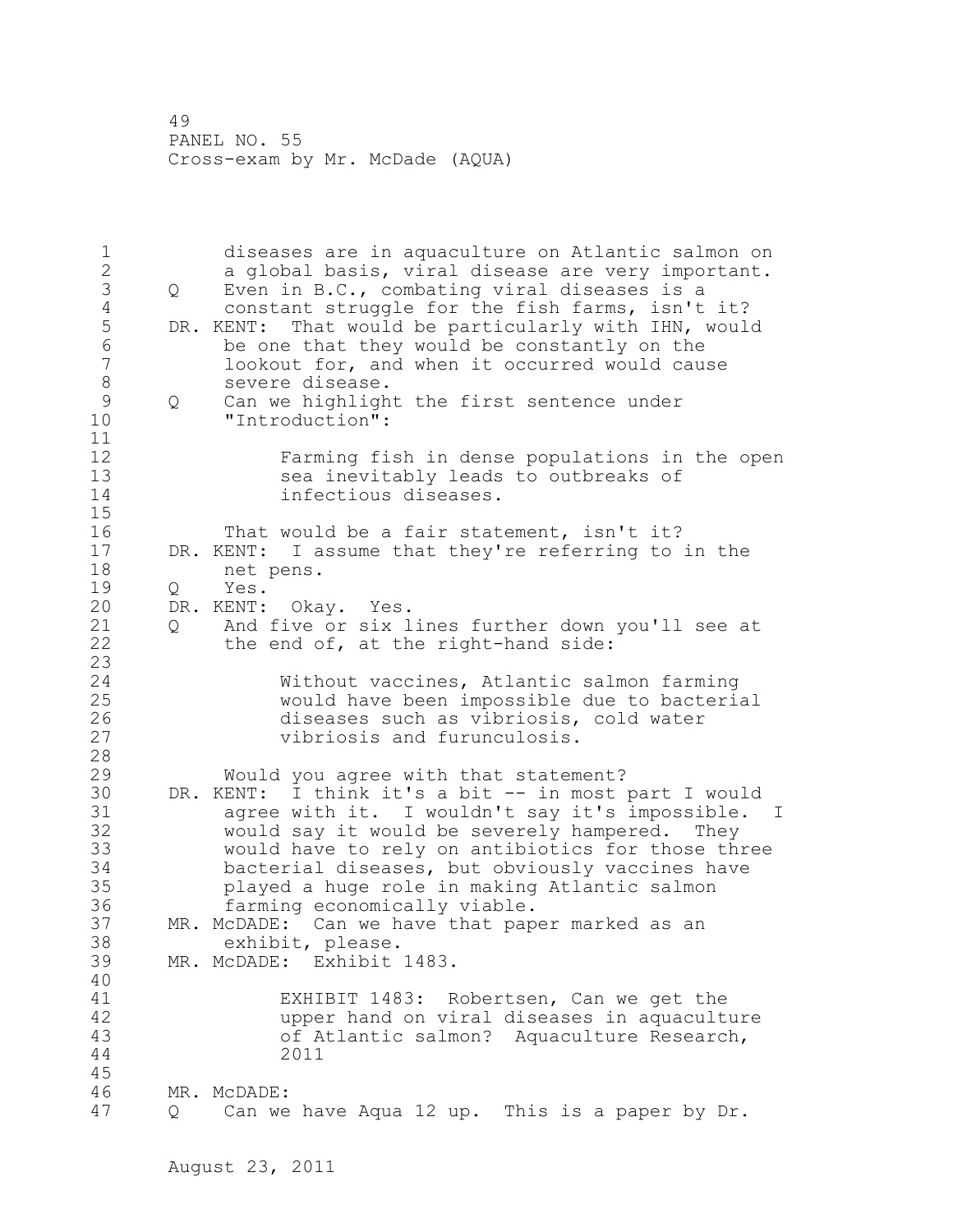1 Mennerat, Evolutionary Implications for Parasites 2 and Pathogens, Intensive Farming. Have you seen 3 that paper?<br>4 DR. KENT: No, I 4 DR. KENT: No, I haven't.<br>5 Q That's in the Journa 5 Q That's in the *Journal of Evolutionary Biology*. 6 You'll see, if we could highlight the second sentence of the abstract: 8 9 New parasites (including pathogens) keep emerging and parasites which previously were 11 considered to be 'under control' are re-12 emerging, sometimes in highly virulent forms. 13 14 Do you agree with that statement? 15 DR. KENT: Well, I'm not quite sure what they mean by 16 "new parasites": newly recognized, newly 17 described parasites? They're not going to be new, 18 they're not going to -- I doubt they actually, the 19 species evolved in the net pens, but let's try to<br>20 assume what they mean by here is "newly recognized assume what they mean by here is "newly recognized 21 pathogens keep emerging". If I change the 22 sentence and said: 23 24 Newly recognized parasites (including 25 pathogens) keep emerging and parasites...  $\frac{26}{27}$ Yeah, continuing on with the sentence, I would 28 agree with that statement with that slight 29 modification. 30 Q And you could go down another sentence or so: 31<br>32 Intensive farming creates conditions for 33 parasite growth and transmission drastically 34 different from what parasites experience in 35 wild host populations and may therefore alter 36 selection on various traits, such as life-37 history traits and virulence. 38 39 Do you agree with that? 40 DR. KENT: I would agree that the first part of the 41 statement for sure. I'd like to see a little bit<br>42 more evidence on some empirical evidence on more evidence on some empirical evidence on 43 selection for various traits, such as life history 44 traits and virulence. I haven't read this paper, 45 and perhaps in this paper they go on to present 46 empirical evidence. And after I read the paper, I 47 might be willing to agree with the second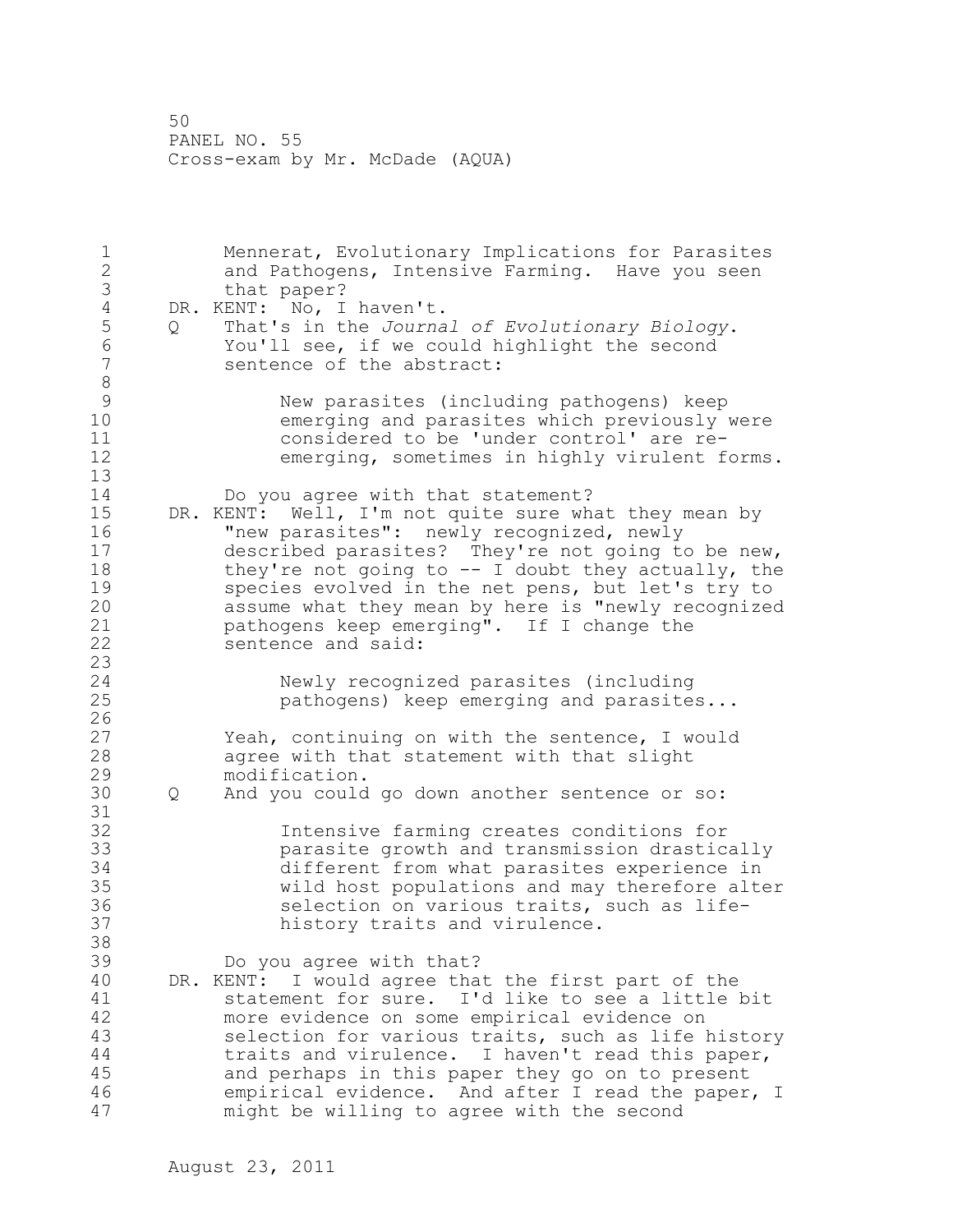1 statement. But I'd certainly agree with the first 2 statement. 3 Q Well, if we could just go over to the next column<br>4 at the same location. I think if you'll see five 4 at the same location. I think if you'll see five<br>5 lines from the top there, that's exactly what 5 lines from the top there, that's exactly what<br>6 they're saving here, is they: they're saying here, is they: 7 8 ...present evidence that supports the idea<br>9 ...that intensive farming conditions increase 9 that intensive farming conditions increase<br>10 sarasite virulence. parasite virulence. 11 12 That's the purpose of this paper, I think. 13 DR. KENT: And I assume the parasite was sea lice, is 14 that their model parasite here? I just -- I would 15 like to -- I'm sorry if I sound recalcitrant to 16 agree with their conclusion, but I haven't 17 reviewed their methods or results, so I can't just 18 offhand agree with their conclusions without 19 reviewing the paper.<br>20 0 All right. Could we 20 Q All right. Could we have -- 21 DR. KENT: And maybe Dr. Johnson, he's the sea lice 22 expert, perhaps he's read this paper and can 23 expand on this. 24 Q Have you read this paper, Dr. Johnson? 25 DR. JOHNSON: No, I haven't. 26 MR. McDADE: All right. Let's just mark this. In the<br>27 interests of time, I have to move on, Doctor. interests of time, I have to move on, Doctor. 28 THE REGISTRAR: Exhibit 1484. 29 30 EXHIBIT 1484: Mennerat et al, Intensive 31 Farming: Evolutionary Implications for Parasites and Pathogens, Journal of 33 Evolutionary Biology, July 29, 2010 34 35 MR. McDADE: 36 Q Can I have Aqua 20 up on the screen. "Factors 37 Involved in the Dissemination of Disease in Fish 38 Populations" by Dr. Reno. Have you read that 39 paper? 40 DR. KENT: I haven't read this -- I think I did 41 actually read this paper, but it's been a number<br>42 of vears. I know Dr. Reno. He was at Oregon of years. I know Dr. Reno. He was at Oregon 43 State University, and I'm familiar with some of 44 the work that they've done on modelling. I'm 45 familiar in some generalities in the idea of 46 modelling transmission of furunculosis in a 47 confined system. So I'm somewhat -- this paper is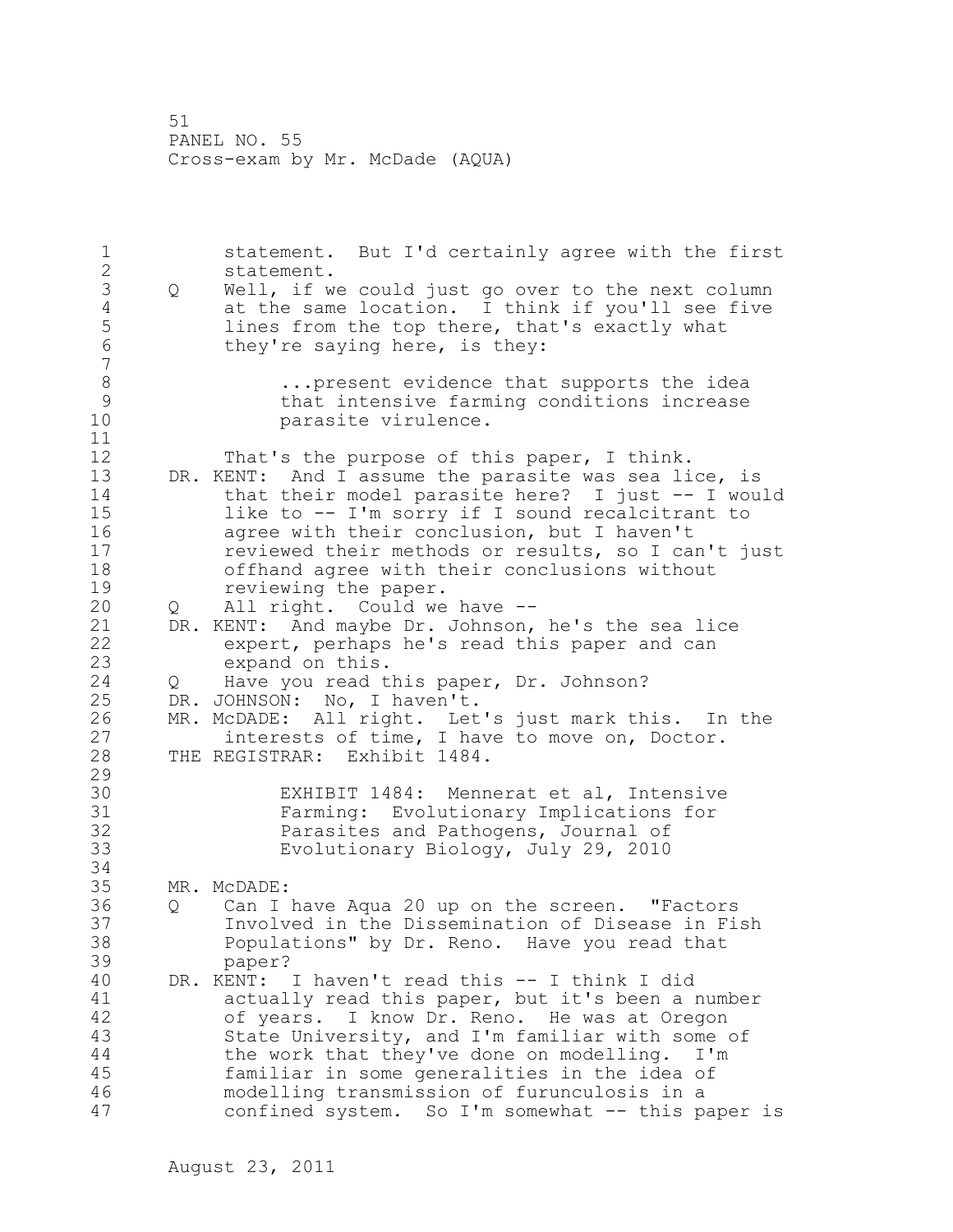1 not totally new to me, it's probably been years 2 since I've read it. 3 Q So the point of that paper, you'll see in the<br>4 first four lines is that generally microbial 4 first four lines is that generally microbial<br>5 bathogens have established an overall equili! 5 pathogens have established an overall equilibrium 6 with wild hosts in the wild, but if we can go down ten lines or so, there, just six or seven lines up 8 from that, where your mouse is:  $\begin{array}{c} 9 \\ 10 \end{array}$ The artificial rearing of [fish] has led to 11 the exacerbation of diseases that previously 12 existed in wild populations. 13 14 That's an accurate statement, too. 15 DR. KENT: That's correct. 16 Q You didn't cite this paper in your literature 17 review. 18 DR. KENT: I don't think I did. 19 MR. McDADE: Could we have that marked as an exhibit.<br>20 THE REGISTRAR: Exhibit 1485. THE REGISTRAR: Exhibit 1485. 21 22 EXHIBIT 1485: Reno, Factors Involved in the 23 Dissemination of Disease in Fish Populations,<br>24 Journal of Aquatic Animal Health, 1988 Journal of Aquatic Animal Health, 1988 25 26 MR. McDADE:<br>27 Q In fac In fact, you didn't mark, you didn't cite any of 28 these previous papers in your literature review. 29 DR. KENT: Yes, that's because they deal with diseases 30 in captive fishes, and we're concerned with the<br>31 impacts of disease in a wild population. 31 impacts of disease in a wild population.<br>32 0 Can we have Agua 24 up on the screen. T 32 Q Can we have Aqua 24 up on the screen. This is a 33 paper by Dr. Walker and Dr. Winton. You know Dr. 34 Winton, I think. 35 DR. KENT: Yes, I do. 36 Q And did you cite this paper? 37 DR. KENT: No, I didn't cite this. I'm familiar with 38 this review, though. 39 Q And if I can highlight the middle part of that 40 abstract: 41<br>42 ...the rapid growth of aquaculture has...been 43 the source of anthropogenic change on a 44 massive scale. 45 46 Do you see that, right where the mouse is. 47 DR. KENT: Okay, I see that statement.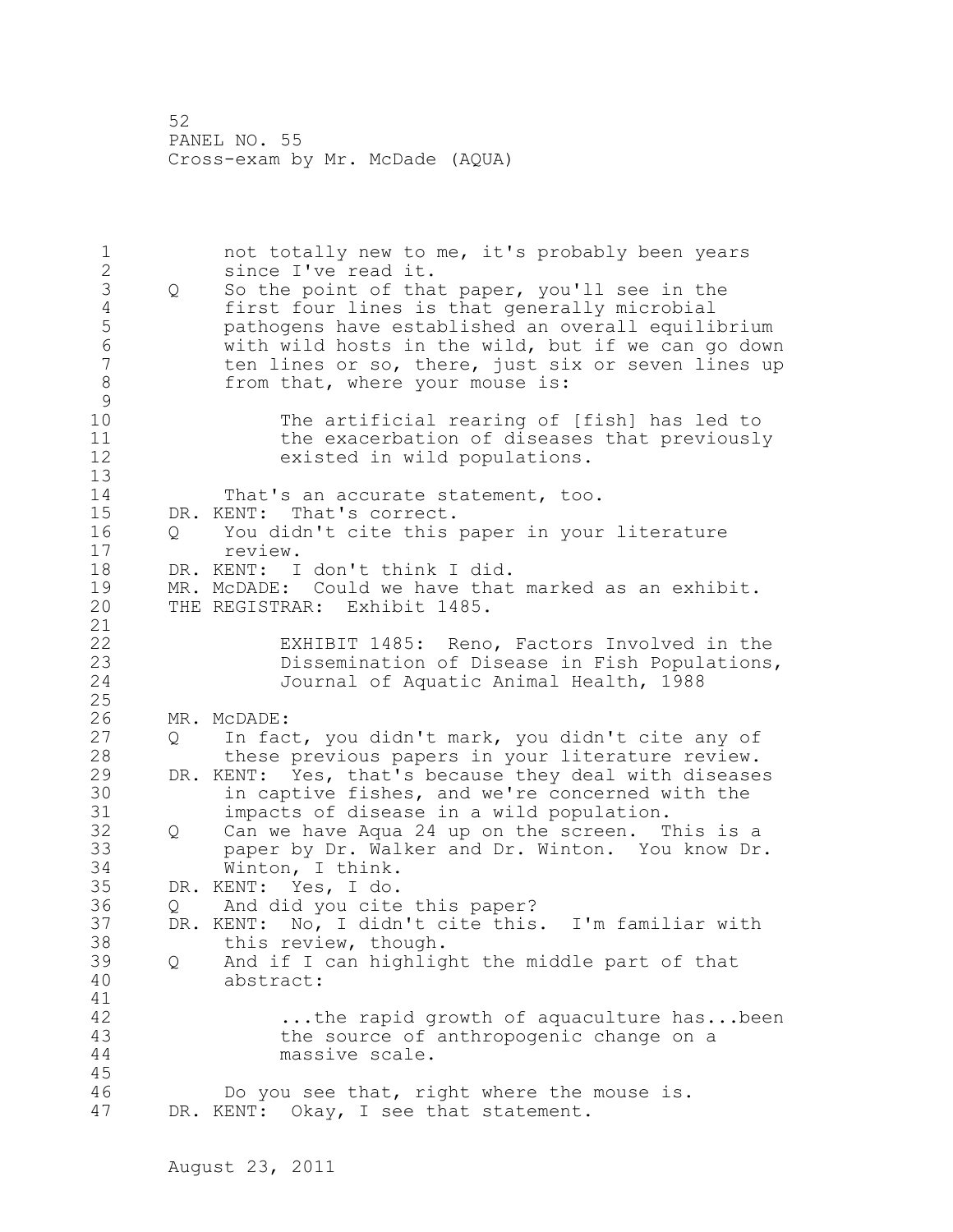1 Q And if we could go four lines further down: 2 3 Not surprisingly, the consequence has been<br>4 the emergence and spread of an increasing 4 the emergence and spread of an increasing<br>5 array of new diseases. array of new diseases. 6 Do you agree with that statement? 8 DR. KENT: In the context within aquaculture, I<br>9 certainly would agree with that. I don't 9 certainly would agree with that. I don't know what their context is, "the emergence and spread", 11 if they're referring to spread from farm fish to<br>12 wild fish. They say that: 12 wild fish. They say that: 13 14 Not surprisingly, the consequence has been 15 the emergence and spread of an increasing 16 array of new diseases. 17 18 Well, certainly the emergence of new diseases. 19 The spread, I'm not quite sure if I would agree<br>20 with that, that comment, but certainly with the with that, that comment, but certainly with the 21 emergence part of it. 22 MR. McDADE: Can we have that marked as an exhibit, 23 please. 24 THE REGISTRAR: Exhibit 1486. 25 26 EXHIBIT 1486: Walker and Winton, Emerging<br>27 biral diseases of fish and shrimp, INRA, E viral diseases of fish and shrimp, INRA, EDP 28 Sciences, 2010 29 30 MR. McDADE:<br>31 0 And ag Q And again you didn't cite that document because 32 you weren't concerned with fish farms in your 33 report. 34 DR. KENT: Yeah, and I gave my statement right after 35 the break on why I was not addressing -- 36 specifically addressing fish farms in my report. 37 Q Can we have Aqua 14 up on the screen. Are you 38 familiar with this study by Ford and Myers? 39 DR. KENT: No. No, I'm not. 40 Q This is a study out of the Department of Biology 41 at Dalhousie in Halifax, which examines the<br>42 and the relationship of fish farms throughout the w relationship of fish farms throughout the world 43 and disease. And if you're reading the abstract, 44 can I suggest to you, Dr. Kent, that it is the 45 fact that wherever you have aquaculture fish 46 farms, you have found impacts on the wild fish 47 populations.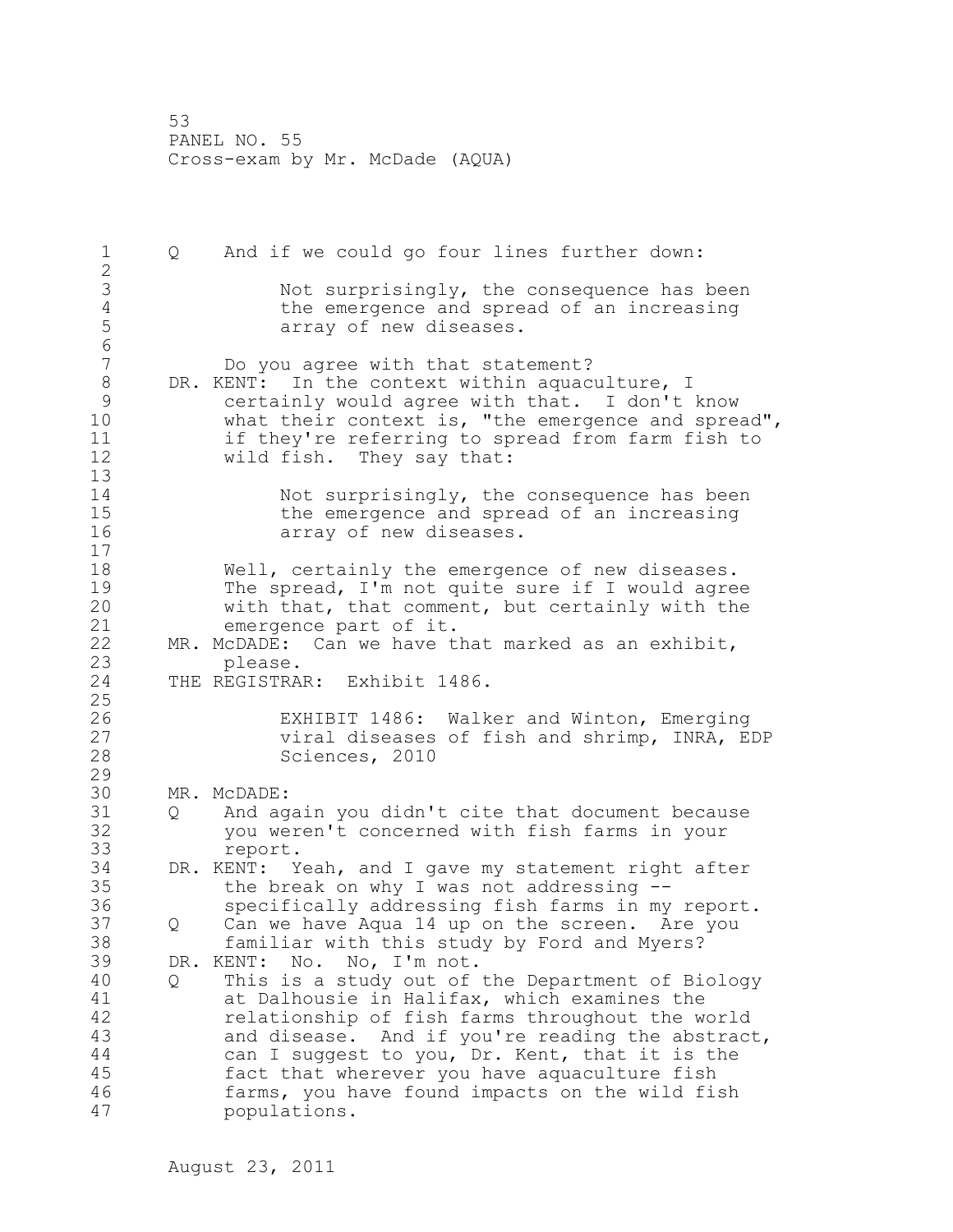1 DR. KENT: I'm not going to deny that, but also you 2 should be aware that spatial and temporal co-3 occurrence does not mean cause and effect.<br>4 0 Right. But the reason why you can't often 4 Q Right. But the reason why you can't often prove<br>5 cause is because no one's studying the disease in 5 cause is because no one's studying the disease in 6 the wild population.<br>7 DR. KENT: I agree with v DR. KENT: I agree with you on that. That's one of the 8 few statements you've made that I totally agree<br>9 with you on. 9 with you on.<br>10 MR. McDADE: Well MR. McDADE: Well, we're getting somewhere then, 11 Doctor, thank you. Can we have this marked as an 12 exhibit. 13 THE REGISTRAR: Exhibit 1487. 14 15 EXHIBIT 1487: Ford and Myers, A Global 16 Assessment of Salmon Aquaculture Impacts on 17 Wild Salmonids, Department of Biology, 18 Dalhousie University  $\frac{19}{20}$ MR. McDADE: 21 Q Doctor, let me switch gears and go to some of your 22 early research in the '90s on plasmacytoid 23 leukemia. Can we have Aqua 3 on the -- up on the 24 screen. Sorry, Aqua 3, I think. That's not the 25 document I'm looking for. 26 MR. LUNN: Do you have a title I might...<br>27 MR. McDADE: Experimental Transmission of MR. McDADE: Experimental Transmission of a 28 Plasmacytoid Leukemia, Kent, 1990. 29 MR. LUNN: Yes. 30 MR. McDADE: Oh, I'm sorry. I've got the wrong cover 31 page. Can we go to the next page. Yes. That's<br>32 the document I'm looking for. the document I'm looking for. 33 Q You were the author of this document? 34 DR. KENT: Yeah, that's right. 35 MR. McDADE: Can we mark that as an exhibit, please. 36 THE REGISTRAR: Exhibit 1488. 37 38 EXHIBIT 1488: Kent and Dawe, Experimental 39 Transmission of a Plasmacytoid Leukemia of 40 Chinook Salmon, *Oncorhynchus tshawytscha*, 41 Journal of Cancer Research, September 1, 1990 42 43 MR. McDADE: 44 Q That was published in the *Journal of Cancer*  45 *Research*, was it? 46 DR. KENT: Yes. 47 Q If we could scroll down to the "Introduction", to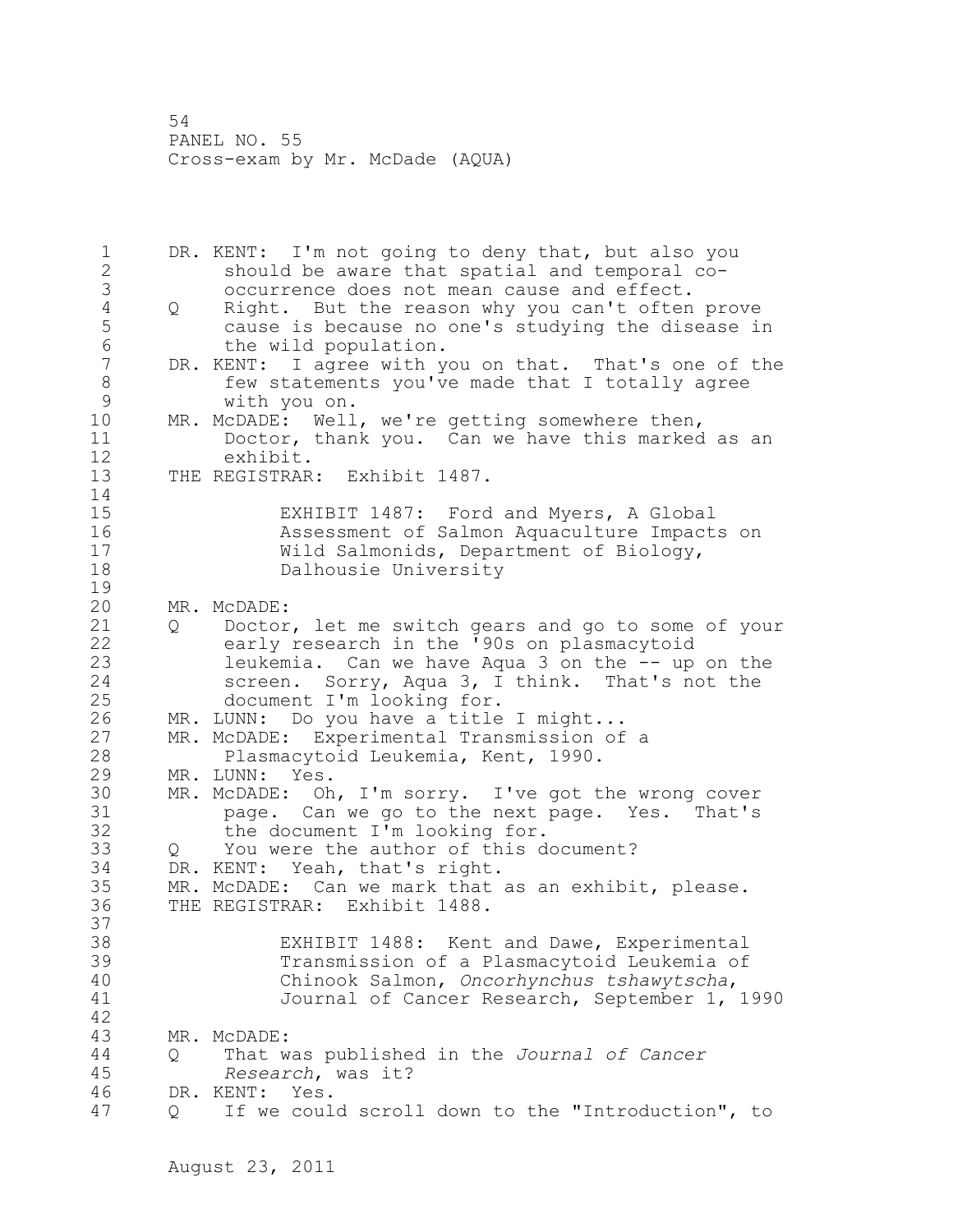1 the second paragraph. Now, you said there in 1990 2 that: 3 4 An apparently new disease of pen-reared<br>5 Salmon, referred to as "marine anemia". 5 salmon, referred to as "marine anemia"...has 6 recently caused severe losses in chinook salmon reared at several sites in British 8 Columbia.  $\begin{array}{c} 9 \\ 10 \end{array}$ So let me make a couple of points. The first 11 point was there was an outbreak, a severe outbreak 12 of marine anaemia back in the 1988 to 1991 time 13 period. 14 DR. KENT: That's correct. 15 Q And as a result of that, you were studying that 16 disease? 17 DR. KENT: That's correct. 18 Q Because of the economic impacts on the fish farm 19 industry.<br>20 DR. KENT: Tha DR. KENT: That would be one of the reasons. Our 21 mandate was it would be to investigate diseases 22 and of course it's -- yeah, there's -- I would say 23 not as much the economic, because the high losses 24 in fish in general, we, as a group of  $-$  in the 25 Fish Health Section would be interested in causes 26 of disease regardless of their economic impacts or<br>27 hot. But that's just splitting hairs there, yeah, not. But that's just splitting hairs there, yeah, 28 more or less. It became a disease entity of 29 significant interest brought to our attention that 30 we investigated the cause of it.<br>31 0 And that had not been previously Q and that had not been previously seen in any wild 32 salmon? 33 DR. KENT: We eventually found lesions consistent with 34 it in wild salmon, very consistent with it. But 35 we first detected it in net pen farms. 36 Q It was a number of years later after it had been 37 an outbreak in the fish farms for a number of 38 years that you found those in wild salmon, isn't 39 it? 40 DR. KENT: Actually a disease histopathologically 41 indistinguishable from this was first reported in<br>42 Washington State, by Dr. Yasutaki, and I think I Washington State, by Dr. Yasutaki, and I think I 43 cite that, that I would -- 44 Q In fish farms. 45 DR. KENT: In hatcheries. 46 Q In hatcheries, all right. So but in -- 47 DR. KENT: I believe in hatcheries. I'm pretty sure it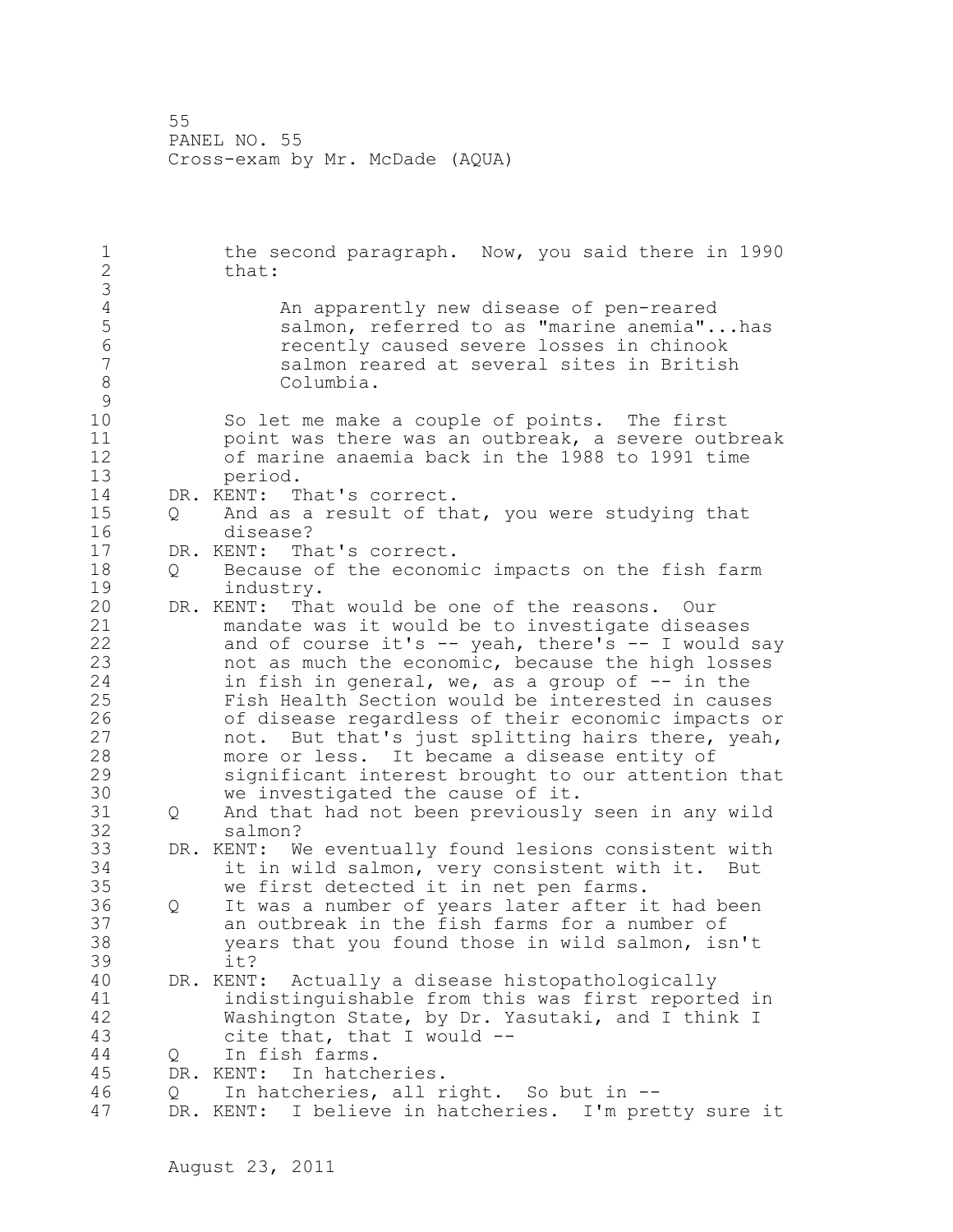1 would be hatcheries, not in wild fish. 2 Q But in British Columbia it had never been reported 3 in wild fish.<br>4 DR. KENT: That's 4 DR. KENT: That's correct.<br>5 Q And it wasn't for at 5 Q And it wasn't for at least two or three years.<br>6 DR. KENT: I'm not going to disagree with you on th 6 DR. KENT: I'm not going to disagree with you on the timeframe there. When we eventually did a survey 8 and were able to detect the condition in wild --<br>9 in wild salmon. 9 in wild salmon.<br>10 0 Okav. And I un 10 Q Okay. And I understand that: 11 12 The disease was first recognized in the fall<br>13 of 1998... of 1998... 14 15 It says that in the next line. 16 DR. KENT: Okay. 17 Q That's right? 18 DR. KENT: Yeah, I wouldn't disagree with that. 19 Q And it was found in market-size fish, the large<br>20 drown fish. grown fish. 21 DR. KENT: That's correct. 22 Q And they were dying. 23 DR. KENT: Yes. 24 Q And they had -- they had death, mortality rates of 25 the 50 to 80 percent range. 26 DR. KENT: Yes.<br>27 0 And this t 27 Q And this term, plasmacytoid leukemia, this is --<br>28 this was invented by you and -- or this was this was invented by you and  $-$  or this was 29 (indiscernible - overlapping speakers). 30 DR. KENT: You can say "invented", that's fine. Yeah,<br>31 veah, that was the name we gave it. 31 yeah, that was the name we gave it.<br> $32 \tQ$  That was used by you and  $-$ 32 Q That was used by you and -- 33 DR. KENT: And my colleagues, yeah. 34 Q -- in this paper. If we could have Aqua 4 up on 35 the screen. I marked that as an exhibit, did I 36 not? 37 MR. LUNN: It was 1488. 38 MR. McDADE: Yes. Can we mark... 39 Q This was also a paper with you, Dr. Kent? 40 DR. KENT: Yeah, sure. 41 MR. McDADE: And can we mark that as an exhibit.<br>42 THE REGISTRAR: Exhibit number 1489. THE REGISTRAR: Exhibit number 1489. 43 44 EXHIBIT 1489: Newbound and Kent, 45 Experimental interspecies transmission of 46 plasmacytoid leukemia in salmonid fishes, 47 Diseases of Aquatic Organisms, May 9, 1991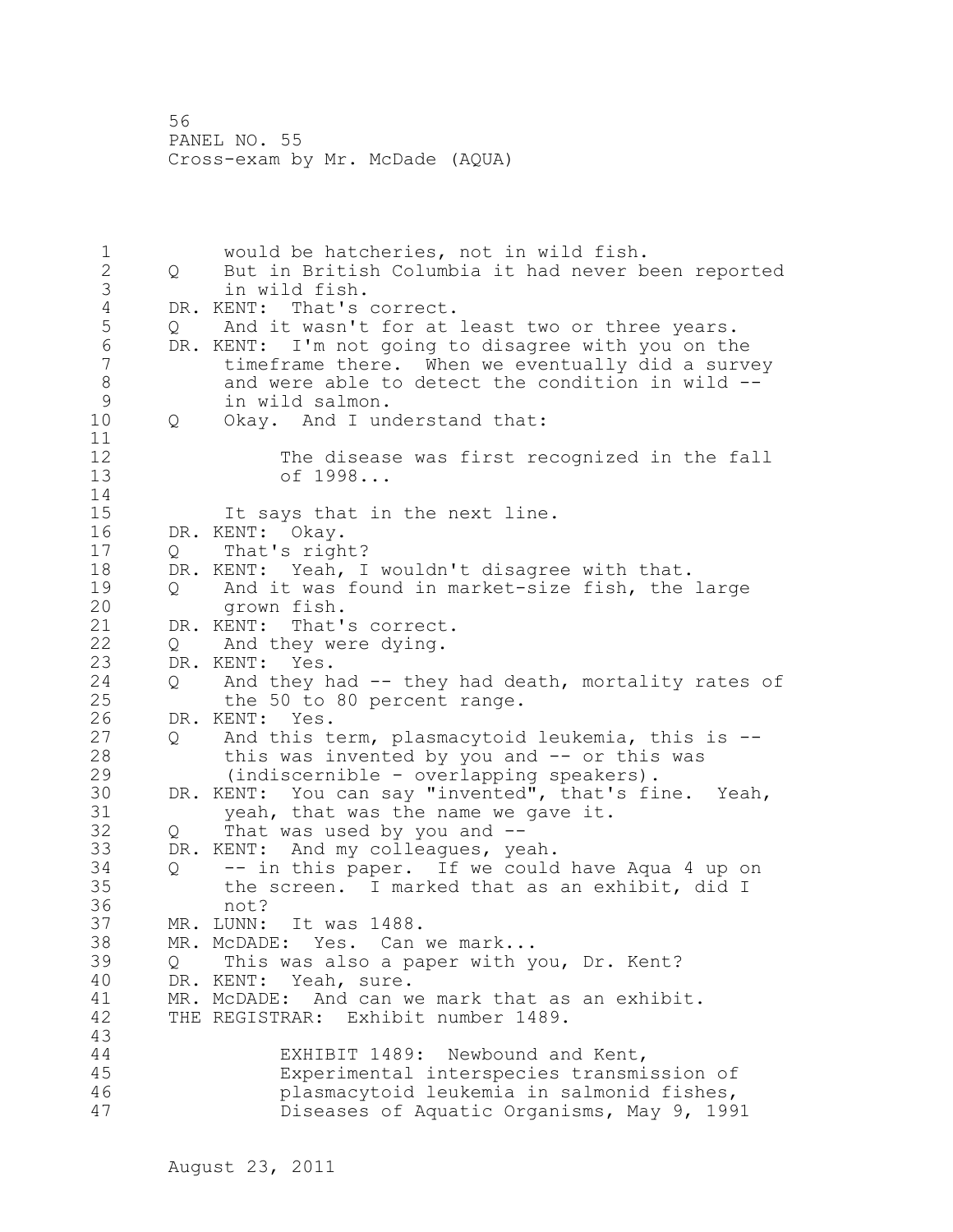1 MR. McDADE: 2 Q And this leukemia was a form of cancer; is that 3 right?<br>4 DR. KENT: 4 DR. KENT: Yes.<br>5 0 So your id 5 Q So your identification at this time was that you 6 found a form of fish cancer, but it was 7 infectious. 8 DR. KENT: That's right. There were a number of --9 most leukemias in the veterinary world -- a large<br>10 mumber of leukemias and lymphomas, et cetera, are number of leukemias and lymphomas, et cetera, are 11 caused by infectious agents, particularly 12 oncogenic viruses. 13 Q And this was -- you did a couple of experiments 14 with -- at this time, and both the papers we've 15 looked at were descriptions of those experiments. 16 DR. KENT: That's correct. 17 Q And what you found, if we could turn to page 162 18 of that paper. You describe carefully in this 19 **paper the kinds of tumours that were part of this**<br>20 disease? disease? 21 DR. KENT: Yes, I carefully -- yeah, we described the 22 lesions that would be occurring in the fish, in 23 (indiscernible - overlapping speakers). 24 Q And under the "Discussion" section what you found 25 in this laboratory -- this was a laboratory study. 26 DR. KENT: That's correct.<br>27 0 Is that all of the ch 27 Q Is that all of the chinook that you infected with 28 this disease and 18 of 25 sockeye experienced this 29 leukemia when you transmitted it to them, right? 30 DR. KENT: Well, as seen here is: 31<br>32 All of the chinook and 18/25...exhibited 33 unequivocal gross and histopathological 34 changes... 35 36 Yeah, that's correct. Yeah, so we did 37 experimentally transmit the disease to sockeye 38 salmon in the laboratory. 39 Q And in fact you found that sockeye salmon were 40 susceptible. 41 DR. KENT: Yes, in this -- in this situation. We did<br>42 hot go on to do cohabitation experiments, but by not go on to do cohabitation experiments, but by 43 injection of tissue homogenates, we were able to 44 induce the condition in a large number of fish. 45 So they were quite susceptible in this -- in this 46 scenario, yes. 47 Q And if we go to page 165, if you could go --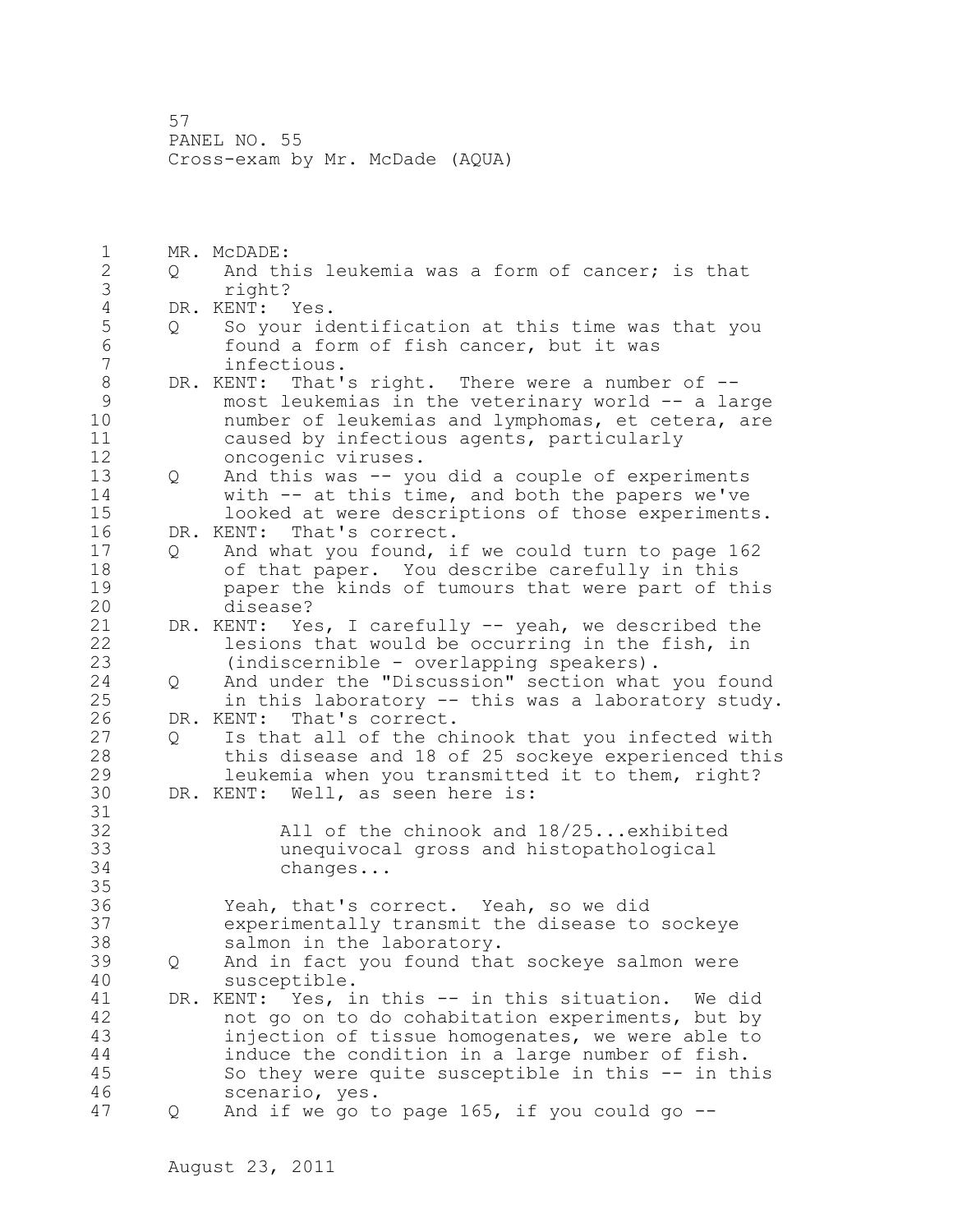1 scroll down just a bit, a little further, in the 2 paragraph: 3 4 Only 2 of 22 exposed Atlantic salmon<br>5 developed [the leukemia], indicating 5 developed [the leukemia], indicating that<br>6 they are more resistant... they are more resistant... 7 8 DR. KENT: That's correct.<br>9 0 They weren't immune, 9 Q They weren't immune, they were more resistant.<br>10 DR. KENT: That's right. DR. KENT: That's right. 11 Q And this was a laboratory experiment involving 25 12 fish. 13 DR. KENT: That's correct. 14 Q If you put a million salmon in the middle of a net 15 pen, you're going to have a lot more pathogen 16 floating around, aren't you? 17 DR. KENT: Pathogens in general, yeah. 18 Q And if you have many millions of sockeye smolts 19 swim back -- swim past, you're going to get a lot<br>20 higher risk of the exchange of pathogens, aren't higher risk of the exchange of pathogens, aren't 21 you? 22 DR. KENT: If you're talking about millions of -- let 23 me just clarify your scenario that you're trying 24 to set up here, is that you have a net pen with 25 millions of Atlantic salmon and sockeye salmon are 26 swimming by them, versus water with no other<br>27 salmonids, would there be increased potentia salmonids, would there be increased potential for 28 transmission -- occurrence of pathogens, in the 29 fish swimming by the net pens versus just open 30 water? I would say yes.<br>31 0 Can I have Aqua 2 up on 31 Q Can I have Aqua 2 up on the screen. And this is<br>32 another paper written by you, along with Dr. another paper written by you, along with Dr. 33 Eaton? 34 DR. KENT: That's correct. 35 Q And this is the paper in which you -- if we could 36 go to page -- I think it's 6498, three pages in, 37 in which you use the term salmon leukemia virus. 38 DR. KENT: That's right. Dr. Eaton came up -- and I 39 was co-author on the paper. So we have a disease 40 called plasmacytoid leukemia and this is where we 41 have the strongest evidence of a virus being<br>42 associated with it, and we named the virus s associated with it, and we named the virus salmon 43 leukemia virus. 44 MR. McDADE: And can we have that paper marked as an 45 exhibit. 46 THE REGISTRAR: Exhibit 1490. 47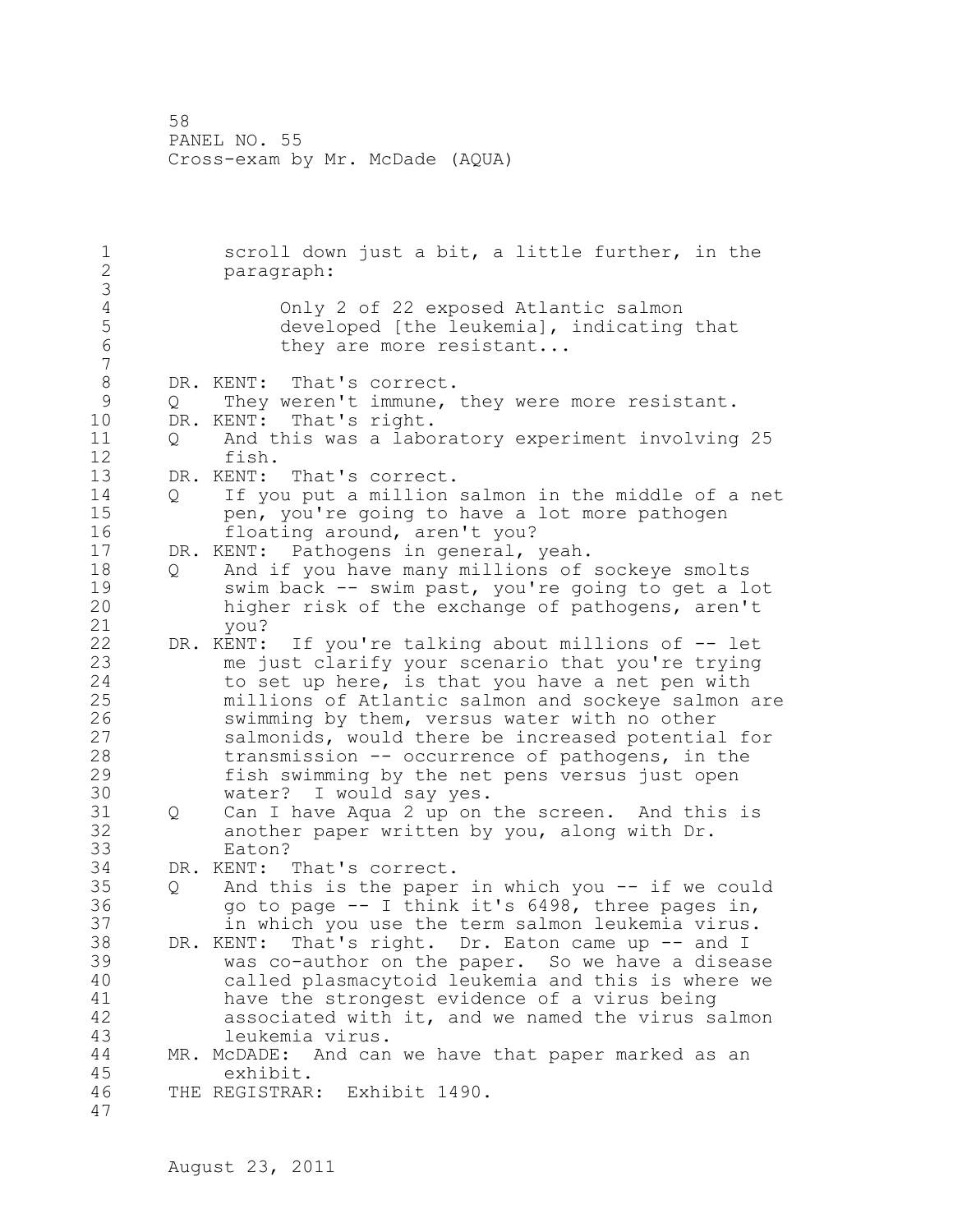1 EXHIBIT 1490: Eaton and Kent, A Retrovirus<br>2 1 in Chinook Salmon (Oncorhynchus tshawvtscha 2 in Chinook Salmon (*Oncorhynchus tshawytscha*) 3 with Plasmacytoid Leukemia and Evidence for 4 the Etiology of the Disease, Journal of<br>5 Cancer Research, December 1, 1992 Cancer Research, December 1, 1992 6<br>7 THE COMMISSIONER: Would this be a good place for the 8 break, Mr. McDade? 9 MR. McDADE: Yes, thank you.<br>10 THE COMMISSIONER: Thank you THE COMMISSIONER: Thank you. 11 THE REGISTRAR: The hearing is now adjourned until 2:00 12 p.m. 13 14 (PROCEEDINGS ADJOURNED FOR NOON RECESS) 15 (PROCEEDINGS RECONVENED)  $\frac{16}{17}$ THE REGISTRAR: Order. The hearing is now resumed. 18 19 CROSS-EXAMINATION BY MR. McDADE, continuing: 20 21 Q Dr. Stephen, let me turn to you and a couple 22 papers you wrote in the nineties on the marine 23 anemia. Could I have Aqua 1 up on the screen. 24 That paper, called Descriptive epidemiology of 25 marine anemia that you wrote? 26 DR. STEPHEN: Yes, that's my paper.<br>27 MR. McDADE: Okay. Could I have th 27 MR. McDADE: Okay. Could I have that marked as an exhibit please. exhibit please. 29 THE REGISTRAR: Exhibit 1491. 30<br>31 31 EXHIBIT 1491: Descriptive epidemiology of marine anemia in seapen-reared salmon in 33 southern British Columbia, by Craig Stephen, 34 Carl Ribble and Michael Kent 35 36 MR. McDADE: And can I have Aqua 23 up on the screen. 37 That's a paper called The effects of changing 38 demographics on the distribution of marine anemia 39 that you wrote in 1995? 40 DR. STEPHEN: That's right. 41 MR. McDADE: Could I have that marked as an exhibit.<br>42 THE REGISTRAR: Exhibit 1492. THE REGISTRAR: Exhibit 1492. 43 44 EXHIBIT 1492: The effects of changing 45 demographics on the distribution of marine 46 anemia in farmed salmon in British Columbia, 47 by Craig Stephen and Carl Ribble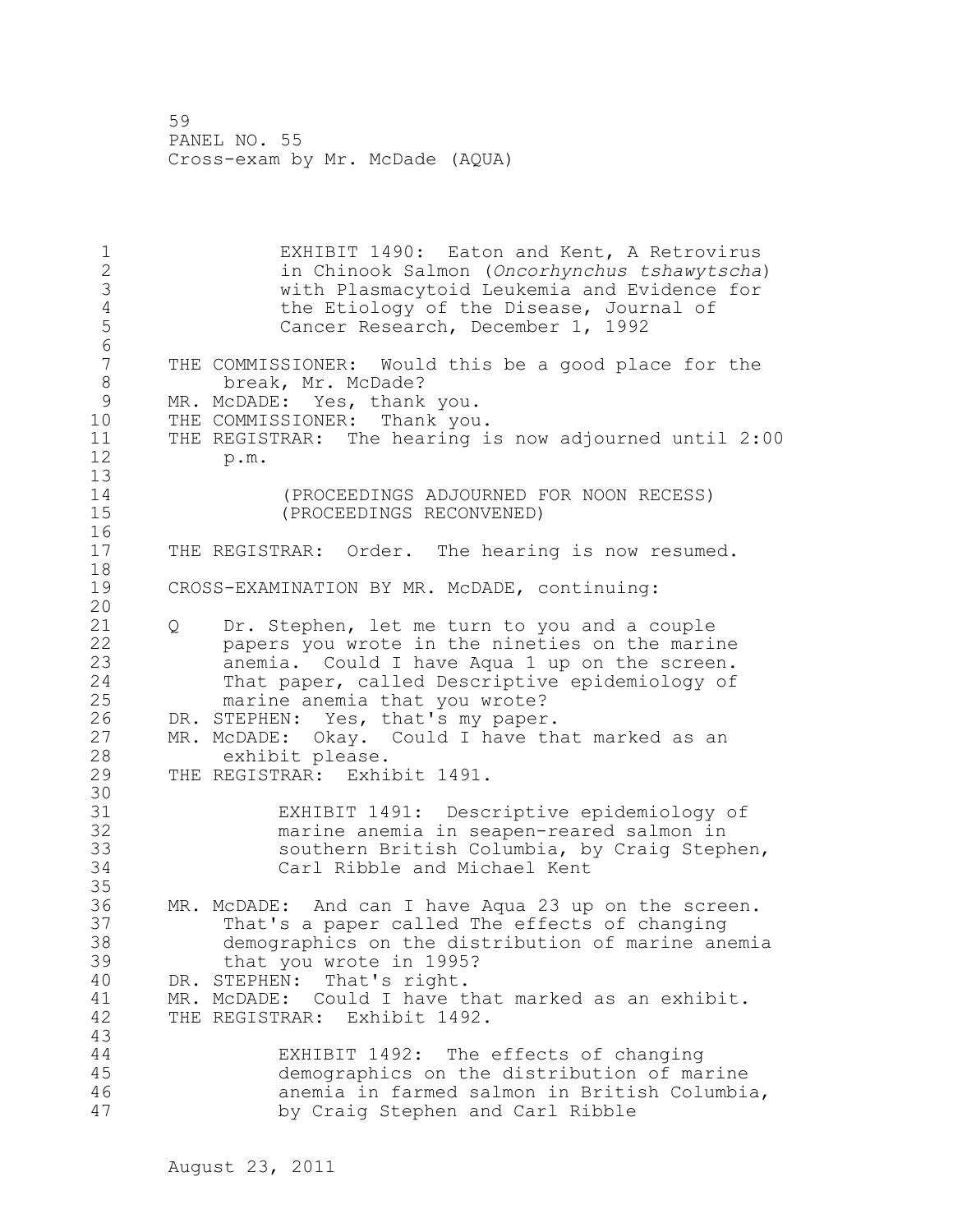1 MR. McDADE: 2 Q Now, looking at that paper, if we could go to the 3 third page, page 559, could we look at the table<br>4 at the top. Your purpose in doing this paper, D 4 at the top. Your purpose in doing this paper, Dr.<br>5 Stephen, was to show how the identification of 5 Stephen, was to show how the identification of 6 marine anemia moved over time as the sea farm - as the fish farm industry was moving? 8 DR. STEPHEN: We were trying to just -- we were trying<br>9 to look at the geographic -- look at the 9 to look at the geographic -- look at the geographic spread and describe the pattern, yes. 11 Q And so this table shows how, from 1988 through 12 '92, it moved from south coast to central coast to 13 west coast to northwest coast, as the industry 14 moved? 15 DR. STEPHEN: Yes, so what this table is showing us, is 16 that as there was farms in a new area you would 17 have an increased amount of submissions to the 18 **laboratory, and with an increased amount of** 19 submissions to the laboratory, you were more<br>20 1ikely to have the area declared positive fo likely to have the area declared positive for the 21 disease. 22 Q If I could go to the next page, page 560, scroll 23 down the first column to the second-last 24 paragraph. The other thing I believe that both 25 these studies of yours, Dr. Stephen, showed is 26 that when you relied upon the farms to tell you<br>27 whether marine anemia was present, you got an whether marine anemia was present, you got an 28 incomplete answer? 29 DR. STEPHEN: I think that would be a 30 mischaracterization of it. I think what we did is 31 when you went out actively looking for the disease<br>32 and sampled intensively, we could find it verv and sampled intensively, we could find it very 33 regularly. 34 Q I see there, that's correct. You sent out a 35 questionnaire to the farms, asking if they had the 36 disease, and most answered that they didn't? 37 DR. STEPHEN: They hadn't diagnosed it yet, that's 38 correct. 39 Q Right. But then, when you went out and 40 exhaustively sampled, you found it? 41 DR. STEPHEN: We were able to find it, yes.<br>42 O So in some cases the disease was diagn 42 Q So in some cases the disease was diagnosed on the 43 first visit to the farm, whereas others required 44 bi-weekly visits for three months before a case of 45 marine anemia was identified? 46 DR. STEPHEN: Right. So I would try to regularly go 47 out to the farm, sample the moribund fish, as well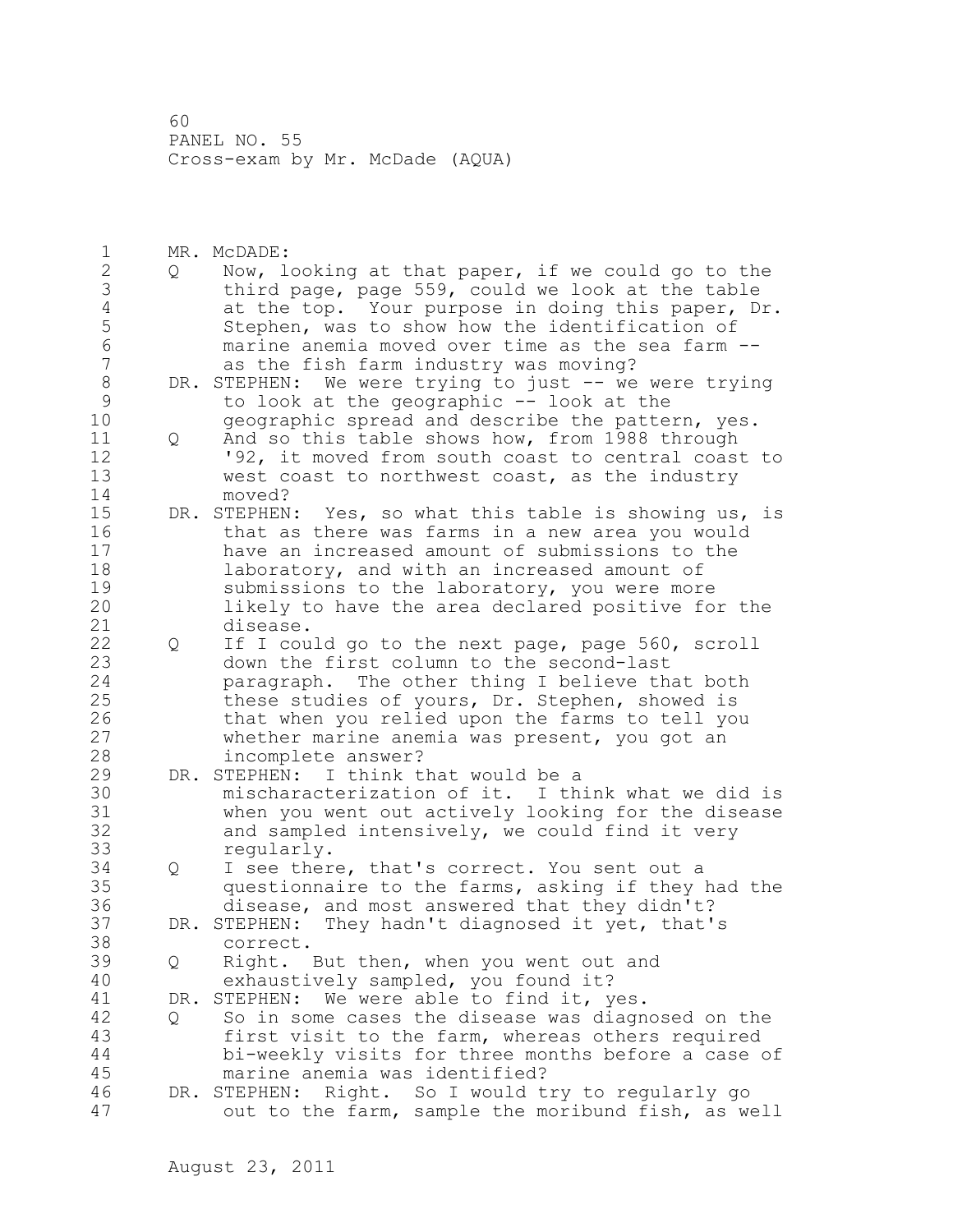1 as the dead fish in the pens, and submit them for 2 a histopathology to help with the diagnosis. 3 Q And if we could go to the previous paper, yes.<br>4 And go to the third page of that, page 422, lo 4 And go to the third page of that, page 422, lower<br>5 down on the second column. So this is referring, 5 down on the second column. So this is referring,<br>6 more or less, to the same phenomena: more or less, to the same phenomena: 7 8 Prior to the project, marine anemia had not<br>9 been diagnosed on 15 of the 23 farms we 9 been diagnosed on 15 of the 23 farms we visited. 11 12 DR. STEPHEN: I'd have to recheck those numbers, but 13 yes, there it is, that's correct, yes. 14 Q And: 15 16 We later found cases of marine anemia in all 17 but 1 of the 23 farms. 18 19 DR. STEPHEN: Yes. Anywhere we could find a farm that<br>20 had chronic -- other chronic inflammatory had chronic -- other chronic inflammatory 21 diseases, we could find one or more case of this 22 disease. 23 Q And it says, "On average," a couple of lines down: 24 25 On average, 2 visits per site were required 26 before the disease was diagnosed. 27 28 DR. STEPHEN: Correct. 29 Q Dr. Kent, one more paper to ask you about, and 30 that is at Aqua 5. Did I mark that before the 31 break? 32 THE REGISTRAR: No, it has not been marked. 33 MR. McDADE: 34 Q This is another paper of yours and Dr. Eaton's? 35 DR. KENT: Yes. 36 MR. McDADE: Can we mark that as an exhibit, then. 37 THE REGISTRAR: 1493. 38 39 EXHIBIT 1493: Diseases of Aquatic Organisms, 40 Biochemical and histologic evidence of 41 plasmacytoid leukemia and salmon leukemia virus (SLV) in wild-caught Chinook salmon 43 *Oncorhynchus tshawytscha* from British 44 Columbia expressing plasmacytoid leukemia, by 45 W.D. Eaton, B. Folkins and M.L. Kent 46 47 MR. McDADE: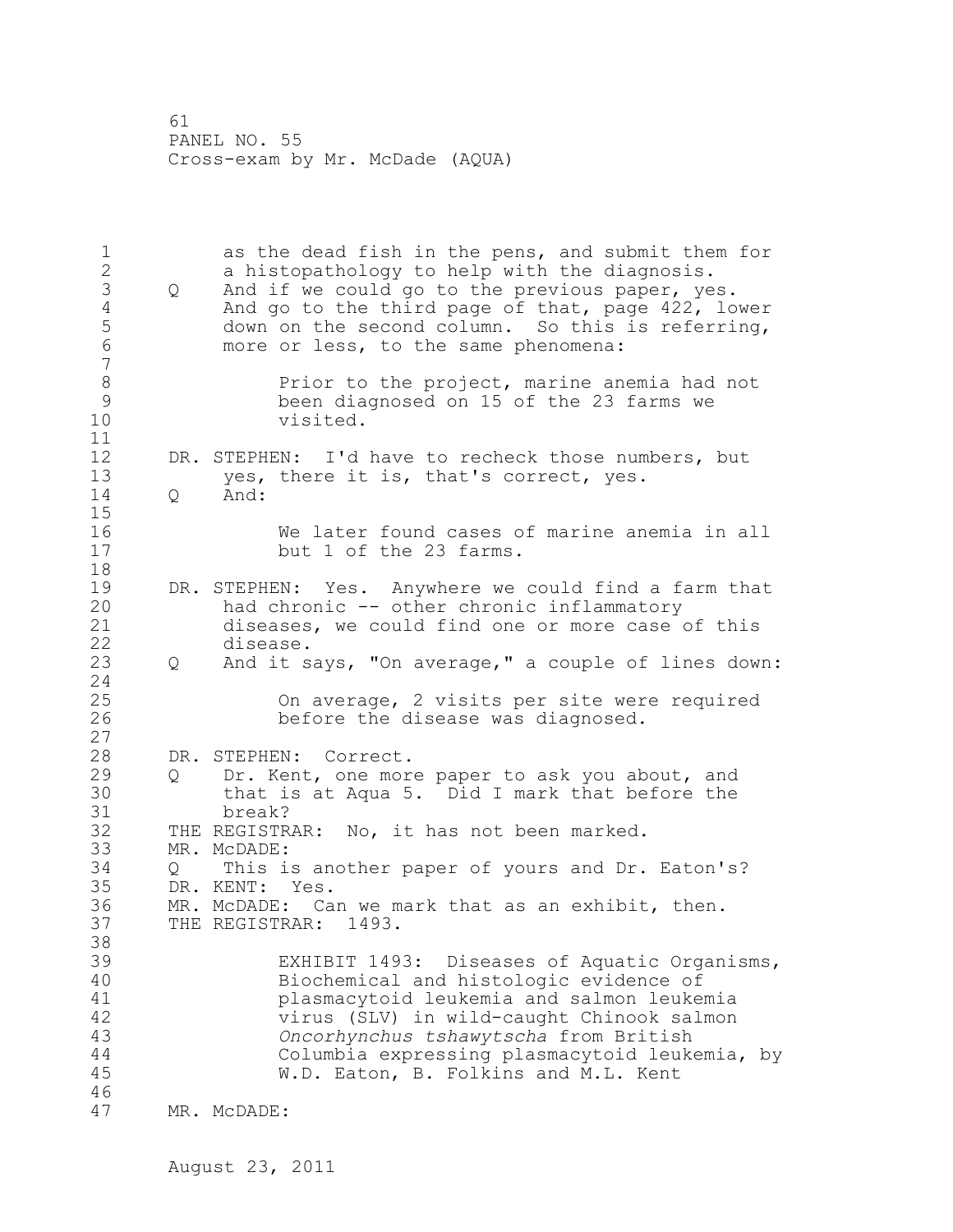1 Q Now, this was a study, as I understand it, that 2 you and Dr. Eaton and Dr. Folkins did to look at 3 -- to look outside the box.<br>4 DR. KENT: Look outside the box, 4 DR. KENT: Look outside the box, you mean looking at<br>5 wild fish, correct? 5 wild fish, correct?<br>6 0 Right. If we could 6 Q Right. If we could go to the bottom of the second column on that first page. I suggest this purely 8 describes what you're trying to do. We look three<br>9 lines from the bottom: lines from the bottom: 10 11 This raises questions of some concern as to 12 whether SLV is present in wild or wild-caught 13 populations of Chinook salmon, whether it 14 causes disease in them, and could any 15 interaction between such fish and those in<br>16 hatcheries or net pens contribute to an 16 hatcheries or net pens contribute to an increase in PL. increase in PL. 18 19 Right? That's what you were trying to do here?<br>20 DR. KENT: I'm third author on this. I would agree DR. KENT: I'm third author on this. I would agree 21 that this was the idea of documenting the 22 occurrence of this. I don't think we're going to 23 -- this paper inferred any actual -- these types 24 of interactions between farm and wild fish caught 25 are of great interest, yeah. So, I mean, this is 26 the idea, as I've said earlier, when we see a<br>27 disease in the -- for the first time or first disease in the -- for the first time or first time 28 a disease is described, I think it's very 29 important to look for that disease in the wild 30 fish as soon as possible. This will provide 31 valuable information to start looking at the possible interactions between wild and farm fish, 33 that's correct. 34 Q And that's found, if I can scroll down the column 35 to the next -- a couple paragraphs down, just 36 above the picture, seven of the -- I think you 37 found seven of the 118 Chinooks you collected were 38 mildly positive? 39 DR. KENT: That's correct. That's what I wrote in the 40 paper. That's what we have there, yes. 41 Q They included it, if you go to the top of the next<br>42 column, they had mild interstitial hyperplasia. column, they had mild interstitial hyperplasia. 43 And from this -- this paper didn't conclude either 44 way, I suggest to you, that the plasmacytoid 45 leukemia came from the fish farms or came from the 46 wild? 47 DR. KENT: That's right.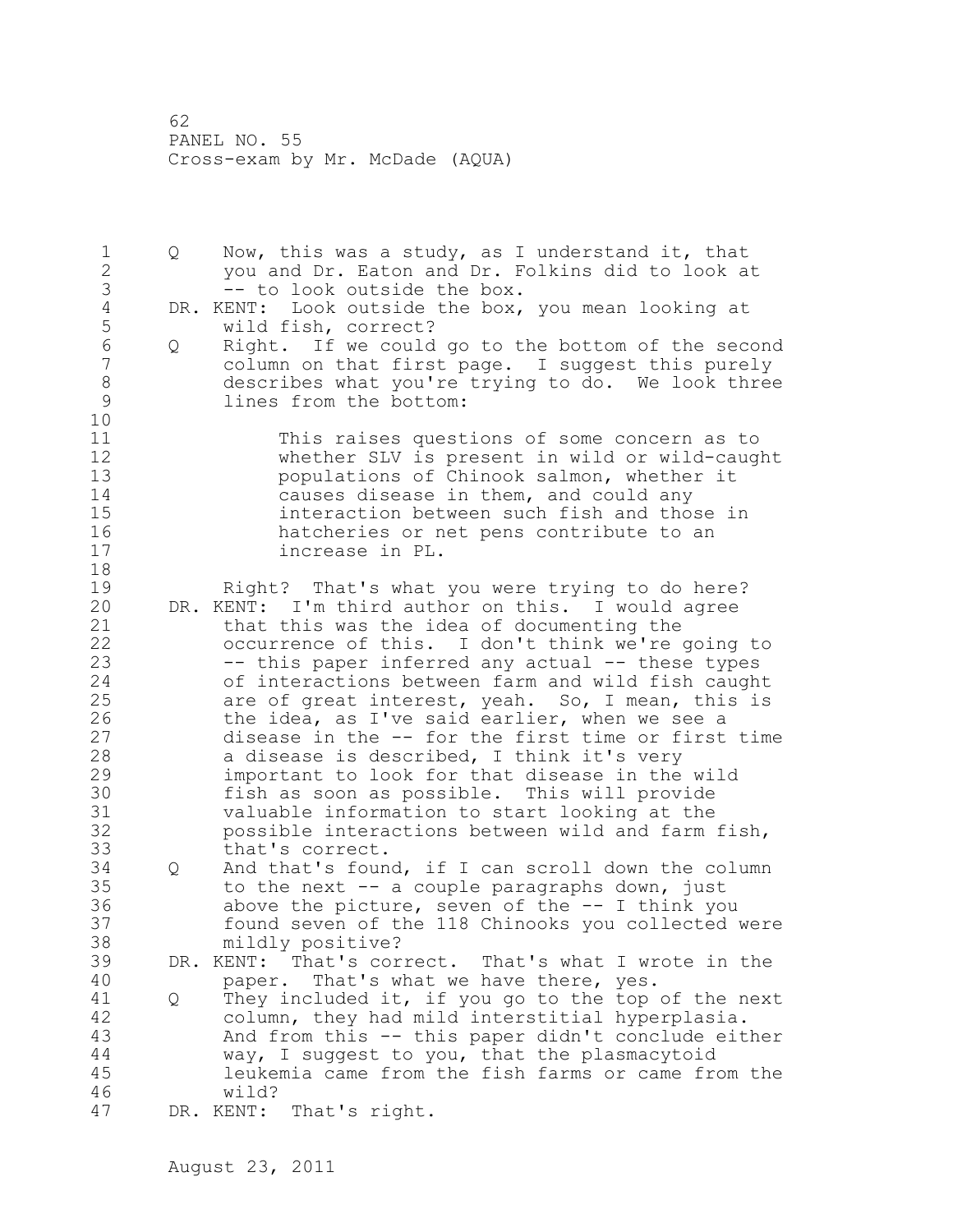1 Q If you could go over the page, if I might, to the 2 -- sorry -- yes, to the bottom of page 149, second 3 column:  $\frac{4}{5}$ 5 The origin of SLV is unknown and will likely<br>6 The difficult to ascertain. However, it is 6 be difficult to ascertain. However, it is<br>7 bossible that PL and SLV may have been 7 possible that PL and SLV may have been 8 betweent in both wild and cultured fish for an event in both wild and cultured fish for an event of  $\frac{9}{2}$ years, but have been misdiagnosed... 10 11 And if we go over the page, down to the bottom of 12 the first column, please: 13 14 The presence of SLV in wild-caught fish is 15 important...but does not answer the question 16 of the origin... 17 18 You agree with that? 19 DR. KENT: Yes. 20 Q And at the top of the next column, to continue on, 21 it's possible that the positive fish were escapees 22 from the net pens, or it's possible that if 23 horizontal transmission of SLV and PL has 24 occurred, or it's possible that - further down in 25 the next paragraph - it's possible that it's 26 vertically transmitted. These were all just<br>27 spossibilities that you -possibilities that you --28 DR. KENT: Yeah, that's right. 29 Q -- expressed? 30 DR. KENT: As we read at the top, possible from the --<br>31 the origin of these fish captured in the wild, the origin of these fish captured in the wild, 32 they could have originated from government 33 hatcheries, they could have been escapees from net 34 pens, or they could be what we mean as truly wild 35 fish, fish that were actually originated from wild 36 spawns and basically spent their whole life in the 37 wild. So those are three possibilities that we 38 put forward. 39 Q And so you found a very mild amount of disease in 40 the Chinook that you -- what happened when you 41 replicated that study on sockeye?<br>42 DR. KENT: We injected sockeve salmon DR. KENT: We injected sockeye salmon -- if I recall, 43 are you -- 44 Q Sorry, if I could just ask my question more 45 clearly, perhaps. 46 DR. KENT: Sure. 47 Q Did you go and do a study on how many sockeye were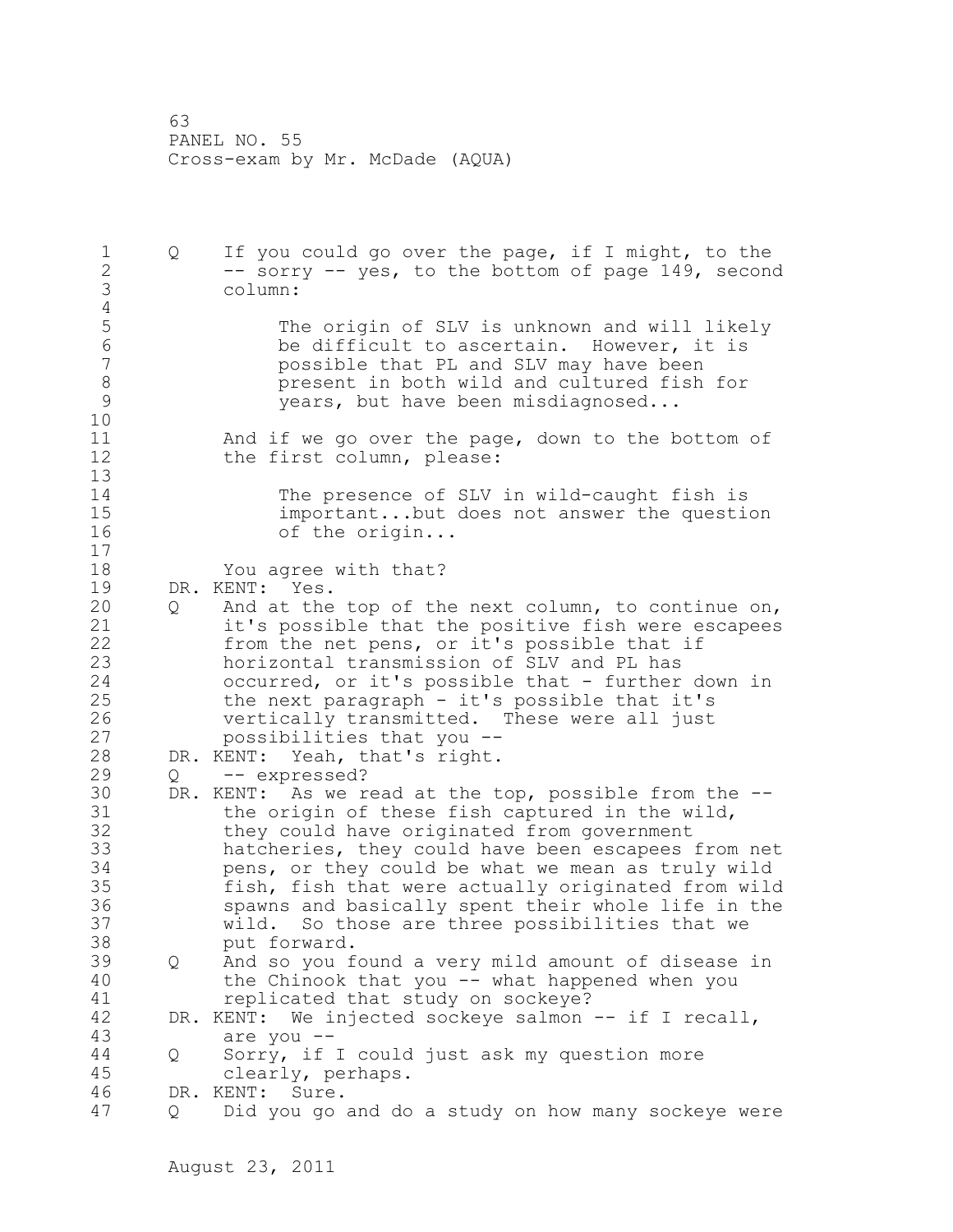| 1              |   | infected back in 1994?                                 |
|----------------|---|--------------------------------------------------------|
|                |   | DR. KENT: Not in 1994, we did not. In 1998, in our     |
| $\frac{2}{3}$  |   | overall survey of diseases in salmon, included a       |
| $\overline{4}$ |   | number of sockeye. We did not see any regions          |
| 5              |   | consistent with plasmacytoid leukemia in the           |
| 6              |   | sockeye salmon that we examined in that particular     |
| $\overline{7}$ |   |                                                        |
|                |   | study. That would be the Kent, et al, 1998, I          |
| 8              |   | think, that was already entered in evidence.           |
| $\mathcal{G}$  |   | So at this time we did not -- for this                 |
| 10             |   | particular study we did not have a number of           |
| 11             |   | sockeye salmon that were negative or positive.<br>We   |
| 12             |   | were just looking at Chinook in this study.            |
| 13             | Q | Right. So as I understood it, there's a disease        |
| 14             |   | that's killing salmon in 1988. You do a study in       |
| 15             |   | 1990 that calls it plasmacytoid leukemia. Your         |
| 16             |   | survey in 1991 finds that sockeye are highly           |
| 17             |   | susceptible to it. And you look at Chinook in          |
| 18             |   | 1994. You don't look at sockeye until 1998. Can        |
| 19             |   | you explain to me why you didn't do anything about     |
| 20             |   | this disease in relation to the wild sockeye for       |
| 21             |   | 10 years?                                              |
| 22             |   | DR. KENT: It wasn't 10 years, but the reason why is we |
| 23             |   | recognized this as a disease of Chinook salmon, so     |
| 24             |   |                                                        |
|                |   | it was a disease of Chinook salmon. So if we're        |
| 25             |   | going to look at fish in the wild, the first fish      |
| 26             |   | we would look at would be Chinook salmon.<br>We        |
| 27             |   | didn't look at chum salmon or coho salmon or           |
| 28             |   | sockeye salmon in this particular study.               |
| 29             |   | The study in 1998 was not directed on,                 |
| 30             |   | because there was severe disease problems, at any      |
| 31             |   | particular wild stock of salmon; it was a general      |
| 32             |   | survey along the lines of what I was promoting         |
| 33             |   | that really should be done is just general             |
| 34             |   | baseline information that we would have. So the        |
| 35             |   | study that we published in 1998 actually               |
| 36             |   | represented data that was not just collected in        |
| 37             |   | 1997 or 1998, but represented probably at least a      |
| 38             |   | half a dozen years of data that we, myself and my      |
| 39             |   | coauthors, compiled and tabulized and put into         |
| 40             |   | table form and basically reported as one document,     |
| 41             |   | which included some other survey work that we did      |
| 42             |   | opportunistically with collecting wild salmon from     |
| 43             |   | the ocean.                                             |
| 44             |   |                                                        |
|                | Q | Dr. Kent, you didn't look, as we understand it,        |
| 45             |   | we've heard other evidence, that in the early          |
| 46             |   | nineties sockeye salmon were starting to show          |
| 47             |   | abnormal early entry behaviour into the Fraser         |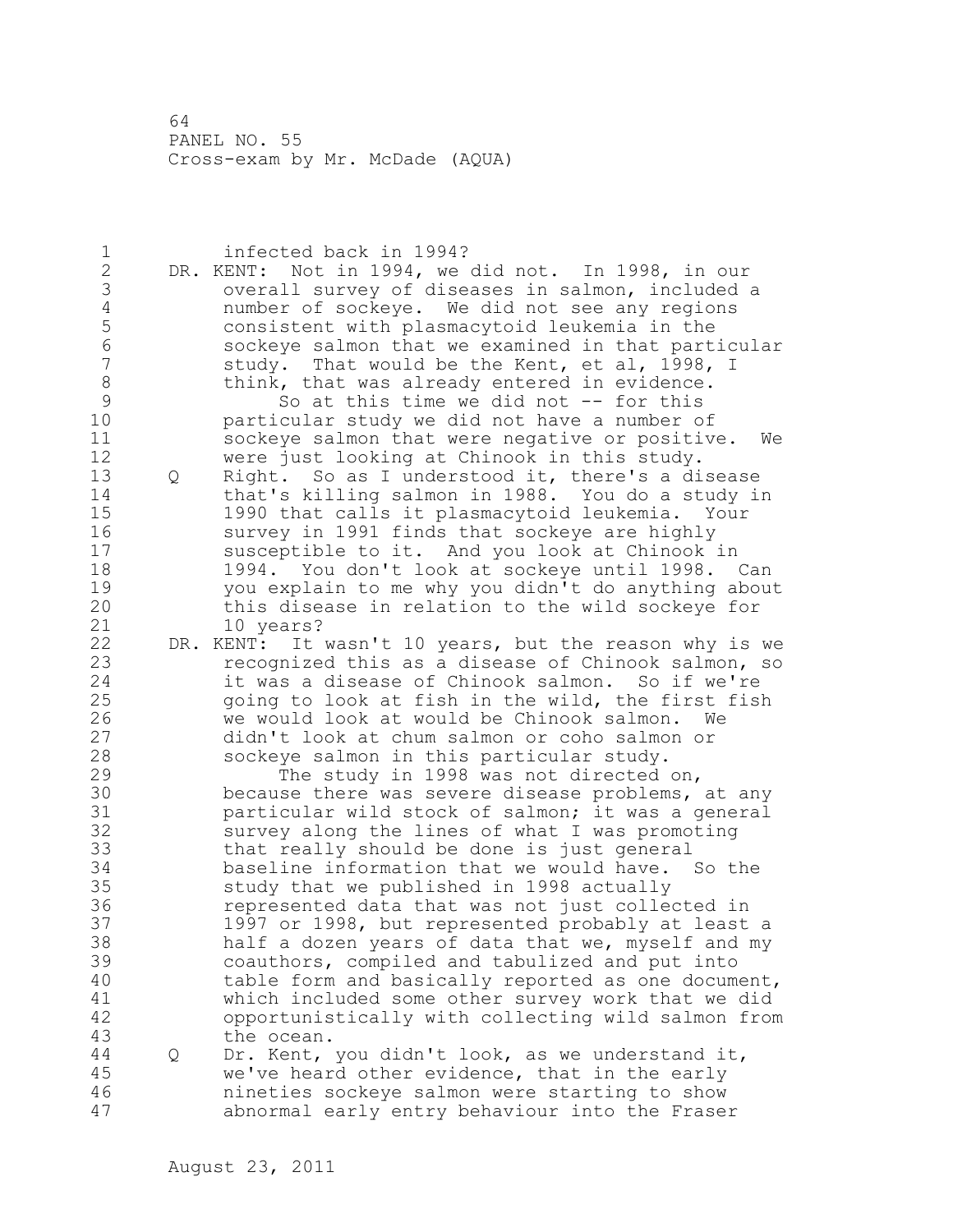65 PANEL NO. 55 Cross-exam by Mr. McDade (AQUA)

1 that was affecting pre-spawn mortality; you've 2 heard about that? 3 DR. KENT: In the early nineties?<br>4 0 Yes. 4 Q Yes.<br>5 DR.KENT: 5 DR. KENT: Yeah, I've heard about that, of course.<br>6 0 Did you, at that time, connect those two even 6  $Q$  Did you, at that time, connect those two events in  $\overline{Q}$ any way? 8 DR. KENT: No.<br>9 0 Were vou, 9 Q Were you, in the marine aquatic health branch,<br>10 ever consulted about the expansion of the fish ever consulted about the expansion of the fish 11 farm industry in relation to disease? 12 DR. KENT: Yes. 13 Q Did you discuss this early entry problem and the 14 possibility that salmon leukemia virus was behind 15 it? 16 DR. KENT: No. 17 Q Never occurred to you? 18 DR. KENT: No. 19 Q So today, if DFO finds a new virus that they<br>20 haven't seen, is there anything different the haven't seen, is there anything different that's 21 happening at DFO that would take less than 10 22 years to discover the impacts on the wild salmon? 23 MR. TAYLOR: I object. This witness isn't there. He's 24 already testified he left in 1999. 25 MR. McDADE: Fine. Fair enough. Let me ask that 26 question of Dr. Johnson.<br>27 Q Is there anything that w 27 Q Is there anything that would take less than 10 28 years to determine this kind of impact? 29 DR. JOHNSON: Yes. For example, we are conducting 30 challenge trials with a virus which was recently identified in sockeye salmon. 32 Q Yes, but have you done -- did you do anything in 33 terms of getting the fish farms out of the path of 34 the migratory salmon, or did you just do more 35 studies? 36 DR. JOHNSON: I, personally, don't do anything about 37 getting the fish farms out of the migratory path, 38 because that makes the assumption that the fish 39 farms are a significant source of pathogens. 40 Q So DFO wouldn't react until there was scientific 41 proof that connected the fish farms and the 42 pathogens and the harm to the wild sockeye? 43 DR. JOHNSON: I can't answer how senior management 44 would react. It's a question you need to ask of 45 senior managers of DFO. 46 MR. McDADE: All right. Well, perhaps we will. I 47 think that's probably the end of my time.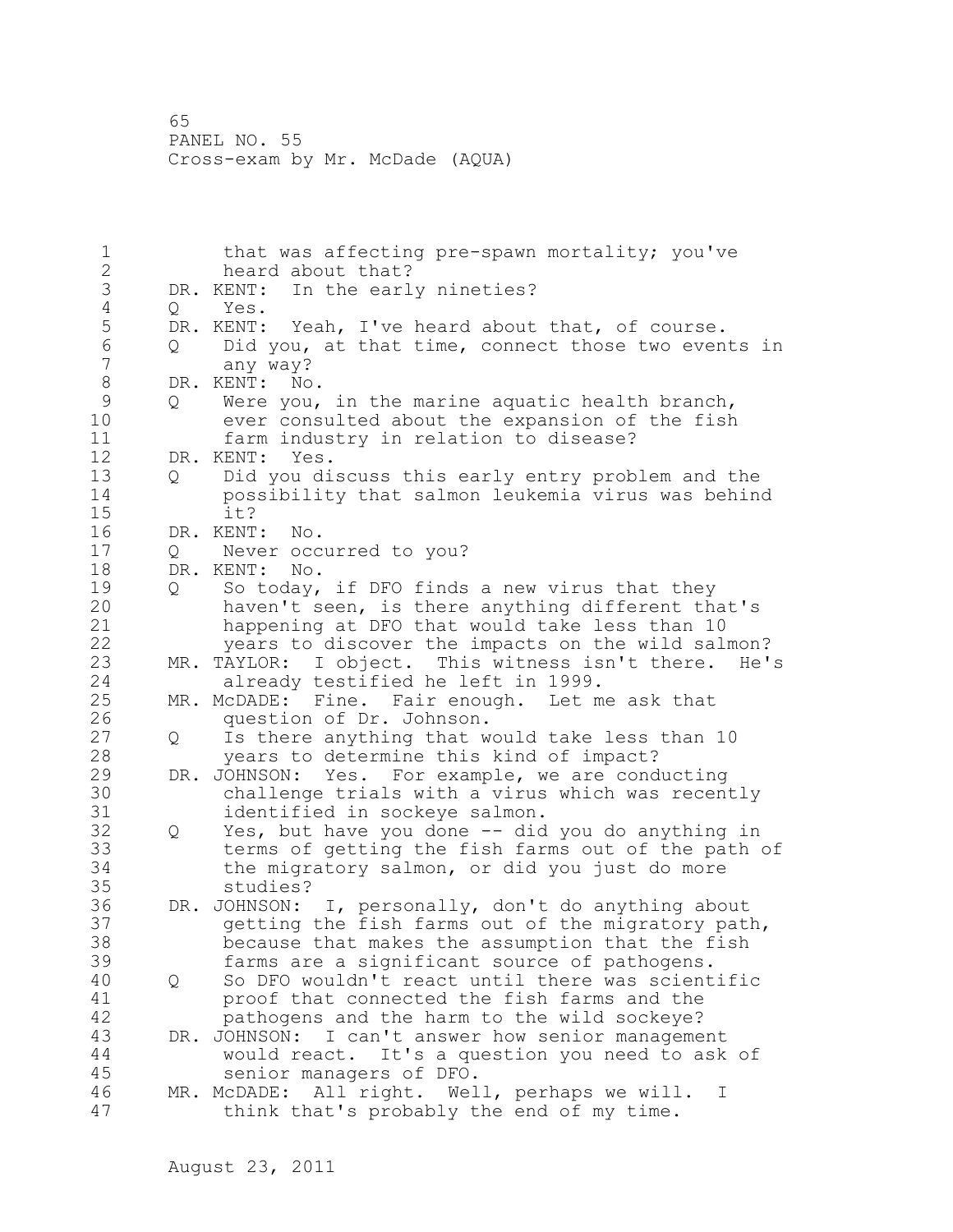1 MR. MARTLAND: It is. I have Mr. Leadem, for the 2 Conservation Coalition, at 40 minutes. 3 MR. LEADEM: Leadem, initial T., for the record, Mr.<br>4 Commissioner, for the Conservation Coalition. 4 Commissioner, for the Conservation Coalition. I<br>5 want to begin with Conservation document number 5 want to begin with Conservation document number 6 36, if I could, Mr. Lunn. And this question will be to you, Dr. Kent. 8<br>9 CROSS-EXAMINATION BY MR. LEADEM: 10 11 Q You may recognize this. 12 DR. KENT: Yes, I recognize this. 13 Q This is a golden oldie, as I call it. Can you 14 roughly give me a timeframe of when this document 15 was prepared? 16 DR. KENT: I would say roughly about, I would guess, 17 about 1993. This was a result of a Canada/Norway 18 -- a meeting between scientists between Canada and 19 Norway that was held in Norway, and then we -- I<br>20 prepared this document, which was basically a prepared this document, which was basically a 21 proceedings of this meeting. I see I have that in 22 press, and I, frankly, would have to search back 23 and see if this document that I wrote as 24 proceedings was ever actually published in that 25 particular journal, but that's where it was 26 destined to be. But yeah, I wrote that paper.<br>27 0 All right. I'm going to ask you to research b Q All right. I'm going to ask you to research back. 28 If you're like most scientists, you may keep 29 records of papers that have been published before, 30 your papers, specifically?<br>31 DR. KENT: Yes, for the most pa 31 DR. KENT: Yes, for the most part.<br>32 0 All right. We could not find 0 All right. We could not find a copy of this. 33 DR. KENT: Okay. 34 Q When I say "we", my clients couldn't find a copy 35 of this. I note that on the front of it, it says, 36 Fisken og Havet, which I assume is a Norwegian 37 journal, and I'm going to ask, through Commission 38 Counsel, that if you do find a copy of it that you 39 produce it to Mr. Martland in due course -- 40 DR. KENT: Sure. 41 Q -- and we can perhaps tender it.<br>42 DR. KENT: Yeah, and I agree with tha DR. KENT: Yeah, and I agree with that. I don't 43 recall, you know, this was sent off back to the 44 Norwegians and they were going to -- that when 45 preparing this document they said, "We're going to 46 put this in as a special issue of this particular 47 journal," and as far as I know, it hasn't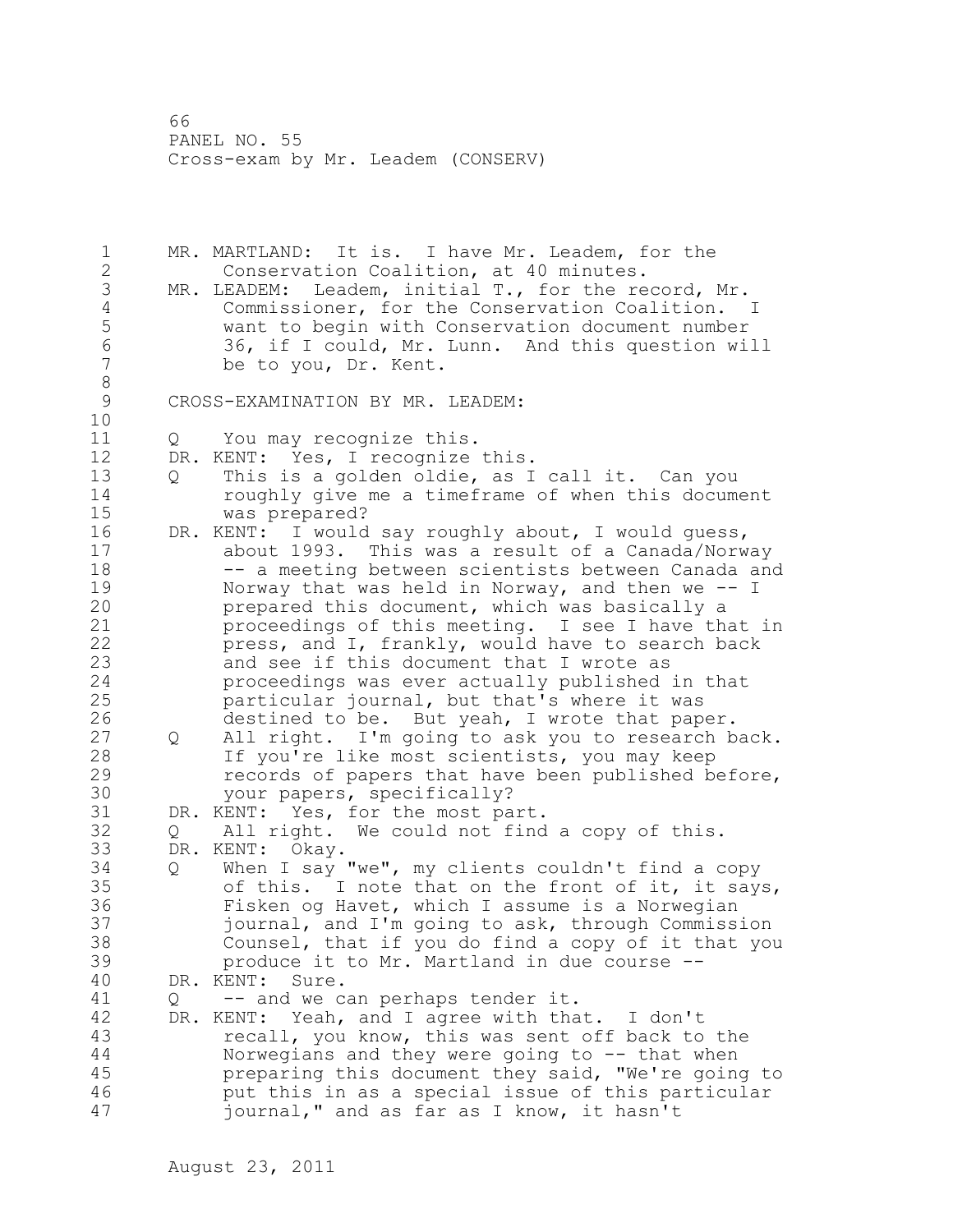1 materialized. But obviously this has been 2 circulated quite a bit. 3 Q We found it.<br>4 DR. KENT: Oh, ok 4 DR. KENT: Oh, okay. So was it published in there?<br>5 Q We haven't found it published, and that's why 5 Q We haven't found it published, and that's why I'm<br>6 asking you. 6 asking you.<br>7 DR. KENT: Oh, o DR. KENT: Oh, okay. 8 Q Essentially, I wanted to take you to the abstract<br>9 on the next page. And if I can -- I'm just going 9 on the next page. And if I can -- I'm just going<br>10 to quote something that you wrote back then, to quote something that you wrote back then, 11 towards the middle, maybe the third sentence in. 12 You say: 13 14 Diseases of captive fish may pose a threat to<br>15 The Wild fish when they are exotic diseases, have wild fish when they are exotic diseases, have 16 16 the potential to cause an increase in 17 prevalence of an enzootic disease, or if 18 their presence results in the use of drugs 19 **that are released into the environment.** 20 21 So that's what you wrote back then. Are those 22 still your opinion today? 23 DR. KENT: Yes, they are. 24 MR. LEADEM: Could we have this marked as the next 25 exhibit, please. 26 THE REGISTRAR: 1494.  $\frac{27}{28}$ EXHIBIT 1494: IN PRESS: Fisken og Havet 13: 29 The Impact of Diseases of Pen-Reared 30 Salmonids on Coastal Marine Environments, by Michael L. Kent 32 33 MR. LEADEM: Now, I want to now turn to Conservation 34 document number 14, when you have the opportunity, 35 Mr. Lunn. 36 MR. LUNN: Thank you. 37 MR. LEADEM: 38 Q And the next questions are going to be primarily 39 to you, Dr. Kent, and to you, Dr. Stephen, and 40 they're going to relate to IHN outbreaks from fish 41 farms, and the first one should be -- that's not<br>42 what I hoped to find there. I'm looking for a what I hoped to find there. I'm looking for a 43 document by Sonja Saksida, and I thought it was 44 Conservation document number 14. 45 UNIDENTIFIED SPEAKER: You have two 14s. 46 MR. LUNN: Neither one seems to be the document. 47 MR. MARTLAND: There's an identical twin number 14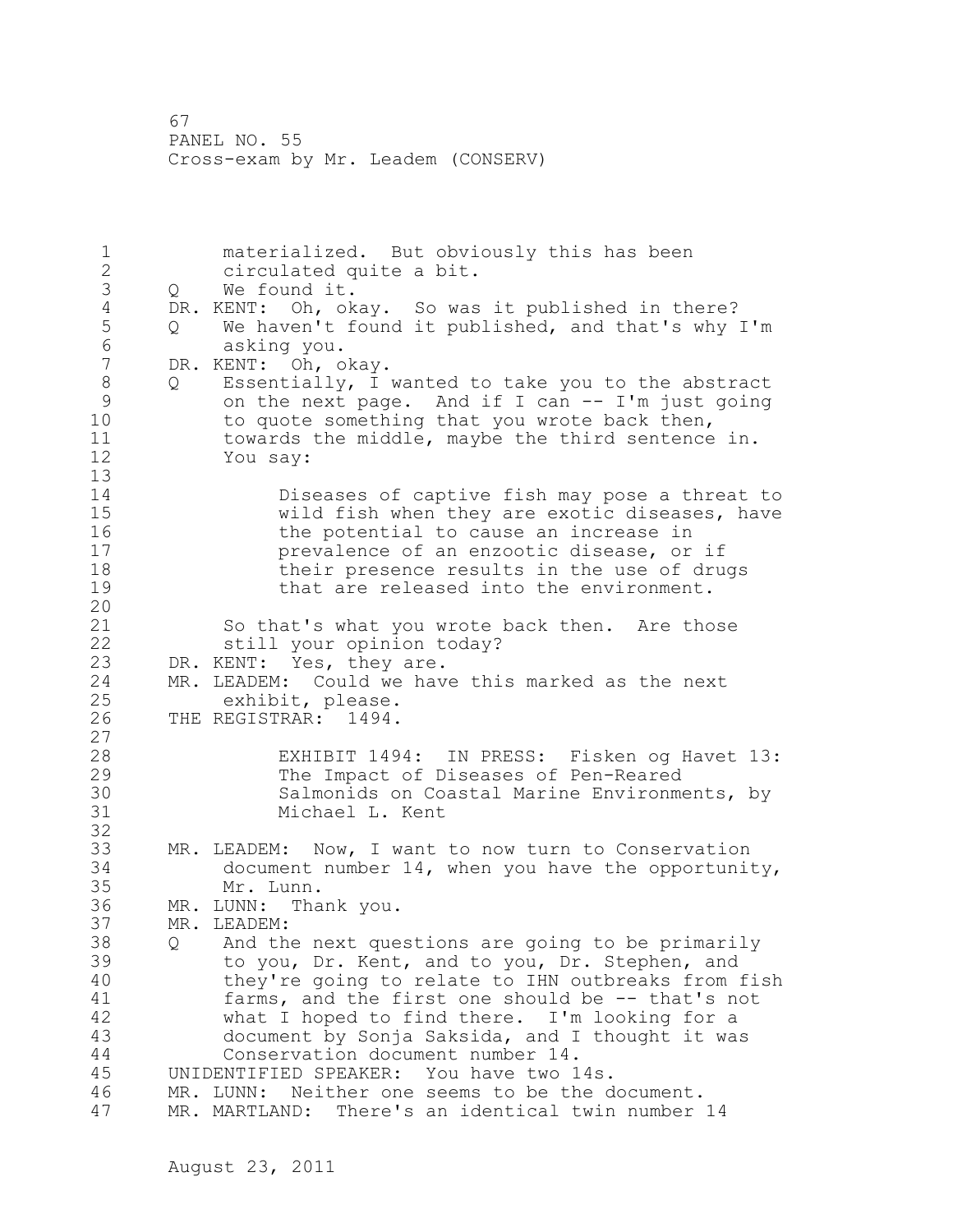1 document. It's the second of the two, I think. 2 MR. LEADEM: I think that we confused everyone by 3 submitting two lists. There's two 14s, Mr. Lunn.<br>4 MR. LUNN: Yes, neither 14 is the document that you're 4 MR. LUNN: Yes, neither 14 is the document that you're<br>5 feferring to by Saksida, though, as far as what I 5 **19** referring to by Saksida, though, as far as what I be thank to have. I'm sorry. 6 have, I'm sorry.<br>7 MR. LEADEM: All righ MR. LEADEM: All right. 8 MR. LUNN: The CAN number appears to be correct. I'm<br>9 mot sure. 9 not sure.<br>10 MR. LEADEM: I MR. LEADEM: I'm looking for a document by Sonja 11 Saksida, entitled, Infectious haematopoietic 12 necrosis epidemic in farmed Atlantic salmon. 13 THE COMMISSIONER: 35. 14 MR. LEADEM: 35, thank you. It's not the same one. 15 The other one was an actual peer-review journal 16 article, Mr. Commissioner, and I'm not sure why 17 there's some disparity in the numbering. Be that 18 as it may, I'll deal with this unpeer-reviewed 19 article first, because I think that the data, or<br>20 what I'm driving at might be evident from it. what I'm driving at might be evident from it. 21 Q Dr. Saksida investigated an epidemic, an epizootic 22 outbreak of IHN in farmed salmon for the years 23 2001 and 2002 and 2003, and both you, Dr. Kent, 24 and you, Dr. Stephen, were aware of this outbreak, 25 were you? 26 DR. STEPHEN: I was aware of some IHN outbreaks, yes.<br>27 0 Right. And are you familiar with her work and h 27 Q Right. And are you familiar with her work and how 28 she saw that there was transmission of the disease 29 from farm to farm and some horizontal transmission 30 of the disease in the water column?<br>31 DR. STEPHEN: In general terms I can rec DR. STEPHEN: In general terms I can recall some of it, 32 yes. 33 Q Right. And she postulates in, I think, in this 34 paper and perhaps in the journal article that I 35 hope to find for you soon, that essentially, in 36 her opinion, it's very likely, or it may be that 37 the wild sockeye actually transmitted the IHN to 38 the farmed Atlantic salmon; is that correct? 39 DR. STEPHEN: I couldn't tell you for sure if that was 40 Dr. Saksida's hypothesis, but I've heard others 41 have that hypothesis, yes.<br>42 0 Okay. And those, once aga Q Okay. And those, once again, were for the years 43 2001, 2002, and 2003; is that right? 44 DR. STEPHEN: Again, I can only vaguely remember the 45 report, so I'll assume it's in this document, yes. 46 MR. LEADEM: All right. Could I ask that Conservation 47 document number 15, which hopefully is a report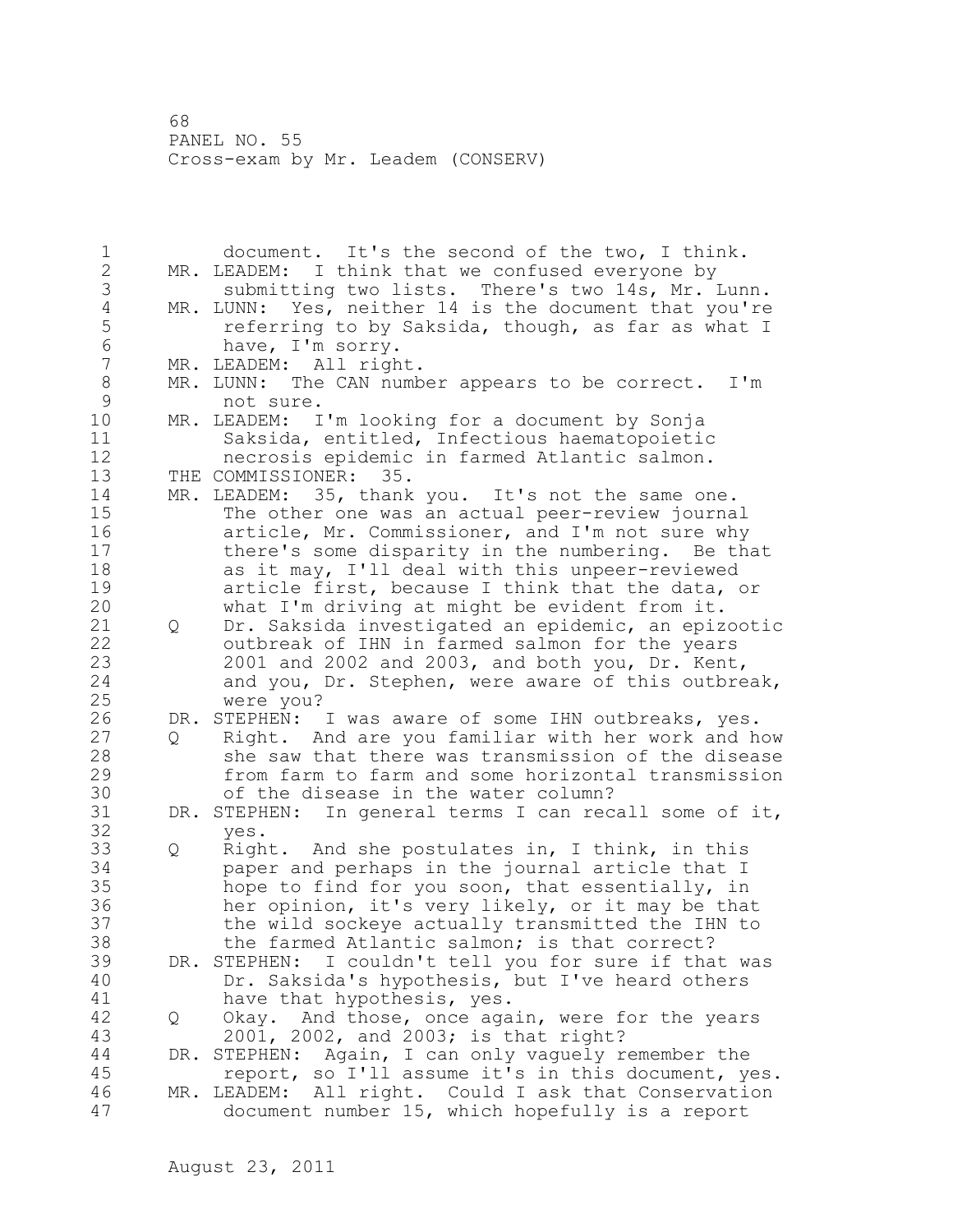1 done by a Dr. St-Hilaire. If you've found that 2 one, the one right before it should be Dr. 3 Saksida's.<br>4 MR. LUNN: I th 4 MR. LUNN: I think there just must be a file error, I'm<br>5 sorry, and without internet I can't --5 sorry, and without internet I can't --<br>6 MR. LEADEM: Okav. 6 MR. LEADEM: Okay. MR. LUNN: -- get the true file. 8 MR. LEADEM: Okay. All right. Maybe we can get that<br>9 straightened out at some stage. 9 straightened out at some stage.<br>10 MR. MARTLAND: Our understanding, ju MR. MARTLAND: Our understanding, just to identify the 11 error, without helping very much, is the ringtail 12 number is what Mr. Lunn brought up. It correlates 13 to what we were given in the exhibit list, but 14 that doesn't -- that's obviously not the right 15 document. We'll work to try to and see if we can 16 find it. 17 MR. LEADEM: All right. 18 THE COMMISSIONER: Is this the one you want, Mr. 19 Leadem?<br>20 MR. LEADEM: MR. LEADEM: 21 Q Okay, this one, Dr. Stephen and Dr. Kent, perhaps 22 you would be more familiar with, because both of 23 you are listed as authors with respect to an 24 epidemiological investigation of infectious 25 hematopoietic necrosis virus in salt water net-pen 26 **120 reared Atlantic salmon in British Columbia,**<br>27 **120 Canada.** And obviously Dr. St-Hilaire was a Canada. And obviously Dr. St-Hilaire was a 28 colleague of yours; is that correct? 29 DR. STEPHEN: She was a graduate student and I was on 30 her graduate committee.<br>31 DR. KENT: Likewise. DR. KENT: Likewise. 32 Q And so all of you, or both of you would then be 33 familiar with the fact that there was an outbreak 34 of IHN in Atlantic salmon in British Columbia for 35 the years 1992 through 1996; is that correct? 36 DR. KENT: Yes. 37 DR. STEPHEN: That's correct. 38 MR. LEADEM: Might this be marked as the next exhibit, 39 please. 40 THE REGISTRAR: Exhibit 1495. 41<br>42 EXHIBIT 1495: Epidemiological investigation 43 of infectious hematopoietic necrosis virus in 44 salt water net-pen reared Atlantic salmon in 45 British Columbia, by Craig Stephen, Michael 46 Kent, et al 47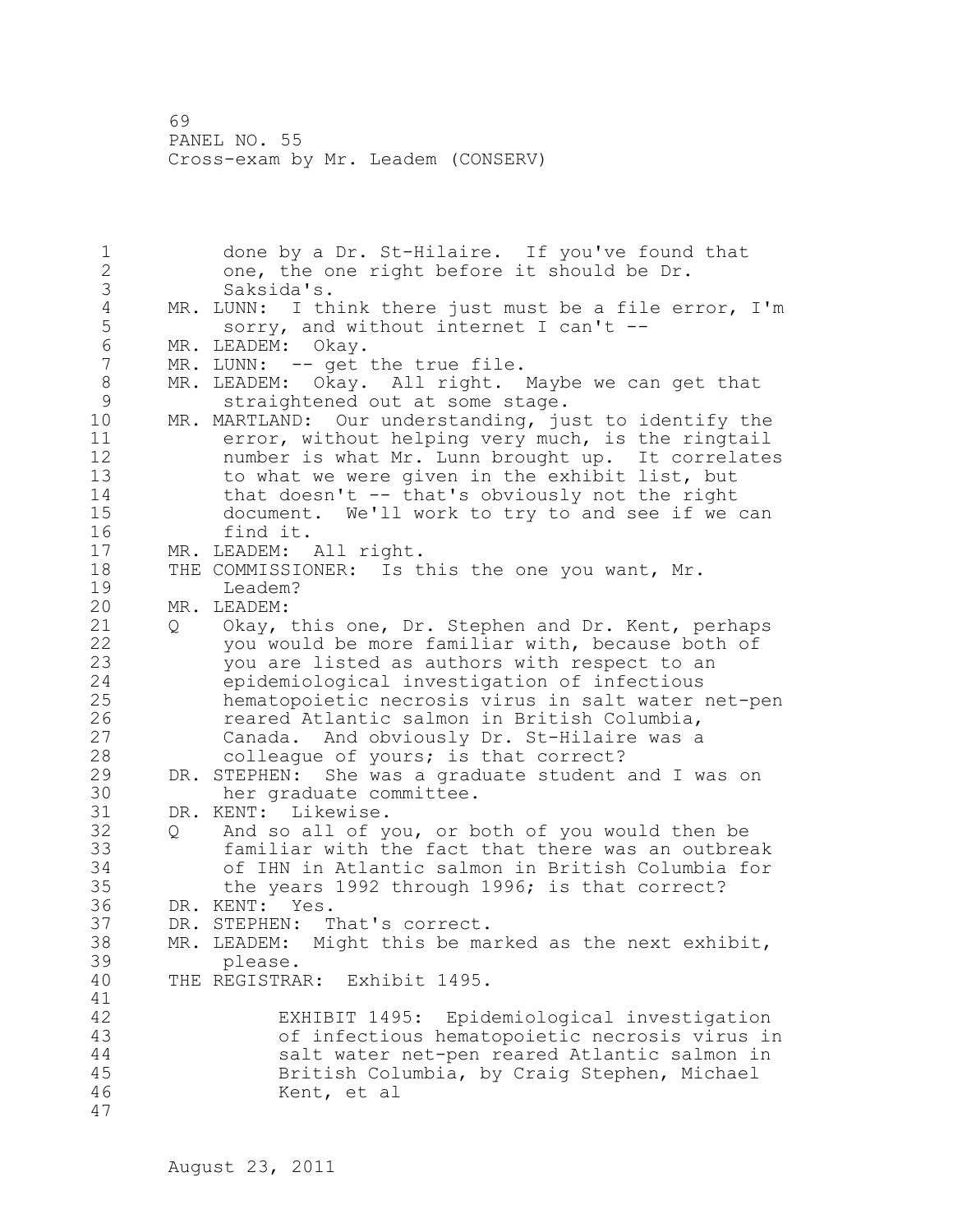1 MR. LEADEM: And I'm indebted to my learned colleague, 2 Mr. McDade. I think I have a CAN number for the 3 other document, Dr. Saksida's number. I could 4 maybe straighten that out now. That's CAN474758.<br>5 And I think it's Aqua 22. And I think it's Aqua 22. 6 MR. LUNN: If it's the same document in the Aquaculture<br>7 list, then I can get it right now. There you go. list, then I can get it right now. There you go. 8 MR. LEADEM: Okay, that's the one.<br>9 MR. LUNN: Thank you. 9 MR. LUNN: Thank you.<br>10 MR. LEADEM: All righ MR. LEADEM: All right, that's the journal article that 11 I was endeavouring to show you earlier, IHN 2001- 12 2003 in farmed Atlantic salmon. 13 Q In the abstract, and I'm just going to take you to 14 a passage in the abstract, she says, about two-15 thirds of the way down: 16 17 Natural waterborne transmission may have 18 played a role in the spread of the virus 19 between farms located in close proximity to<br>20 each other. each other. 21 22 And then she goes on: 23 24 The data collected from this epidemic are 25 prepared with reports which examined the 26 first reported epidemic in Atlantic salmon in<br>27 BC (1992-1996).  $BC (1992-1996)$ . 28 29 And that's the one that both you, Dr. Kent, and 30 you, Dr. Stephen, along with Dr. St-Hilaire, had<br>31 investigated in BC: is that right? investigated in BC; is that right? 32 DR. KENT: Right. That's correct. 33 MR. LEADEM: Okay. Might this now be marked as the 34 next exhibit, the Dr. Saksida's peer-reviewed 35 article, please. 36 THE REGISTRAR: Exhibit Number 1496. 37 38 EXHIBIT 1496: Infectious haematopoietic 39 necrosis epidemic (2001 to 2003) in farmed 40 Atlantic salmon *Salmo salar* in British 41 Columbia, by S.M. Saksida 42 43 MR. LEADEM: I now want to take you to Commission -- or 44 Exhibit Number 1456, and if we can look at, I 45 think it's page 3 or page 4 there's a bar graph, a 46 histogram. There it is. Just blow that up. 47 Q You may recollect that some of you were shown this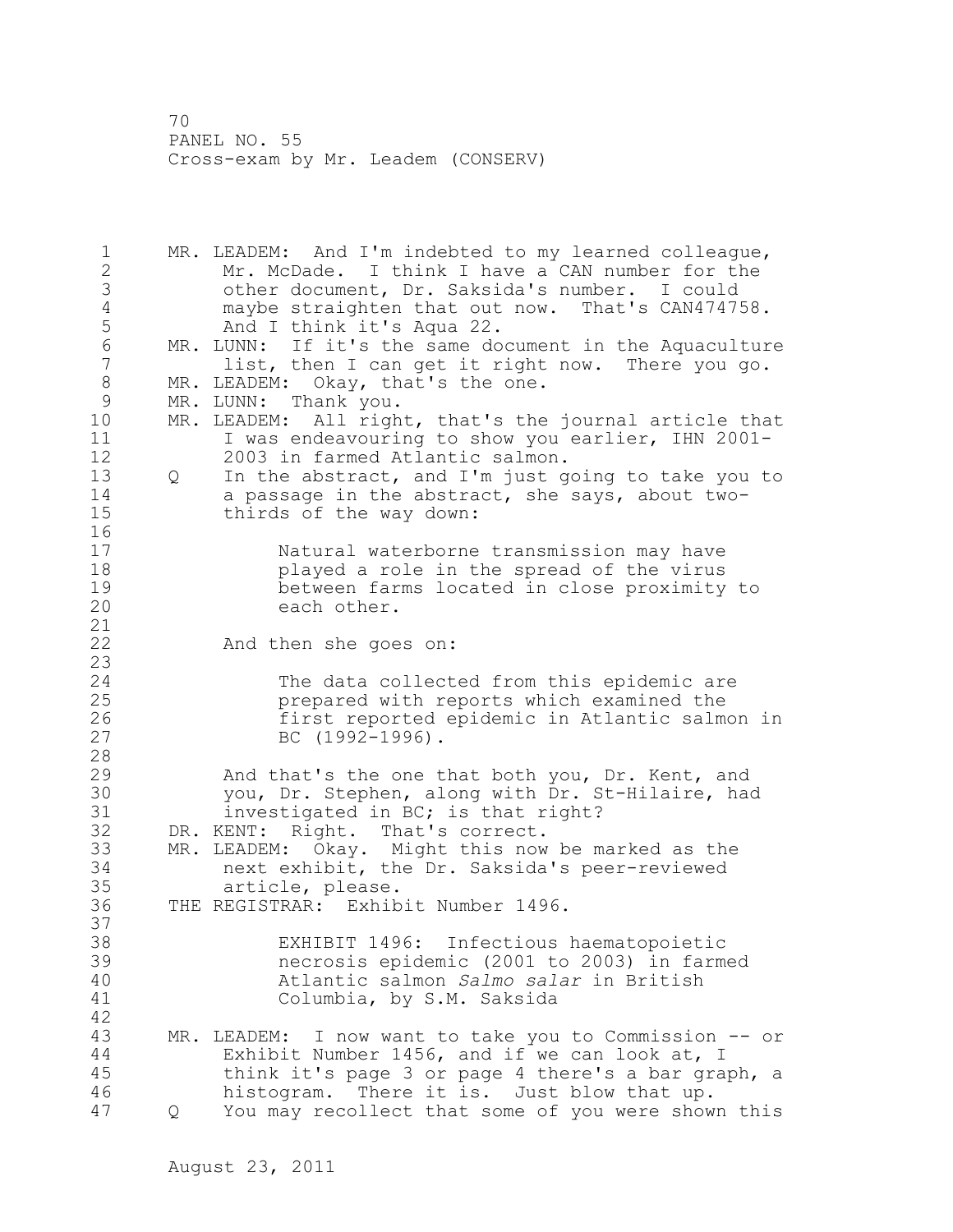1 by Mr. Martland yesterday, and these represent IHN 2 prevalence in both the Weaver Creek spawning 3 channel and Nadina River spawning channel. And I<br>4 moticed, and I did not do any linear regression 4 noticed, and I did not do any linear regression<br>5 analysis, so you'll have to forgive me, because 5 analysis, so you'll have to forgive me, because<br>6 I'm not going to suggest that there's a 6 I'm not going to suggest that there's a correlation here, but I notice that there's some 8 spiking going on between what we're seeing in the<br>9 THN prevalence in the wild stock, if I can sugges 9 IHN prevalence in the wild stock, if I can suggest<br>10 that term, in Weaver Creek and Nadina in the vears that term, in Weaver Creek and Nadina in the years 11 2001 and 2002 and 2003; would you agree with me, 12 gentlemen? 13 DR. KENT: Yes. Without doing a statistical analysis, 14 yeah, I see that there is -- there seems to be, in 15 2000, 2001, 2002, 2003, that time period there 16 seems to be more IHN than later in the decade for 17 sure. 18 Q And Dr. Stephen, you would agree, without doing a 19 statistical regression analysis, that there<br>20 appears to be some linkage here between wha appears to be some linkage here between what we're 21 seeing in terms of IHN prevalence in the wild 22 stock and the outbreak of a disease in the fish 23 farm; is that correct? 24 DR. STEPHEN: I don't know if I'd use the word 25 "linkage". I think you could say there's a 26 temporal correlation, both events are happening at<br>27 the same time. the same time. 28 Q Right. It would be useful to follow that up to 29 see, in fact, if there were a correlation going on 30 here; is that correct? Wouldn't that be of some 31 interest to some scientists, to you 32 epidemiological types? 33 DR. STEPHEN: Well, there's many phenomenon that are 34 interesting to us, and the challenges are 35 resources to look into it. 36 Q Right, right. We're not really sure, are we, Dr. 37 Stephen, I'll turn to you, first, whether or not 38 the disease is coming from the wild stock to the 39 pens, or whether the disease is coming from the 40 pens to the wild stock? We can't say with any 41 degree of absolute certainty which one is which?<br>42 DR. STEPHEN: What I'll just do is quickly preface th DR. STEPHEN: What I'll just do is quickly preface that 43 with saying that in preparation for this I focused 44 on the hatchery situation the government had 45 recently reviewed the most current information for 46 salmon farms. So just to preface that. 47 Q Yes.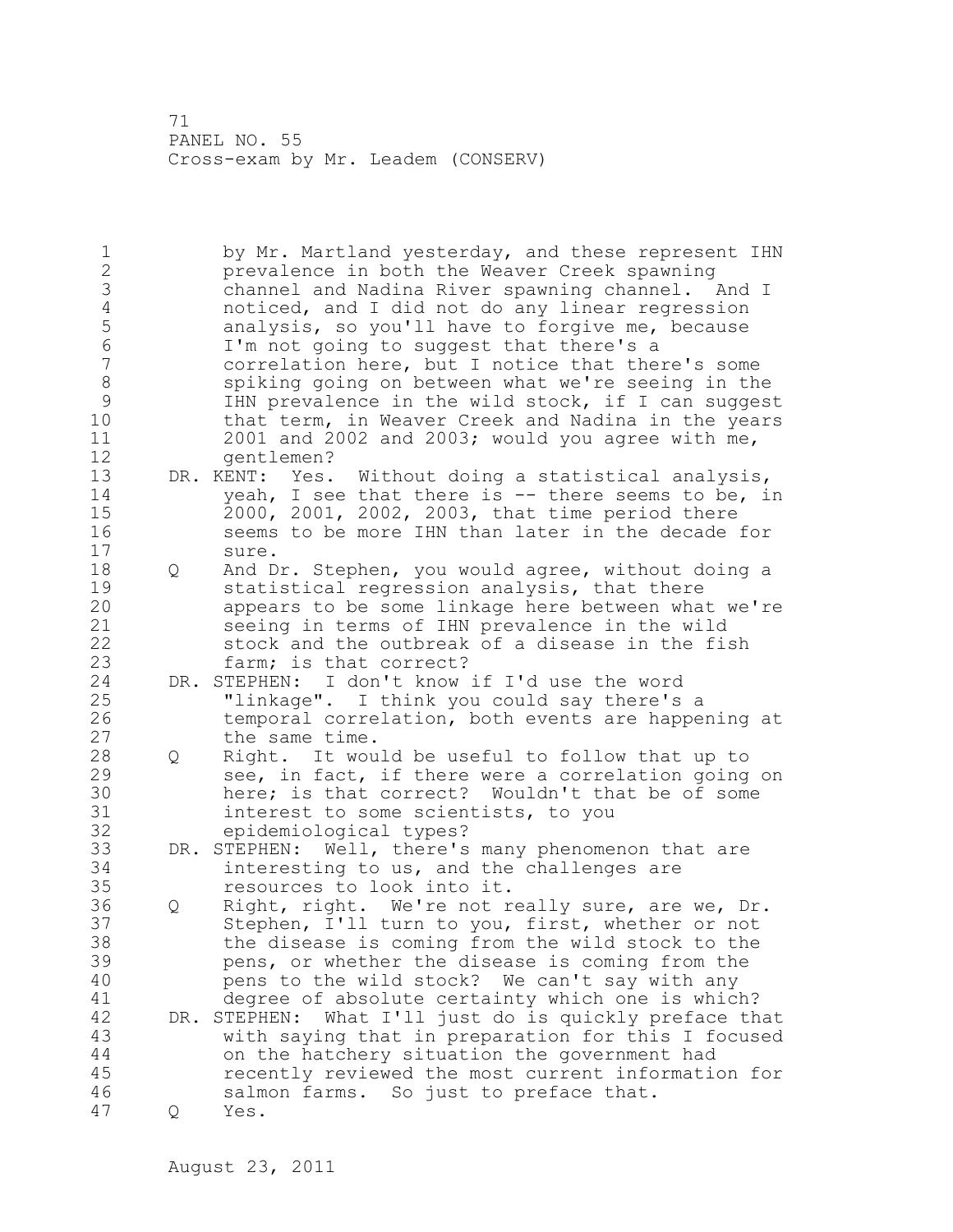1 DR. STEPHEN: Okay. So could you repeat your question 2 again, then? 3 Q Well, what I'm interested in knowing is whether 4 there's any degree of scientific certainty about<br>5 whether or not the horizontal transmission from 5 whether or not the horizontal transmission from<br>6 wild stock is from the wild stock to the pen fire 6 wild stock is from the wild stock to the pen fish or from the pen fish to the wild stock, or whether 8 there's some going and to-ing and fro-ing between 9 them.<br>10 DR. STEPHE DR. STEPHEN: You're asking the question of 11 directionality of transmission? 12 Q Correct. 13 DR. STEPHEN: I can answer that by saying when we did 14 our review for our technical report here we 15 couldn't find convincing evidence of 16 directionality that was definitive, to some 17 degree, to a lack of both historical studies and a 18 lack of molecular methods used to see if it's the 19 same pathogen, so to speak, as well as the fact<br>20 that the methodologies tended to be a cross that the methodologies tended to be a cross 21 section in times. It was hard to temporally 22 relate exposure versus outcome. So the timing 23 issue is hard. So I was unable to find literature 24 that could really convincingly show me 25 directionality. There are some case studies that 26 are suggestive, because of detection in one sector<br>27 before another, but I couldn't say that's a before another, but I couldn't say that's a 28 definitive outcome. 29 Q All right. So would you agree with me that 30 there's some uncertainty in the science around how<br>31 these diseases are being transmitted, whether 31 these diseases are being transmitted, whether<br>32 there's some horizontal transmission or not? there's some horizontal transmission or not? 33 DR. STEPHEN: There's always reasonable uncertainty, 34 and I think as I said in my document, a hatchery's 35 understanding that exposure scenario is, I think, 36 a critical gap in our understanding. 37 Q Right. Dr. Kent, do you have anything to add to 38 that? 39 DR. KENT: I could add a little on that. I think that 40 -- let's kind of start about what we know of where 41 I feel there's more certain evidence. The story<br>42 with IHN and the net pens, in my opinion, the mo. with IHN and the net pens, in my opinion, the most 43 certain data are that the Atlantic salmon are 44 becoming -- have become infected by a marine 45 reservoir. That's about the only thing certain. 46 And then the next thing, so it's coming in -- this 47 is one plausible scenario is that marine fish are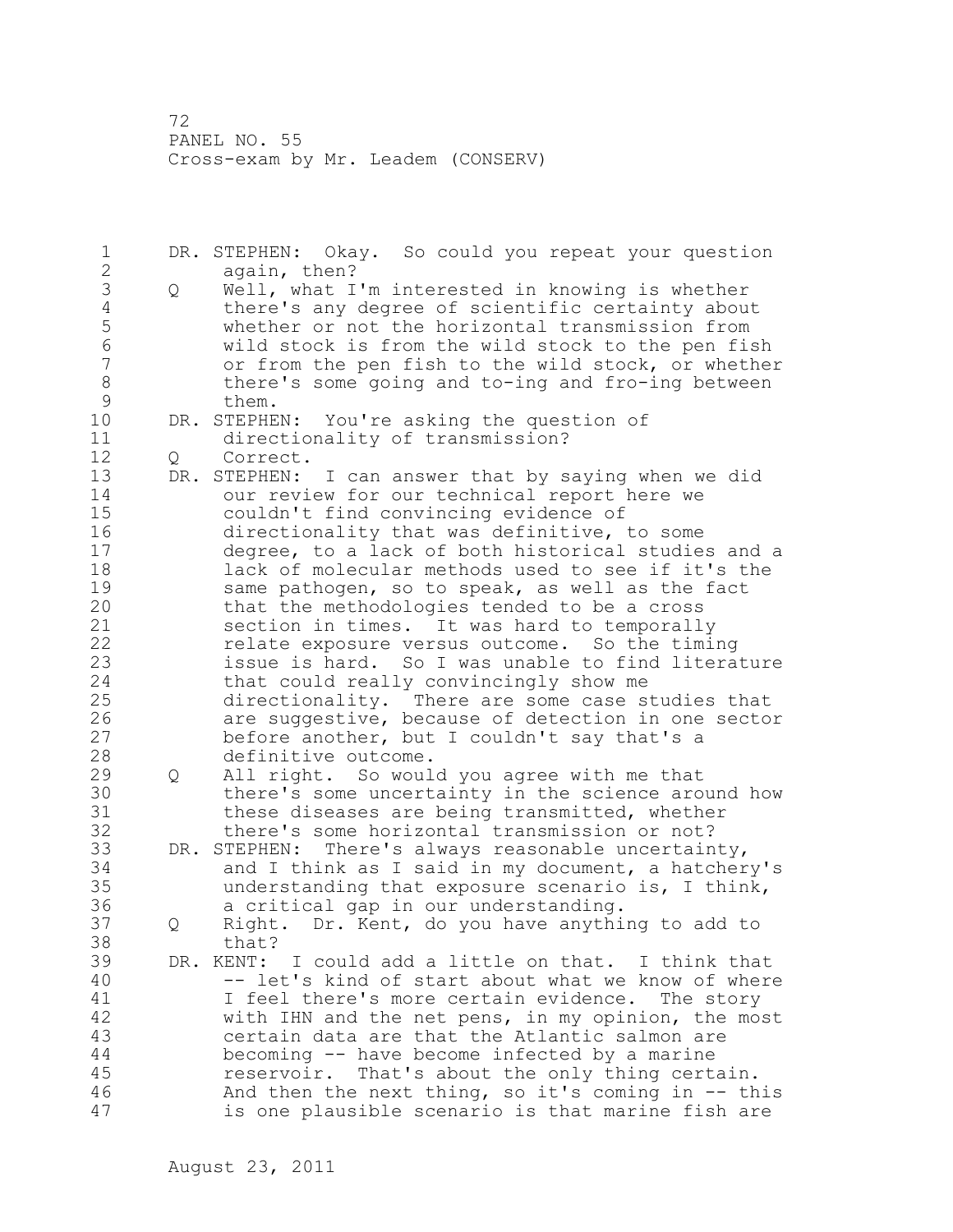1 carrying the virus. Another part of Dr. St-2 Hilaire's work show that Chinook salmon can carry 3 the virus in the marine phase in asymptomatic<br>4 condition jumps over into the fish farms and 4 condition jumps over into the fish farms and then<br>5 we have an outbreak in the farm. 5 we have an outbreak in the farm.<br>6 So one possible explanation 6 So one possible explanation, I'm not saying I'm promoting this as fact, but one hypothesis 8 would be the reason why we're seeing a lot -- this<br>9 temporal co-occurrence of lots of IHN in Nadina 9 temporal co-occurrence of lots of IHN in Nadina<br>10 and Weaver Creek and the net-pen farms all at tl and Weaver Creek and the net-pen farms all at the 11 same time is there was a lot of IHN in the marine 12 environment -- 13 Q Right. 14 DR. KENT: -- in that time period. That's -- 15 Q And so there could have been some horizontal 16 transmission back and forth between the wild fish 17 and the Atlantic salmon in the pens? 18 DR. KENT: I think that that's probably how they became 19 infected. The other scenario, from the pen-reared<br>20 fish to the wild fish, that's a little bit more o: fish to the wild fish, that's a little bit more of 21 an unknown area. 22 Q So in the absence of really being able to narrow 23 this down, wouldn't -- if you're going to adopt a 24 precautionary approach to this, wouldn't it be of 25 some benefit, both to the farms, to remove their 26 farms from the migratory pathway of sockeye, which<br>27 may be carriers of this disease, and at the same may be carriers of this disease, and at the same 28 time help the wild stock, which are coming by the 29 farms, wouldn't - and Dr. Stephen, I'm going to 30 come to you, because you approach it from a<br>31 **be prevention aspect - wouldn't that be good** 31 **betweention aspect - wouldn't that be good**<br>32 **betweention science to actually remove the** prevention science to actually remove the 33 possibility of horizontal transmission by taking 34 the pens away from migratory pathways? 35 DR. STEPHEN: I think that to answer that question of 36 siting of salmon farms based -- or of other 37 activities based solely on one pathogen would 38 make, I think, challenging public policy. I think 39 as a generality, one of our goals of any disease 40 prevention is we heard about bio-security at the 41 hatcheries, is to try to avoid exposure to your<br>42 hathogen, or to try to ensure that the fish are pathogen, or to try to ensure that the fish are 43 robust enough to deal with the exposure and 44 challenge. 45 Q Yes. And I understand that you don't want to 46 delve into public policy, but from a scientific 47 aspect, I mean, if you, as an epidemiologist, are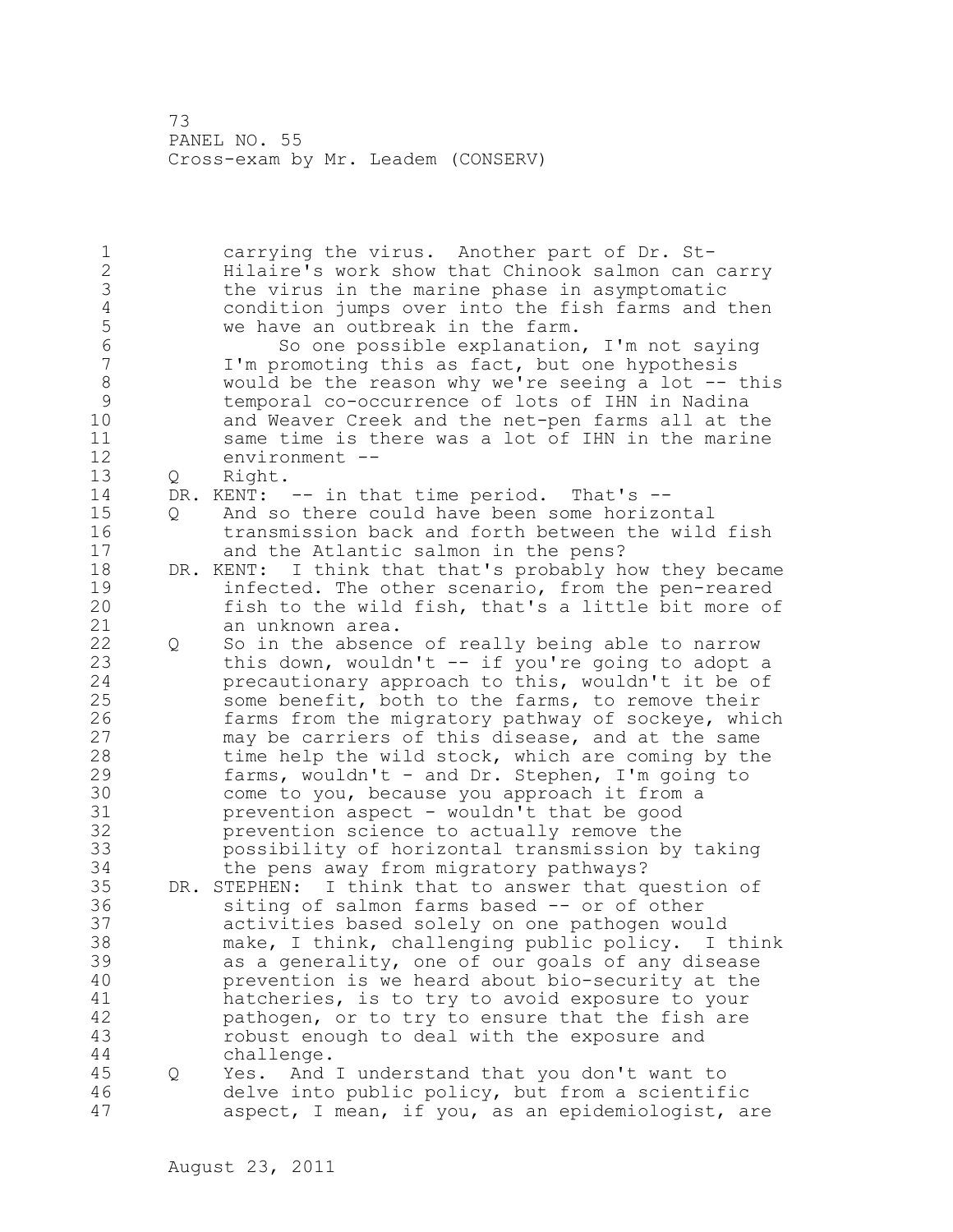1 simply advising a fish farm how to prevent the IHN 2 transmission from wild stock to fish farms, 3 wouldn't it -- it seems to make sense to me to 4 remove that fish farm from migratory pathways of<br>5 sockeye salmon. 5 sockeye salmon.<br>6 DR. STEPHEN: Well, 6 DR. STEPHEN: Well, I think, for me, if I was to give<br>7 advice to any population, I'd be looking at the advice to any population, I'd be looking at the 8 more comprehensive approach than simply removal. 9 I mean, you have to think of -- I guess my<br>10 approach as a veterinarian has been to try approach as a veterinarian has been to try to help 11 people in the situation that they were in. 12 Q Yes. 13 DR. STEPHEN: And again, as you pointed to, for a 14 precautionary perspective, if you were going to 15 have that activity in the area, we've often 16 focused on trying to build, as I say, those robust 17 systems and bio-security in place. 18 Q Okay. I'm going to turn to a different topic now, 19 and if I could have a look at your report, Dr.<br>20 Kent, I believe it's Exhibit 1449. I think at Kent, I believe it's Exhibit 1449. I think at 21 page 9 -- on page 9 you deal with BKD, and I think 22 you make the comment within the confines at the 23 top of the page that there's rare occurrence of 24 BKD in farms. 25 DR. KENT: In Atlantic salmon farms. 26 Q In Atlantic salmon farms.<br>27 DR. KENT: In Atlantic salmon DR. KENT: In Atlantic salmon farms it would be rare. 28 Chinook salmon farms would be very common. 29 Q Okay. And I realize that you may not have had 30 such access to the data that we've had recently by<br>31 virtue of having obtained the data from sources. virtue of having obtained the data from sources, 32 but I'm going to show you one dataset and ask you 33 if you've had a look at it and if you saw it in 34 preparing your report. If I could call up 35 Conservation document number 10. And if you get 36 to it, Mr. Lunn, I'd like the Excel spreadsheet. 37 And if you go down to the, I think there's two 38 tabs, if you go down to Tab 2, I think it's the 39 one that I'm looking for. 40 Now, I'm looking for the column for 41 *renibacterium salmoninarum*. I think it's about the fourth line over. I'm having a hard time 43 reading that, Mr. Lunn, sorry. It's actually 44 under "F". That's it. And if you look at, for 45 example, line 37, there's a way that you could 46 actually search for *renibacterium salmoninarum*, I 47 believe.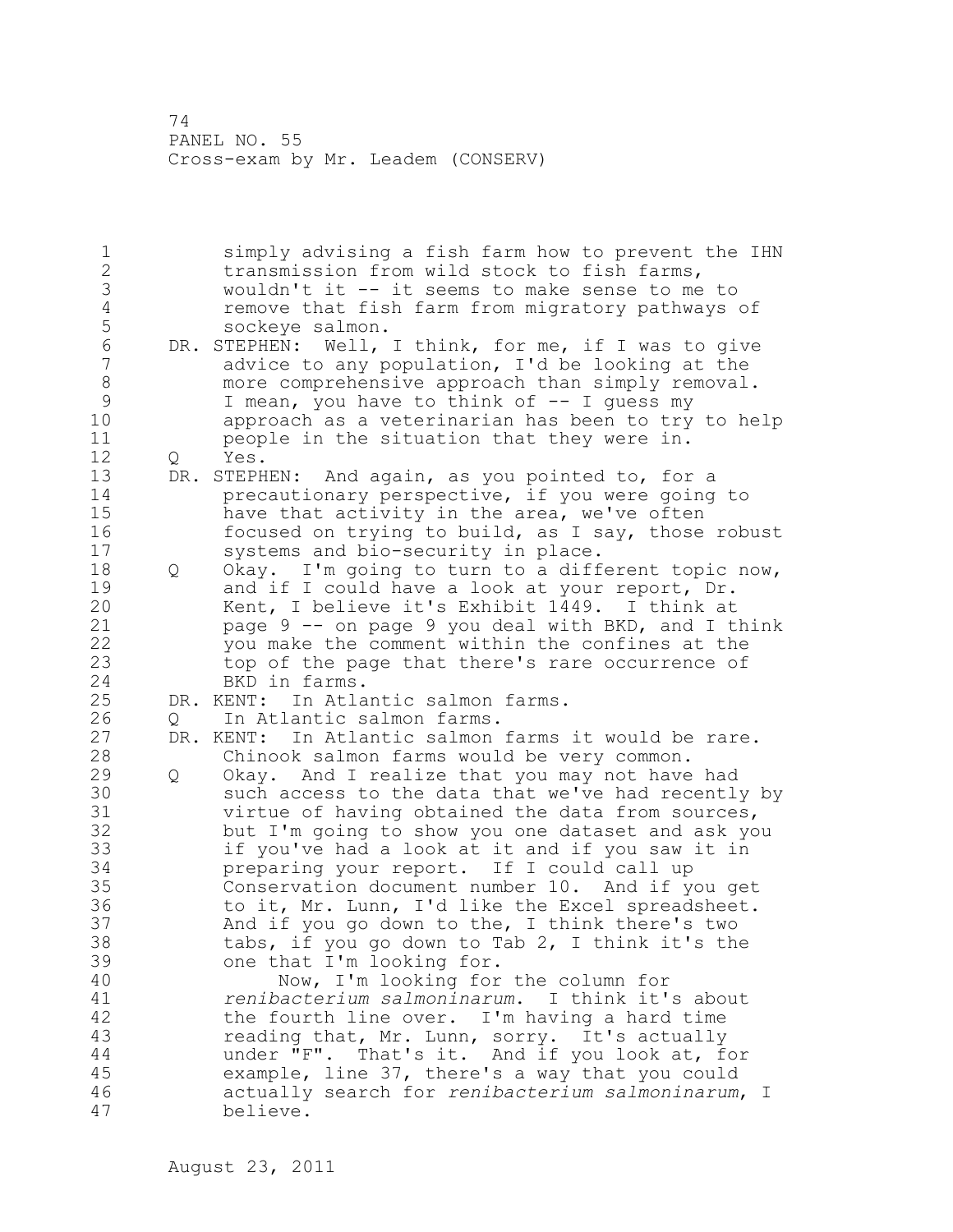1 MR. LUNN: Do you want to search throughout the 2 document? 3 MR. LEADEM: Sure. And I think it will then segregate<br>4 everything with respect to renibacterium. 4 everything with respect to *renibacterium*. 5 Q And just while we're doing that, *renibacterium*  6 *salmoninarum* is the actual name of the disease, or the pathogen. 8 DR. KENT: Yes, the pathogen that causes bacterial<br>9 kidnev disease. 9 kidney disease. 10 Q All right. Obviously, if we look at down -- just 11 scroll down to line 40, there's another incidence 12 of *renibacterium salmoninarum*. Line 45. Line 47. 13 Line 67. Line 98. I won't take you through the 14 entire document, but obviously this type of 15 information would have been of some benefit to 16 you, Dr. Kent, in preparing your report in order 17 to determine the incidents of BKD disease 18 emanating, or incidents of that from fish farms; 19 is that not correct?<br>20 DR. KENT: Yes, this is u DR. KENT: Yes, this is useful information. One thing 21 that would be very useful, and I don't see it 22 here, it might be on this Excel sheet, is to look 23 at the species of fish that's infected and the 24 number, a little bit more information about that, 25 that would be important as far as, you know, the 26 prevalence of the infection and the host species<br>27 that was infected. Is that on this document? that was infected. Is that on this document? 28 Q Well, I'm advised these are all Atlantic salmon -- 29 DR. KENT: Oh, okay. 30 Q -- by virtue of the research that my clients did. So that might be a better benefit to you as well. 32 DR. KENT: From my experience, I mean, I'm not saying 33 that *renibacterium salmoninarum*, BKD, does not 34 occasionally occur in Atlantic salmon. I would 35 just be interested to know, I mean, this is useful 36 and the next step would be really if -- how 37 prevalent the infection would -- of *renibacterium*  38 *salmoninarum* would be in these pens when these 39 diagnoses are being made. Is it just a few fish 40 or is it really an outbreak of the disease? 41 Q Right. And so having access to those records<br>42 would have been some utility? would have been some utility? 43 DR. KENT: Yes, of course. 44 MR. LEADEM: Might that be marked as the next exhibit 45 in these proceedings, please. 46 THE REGISTRAR: 1497. 47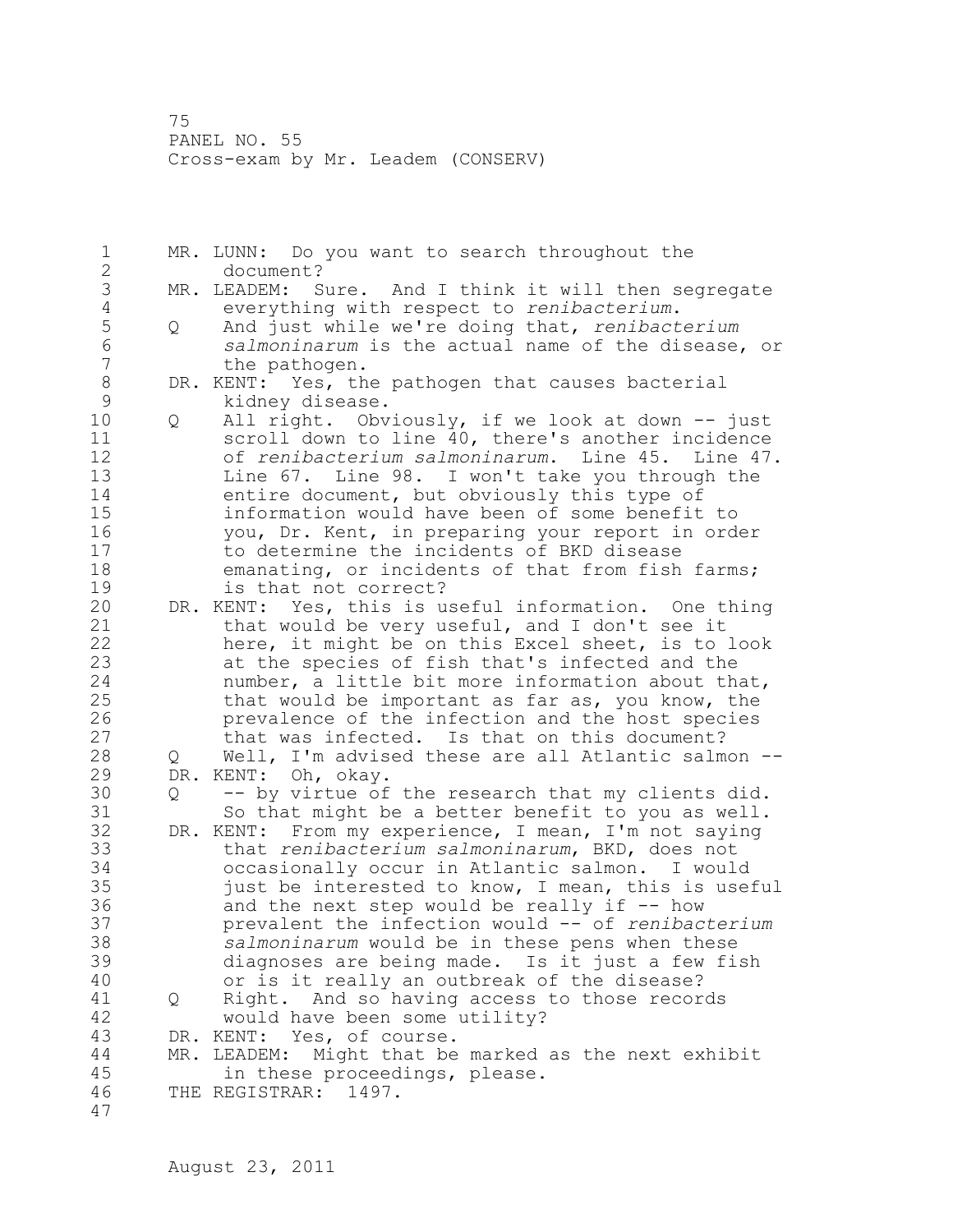1 EXHIBIT 1497: 2010 BC Salmon Farming 2 Database 3 4 MR. LEADEM: And then if I could take a look at 2008,<br>5 once again for the same -- this would be, I 5 once again for the same -- this would be, I<br>6 believe, Conservation document number 6. A 6 believe, Conservation document number 6. And I apologize, Mr. Lunn, we haven't listed them in 8 sequential order.<br>9 0 Once again, I'm s 9 Q Once again, I'm simply screening for *renibacterium*  salmoninarum. If I look at, once again going to 11 Tab 2 and line 99, 100, 112, 117, once again we 12 see some of the reports coming from some of the 13 farms that there is an infection from 14 *renibacterium R. sal*. 15 DR. KENT: I see that. If you go to the top, I thought 16 I saw something referring to species, if you 17 scroll all the way to the top of the document. I 18 thought I saw something. Where's the host 19 species, is that on here? Yeah, I thought I saw<br>20 something referring to Chinook and Atlantic. I something referring to Chinook and Atlantic. I 21 guess what I'm getting at is I would want to -- 22 it's an interesting finding if you're finding a 23 lot more bacterial kidney disease in the Atlantic, 24 it would not be a surprise if it was with the 25 Chinook farms. 26 Q Yes.<br>27 DR. KENT: DR. KENT: From my experience, we would see lots of 28 bacterial kidney disease in a Chinook farm. 29 MR. LEADEM: Okay. Could you we have the 2008 database 30 entered as an exhibit in these proceedings.<br>31 THE REGISTRAR: 1498. THE REGISTRAR: 1498. 32 33 EXHIBIT 1498: 2008 BC Salmon Farming 34 Database 35 36 MR. LEADEM: Now, Mr. Commissioner, I'm in your hands, 37 but rather than, because of the interest of time, 38 I was going to take Dr. Kent to 2007, 2006, 2005, 39 and 2004, three and two. And rather than spend 40 the time of the Commission, I'm going to seek to 41 tender all of those databases into evidence, and I<br>42 will provide in argument the exact line number will provide in argument the exact line number 43 where you can find evidence of *R. sal*. And all 44 these databases. So I'm going to seek to tender 45 those into evidence at this time. 46 THE COMMISSIONER: They're in the same format as the -- 47 MR. LEADEM: They're in the same format. They're in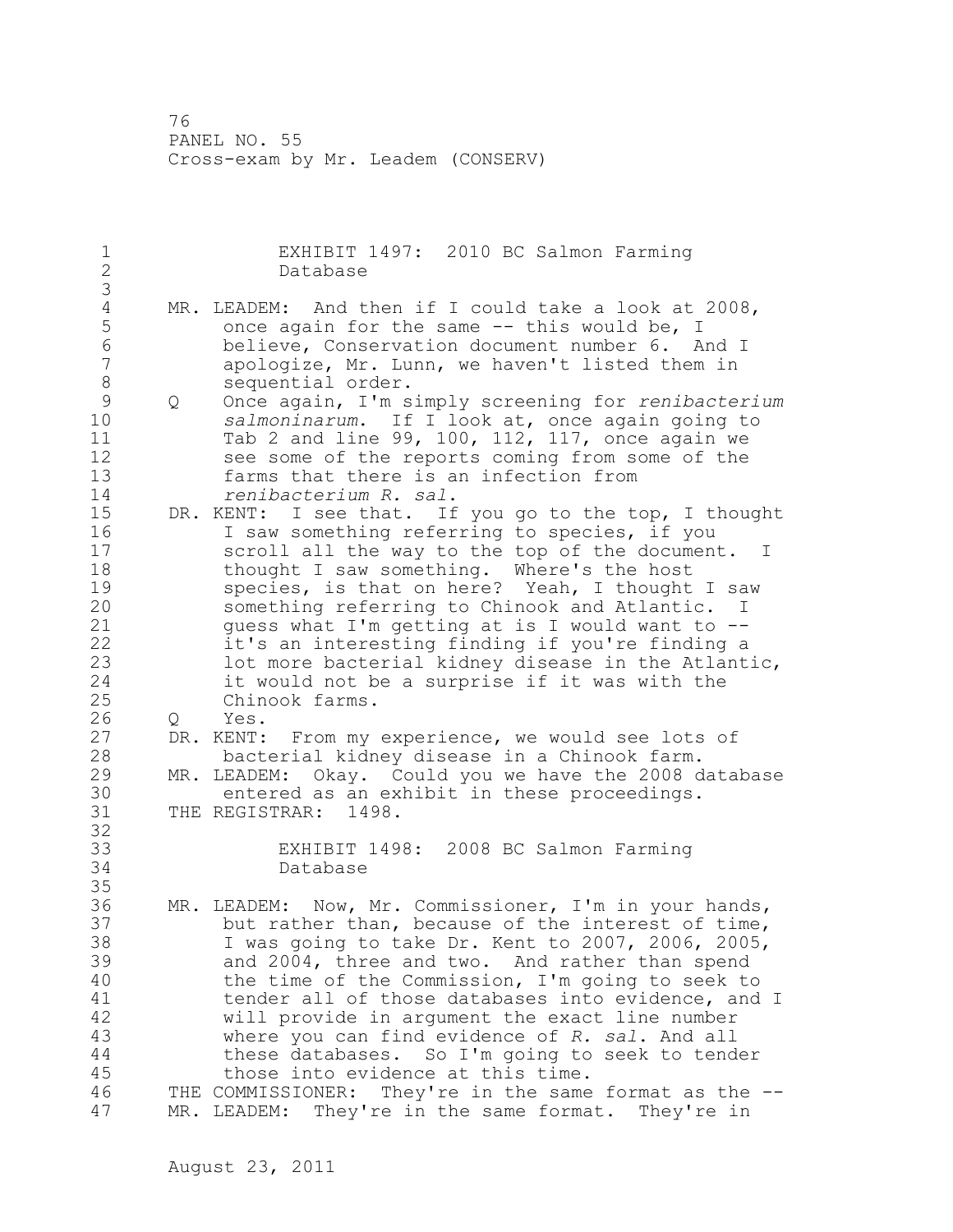1 Excel spreadsheets. 2 THE COMMISSIONER: Very well. 3 MR. LEADEM: All right. I think the best way to do 4 this, Mr. Registrar --<br>5 THE COMMISSIONER: In the i 5 THE COMMISSIONER: In the interest of time --<br>6 MR. LEADEM: -- is to give you --6 MR. LEADEM: -- is to give you --<br>7 THE COMMISSIONER: Mr. Leadem, ju THE COMMISSIONER: Mr. Leadem, just in the interest of 8 time, perhaps during the break you can just<br>9 organize that and provide that --9 organize that and provide that --<br>10 MR. LEADEM: I'll do that with the Req MR. LEADEM: I'll do that with the Registrar. 11 THE COMMISSIONER: All right. Thanks very much. 12 MR. LEADEM: Thank you, Mr. Commissioner. 13 Q Now, Dr. Stephen, I want to turn to your 14 recommendations, because I found a lot of them 15 were very useful recommendations, and the one 16 specifically that I'd like to focus upon is your 17 sub-recommendation number 2a at Exhibit 1453 18 (sic), I believe. Your recommendations start at 19 page 99 of your report. And if you can get 2a for<br>20 me. Thank you. me. Thank you. 21 DR. STEPHEN: Just one second here. Yes, got it. 22 0 All right. 23 MR. LUNN: Did you say page 99? 24 MR. LEADEM: It starts at page 99. It's actually on -- 25 at the late page -- 26 DR. STEPHEN: 100.<br>27 MR. LEADEM: -- 10 MR. LEADEM:  $-$ - 100 of the actual report. Thank you, 28 Dr. Stephen. 29 Q So 2a is: 30<br>31 31 Make information management and records systems consistent across facilities and 33 accessible to fish health staff to allow for 34 ongoing surveillance of trends in growth, 35 morbidity, mortality, population information 36 and environmental quality. 37 38 I take it you made that recommendation because you 39 found no consistency between the reporting 40 mechanisms from the hatcheries that you 41 investigated; do I have that right?<br>42 DR. STEPHEN: Not no consistency, but th DR. STEPHEN: Not no consistency, but there was a lack 43 of consistency, particularly when we got to some 44 of the community and public involvement programs 45 where we were getting handwritten records and some 46 challenging problems with that, as well as the 47 interviews with some of the staff where they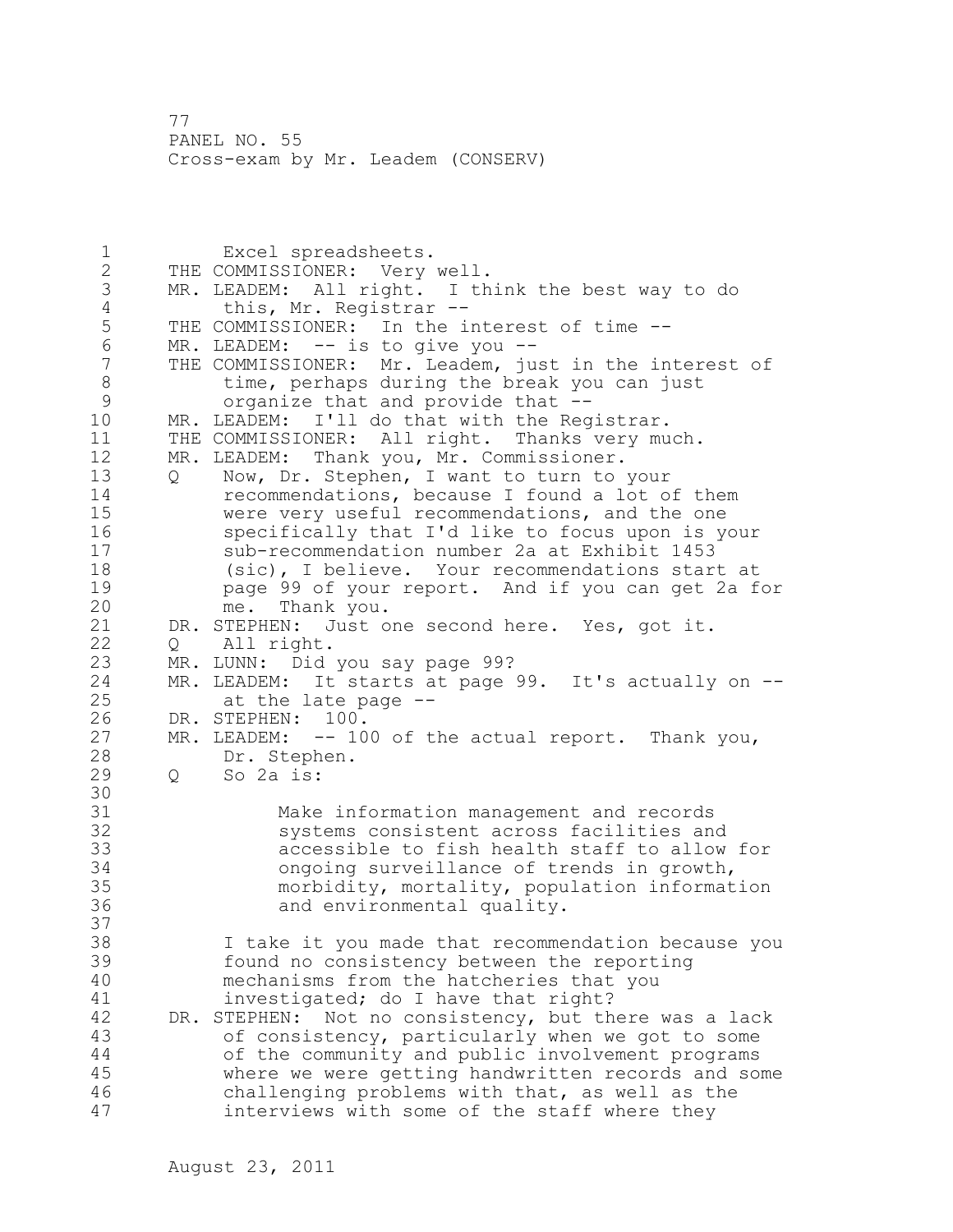1 didn't have routine access to -- we've segregated 2 off the disease databases with some of the 3 population databases, and people are reporting a 4 challenge in trying to integrate those two<br>5 together through the government systems. 5 together through the government systems.<br>6 0 If you scroll down, please, Mr. Lunn, un 6 Q If you scroll down, please, Mr. Lunn, under the 7 recommendations, themselves, you have a bit of a 8 discussion on that, which I found to be very 9 informative. So if you just scroll, keep on<br>10 scrolling, the rationale I thought was very scrolling, the rationale I thought was very 11 useful. You say: 12 13 Current fish health programs separate 14 personnel, infrastructure and capacity by 15 whether or not a salmon is privately owned, 16 is publically owned but cultured or is wild. 17 18 And you want to understand the disease 19 10 relationships of cultured and wild fish will<br>20 19 require capacity and expertise. So I felt t require capacity and expertise. So I felt that 21 your rationale really made a lot of sense, so you 22 wanted to integrate the data and efforts across 23 public and private and wild fish sectors. It makes 24 a lot of sense to me to actually have one dataset 25 that the scientists can actually call upon to make 26 some conclusions about what's going on in these<br>27 hatchery-raised and farm-raised environments. hatchery-raised and farm-raised environments. Is 28 that fair? 29 DR. STEPHEN: I think not just only to understand. I 30 guess I'm looking at it two ways. Back to your<br>31 earlier question, too, about how to manage a earlier question, too, about how to manage a 32 problem in the absence of certainty, and I think 33 that there's capacity for a good sharing of 34 perspective and experiences between these different 35 groups working on similar problems, which relates 36 to one of my other recommendations of the Fish 37 Health Management Committee, which was a body that 38 existed a number of years ago where, you know, non-39 partisan people came together and shared their 40 experiences, their challenges, and the absence of 41 scientific certainty worked towards some agreed upon movement on fish health standards. 43 Q Thank you. I want to turn, now, to you, Dr. 44 Johnson, and Dr. MacWilliams, and the next set of 45 questions will be to you. 46 Dr. Johnson, you made a lot of commentary and 47 gave a lot of evidence when you were questioned by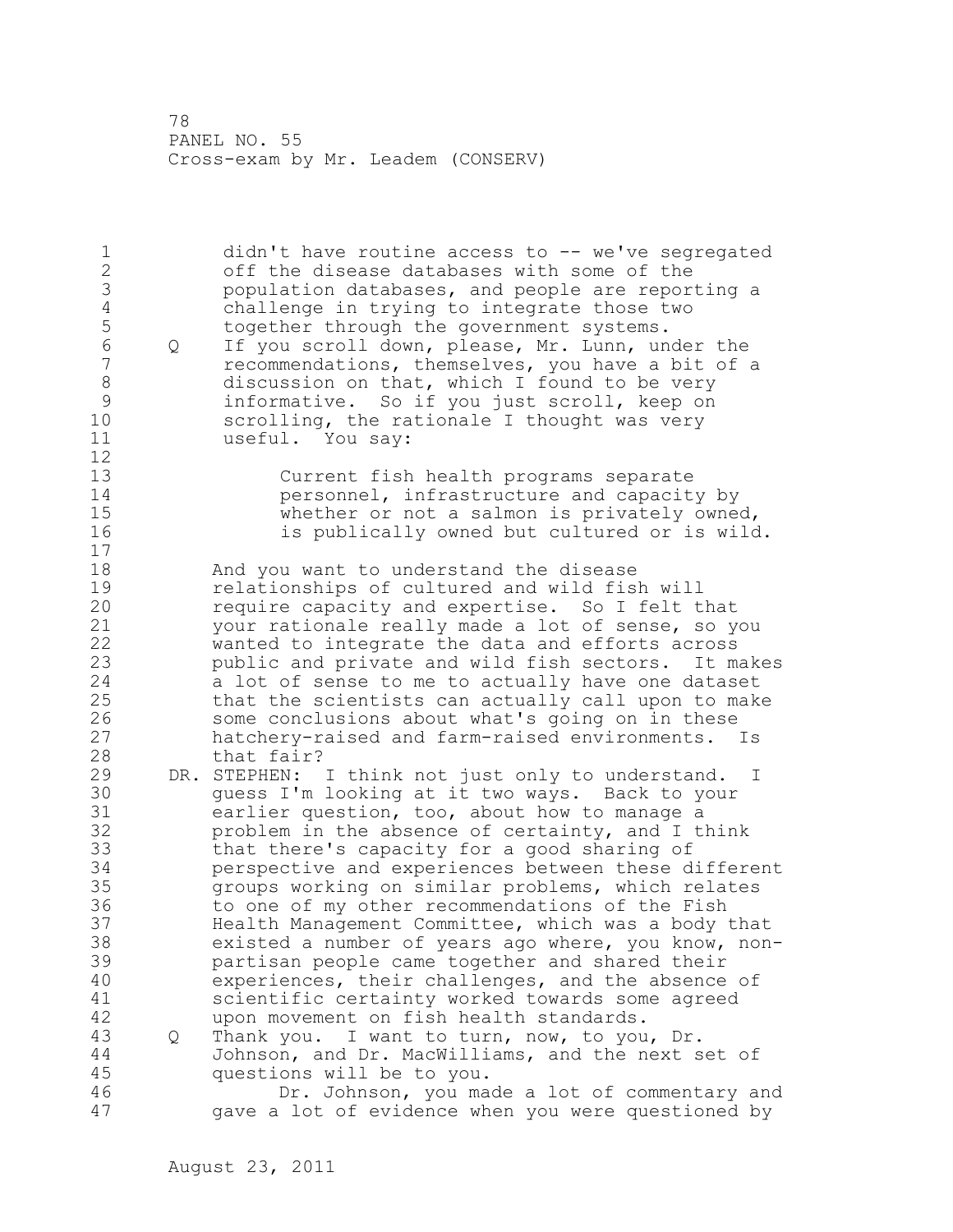1 the Province with respect to sea lice. Would you 2 not agree with me that Dr. Simon Jones of your 3 department is a lot more versed with respect to the 4 ongoing research in sea lice, and he'll be coming<br>5 later to give evidence in these proceedings? 5 later to give evidence in these proceedings?<br>6 DR. JOHNSON: Dr. Simon Jones and I actually hav 6 DR. JOHNSON: Dr. Simon Jones and I actually have an active research program. He's doing the laboratory 8 component and I'm doing the field base component -- 9 Q Yes.<br>10 DR.JOHN DR. JOHNSON: -- of sockeye surveys in the Strait of 11 Georgia. 12 Q Okay. But as I understand it, he's coming 13 specifically to give evidence on the sea lice -- 14 DR. JOHNSON: (Indiscernible - overlapping speakers) he 15 was asked to come and give evidence on the sea lice 16 issue because he's been in British Columbia, 17 whereas I was absent for a few years. 18 Q Now, if I can have Conservation document number 13, 19 please. This is not what I'm looking for, again.<br>20 1'm looking for PAAR Project Proposal 2010/11, I'm looking for PAAR Project Proposal 2010/11, 21 Canada 181911, Calls for Proposals. That's it. 22 Thank you, Mr. Lunn. 23 Do you recognize this, Dr. Johnson? This is 24 your Call for Proposals. 25 DR. JOHNSON: Yes, it is. 26 Q And specifically a research priority to study<br>27 Lepeophtheirus salmonis? 27 *Lepeophtheirus salmonis*? 28 DR. JOHNSON: No, it's a proposal to look at sockeye 29 health, including counts of both species or all 30 species of sea lice that we find on sockeye salmon,<br>31 as well as to conduct some laboratory studies to as well as to conduct some laboratory studies to 32 look at the impacts of low levels of infection on 33 sockeye salmon and other juvenile salmonids. 34 MR. LEADEM: Might this be marked as the next exhibit, 35 please. 36 THE REGISTRAR: 1499. 37 38 EXHIBIT 1499: Program for Aquaculture 39 Regulatory Research (PARR) Calls for 40 Proposals (2010/11), PAAR Project Proposal 41 2010/11 42 43 MR. LEADEM: Thanks. 44 Q Dr. MacWilliams, recently Canada produced a couple 45 of e-mails, and I'm going to ask you about one of 46 them and then Dr. Johnson about the other. Could 47 I have DFO document 598951, please. This appears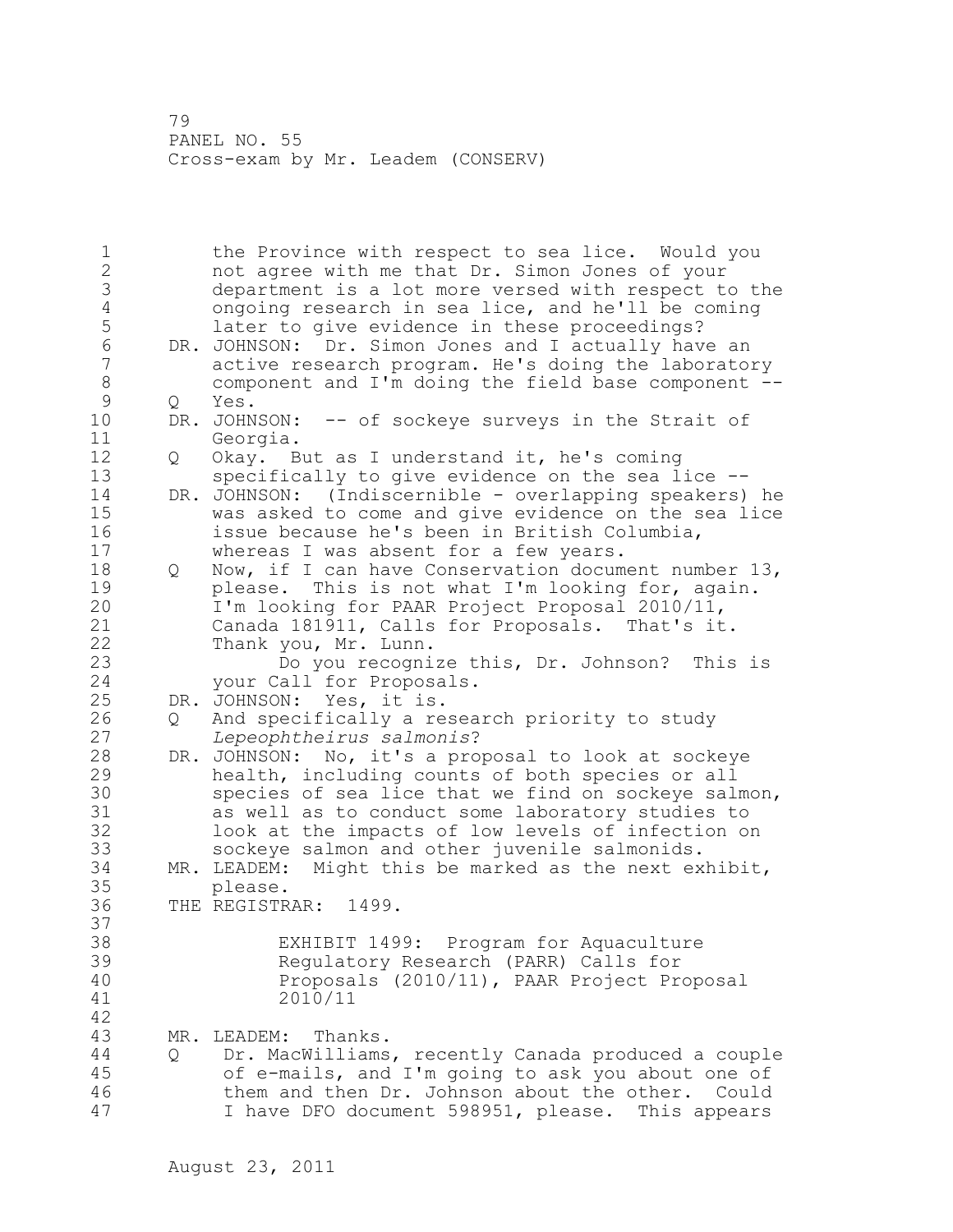1 to be an e-mail exchange from Dr. Miller-Saunders 2 to yourself, Dr. MacWilliams. Have you seen this 3 before?<br>4 DR. MacWILLI 4 DR. MacWILLIAMS: Yes, I have.<br>5 Q And it appears that there 5 Q And it appears that there was a meeting in Laura 6 Richards office regarding your reasoning, I take that to be you: 8<br>9 9 ...for not initiating any testing of<br>10 ...aquaculture fish (specifically Atlan aquaculture fish (specifically Atlantic 11 salmon) for the Parvovirus we have recently 12 identified in high prevalence in wild sockeye<br>13 salmon populations. You stated that until salmon populations. You stated that until 14 such a virus is accredited as an OIE - 15 16 -- I'm going to come back to that and I'm going to 17 ask you what that stands for -- 18 19 - rated disease, causing considerable<br>20 0bservable mortality, and the molecula observable mortality, and the molecular assay 21 is validated and certified as such, one 22 cannot ask industry to test their fish. 23 Moreover, you stated that there is no benefit 24 to testing, and if we were to ask industry to 25 voluntarily submit fish for testing, that you 26 would recommend to them that it would not be<br>27 in their best interest to comply. in their best interest to comply. 28 29 Does Dr. Miller-Saunders have your conversation 30 accurate?<br>31 DR. MacWILLIAM DR. MacWILLIAMS: No. I believe my statements at that 32 meeting were misinterpreted, and I chose not to 33 answer this e-mail. 34 Q Sorry? 35 DR. MacWILLIAMS: And I chose not to answer this 36 e-mail. 37 Q So are you denying that you made those comments in 38 the context of a meeting with Dr. Richards and Dr. 39 Miller? 40 DR. MacWILLIAMS: I'm saying that those comments are 41 misstated in this e-mail, the comments that I<br>42 made. made. 43 Q All right. What comments did you make? Did you 44 say, for example, that there would be no benefit 45 to testing? 46 DR. MacWILLIAMS: No. I cautioned that asking industry 47 to test in that species with a test that we're not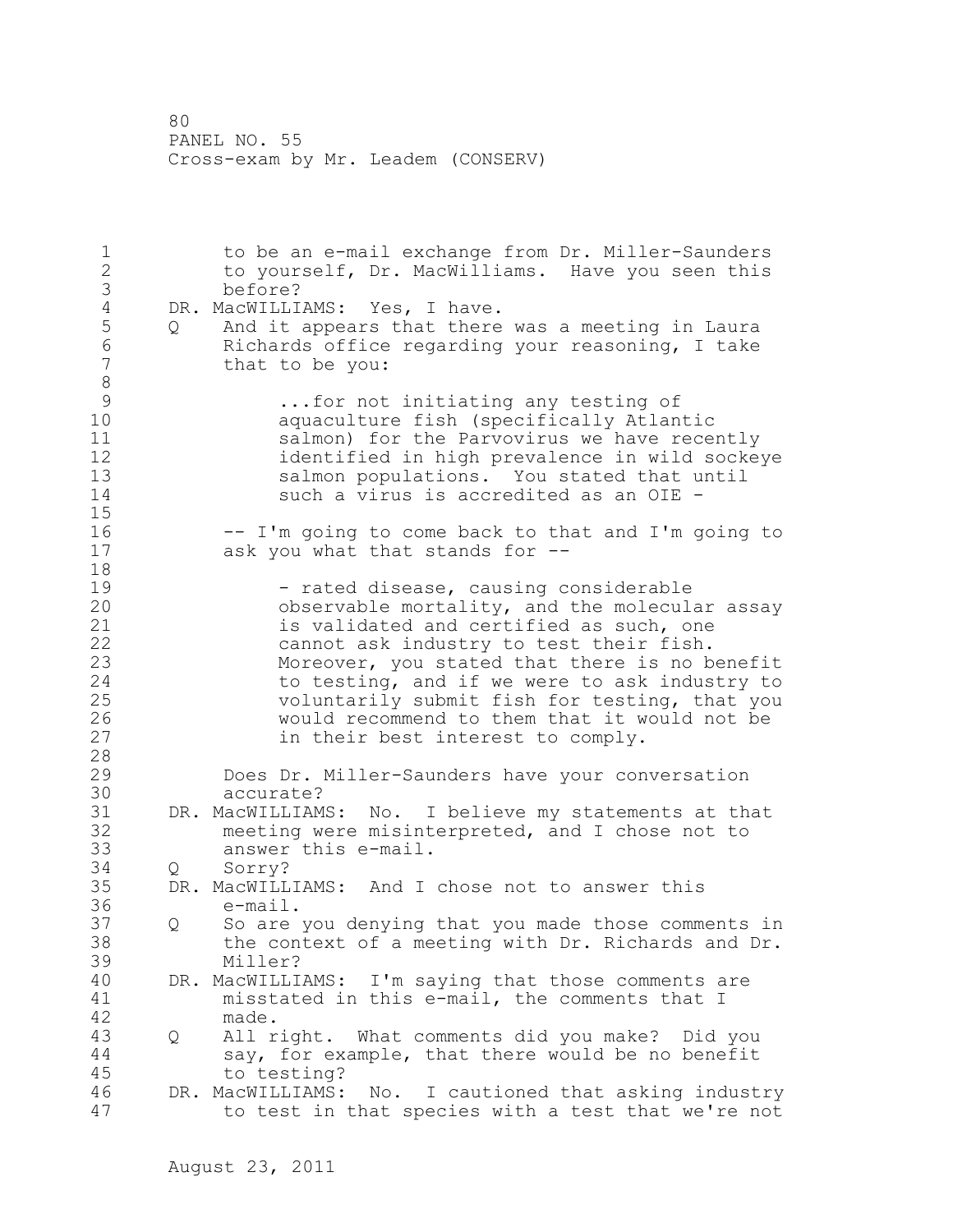1 **1** really sure what positive means, we don't know 2 what negative means, the implications of the test 3 are unknown, I thought it was premature to take<br>4 that out of a research context into a 4 that out of a research context into a<br>5 surveillance-type approach. I think 5 surveillance-type approach. I think it's more 6 appropriate to design an experiment and assess whether a hypothesis with an appropriate 8 experimental design and controls in place, as<br>9 opposed to taking a test with unsubstantiated 9 opposed to taking a test with unsubstantiated,<br>10 minknown results to an industry setting. unknown results to an industry setting. 11 And the comments I made about OIE were, 12 again, cautionary, saying that even in the 13 interest of international trade, there are certain 14 standards required of testing before it's applied, 15 in that a test needs to be robust, repeatable, and 16 that -- 17 Q What is OIE? I'm not sure what it stands for. 18 DR. MacWILLIAMS: Office International des Epizooties, 19 19 it's the World Health Organization that controls<br>20 1nternational trade perspectives in controlling international trade perspectives in controlling 21 aquatic animal diseases. 22 MR. LEADEM: Might this be marked as the next exhibit, 23 please.<br>24 THE REGISTRA THE REGISTRAR: 1500. 25 26 EXHIBIT 1500: E-mail from Kristi Miller-Saunders to Christine MacWilliams, dated July 28 29, 2011, Subject: testing of Atlantic salmon 29 30 MR. LEADEM: Could I now turn to you, Dr. Johnson, and<br>31 ask Mr. Lunn to pull up DFO 598950. It should be ask Mr. Lunn to pull up DFO 598950. It should be 32 the document just right before. There we go. 33 Q This appears to be an e-mail from Dr. Miller-34 Saunders to yourself, Dr. Johnson. Did you, in 35 fact, receive this e-mail? 36 DR. JOHNSON: Yes, I received this e-mail. 37 Q And it appears that it follows up on a 38 conversation in Laura Richards' office. Would 39 that be the same conversation that was -- you were 40 present for -- 41 DR. JOHNSON: Yes.<br>42 0 -- and Dr. Ma 42 Q -- and Dr. MacWilliams and Dr. Miller? 43 DR. JOHNSON: And Dr. Garver -- 44 Q Yes. 45 DR. JOHNSON: -- and Mr. Mark Saunders. 46 Q Okay. So in this case: 47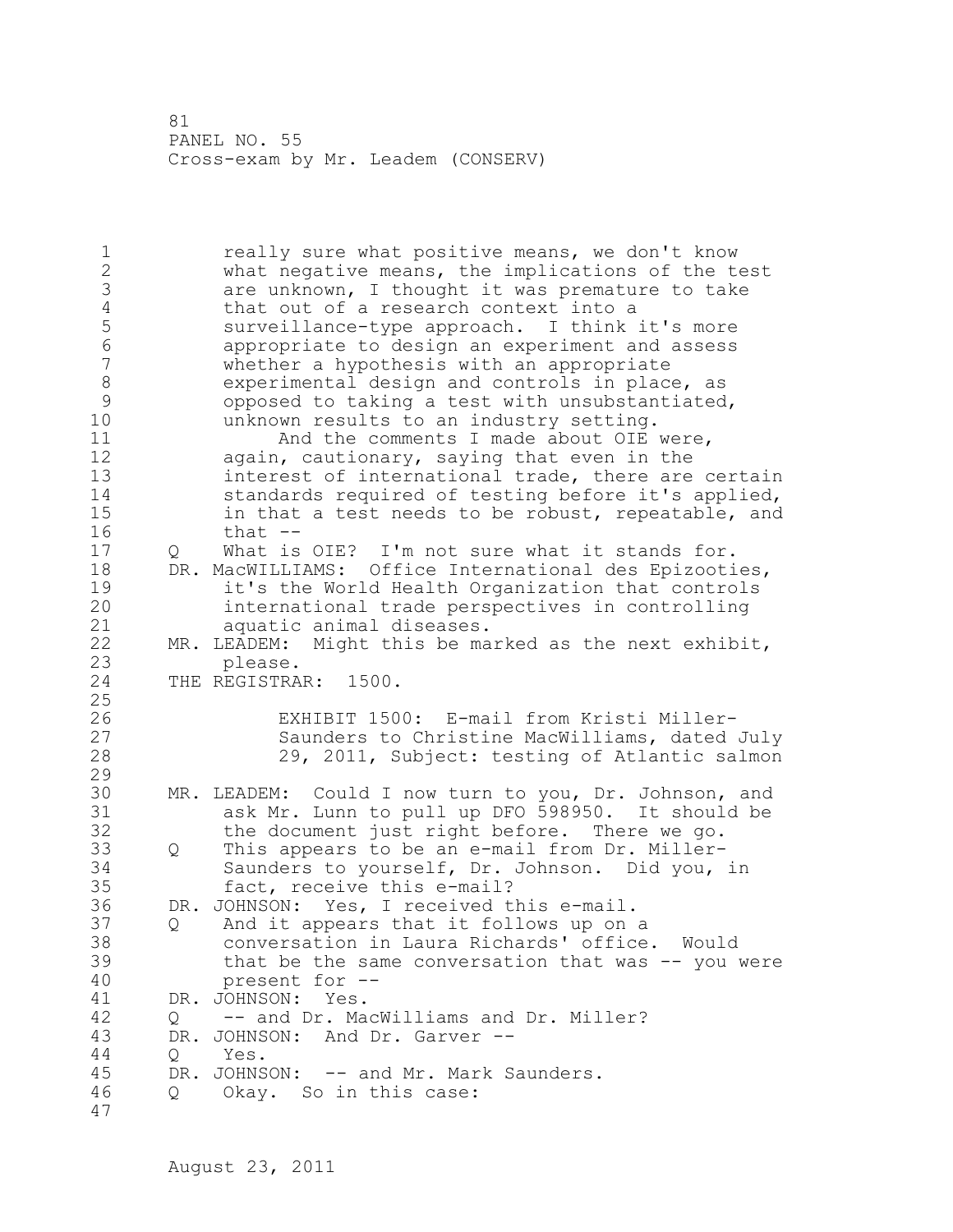1 I am following up from our conversation in 2 the office regarding your reasoning for not<br>3 3 Tecommending that we initiate testing of 3 **1988** recommending that we initiate testing of<br>4 **1989** aquaculture fish (specifically Atlantic 4 aquaculture fish (specifically Atlantic 5 salmon) for the Parvovirus we recently 6 identified in high prevalence in wild sockeye salmon populations. My recollection of your 8 reasoning was that there was no reason to<br>9 **reasoning was that there we underwent** 9 test Atlantic salmon before we underwent large-scale screening of pink and chum salmon 11 and understood the potential role this virus 12 may have across multiple species of wild<br>13 fish. Is this correct? fish. Is this correct? 14 15 Did you answer her? 16 DR. JOHNSON: I never responded to this e-mail. 17 Q Does she have it accurate? 18 DR. JOHNSON: We were going to have a meeting 19 subsequent to this. No, it's not accurate.<br>20 0 What's your version of it, then? What's your version of it, then? 21 DR. JOHNSON: We discussed the possibility of -- 22 because the Parvovirus has been found in both 23 fresh and saltwater, we discussed the possibility 24 of screening all salmonids in British Columbia, 25 including ones that we'd collected as part of our 26 sockeye surveys, which included pink and chum<br>27 salmon, and if I'm not mistaken, I would cons: 27 salmon, and if I'm not mistaken, I would consider<br>28 farmed Atlantic salmon as one of the species of farmed Atlantic salmon as one of the species of 29 salmon that we have in British Columbia. 30 We also discussed the possibility of holding<br>31 off on the screening of farmed Atlantic salmon off on the screening of farmed Atlantic salmon 32 until the results of the challenge trial being 33 done with Parvovirus were completed. There was 34 also some discussion about the specificity and the 35 sensitivity of the tests she was using, which is a 36 non-validated diagnostic test. 37 Q Does Canada have a plan to actually start to 38 sample net-pen fish, Atlantic salmon specifically, 39 for the incidents of Parvovirus? 40 DR. JOHNSON: Although I was not able to make the 41 meeting because of Cohen-related activities, as I<br>42 mderstand, the fish farms will be providing understand, the fish farms will be providing 43 samples for screening for Parvovirus. 44 Q As of when? 45 DR. JOHNSON: I am not sure of the actual date. That 46 could be something you could ask Dr. Miller 47 tomorrow.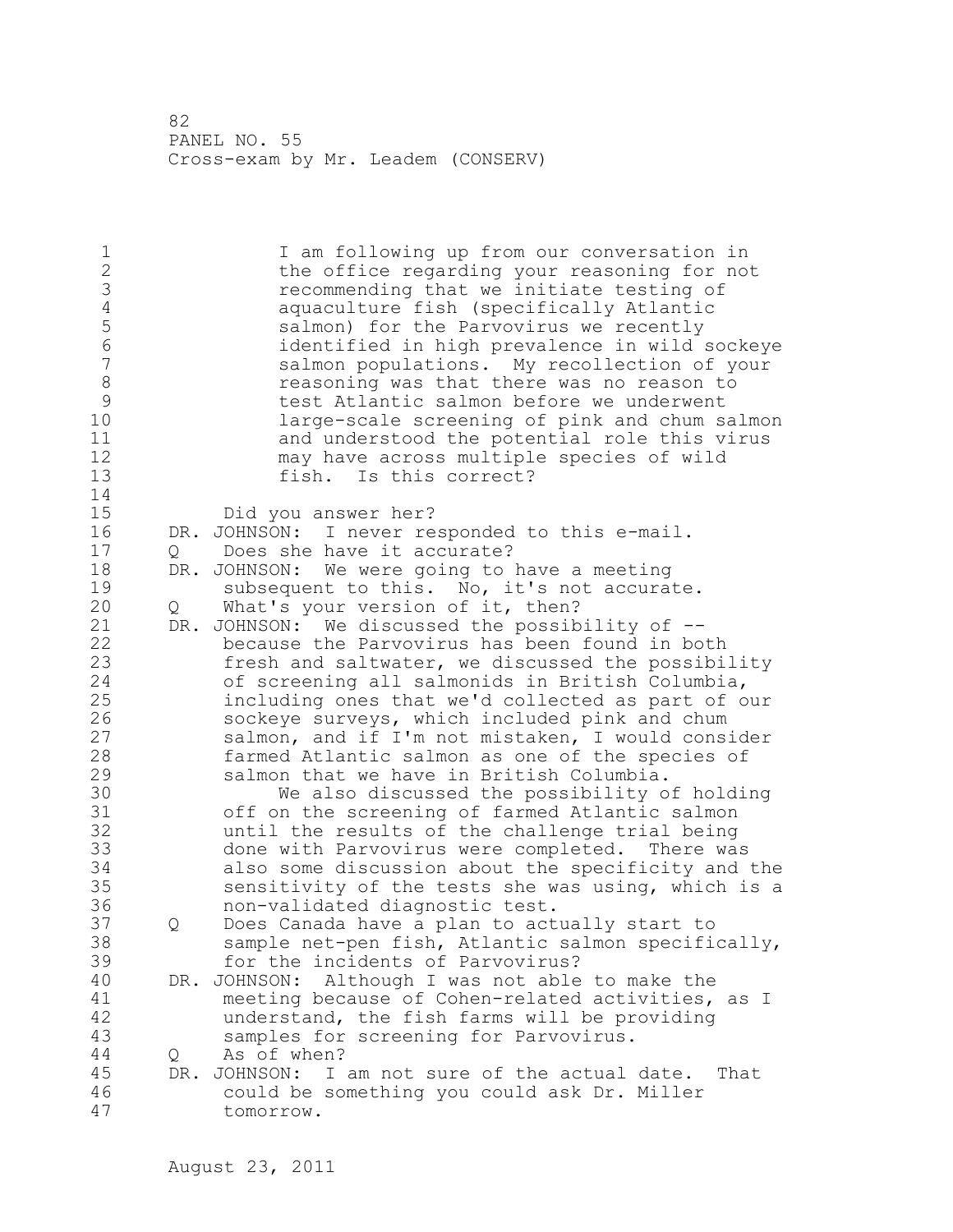1 MR. LEADEM: Okay. I have a couple of other documents 2 I wanted to seek to tender through this panel, and 3 at the risk of my adulterated list, I'm going to 4 ask that document number 22 from the Conservation<br>5 documents be pulled up. Hopefully, it's what I 5 documents be pulled up. Hopefully, it's what I<br>6 think it is. It's a report by Vike and Nylund. 6 think it is. It's a report by Vike and Nylund.<br>7 MR. MARTLAND: I wonder, just before we move on, if MR. MARTLAND: I wonder, just before we move on, if the 8 document on the screen ought to be marked.<br>9 MR. LEADEM: Oh, sorry. Thank you, Mr. Martlan 9 MR. LEADEM: Oh, sorry. Thank you, Mr. Martland.<br>10 Might that be marked as the next exhibit. I Might that be marked as the next exhibit. It 11 should be 1501, by my calculations. That's an 12 easy one to remember. 13 THE REGISTRAR: That's correct, 1501.  $\frac{14}{15}$ EXHIBIT 1501: E-mail from Kristi Miller-16 Saunders to Stewart Johnson, dated July 29, 17 2011, Subject: testing Atlantic salmon for 18 Parvovirus  $\frac{19}{20}$ MR. LEADEM: All right. 21 Q I understand that -- Dr. MacWilliams, are you 22 familiar with this paper, the ISA virus in Chile: 23 evidence of vertical transmission? 24 DR. MacWILLIAMS: I have read it, yes. 25 MR. LEADEM: All right. Might this be marked as the 26 next exhibit, please.<br>27 THE REGISTRAR: 1502. THE REGISTRAR: 1502. 28 29 EXHIBIT 1502: ISA virus in Chile: evidence 30 of vertical transmission, by Siri Vike, Stian Nylund, and Are Nylund 32 33 MR. LEADEM: 34 Q And for the benefit of the Commission, could you 35 explain the difference between vertical 36 transmission and horizontal transmission? 37 DR. MacWILLIAMS: Horizontal transmission would be the 38 transmission from a fish to fish basis; vertical 39 transmission would be an inter-ovum 40 transgenerational transmission from parent to 41 offspring.<br>42 0 In this ca 42 Q In this case, as I understand it, and correct me 43 if I have it incorrectly, the fish virus here, the 44 ISA virus that came into Chile was -- actually 45 came in through the eggs that were transported 46 from Norway as a source; do I have that right? 47 DR. MacWILLIAMS: That was their interpretation, yes.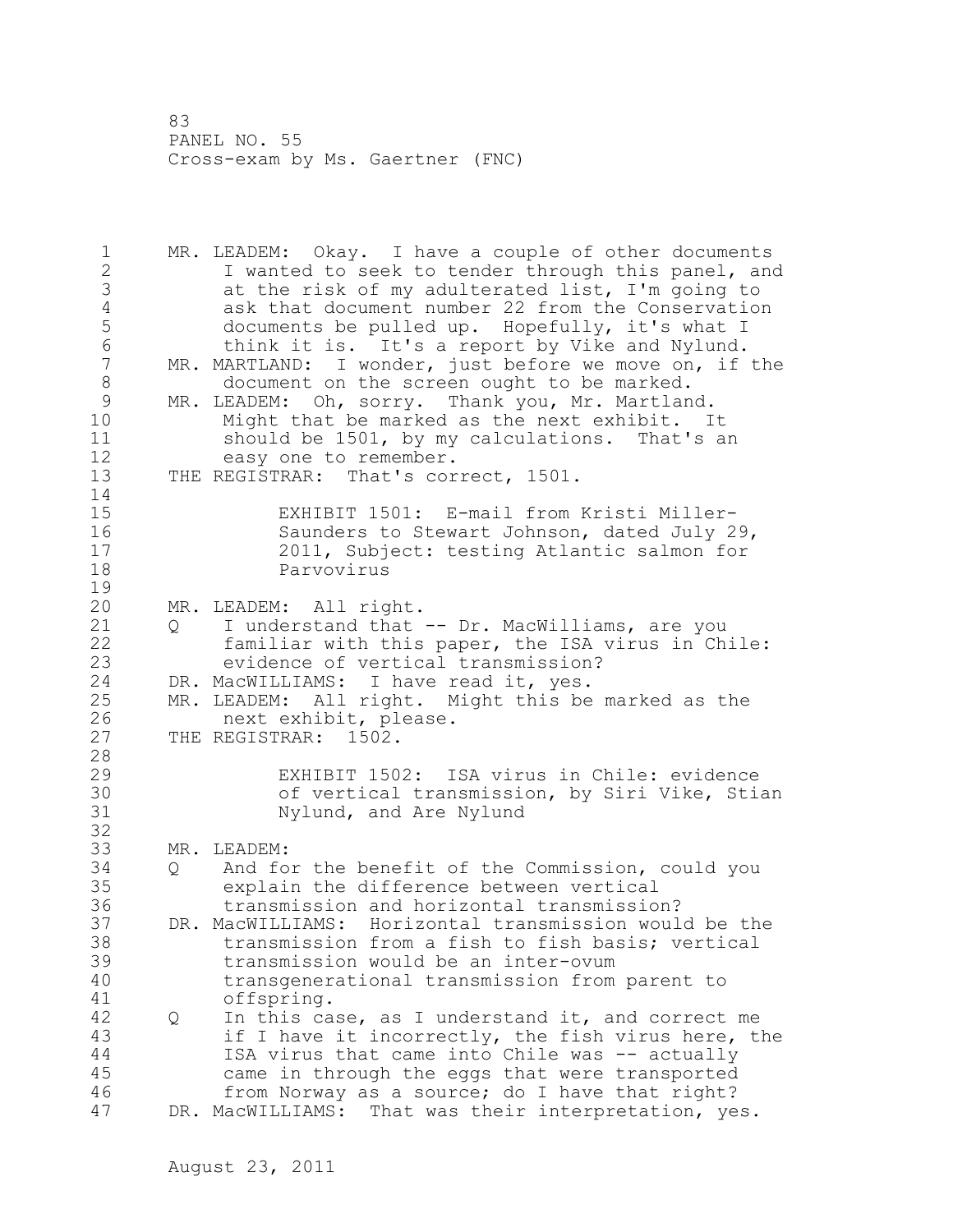1 MR. LEADEM: Thank you, those are my questions. 2 THE COMMISSIONER: Thank you, Mr. Leadem. 3 MR. MARTLAND: Thank you, Mr. Commissioner. I have 4 counsel for the First Nations Coalition at 35 5 minutes now.<br>6 MS. GAERTNER: Th 6 MS. GAERTNER: Thank you, Mr. Commissioner. Brenda<br>7 Gaertner, and with me, Crystal Reeves for the Gaertner, and with me, Crystal Reeves for the 8 First Nations Coalition.  $\begin{array}{c} 9 \\ 10 \end{array}$ CROSS-EXAMINATION BY MS. GAERTNER: 11 12 Q I'm going to start with Exhibit 1364 and questions 13 of you, Dr. Johnson, and I'll move, immediately 14 after that, to Exhibit 1461. 15 Dr. Johnson, have you seen the draft summary 16 report that's before you? That's the summary 17 report that we were provided of this meeting that 18 DFO had on April 14th and 15th in which you were 19 in attendance?<br>20 DR. JOHNSON: Yes, DR. JOHNSON: Yes, I assisted in the editing of the 21 document. 22 Q And when this meeting occurred and the editing of 23 this document, you were aware that these documents 24 would be tendered by your counsel in this inquiry; 25 is that correct? 26 DR. JOHNSON: We were asked to provide a summary of the<br>27 meeting for this, along with all of the meeting for this, along with all of the 28 presentations for the meeting, which have all been 29 given to the Commission. 30 Q And so all of the presentations that were done and<br>31 this document were done in preparation for it 31 this document were done in preparation for it being tendered as evidence in this Commission? 33 DR. JOHNSON: No, I believe that the original, or 34 purpose of having this meeting was to have a 35 meeting amongst ourselves to review the various 36 hypotheses related to the possible declines of 37 sockeye salmon. 38 Q But when the documents were completed and the 39 reports were done, you were aware that they were 40 going to be tendered as evidence today, or 41 evidence at this inquiry?<br>42 DR. JOHNSON: Yeah, I -- they DR. JOHNSON: Yeah, I -- they were asked for and they 43 were provided. 44 Q And by my review of the attendees, your legal 45 counsel in this inquiry were also present at that 46 meeting; is that correct? 47 DR. JOHNSON: Yes, legal counsel was also there.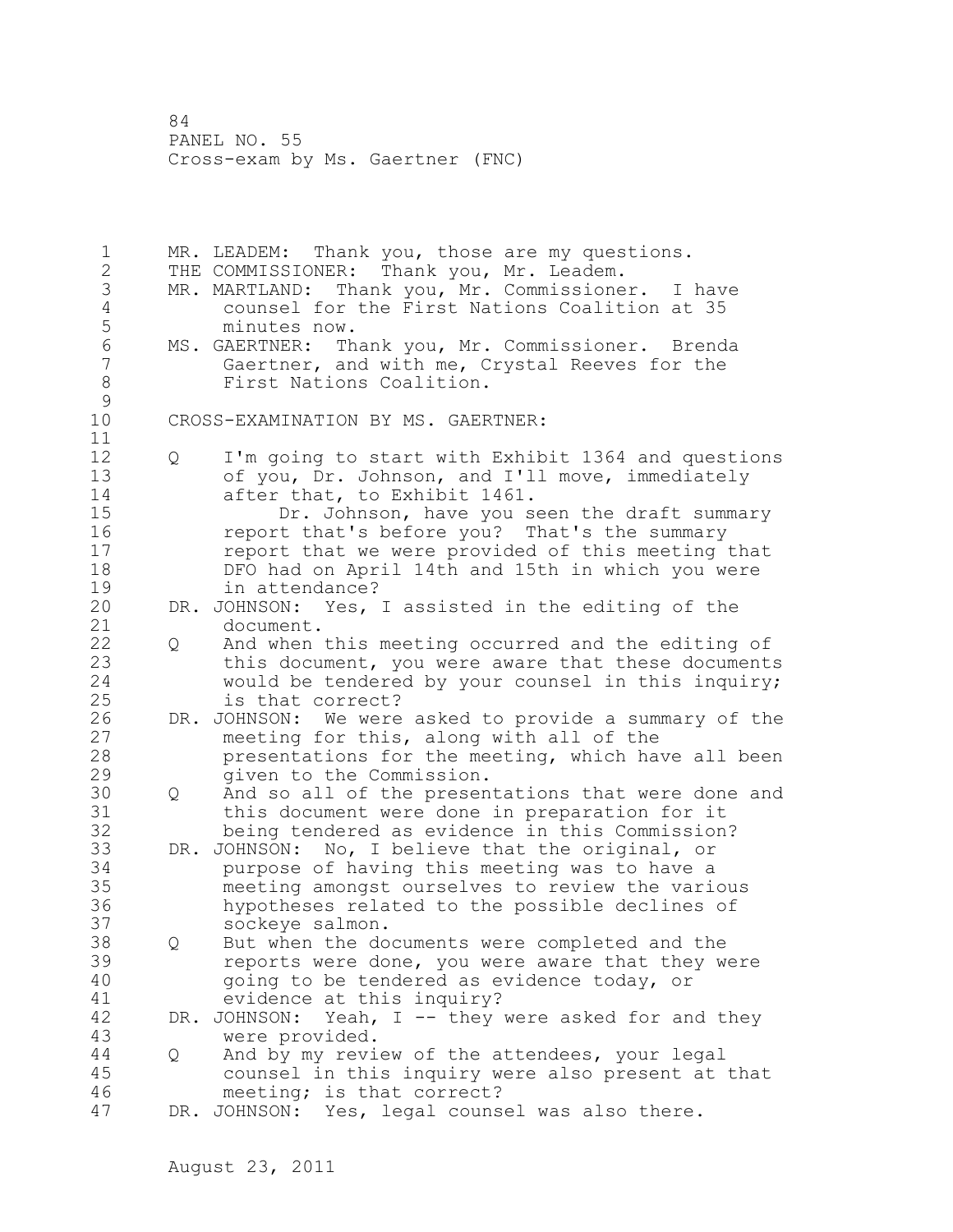1 Q Okay. And at page 10 of 22 of this document is 2 where you provide the overview on disease; is that 3 correct?<br>4 DR. JOHNSON: 4 DR. JOHNSON: Yes.<br>5 MS. GAERTNER: Mr. 5 MS. GAERTNER: Mr. Commissioner, maybe I'll just take a<br>6 moment. A number of times, off the record, mv 6 moment. A number of times, off the record, my clients have been asked what their views on this 8 topic are, and given the positions in this room 9 and all of that, there seems to be a little bit of<br>10 lack of clarity on that. I just want to -lack of clarity on that. I just want to  $-$ -11 MR. TAYLOR: I just want to get some clarity, first. 12 There is no "off the record"; we're on the record. 13 MS. GAERTNER: No, well, I'm sorry, I've been asked in 14 this room, when we're not at the podium, this 15 issue, and given the positions in this room, I 16 think it would be useful for you to know that in 17 the work that we're going to do on disease and 18 aquaculture, my clients have instructed us that 19 we're seeking to find better information regarding<br>20 the relationships of disease in aquaculture with the relationships of disease in aquaculture with 21 the wild stocks, better framework for management 22 of this information, the sharing of this 23 information, and active steps for the 24 precautionary protection of the migratory route, 25 and these are the basis in which we are going to 26 approach the questions, because it's my experience<br>27 that people make assumptions about the positions that people make assumptions about the positions 28 that are taken in this, and I think those 29 assumptions get in the way. 30 Q So I'd just like to pursue with you the 31 information that you provided in the overview of<br>32 the disease, and that's found at page 10 of the the disease, and that's found at page 10 of the 33 document, and that's the presentation that you've 34 provided; is that correct? 35 DR. JOHNSON: That's correct. 36 Q And this is a very broad overview of the 37 influences of disease on wild stocks; is that 38 correct? 39 DR. JOHNSON: Yes. And the purpose of which was to 40 inform those that are unfamiliar with the process 41 of disease and the relationship between diseases and pathogens. 43 Q Just as a matter of interest, have you ever 44 provided a similar type of report like that to 45 First Nations in the Province of British Columbia? 46 DR. JOHNSON: I have worked with various First Nations 47 groups to discuss fish health issues. I have not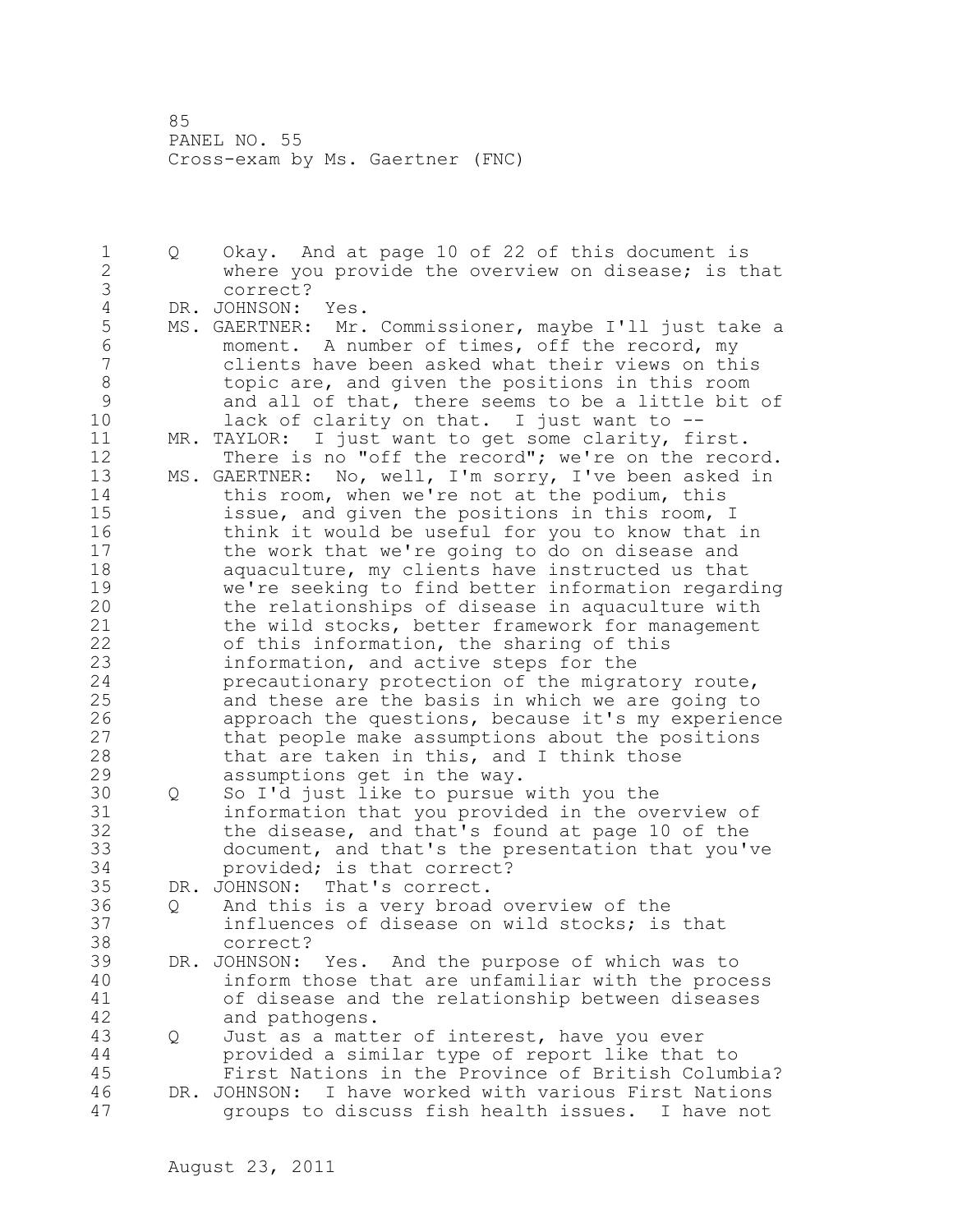1 provided this type of instructions. I've provided 2 instructions of sea lice and sea lice interactions 3 with First Nations.<br>4 Q All right. Now, in 4 Q All right. Now, in your view, if the ultimate<br>5 cause of mortality in Fraser River sockeye salı 5 cause of mortality in Fraser River sockeye salmon 6 was disease resulting from a pathogen, we're not going to find that fish or that population, 8 because Fraser river sockeye salmon don't tend to 9 float, do they? So we're not going to find the disease or the death or the ultimate cause in that 11 way, correct? 12 DR. JOHNSON: I would -- yeah, it's very difficult to 13 find diseased and dying fish in the ocean, but not 14 impossible to find them in lakes and rivers 15 sometimes. 16 Q And if I heard the evidence correctly, it's also 17 accurate to say that the effects of pathogens as a 18 cause of mortality can be very population 19 specific, and in the context of Fraser River<br>20 sockeye salmon, we're talking about conserva sockeye salmon, we're talking about conservation 21 units at that point in time; is that correct? 22 DR. JOHNSON: Based on what I know from other fish 23 types and species, yes, different strains or 24 different even families of fish can show different 25 susceptibility to pathogens. 26 Q And what I also heard from the evidence is that<br>27 given the increase in such things as changes in given the increase in such things as changes in 28 water temperature, exposure to toxic chemicals, 29 emerging chemicals of concern, that the impacts 30 for pathogens and the diseases caused by that are<br>31 becoming increasingly more relevant to the long-31 becoming increasingly more relevant to the longterm sustainability of Fraser River sockeye 33 salmon? 34 DR. JOHNSON: I think that with -- given all of those 35 various climate change and other insults, that we 36 must be aware that there are pathogens that could 37 possibly cause disease under those -- when water 38 conditions are poor. 39 Q And so if we can't find dead fish, would you also 40 agree that the increasing identification of en 41 route mortality and pre-spawn mortality are<br>42 indicators or potential indicators of incre indicators or potential indicators of increased 43 susceptibility to pathogens and disease by Fraser 44 River sockeye salmon? 45 DR. JOHNSON: I don't think it's necessarily increased 46 susceptibility to pathogens or disease. What I 47 think you see sometimes is not such -- not very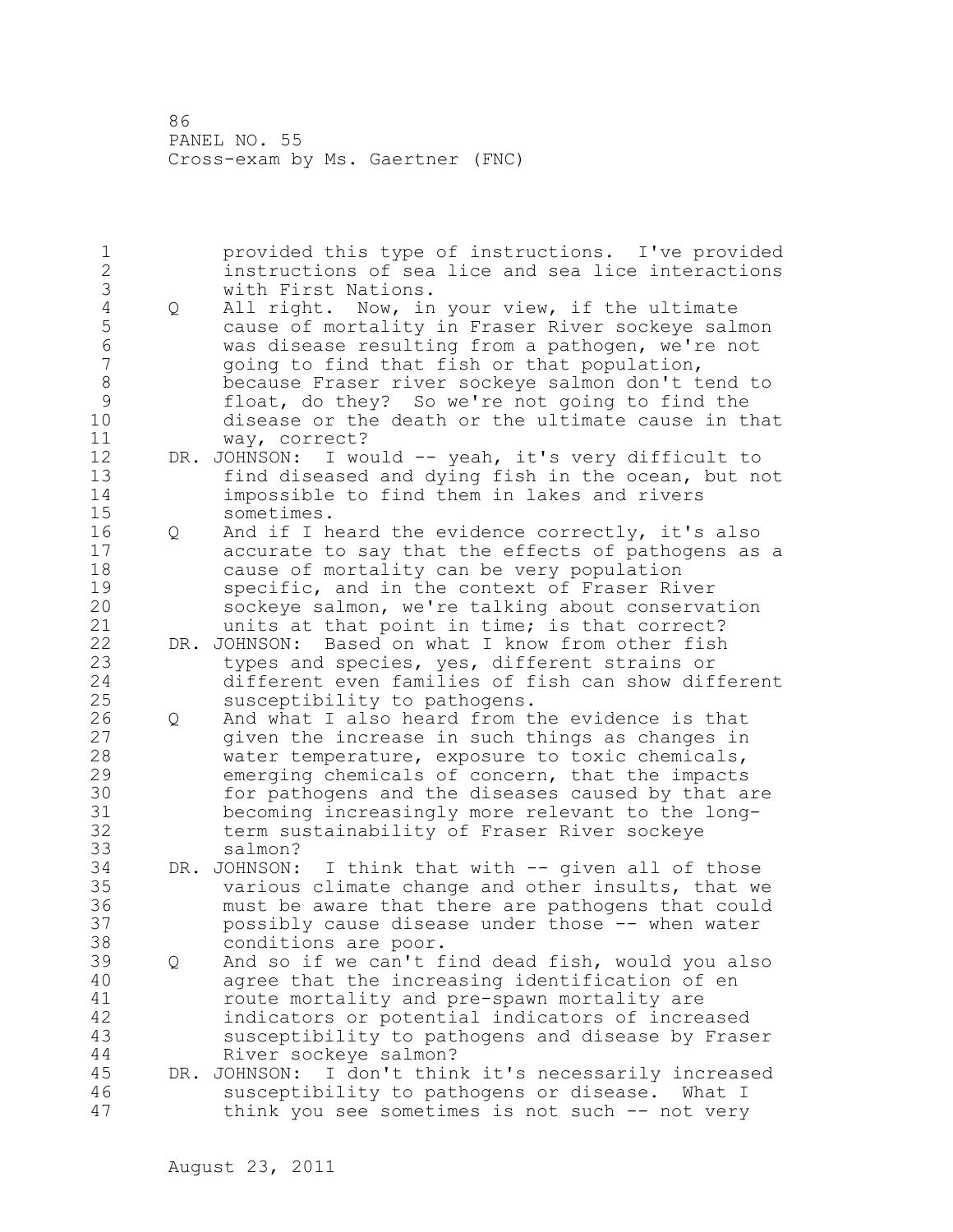1 optimal water conditions, for example, which means 2 that the pathogens that these fish are already 3 carrying, or pathogens that they acquire once they<br>4 enter the river, may have a different outcome than 4 enter the river, may have a different outcome than<br>5 if the water conditions were perhaps more 5 if the water conditions were perhaps more 6 favourable.<br>7 0 Right. So 7 Q Right. So if the water conditions are becoming 8 more difficult and we have increased en route 9 mortality or pre-spawn mortality, that could be an indicator that these salmon are now suffering from 11 increased disease or mortality caused by 12 pathogens? 13 DR. JOHNSON: Yes, I would say that's true. But the 14 deaths could also be due to physiological factors. 15 Q Dr. Kent, do you agree with all of this so far? 16 DR. KENT: For the most part I agree with Dr. Johnson. 17 I mean, I basically agree with him. I guess my 18 interpretation of where we're going, we do a lot 19 of work with pre-spawn and en route mortality in<br>20 0regon, and this is a question about the -- one Oregon, and this is a question about the -- one of 21 the -- it seems like one of your questions was 22 relating to are they genetically more predisposed 23 now. I would put that at a lower priority. It's 24 more changes in the environment, fish coming back 25 earlier than they used to be, and then given the 26 pathogens and opportunity to cause more disease.<br>27 So the general school of thought with en So the general school of thought with en 28 route and pre-spawn mortalities are changes in the 29 river environment and changes in the time that 30 fish return are two major factors allowing for opportunistic pathogens or pathogens that are 32 common in salmon to just cause a lot more damage 33 than they normally would. 34 Q Right. So given those changes, the pathogens 35 may -- 36 DR. KENT: Yeah, right.  $37$  Q -- be causing the death --38 DR. KENT: Right, yeah. 39 Q -- is what I'm saying. 40 DR. KENT: That's right. 41 Q You'll agree with me on that?<br>42 DR. KENT: Yes. DR. KENT: Yes. 43 Q And Dr. Stephen, you'd agree with me, then? 44 DR. STEPHEN: Well, I take care confusing mortality 45 with loss, first. You brought out the early point 46 of finding them, so to make sure they died and not 47 been captured or gone somewhere else, so that's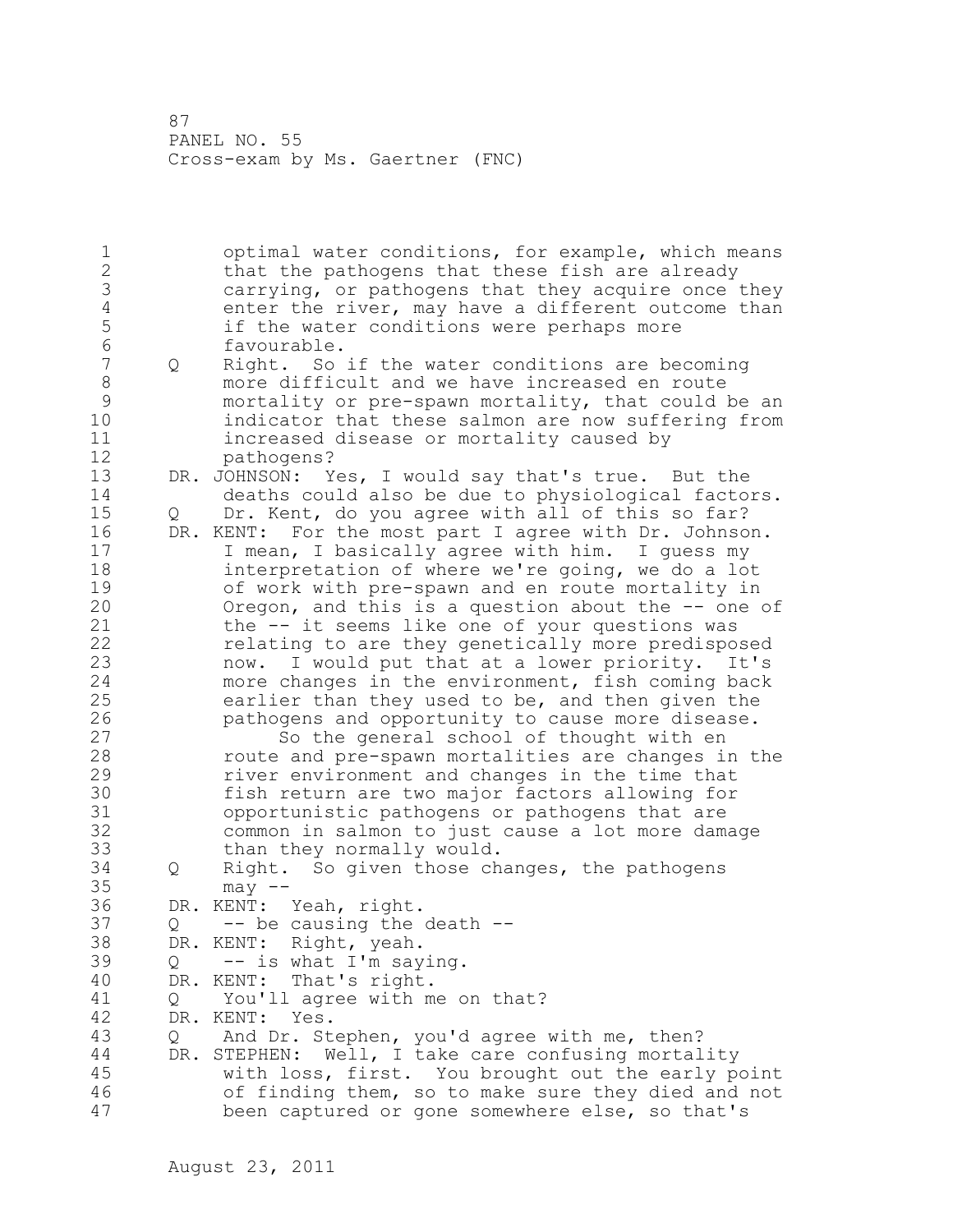| $\mathbf 1$<br>$\frac{2}{3}$<br>$\overline{4}$<br>5<br>$6\phantom{a}$<br>$\overline{7}$<br>$\,8\,$<br>$\mathcal{G}$<br>10<br>11<br>12 | Q   | the first thing. And secondly, it's always<br>challenging to equate mortality with disease, and<br>particularly here we're talking about infectious<br>diseases. But I'd agree that if you had increased<br>mortality in a population, infectious disease<br>would be impossible to investigate.<br>All right. And the First Nations that I represent<br>along the migratory route of the Fraser River<br>sockeye salmon, in addition to noting increased en<br>route mortality, are also seeing increased stress<br>in the fish's ability to swim, multiple changes to<br>their skin condition and flesh conditions, like |
|---------------------------------------------------------------------------------------------------------------------------------------|-----|----------------------------------------------------------------------------------------------------------------------------------------------------------------------------------------------------------------------------------------------------------------------------------------------------------------------------------------------------------------------------------------------------------------------------------------------------------------------------------------------------------------------------------------------------------------------------------------------------------------------------|
| 13<br>14<br>15<br>16<br>17                                                                                                            |     | lesions and tumours, and very concerned about<br>these skin and flesh conditions. Would you also<br>agree that those are also other indicators of<br>potential increased effects of pathogens on the<br>salmon?                                                                                                                                                                                                                                                                                                                                                                                                            |
| 18<br>19                                                                                                                              |     | DR. JOHNSON:<br>Skin lesions can occur from a variety of<br>different causes of it than simply pathogens.                                                                                                                                                                                                                                                                                                                                                                                                                                                                                                                  |
| 20                                                                                                                                    | Q   | But can it be related to pathogens?                                                                                                                                                                                                                                                                                                                                                                                                                                                                                                                                                                                        |
| 21                                                                                                                                    | DR. | JOHNSON: Some skin lesions can be related to                                                                                                                                                                                                                                                                                                                                                                                                                                                                                                                                                                               |
| 22                                                                                                                                    |     | pathogens, yes.                                                                                                                                                                                                                                                                                                                                                                                                                                                                                                                                                                                                            |
| 23<br>24                                                                                                                              | Q   | And would you also agree, given the climate<br>changes and the increases in other stresses that                                                                                                                                                                                                                                                                                                                                                                                                                                                                                                                            |
| 25<br>26<br>27<br>28                                                                                                                  |     | are going on in our environment, that the<br>acceptable level of risk that was determined in<br>the 1980s and 1990s may no longer be acceptable<br>standards of risk today?                                                                                                                                                                                                                                                                                                                                                                                                                                                |
| 29<br>30                                                                                                                              |     | DR. JOHNSON: And what levels of risk are you referring<br>to?                                                                                                                                                                                                                                                                                                                                                                                                                                                                                                                                                              |
| 31<br>32<br>33<br>34<br>35<br>36<br>37<br>38                                                                                          | Q   | Well, if decisions were made in the 1980s and<br>1990s, and we didn't have as much information<br>about climate change and climate variability and<br>en route mortality, now that we do have those,<br>there would need to be a review of such decisions<br>in order to determine whether there is an<br>acceptable level of risk, given current<br>environment?                                                                                                                                                                                                                                                          |
| 39<br>40                                                                                                                              |     | DR. JOHNSON:<br>Risk, what I -- excuse me, I don't<br>understand, risk of what? What is --                                                                                                                                                                                                                                                                                                                                                                                                                                                                                                                                 |
| 41                                                                                                                                    | Q   | Exposure to pathogens.                                                                                                                                                                                                                                                                                                                                                                                                                                                                                                                                                                                                     |
| 42<br>43<br>44<br>45                                                                                                                  |     | Okay. I'm not aware of what decisions<br>DR. JOHNSON:<br>were made in the 1980s and 1990s, as I was not<br>part of DFO at that time. I don't have an answer<br>to that question.                                                                                                                                                                                                                                                                                                                                                                                                                                           |
| 46                                                                                                                                    | Q   | Dr. Kent?                                                                                                                                                                                                                                                                                                                                                                                                                                                                                                                                                                                                                  |
| 47                                                                                                                                    |     | DR. KENT: Can you be a little bit more specific about                                                                                                                                                                                                                                                                                                                                                                                                                                                                                                                                                                      |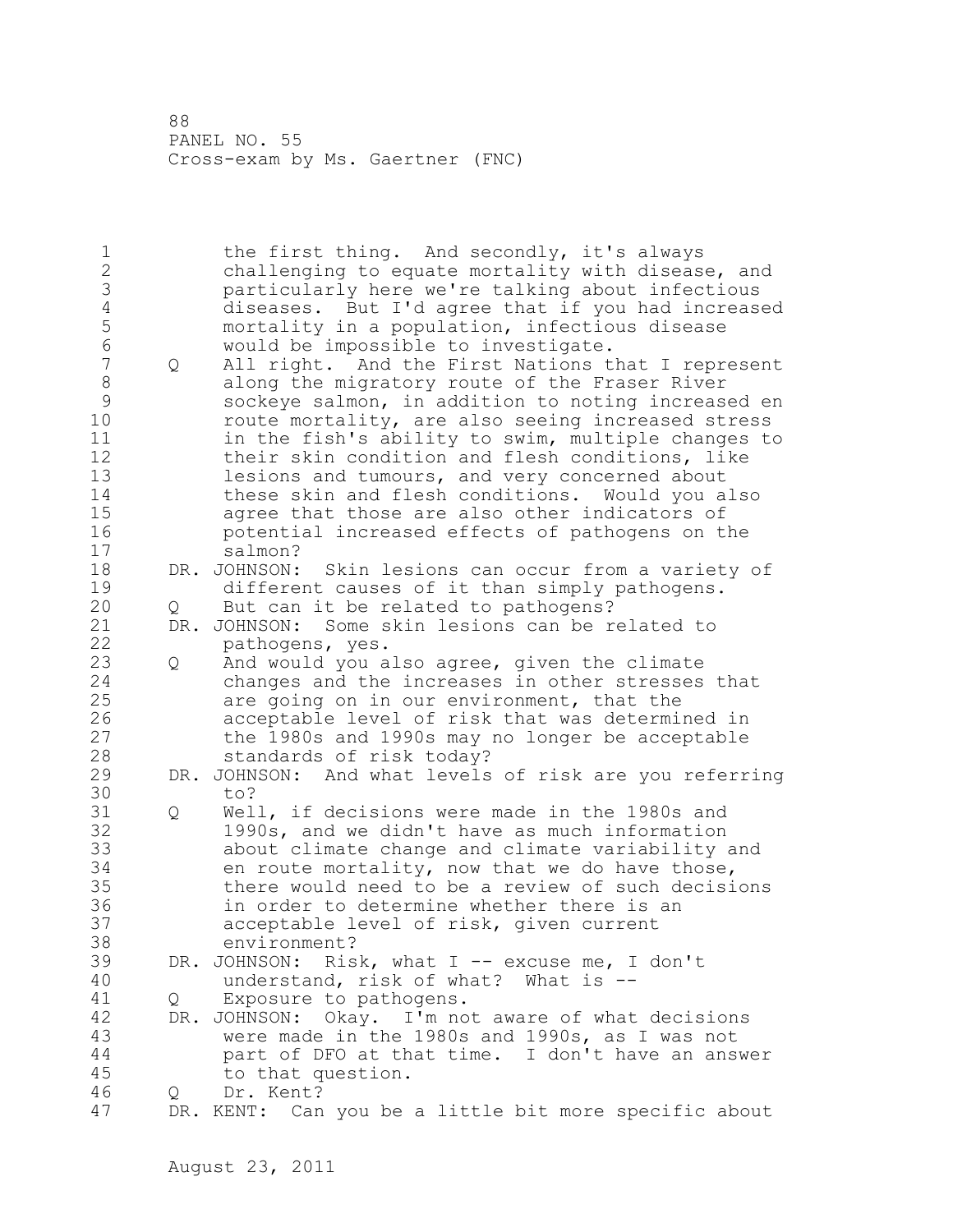1 what decisions from the '80s and '90s --<br>2 0 Well, I'm just going to use siting, for 2 Q Well, I'm just going to use siting, for example. 3 There is siting of fish farms --<br>4 DR. KENT: Okay. 4 DR. KENT: Okay.<br>5 0 -- that wer 5 Q -- that were made in the '80s and '90s in which 6 decisions as to the impact of Fraser River sockeye salmon and climate change were not exactly at the 8 top of the list of concerns that were being used 9 when determining the location of these farms. So<br>10 here we are, now, in 2010, there's a lot more here we are, now, in 2010, there's a lot more 11 information that we've had. Would you agree that 12 the level of risk needs to be reviewed, given 13 these changes? 14 DR. KENT: I would agree with you in the context that 15 you're -- in making these decisions considering 16 that the sockeye -- at that time there was not as 17 much concern about the sockeye run, now there -- 18 the sockeye population. Now that there is, so 19 that would become a higher priority in making<br>20 management decisions, including in how this m management decisions, including in how this might 21 potentially effect sockeye salmon. 22 Q And given all the other potential impacts that are 23 happening to Fraser River sockeye that we have now 24 learnt about since that time, there may be 25 different levels of risk that we can take today 26 than we considered in the '80s or '90?<br>27 DR. KENT: Yeah, we're moving forward, but DR. KENT: Yeah, we're moving forward, but we'd still 28 need a lot more information. 29 MS. GAERTNER: All right. Can I now go to Exhibit 30 1471, and page 10.<br>31 MR. LUNN: 1461, perhap MR. LUNN: 1461, perhaps? 32 MS. GAERTNER: 1461, sorry. I said 71; I meant 1461. 33 Q Dr. Stephen, this is the -- Dr. Johnson, sorry, 34 this is the deck that was presented at this 35 meeting of DFO scientists in April of this year. 36 And if you go to page 10 of the deck -- sorry, no, 37 it's the page that has the map of the overlapping 38 circles. I have it as page 10 of the actual... 39 MR. TAYLOR: I think it's page 2 or 4. 40 DR. JOHNSON: Yeah, it's very close to the front of the 41 deck.<br>42 MS. GAERTN MS. GAERTNER: It's page 2. Thank you, Mr. Taylor. 43 Q I noticed these three overlapping circles, and I'm 44 just wondering, Dr. Johnson, from your work, if 45 you were beginning to study the present risks 46 associated with Fraser River sockeye salmon and 47 pathogens, which of those three would you focus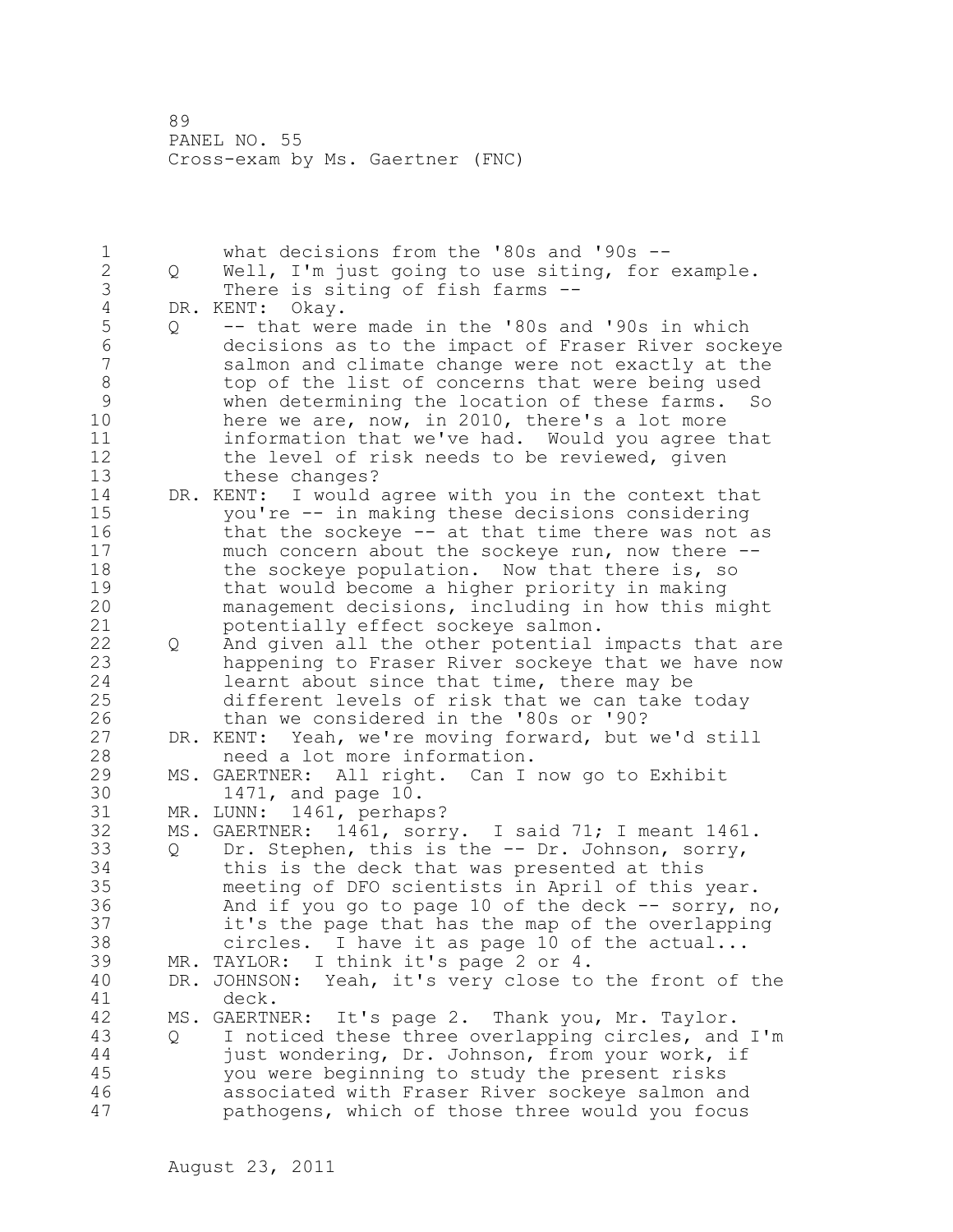1 on? Would you focus on the host or the 2 environment or the pathogen? How would you go 3 about doing this?<br>4 DR. JOHNSON: Do you m 4 DR. JOHNSON: Do you mean studying the pathogens or<br>5 studying the disease? If I want to study disea 5 studying the disease? If I want to study disease,<br>6 then the message here is you need to consider all 6 then the message here is you need to consider all<br>7 three of these and the interactions that go on three of these and the interactions that go on 8 between them. 9 Q And Dr. Stephen, if you were trying to look at<br>10 bealth, which one would you go after? health, which one would you go after? 11 DR. STEPHEN: Well, I guess I'd add another circle, 12 first. I'd want to make sure that they're talking 13 about not just the biotic environment but also the 14 social environment. And you couldn't -- if you're 15 going to look at health, you must look at all of 16 them together, and that's the significant 17 challenge we're facing, I think. 18 Q All right. And so now I want to turn to some 19 questions that I thought of last night, Dr.<br>20 MacWilliams, when you're describing, well, MacWilliams, when you're describing, well, when 21 your counsel was asking questions about managing 22 for pathogens, you responded by describing the 23 biosecurity that happens in the salmon enhancement 24 facilities, and you divided it into three 25 categories for the whole panel. She divided that, 26 keeping pathogens out of the facilities prevent<br>27 the spreading and reducing susceptibility to the spreading and reducing susceptibility to 28 disease, and I'm assuming reducing susceptibility 29 to diseases makes stronger -- now, I want to make 30 a transfer from the enhancement facilities to<br>31 a looking after wild salmon when they're in the looking after wild salmon when they're in their 32 migratory routes, when they're in the wild, and I 33 want to take those three basic categories and say, 34 if we're going to keep pathogens out we'd be 35 looking at -- closely looking at the migratory 36 routes. And then I want to hear from you on 37 preventing the spreading, what precautionary steps 38 we could take there. And then we'll go to health 39 in a moment. 40 So if we were preventing the spreading of 41 pathogens, would you agree that preventing the<br>42 intermingling or exposure to other species, intermingling or exposure to other species, 43 including other salmonids, would be a first step 44 that -- species that may be carrying pathogens? 45 DR. JOHNSON: I would say that for any given pathogen, 46 it doesn't matter what species is carrying it, 47 yes, you would want to limit your exposure to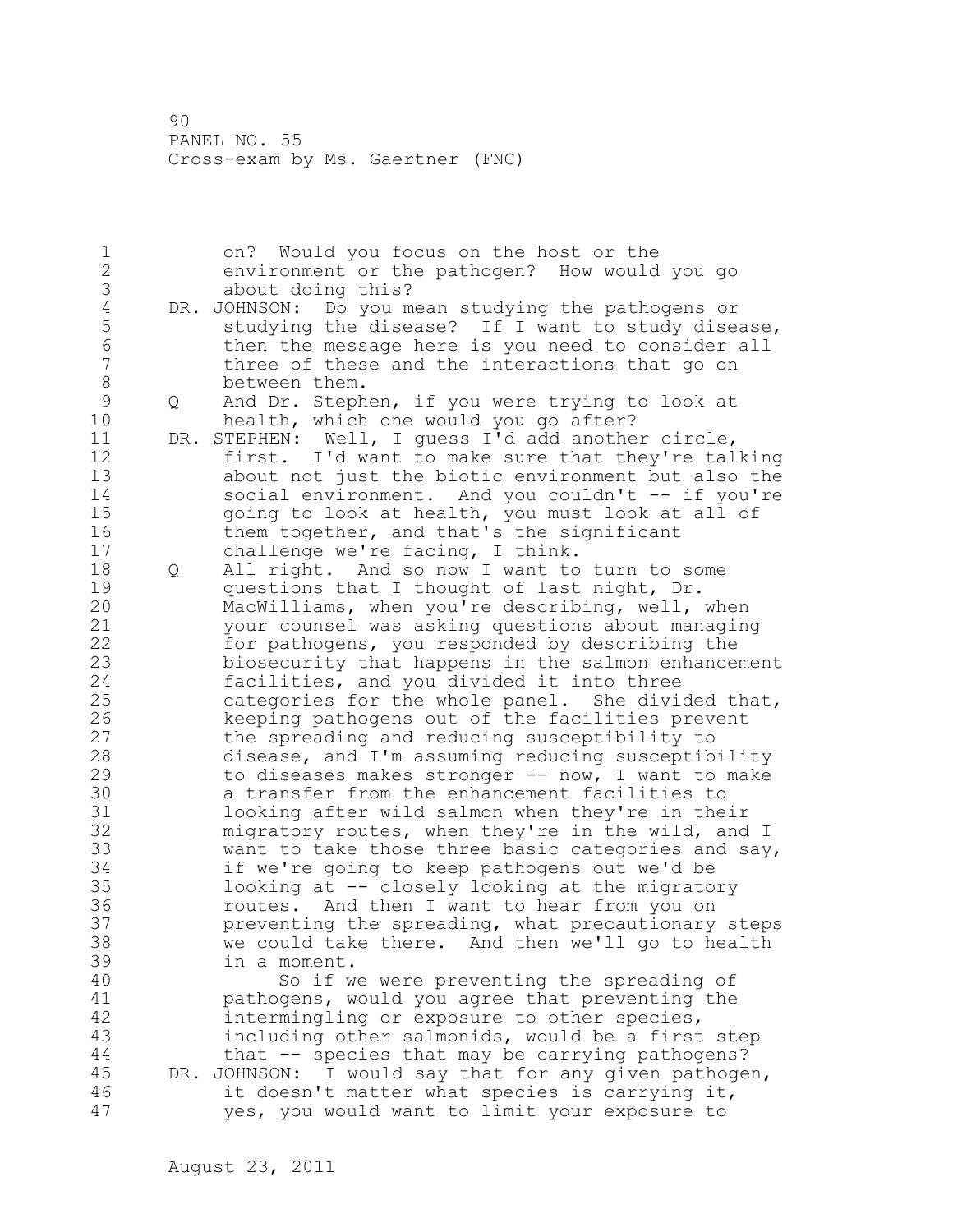| 1              |     | other fish which are carrying that pathogen.         |
|----------------|-----|------------------------------------------------------|
| $\overline{c}$ | Q   | And in the case of Fraser River sockeye salmon       |
| 3              |     | that are operating in the wild, what human           |
|                |     |                                                      |
| $\sqrt{4}$     |     | activity can we do to prevent their exposure to      |
| 5              |     | other fish or other species carrying pathogens?      |
| $\sqrt{6}$     | DR. | JOHNSON: We could continue to maintain high levels   |
| $\overline{7}$ |     | of biosecurity associated with our aquaculture       |
| $\,8\,$        |     | activities.                                          |
| $\mathsf 9$    |     | Could we also move net-pen farms so that they        |
|                | Q   |                                                      |
| 10             |     | weren't in the migratory route? Would that be a      |
| 11             |     | way of minimizing exposure to pathogens?             |
| 12             | DR. | JOHNSON: If pathogens were being sent by a salmon    |
| 13             |     | farm, yes.                                           |
| 14             | Q   | Well, it's not a question of "if" as I've heard it   |
| 15             |     | today. I heard all kinds of different ways that      |
| 16             |     | it's clear that we understand that there's           |
|                |     |                                                      |
| 17             |     | comingling. We don't exactly know which comes        |
| 18             |     | first, the chicken or the egg argument may be        |
| 19             |     | something that I would characterize it as.<br>It's   |
| 20             |     | not a question of "if", it's a question of "how"     |
| 21             |     | and "when" as I've heard it. We could spend a lot    |
| 22             |     | of time, as I've also heard it, looking at that      |
| 23             |     | question, but if, in the meantime, we wanted to      |
|                |     |                                                      |
| 24             |     | protect wild stocks from being exposed to            |
| 25             |     | pathogens, what human behaviour could we do?<br>We   |
| 26             |     | could move net farms, is that agreed?                |
| 27             |     | DR. JOHNSON: That's one thing that I guess you could |
| 28             |     | do, yes.                                             |
| 29             | Q   | Is there anything else that you're aware of that     |
| 30             |     | we could immediately do, particularly in the         |
|                |     |                                                      |
| 31             |     | marine, to prevent exposures to pathogens by         |
| 32             |     | Fraser River sockeye salmon?                         |
| 33             |     | DR. JOHNSON: Other sources of pathogens are pretty   |
| 34             |     | much out of our control.                             |
| 35             | Q   | Thank you. All right, Dr. Kent, I wonder if I        |
| 36             |     | could take you to your report and go to page 24,     |
| 37             |     | which is Exhibit 1449. And I'm looking at your       |
|                |     |                                                      |
| 38             |     | recommendations, because our clients are very        |
| 39             |     | interested in how we can move forward. By my read    |
| 40             |     | of those, they appear quite linearly, like you do    |
| 41             |     | one step, then you do the next, then you do the      |
| 42             |     | third, and I particularly picked that up when I      |
| 43             |     | got to recommendation number 3, the environmental    |
| 44             |     | And you're suggesting that only after a<br>factor.   |
| 45             |     |                                                      |
|                |     | pathogen is shown to be associated with mortality,   |
| 46             |     | and that was like after several years of further     |
| 47             |     | research, that's number one, then you do all the     |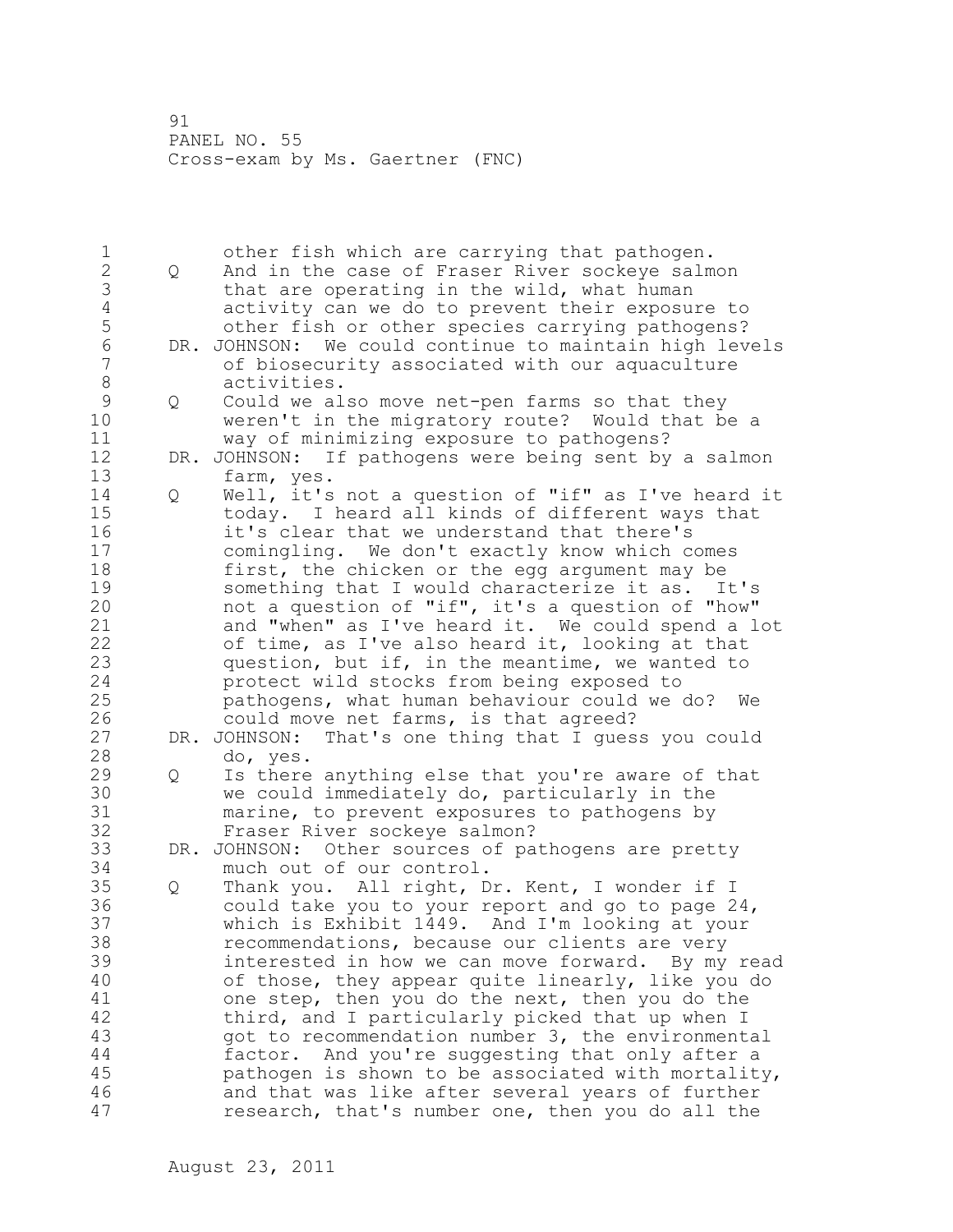1 data analysis, could you then conduct 2 investigations to elucidate which factors 3 influence the distribution and abundance of these<br>4 bathogens, do we really need to do it that way? 4 pathogens, do we really need to do it that way?<br>5 Do we really need to do it so linearly? Can we 5 Do we really need to do it so linearly? Can we be 6 more iterative about this?<br>7 DR. KENT: Yeah, we could, and DR. KENT: Yeah, we could, and I quess a good 8 clarification for item 3, I would make the<br>9 assumption we're talking about from an inf 9 assumption we're talking about from an infectious disease approach what my recommendation is. 11 Probably a good clarification, in hindsight, would 12 be good to put in there that these mathematicians, 13 ecologists, fisheries biologists would be looking 14 at environment and other, you know, other -- 15 collecting those data independently before we 16 start plugging in the pathogen data. 17 So I think that that would be a caveat I'd 18 change there. I'm not saying that if we look at 19 this in total that we'd just have the<br>20 statisticians and modellers and ecolo statisticians and modellers and ecologists sitting 21 doing nothing on these environmental conditions, 22 waiting for us to come up with a pathogen, then 23 we'd start working with them, but they would be 24 working independent at the same time the 25 pathologist and other fish disease experts would 26 be undertaking items 1 and 2. Do you follow me on that? 28 Q Yes, I do. I'm just looking at my next question, 29 actually. 30 DR. KENT: Okay.<br>31 0 I apologize 31 Q I apologize, but I was listening. Now, if you<br>32 agree that we're not managing pathogens but. agree that we're not managing pathogens but, 33 rather, we're not managing -- and we're not 34 actually even managing Fraser River sockeye 35 salmon, we're managing human behaviour, that's 36 essentially what humans get to do when it comes to 37 wild stock, and if you look at the environmental 38 factors that you've listed in the brackets there 39 and you accept for a moment that DFO doesn't have 40 jurisdiction over the human's use of fossil fuels 41 and doesn't have much jurisdiction over logging<br>42 bractices and other land use practices, would ve practices and other land use practices, would you 43 agree, again, that this is another way of saying 44 that we're going to have to focus on pen farming? 45 DR. KENT: Yeah, certainly in conducting the analyses 46 you would include net-pen farming along with these 47 other factors. Even if DFO cannot directly affect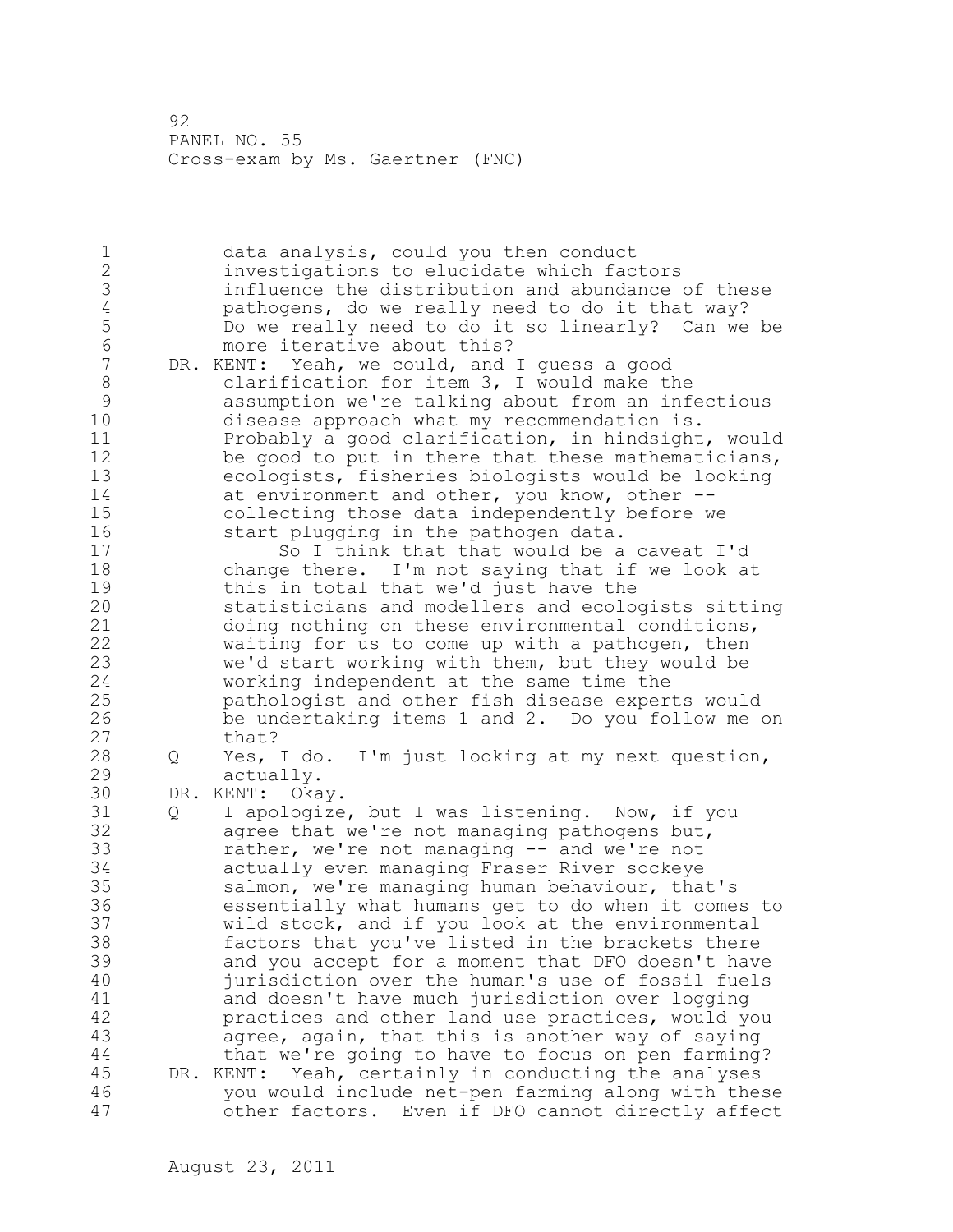1 land use practices, I would assume that if DFO and 2 other scientists correlated impacts of land use 3 practices on causing significant disease on our 4 sockeye salmon, that there are other means to<br>5 change logging practices and agricultural 5 change logging practices and agricultural 6 practices if those really were playing a significant role. If the scientists ended up 8 demonstrating that.<br>9 So yeah, I aqr 9 So yeah, I agree, I assume the net-pen<br>10 farming would be something DFO would be abl farming would be something DFO would be able to 11 control directly. So, on the other hand, I 12 wouldn't expect that the scientists should just 13 ignore these other potential anthropogenic factors 14 that might be affecting the overall prevalence of 15 a particular disease. 16 Q Thank you. And Dr. Johnson, you've heard -- 17 you've mentioned that you've actually worked 18 directly with some First Nations. I'm sure you're 19 19 aware that First Nations have raised, over the<br>20 10 years, concerns around disease and concerns are years, concerns around disease and concerns around 21 aquaculture and net-pen farming relationships to 22 disease, correct? 23 DR. JOHNSON: Yes. 24 Q Are you aware of any steps that the industry has 25 been asked to take to provide research into 26 addressing that concern, the industry, itself,<br>27 broviding studies around the relationship betw providing studies around the relationship between 28 their activities and wild stocks, or is this 29 something that DFO takes on, themselves? 30 DR. JOHNSON: There are some, I believe, a program in<br>31 the Broughton that involves sea lice and the 31 the Broughton that involves sea lice and the<br>32 variety of different groups, to look at the variety of different groups, to look at the 33 potential impacts of sea lice. 34 Q That's one study. 35 DR. JOHNSON: That's one such study. 36 Q Is there any other work that industry has been 37 doing to assist you in addressing this concern? 38 DR. JOHNSON: The industry contributed some money in 39 the first year of our Fraser River sockeye survey, 40 along with the Salmon -- 41 Q That's it so far?<br>42 DR. JOHNSON: -- Found DR. JOHNSON: -- Foundation. 43 Q And that's it so far? 44 DR. JOHNSON: That's what I -- that's the two that I 45 can remember. Maybe -- 46 Q And would you agree with me that if we've got 47 difficulties regarding funding within the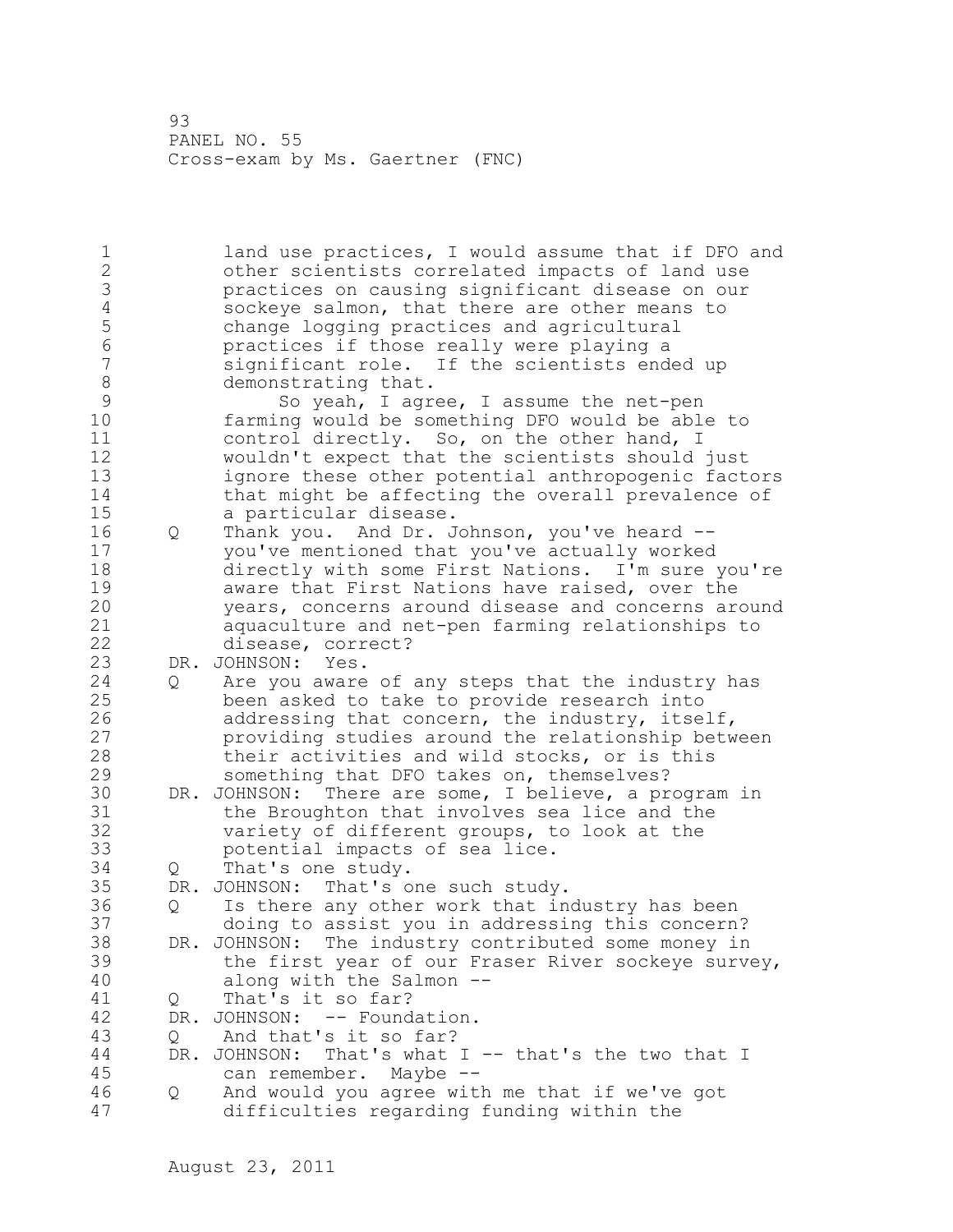1 Department of Fisheries and Oceans and if the 2 concern is with an active industry who's making a 3 very significant profit, that it might be then<br>4 that needs to address some of these concerns? 4 that needs to address some of these concerns?<br>5 DR. JOHNSON: I think that the industry could be a 5 DR. JOHNSON: I think that the industry could be asked<br>6 to contribute to addressing some of these 6 to contribute to addressing some of these<br>7 (concerns, as well as some of the other use concerns, as well as some of the other user 8 groups, such as the sports fishermen benefit a lot<br>9 from these salmon, and others that utilize the 9 from these salmon, and others that utilize the<br>10 fesource. resource. 11 Q Thank you. I'm going to turn, now, to fish health 12 for a moment, and I'm going to ask my next set of 13 questions to Dr. Stephen for a moment. Dr. 14 Stephen, in your report and in your evidence 15 yesterday, I know you were talking about it as it 16 relates to enhancement facilities, but I think the 17 discussion about risk assessments can go broader 18 than that, given your experience. You spoke of 19 two matters of import; one is acceptable<br>20 thresholds of risk, and refocusing on fi thresholds of risk, and refocusing on fish health. 21 **I'd like to take you, now, to page 98 of your** 22 report, and that's the section on the state of 23 science. And midway through it, you make a 24 statement that was of much interest to my client. 25 It begins, "Little research," and it says:  $\frac{26}{27}$ 27 Little research has been done to define<br>28 Socially and ecologically tolerable leve socially and ecologically tolerable levels of 29 disease associated with salmonid enhancement. 30<br>31 31 Dr. Johnson, would you agree that this is also<br>32 applicable to the levels of disease in Fraser applicable to the levels of disease in Fraser 33 River sockeye as it relates to other exposures to 34 pathogens? 35 DR. JOHNSON: I would agree, especially for those 36 stocks that are, you know, very threatened. 37 Q And Dr. Stephen, would you agree, in order to do 38 this type of research, i.e. defining socially and 39 ecologically tolerable levels of disease, you're 40 going to need a broad group of people who care 41 about this resource involved in it, and from my<br>42 client's perspective you're definitely going to client's perspective you're definitely going to 43 need First Nations being involved in helping to 44 define socially and ecologically tolerable levels 45 of disease. 46 DR. STEPHEN: Yes, and I think we featured that in our 47 recommendation as prominently as well.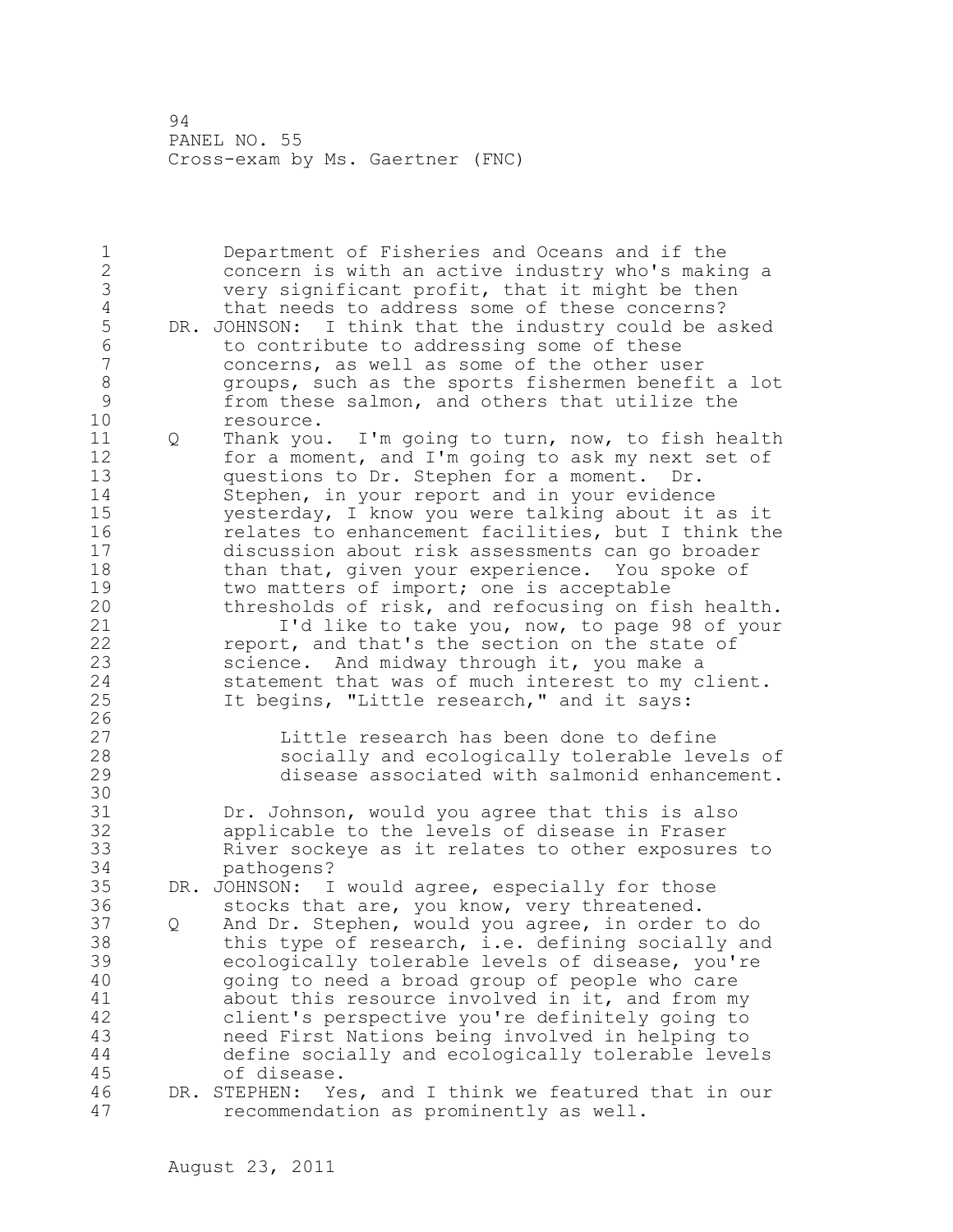1 Q And Dr. Johnson, would you agree that this is 2 something that should not be done by DFO 3 scientists in silo, or industry, but rather this<br>4 has to be done more broadly? 4 has to be done more broadly?<br>5 DR. JOHNSON: I think that it has 5 DR. JOHNSON: I think that it has to be done more<br>6 broadly, and input from First Nations is weld 6 broadly, and input from First Nations is welcome. In fact, any time that we have -- receive concerns 8 from First Nations groups, we try our best to<br>9 investigate those concerns. And we're having 9 investigate those concerns. And we're having worked on the Alberni Inlet sockeye with some of 11 the groups there. And there's a lot. I learned 12 that they, for example, that they've long known 13 that these sockeye came back to the river carrying 14 sea lice scars and wounds. So I think there is a 15 great deal of value, because the First Nations 16 groups are essentially on the river. We do not 17 have the staff to be everywhere on these rivers. 18 And so if people pick up the phone and phone, then 19 we try our best to accommodate or to investigate<br>20 people's concerns. people's concerns. 21 Q In fact, if we were looking at systematic 22 monitoring and evaluation of fish health and fish 23 health services and programs, you would agree that 24 that would need to happen at a local and regional 25 level, and First Nations involvement would be 26 extremely useful?<br>27 DR. JOHNSON: I think DR. JOHNSON: I think everybody's involvement, 28 including First Nations, is useful, provided that 29 those individuals involved are adequately trained 30 and they're given the resources to do that work.<br>31 0 Now, Dr. Stephen, your recommendations also Q Now, Dr. Stephen, your recommendations also 32 included attempting to help to focus more on fish 33 health, public accountability and transparency. 34 That's what you were getting at in -- as it 35 related to enhancement facilities, correct? 36 DR. STEPHEN: Yes. 37 Q And one of those recommendations, and I'm going to 38 take you to them right now. 39 MR. MARTLAND: I'd just point out, Mr. Commissioner, 40 this is the usual time for the break. I think I 41 have another 10 minutes for Ms. Gaertner's time.<br>42 I'm not sure if she'd -- what your preference is I'm not sure if she'd -- what your preference is 43 or what her preference may be in that respect. 44 MS. GAERTNER: I'm happy to take the break. 45 THE COMMISSIONER: All right, thank you. 46 THE REGISTRAR: The hearing will now recess for 10 47 minutes.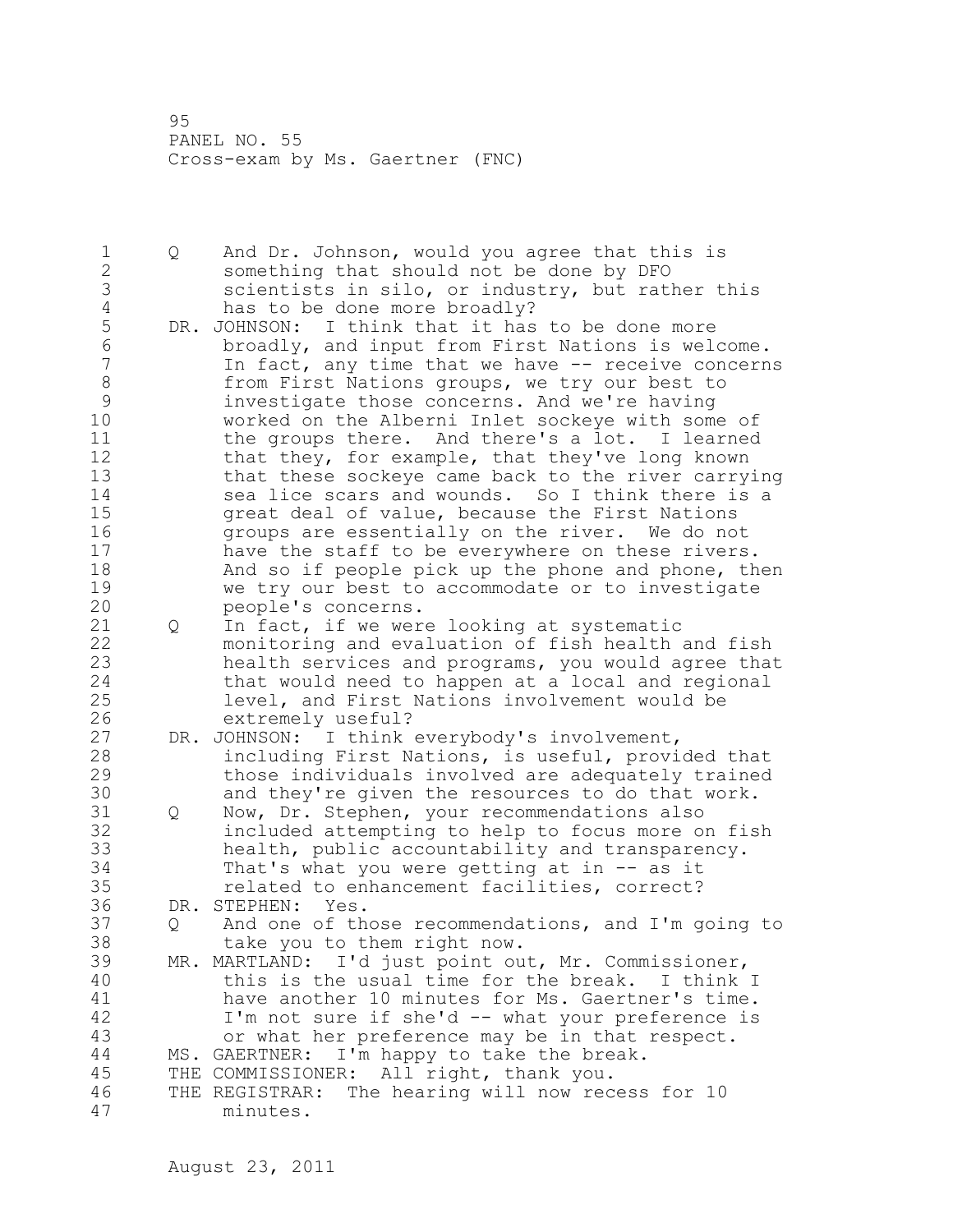96 PANEL NO. 55 Proceedings

| $\mathbf 1$<br>$\overline{c}$                                                                                                                                                             |                                                                                                                                                                                                                                                                                                                                                                                                                                                                                                                                                                                                                                                                                                                                                                                                                                                                                                                                                                                                                                                                                                                                                                                                                                         | (PROCEEDINGS RECONVENED)                          |  |  |  |  | (PROCEEDINGS ADJOURNED FOR AFTERNOON RECESS) |  |
|-------------------------------------------------------------------------------------------------------------------------------------------------------------------------------------------|-----------------------------------------------------------------------------------------------------------------------------------------------------------------------------------------------------------------------------------------------------------------------------------------------------------------------------------------------------------------------------------------------------------------------------------------------------------------------------------------------------------------------------------------------------------------------------------------------------------------------------------------------------------------------------------------------------------------------------------------------------------------------------------------------------------------------------------------------------------------------------------------------------------------------------------------------------------------------------------------------------------------------------------------------------------------------------------------------------------------------------------------------------------------------------------------------------------------------------------------|---------------------------------------------------|--|--|--|--|----------------------------------------------|--|
| $\mathfrak{Z}$                                                                                                                                                                            |                                                                                                                                                                                                                                                                                                                                                                                                                                                                                                                                                                                                                                                                                                                                                                                                                                                                                                                                                                                                                                                                                                                                                                                                                                         |                                                   |  |  |  |  |                                              |  |
| $\sqrt{4}$<br>5<br>$\sqrt{6}$<br>$\boldsymbol{7}$<br>$\,8\,$<br>$\mathcal{G}$<br>10<br>11<br>12<br>13<br>14<br>15<br>16<br>17<br>18<br>19<br>20<br>21<br>22<br>23<br>24<br>25<br>26<br>27 | THE REGISTRAR: The hearing is now resumed.<br>MR. MARTLAND: Mr. Commissioner, by way of<br>housekeeping, at the break we conferred with Mr.<br>Leadem, as well as the Registrar in relation to<br>the documents Mr. Leadem addressed through his<br>questions and to which no objection was made<br>relating to past years of records. So what's<br>proposed by way of marking these as exhibits, and<br>I'll do this in quick form just to place it on<br>record, would be that first the 2002 document,<br>number 8 on Mr. Leadem's list, would become<br>Exhibit 1503. Next, the 2003 document from number<br>3 on the list is 1504. Next, the 2004, number 5<br>on the list becomes 1505. That the 2005 document,<br>number 7 on Mr. Leadem's list, becomes Exhibit<br>1506. For 2006, number 9 on the list, that<br>becomes 1507. For 2007, which is number 4 on the<br>list, that becomes 1508. And we have the 2008 in<br>already. The 2009, number 2 on the list, would<br>become Exhibit 1509. I don't understand there to<br>be objections identified on those. I proposed<br>those exhibit numbers please be assigned.<br>THE COMMISSIONER: Thank you.<br>MR. MARTLAND: Thank you.<br>THE REGISTRAR: They will be so marked. |                                                   |  |  |  |  |                                              |  |
| 28<br>29                                                                                                                                                                                  |                                                                                                                                                                                                                                                                                                                                                                                                                                                                                                                                                                                                                                                                                                                                                                                                                                                                                                                                                                                                                                                                                                                                                                                                                                         |                                                   |  |  |  |  |                                              |  |
| 30<br>31                                                                                                                                                                                  |                                                                                                                                                                                                                                                                                                                                                                                                                                                                                                                                                                                                                                                                                                                                                                                                                                                                                                                                                                                                                                                                                                                                                                                                                                         | EXHIBIT 1503: 2002 B.C. Salmon Farmer<br>Database |  |  |  |  |                                              |  |
| 32<br>33<br>34                                                                                                                                                                            |                                                                                                                                                                                                                                                                                                                                                                                                                                                                                                                                                                                                                                                                                                                                                                                                                                                                                                                                                                                                                                                                                                                                                                                                                                         | EXHIBIT 1504: 2003 B.C. Salmon Farmer<br>Database |  |  |  |  |                                              |  |
| 35<br>36<br>37<br>38                                                                                                                                                                      |                                                                                                                                                                                                                                                                                                                                                                                                                                                                                                                                                                                                                                                                                                                                                                                                                                                                                                                                                                                                                                                                                                                                                                                                                                         | EXHIBIT 1505: 2004 B.C. Salmon Farmer<br>Database |  |  |  |  |                                              |  |
| 39<br>40<br>41                                                                                                                                                                            |                                                                                                                                                                                                                                                                                                                                                                                                                                                                                                                                                                                                                                                                                                                                                                                                                                                                                                                                                                                                                                                                                                                                                                                                                                         | EXHIBIT 1506: 2005 B.C. Salmon Farmer<br>Database |  |  |  |  |                                              |  |
| 42<br>43<br>44                                                                                                                                                                            |                                                                                                                                                                                                                                                                                                                                                                                                                                                                                                                                                                                                                                                                                                                                                                                                                                                                                                                                                                                                                                                                                                                                                                                                                                         | EXHIBIT 1507: 2006 B.C. Salmon Farmer<br>Database |  |  |  |  |                                              |  |
| 45<br>46<br>47                                                                                                                                                                            |                                                                                                                                                                                                                                                                                                                                                                                                                                                                                                                                                                                                                                                                                                                                                                                                                                                                                                                                                                                                                                                                                                                                                                                                                                         | EXHIBIT 1508: 2007 B.C. Salmon Farmer<br>Database |  |  |  |  |                                              |  |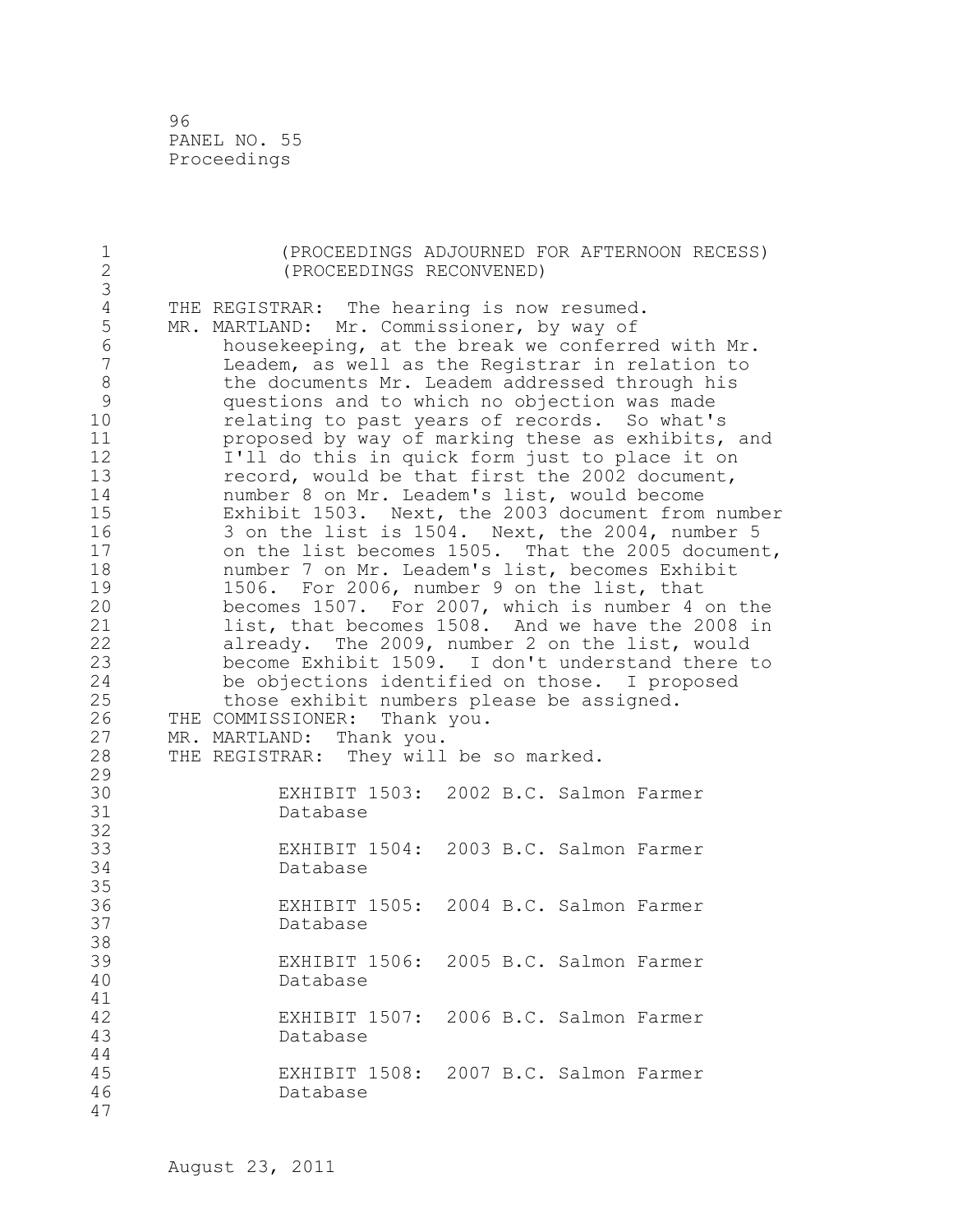| 1<br>$\mathbf{2}$<br>3                                                        |                                                | EXHIBIT 1509: 2009 B.C. Salmon Farmer<br>Database                                                                                                                                                                                                                                                                                                                                                                                                                                                                                                                                       |  |  |  |  |  |
|-------------------------------------------------------------------------------|------------------------------------------------|-----------------------------------------------------------------------------------------------------------------------------------------------------------------------------------------------------------------------------------------------------------------------------------------------------------------------------------------------------------------------------------------------------------------------------------------------------------------------------------------------------------------------------------------------------------------------------------------|--|--|--|--|--|
| $\sqrt{4}$<br>5                                                               | CROSS-EXAMINATION BY MS. GAERTNER, continuing: |                                                                                                                                                                                                                                                                                                                                                                                                                                                                                                                                                                                         |  |  |  |  |  |
| 6<br>$\overline{7}$<br>8<br>9<br>10<br>11<br>12<br>13<br>14<br>15<br>16<br>17 | Q                                              | I'm going to return to your report, Dr. Stephen,<br>and I'm going to go to page 101. And that's<br>recommendation number 3, which is I think the<br>recommendation you were referring to earlier when<br>you were talking about getting different people in<br>the room and looking at risk assessments and<br>otherwise. And in particular, I'm just going to<br>make sure I understand what you mean. First of<br>all, in your rationale, you say, "Private sector<br>DFO and FFSBC." You don't specifically reference<br>First Nations there. Was that an oversight on<br>your part? |  |  |  |  |  |
| 18                                                                            |                                                | DR. STEPHEN: Yeah, I think even broader than First                                                                                                                                                                                                                                                                                                                                                                                                                                                                                                                                      |  |  |  |  |  |
| 19<br>20                                                                      |                                                | Nations, there are other aspects of society as<br>well, yes, that could be included in there.                                                                                                                                                                                                                                                                                                                                                                                                                                                                                           |  |  |  |  |  |
| 21                                                                            | Q                                              | But you'll agree with me that given First Nations                                                                                                                                                                                                                                                                                                                                                                                                                                                                                                                                       |  |  |  |  |  |
| 22<br>23<br>24                                                                |                                                | have as constitutional protected right<br>particularly as it relates to Fraser River sockeye<br>salmon that they will have insights, capacities,                                                                                                                                                                                                                                                                                                                                                                                                                                        |  |  |  |  |  |
| 25                                                                            |                                                | methods and additional insights provided to these                                                                                                                                                                                                                                                                                                                                                                                                                                                                                                                                       |  |  |  |  |  |
| 26                                                                            |                                                | types of groups?                                                                                                                                                                                                                                                                                                                                                                                                                                                                                                                                                                        |  |  |  |  |  |
| 27                                                                            |                                                | DR. STEPHEN: Yes, to the best of my knowledge.                                                                                                                                                                                                                                                                                                                                                                                                                                                                                                                                          |  |  |  |  |  |
| 28<br>29<br>30<br>31<br>32<br>33<br>34<br>35                                  | $Q \qquad \qquad$                              | And if you go to sub-recommendation $3(b)$ , you<br>speak about reinstating a federal/provincial fish<br>health management committee. Recognizing there<br>are concerns that have been raised regarding<br>transparency of information and ensuring the right<br>people are at the table, would you agree that<br>First Nations participation in such an advisory<br>body would be useful going forward?                                                                                                                                                                                |  |  |  |  |  |
| 36<br>37<br>38<br>39<br>40                                                    |                                                | DR. STEPHEN: Just to tell you the background of that<br>body was people who had expertise both inside and<br>out of government in fish health matters.<br>And I<br>think people who have that expertise should be<br>welcome to that sort of committee.                                                                                                                                                                                                                                                                                                                                 |  |  |  |  |  |
| 41                                                                            | Q                                              | In fact, if you were looking at that committee to                                                                                                                                                                                                                                                                                                                                                                                                                                                                                                                                       |  |  |  |  |  |
| 42                                                                            |                                                | determine things like risk assessments, properly                                                                                                                                                                                                                                                                                                                                                                                                                                                                                                                                        |  |  |  |  |  |
| 43                                                                            |                                                | looking at the data, reflecting what type of                                                                                                                                                                                                                                                                                                                                                                                                                                                                                                                                            |  |  |  |  |  |
| $4\,4$                                                                        |                                                | research we need to do, all of those types of                                                                                                                                                                                                                                                                                                                                                                                                                                                                                                                                           |  |  |  |  |  |
| 45                                                                            |                                                | things, it would be recommended that First Nations                                                                                                                                                                                                                                                                                                                                                                                                                                                                                                                                      |  |  |  |  |  |
| 46<br>47                                                                      |                                                | have a part at that table, would you agree?                                                                                                                                                                                                                                                                                                                                                                                                                                                                                                                                             |  |  |  |  |  |
|                                                                               |                                                | DR. STEPHEN: You're describing a slightly broader                                                                                                                                                                                                                                                                                                                                                                                                                                                                                                                                       |  |  |  |  |  |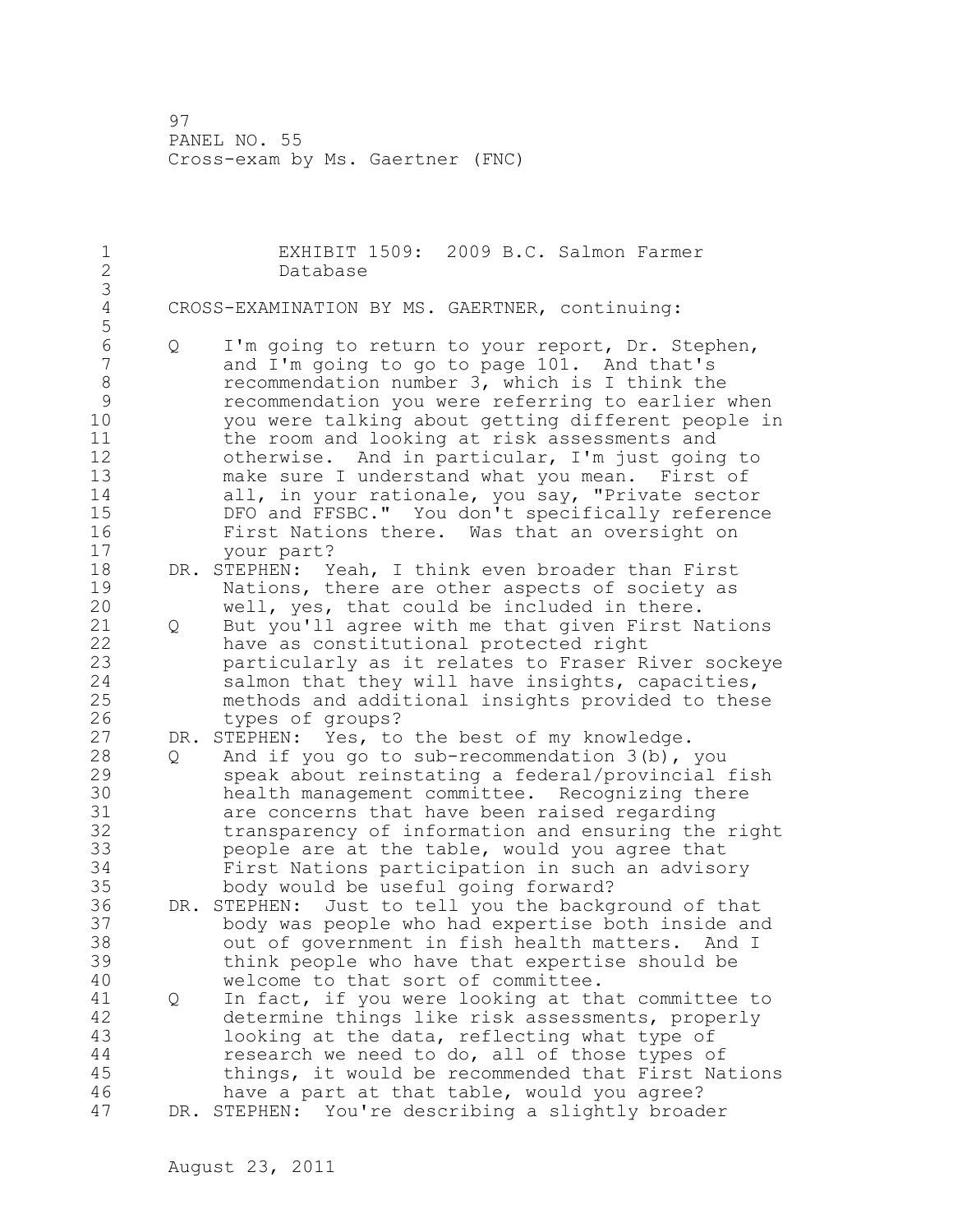1 mandate than it had historically but given that 2 mandate I would agree. 3 Q Thank you. Now, the next recommendation I want to<br>4 take you to is recommendation number 4. And you 4 take you to is recommendation number 4. And you<br>5 efter there to "developing consistent and 5 15 11 refer there to "developing consistent and<br>6 1 transparent processes". And I'm just try. 6 transparent processes". And I'm just trying to understand better how we can make data and 8 information more transparent. And I heard 9 yesterday a little bit of concern about making it public. My clients have been saying that they are 11 not a member of the public and that they should be 12 getting the information at the same time as other 13 governments. What other ways can we look at to 14 determine and improve transparency of information 15 regarding such matters as disease and pathogens? 16 What can we do to improve this? 17 DR. STEPHEN: Well, I think there's two types of 18 transparency. One is I think the one that perhaps 19 you are alluding to was making the results and<br>20 process accessible to a wide suite of the publ: process accessible to a wide suite of the public 21 and that's again a governmental decision. I think 22 I was thinking more about being more explicit on 23 the criteria and the systems that are used for 24 decision release. 25 We certainly got some explanations from 26 people like Dr. MacWilliams and Sherry Mead about<br>27 some of their decision but I quess this some of their decision but I guess this 28 recommendation somewhat reflects our frustration 29 with trying to document how the decisions were 30 clearly made in each case. So our recommendation<br>31 was to have some sort of, as you see with 4(a), a 31 was to have some sort of, as you see with 4(a), a<br>32 more detailed idea of thinking about how we can more detailed idea of thinking about how we can  $-$ -33 almost a decision algorithm, if you like, that 34 would be standard and consistent so that people 35 would understand both within an organization, 36 between organizations and outside, that, yes, we 37 agree we've met our standard for precaution from 38 releasing these fish. 39 Q Dr. Johnson, I'm wondering, in your work whether 40 or not the use of protocols between Science and 41 First Nations would be a useful way of improving<br>42 transparency of data information and transparency of data information and 43 interpretation of that data information, as it 44 relates to pathogens? 45 DR. JOHNSON: Can you define what you mean by 46 "protocols"? 47 Q So if the Department of Fisheries and Oceans and,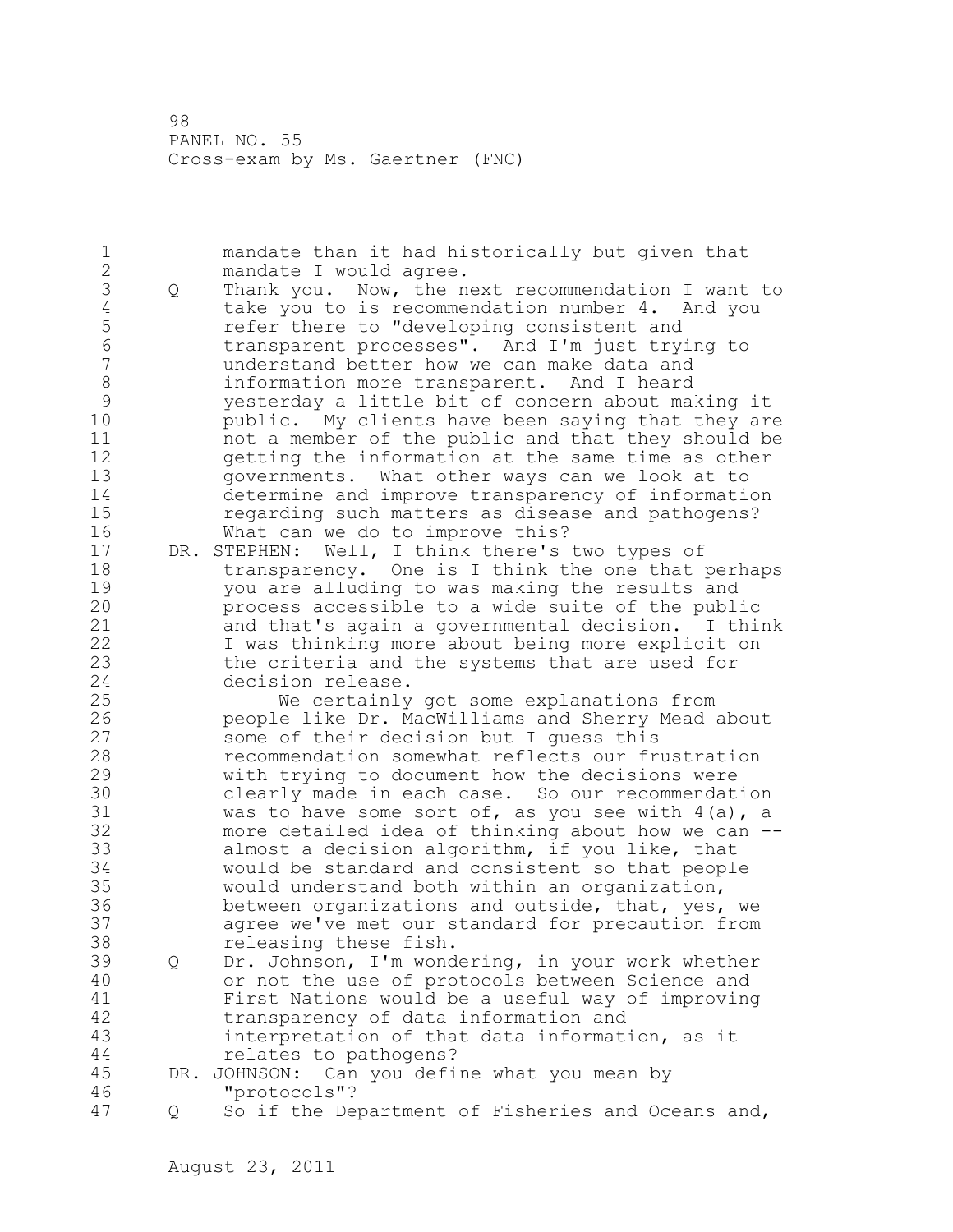1 in particular, Science, had a protocol directly, 2 for example, with the First Nations Fisheries 3 Council, which is the provincial organization,<br>4 which provided how information would be shared 4 which provided how information would be shared,<br>5 when information would be shared, those types o 5 when information would be shared, those types of 6 specific protocols, would that, in your view,<br>7 increase the transparency and sharing of increase the transparency and sharing of 8 information?<br>9 DR. JOHNSON: I b 9 DR. JOHNSON: I believe it would, yes.<br>10 0 Would you make that as a recommen 10 Q Would you make that as a recommendation to the 11 Commissioner when he's considering transparency of 12 data? 13 DR. JOHNSON: If First Nations were involved, any 14 **partner that's involved in research programs,** 15 should be able to share the data -- who's actively 16 involved within the research program. 17 Q And then the last thing I wanted to talk about was 18 the communication of complex issues. These are 19 extremely complex issues, as we've already<br>20 discovered sitting here, and as we continue discovered sitting here, and as we continue to do 21 the work. Dr. Johnson and Dr. Stephen, I'd ask 22 for both of you, what recommendations could you 23 make to improve the communication around these 24 complex issues with First Nations and then with 25 the public? 26 DR. JOHNSON: I guess in one area -- there tends to be<br>27 a lot of misinformation and a lot of a lot of misinformation and a lot of 28 misinformation with respect to diseases, causes of 29 diseases, relationships between pathogens and 30 disease that are out in the public domain. I<br>31 ouess it's the responsibility of all of us wh guess it's the responsibility of all of us who are 32 fish disease experts or fish disease specialists 33 or veterinarians to work more to help the public 34 and First Nations understand these issues and 35 thereby potentially reducing the amount of this 36 misinformation that goes around. I think that's a 37 really important thing to start with. 38 DR. STEPHEN: I'm actually quite glad you asked this 39 question because after the discussion yesterday 40 about my recommendations, a couple more sprung to 41 my mind, without upsetting our colleagues from<br>42 Canada there who want to be done with Canada there who want to be done with 43 recommendations. And I think you've hit on a key 44 thing where, well, one thing I was thinking was 45 actually this body is a nice microcosm of moving 46 forward where we have a variety of parties with a 47 variety of interests with a variety of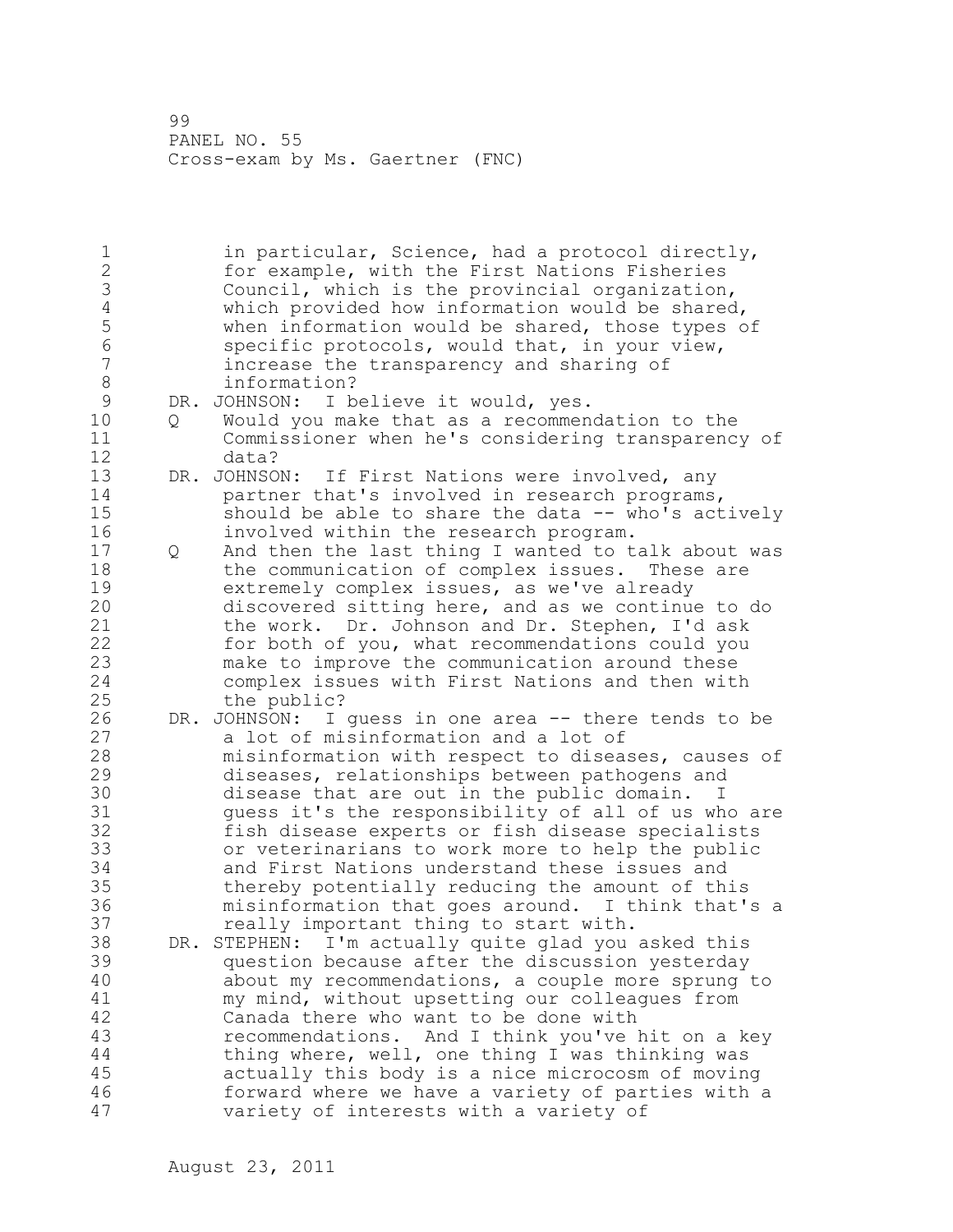1 perspectives. And as I understand it, Mr. 2 Commissioner, it will be your job to try to pull 3 these together to move forward. And the question<br>4 1 had in my mind walking home last night was, 4 I had in my mind walking home last night was,<br>5 Who's going to do that after the Commission? 5 who's going to do that after the Commission? And<br>6 1 can see a role for, you know, the Salmon Health 6 I can see a role for, you know, the Salmon Health Commissioner, whose job it is to link, whose job 8 it is to share information, share perspectives, 9 integrate people so we have -- and even earlier<br>10 on, ma'am, when you brought up the idea that th on, ma'am, when you brought up the idea that this 11 wouldn't be within DFO's mandate to look at land 12 use, I hope that we see broadly an all-government 13 approach to a species is affected by many aspects 14 that fall outside our jurisdiction. 15 So to me, that I think would be one very 16 important thing to have a person whose job it 17 would be to still be the knitter together and the 18 communicator and linker. And I think on a more 19 **pragmatic level, there's a very big push in**<br>20 Science these days for knowledge and knowle Science these days for knowledge and knowledge 21 translation where we have people whose job it is 22 to take complex issues and try to communicate that 23 to other stakeholders, other scientists and other 24 groups. And this is an area we see a lot in the 25 human health field, less so in the biological 26 fields, about getting the information to the<br>27 seeple who need to know to make decisions. people who need to know to make decisions. And I 28 could see that as a strong recommendation going 29 forward as a very important role for government to 30 play to help to facilitate that sort of<br>31 communications to the broad stakeholder communications to the broad stakeholders worrying 32 about sockeye salmon. 33 Q And would you agree that it may not be just one 34 individual given the varying approaches to risk 35 and the varying ways in which we look at risk and 36 even how we ask questions of scientists, it may be 37 more useful to have a body of people representing 38 different perspectives? 39 DR. STEPHEN: I think it would be very important to 40 make it somebody's job just so that it's their 41 task to do it but I agree. Maybe we'll call it a<br>42 secretariat but I very much agree that developing secretariat but I very much agree that developing 43 some of the participatory approaches that we see 44 in population health can be applied to an issue of 45 salmon health and that includes a broader body of 46 consultation. 47 Q Thank you. I realized I missed one question on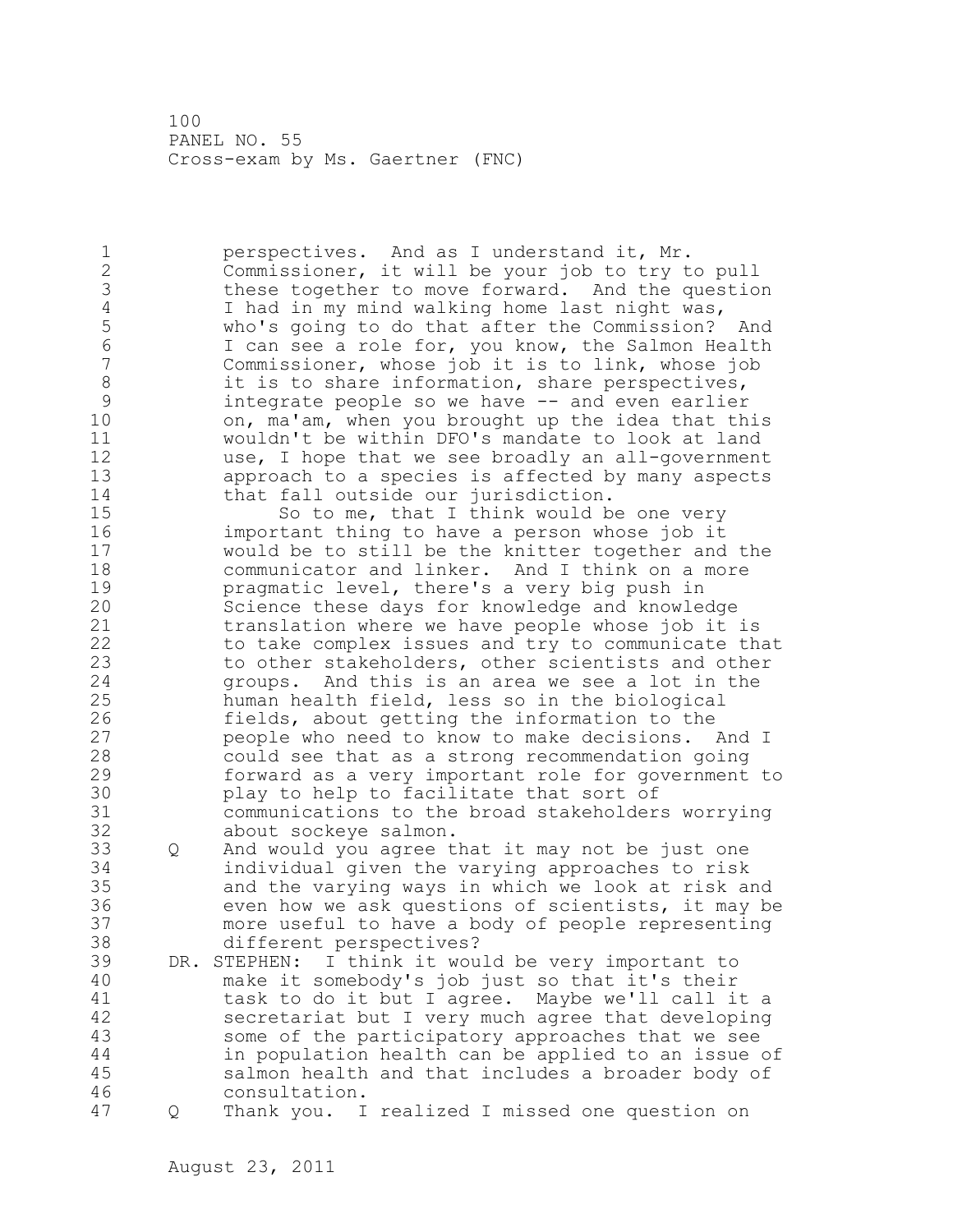101 PANEL NO. 55 Cross-exam by Ms. Gaertner (FNC) Cross-exam by Ms. Schabus (STCCIB)

1 recommendation 2 of yours. You mentioned there 2 under sub-recommendation 2(e) at page 100 that you 3 The Capacity for fish health staff to<br>4 visit facilities on a reqular basis". I'm 4 visit facilities on a regular basis". I'm 5 wondering if also you would suggest unscheduled 6 site visits to facilities, both in terms of enhancement facilities in this case and also as it 8 relates to fish farms? 9 DR. STEPHEN: That would have two different jobs. To<br>10 me, one of the most important things for building me, one of the most important things for building 11 a good veterinary client relationship so people 12 will take your advice is to build a trusting 13 relationship. And that I think should be separate 14 than an audit and inspection role so that we'd see 15 more collegial development of fish health plans. 16 So I would separate out those two types of visits. 17 Q But you would do both? 18 DR. STEPHEN: I think if you had the objective of 19 ensuring, as you say, some degree of public<br>20 insight, and this would be unique to foodinsight, and this would be unique to food-21 producing areas if we're looking at the salmon 22 farms and similarly with the hatcheries, but if 23 that is a management goal to have a degree of 24 external auditing, you would have to have some 25 unscheduled visits as well. 26 MS. GAERTNER: Those are my questions.<br>27 THE COMMISSIONER: Thank you, Ms. Gaer THE COMMISSIONER: Thank you, Ms. Gaertner. 28 MR. MARTLAND: Thank you, Mr. Commissioner. I have 29 counsel for the Cheam and Stó:lō at five minutes. 30 Thank you.<br>31 MS. SCHABUS: T MS. SCHABUS: Thank you, Mr. Commissioner. 32 THE COMMISSIONER: Thank you, Ms. Schabus. 33 MS. SCHABUS: Nicole Schabus, co-counsel for Stó:lō 34 Tribal Council and the Cheam Indian Band. 35 36 CROSS-EXAMINATION BY MS. SCHABUS: 37 38 Q Listening to the panel over the past two days it 39 seems that even on the panel when you look at the 40 issues of pathogens and disease, you look at it 41 from a compartmentalized lens almost from the<br>42 specialization that you're working from and the specialization that you're working from and that 43 you are working in. Now, sometimes when it comes 44 down to terms, when you were talking, for example, 45 about risk, you even had a slightly different 46 interpretation looking at it from that lens. But 47 one of the things that I think I heard you all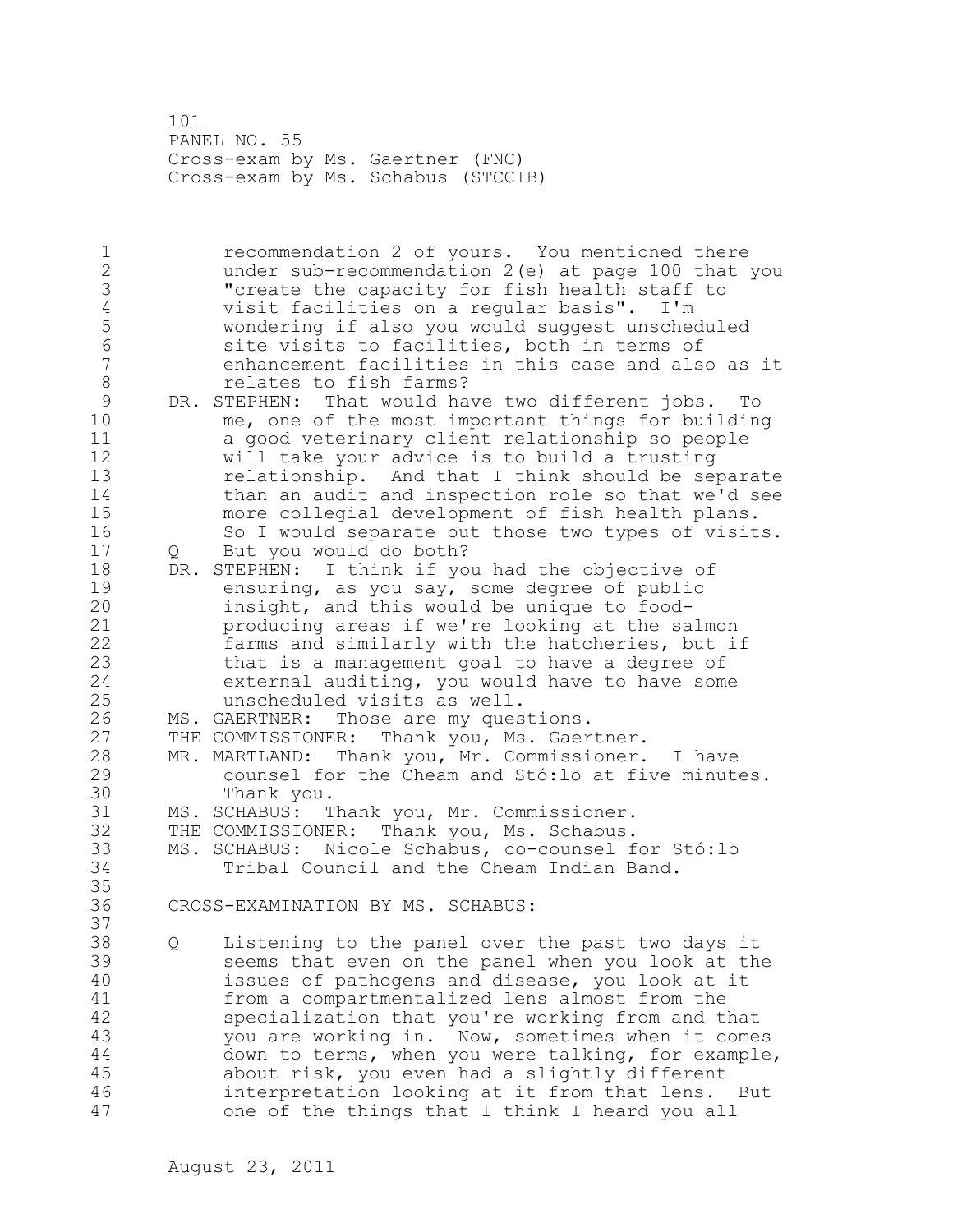102 PANEL NO. 55 Cross-exam by Ms. Schabus (STCCIB)

1 saying is that it is very important to develop a 2 more holistic way of actually looking at fish 3 health when we are dealing with the issue. And<br>4 1'd just like to put that to you. So when we are 4 I'd just like to put that to you. So when we are<br>5 dealing with fish health that includes looking at 5 dealing with fish health that includes looking at 6 the impacts of pathogens but also the impact of<br>7 environmental conditions, pollution, et cetera, environmental conditions, pollution, et cetera, on 8 the overall fish health and also the increased<br>9 serves presence of pathogens, you'd agree with that or 9 presence of pathogens, you'd agree with that on<br>10 the panel? the panel? 11 DR. KENT: I would agree. 12 DR. JOHNSON: I would agree. 13 DR. STEPHEN: I would suggest that that still is 14 insufficient (indiscernible - poor sound quality) 15 from thinking about health. I mean, health is not 16 the absence of these hazards that you're talking 17 about. Health isn't the pathogens that you're 18 able to describe in your environment. And that 19 includes giving them the needs for daily living,<br>20 appropriate food, appropriate water. It include appropriate food, appropriate water. It includes 21 being able to deal with stressors and hazards like 22 we've talking about, and it also includes our 23 ability to meet our expectations. So I think it's 24 an even broader picture than you've provided. 25 Q I agree with that. And so in the end, what you're 26 seeing is the way forward in dealing with issues<br>27 of fish health, as you are suggesting and of fish health, as you are suggesting and 28 recommending it, to actually have a more 29 comprehensive approach that deals with overall 30 fish health and brings all these experiences and<br>31 expertise together. I'm putting it to you, Dr. 31 expertise together. I'm putting it to you, Dr. Stephen. 33 DR. STEPHEN: Yes, I would agree that we'd like to have 34 a holistic view of health. 35 Q And an approach, a comprehensive approach of 36 dealing with fish health in light of that? 37 DR. STEPHEN: Absolutely. With the proviso, of course, 38 that we don't really do that well or know how to 39 do that well. Some of the scientific methodology 40 for putting together complex socioecological 41 systems and studying those and understanding the<br>42 change in systems that are often unpredictable, change in systems that are often unpredictable, 43 there's a lot of both cultural change in science 44 and methodological development that has to go into 45 really doing that successfully. 46 Q And what I'm going to suggest to you is exactly 47 that. My clients, as an Indigenous people and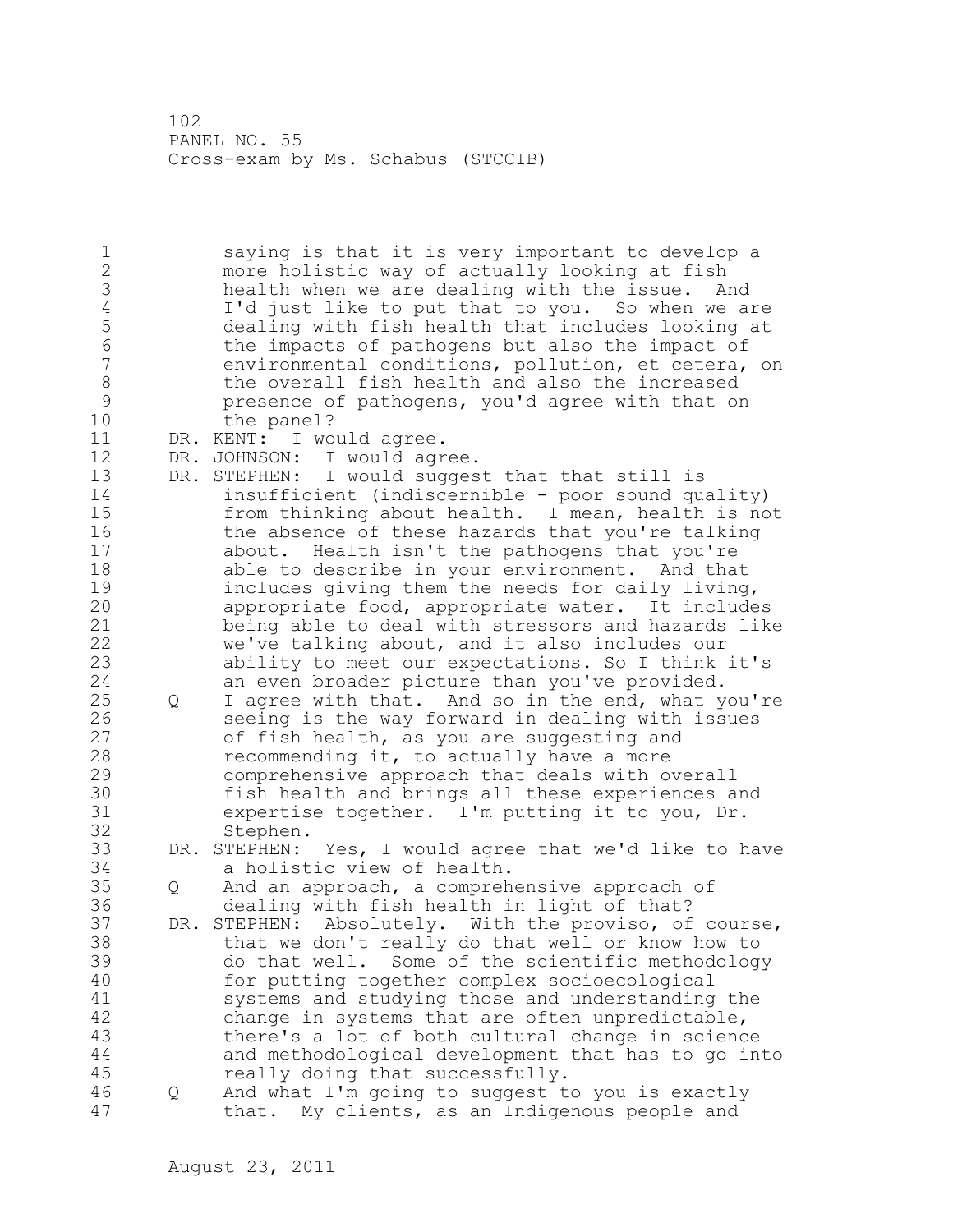103 PANEL NO. 55 Cross-exam by Ms. Schabus (STCCIB)

1 Indigenous peoples generally have a more holistic 2 world view and a way of looking at issues that 3 way. And so specifically when it comes to fish<br>4 health, my clients being Indigenous peoples, the 4 health, my clients being Indigenous peoples, they<br>5 1ive along the river, my client specifically alone 5 live along the river, my client specifically along<br>6 the lower Fraser River. And they have a very 6 the lower Fraser River. And they have a very<br>7 close relationship with salmon. They're very close relationship with salmon. They're very 8 concerned about the overall decrease in fish, in<br>9 fish health. So when you're looking at Indigeno 9 fish health. So when you're looking at Indigenous<br>10 howledge and Indigenous concerns, the way knowledge and Indigenous concerns, the way 11 Indigenous peoples articulate those concerns in a 12 holistic manner, I'm suggesting to you that this 13 is actually a very important element that will 14 have to be at the key of developing a more 15 comprehensive approach to dealing with fish 16 health. 17 DR. STEPHEN: I think if we develop an eco-health 18 approach to fish it will take into the account of 19 mot only First Nations but other groups who have<br>20 have an availed of the system for sure. knowledge of the system for sure. 21 Q Exactly. But when you're looking at Indigenous 22 knowledge, you're looking actually at the most 23 long-term knowledge about fish health and the fish 24 in this very ecosystem and the ecosystem. And I'm 25 putting it to you, Dr. Stephen, but I think also 26 Dr. Kent, you were talking about the necessity of<br>27 developing a baseline and finding that historic developing a baseline and finding that historic 28 baseline of what a healthy fish population is but 29 also what fish health is. Indigenous knowledge is 30 key to that. Would you agree with that?<br>31 DR. KENT: I agree with that and I guess I th DR. KENT: I agree with that and I guess I think it's 32 beyond -- I see where you're going with this and I 33 see that this would be a very useful integration 34 of Indigenous knowledge with kind of the 35 scientific method, if you will, and I don't think 36 that they have to be really kept separately and I 37 think there's a way of interacting with the two of 38 them with this obtaining knowledge. Basically, 39 what I'm hearing for the last two lawyers is that 40 we have this opportunity where we have basically 41 field biologists. They may not be trained in a<br>42 traditional way but you have eyes and ears out traditional way but you have eyes and ears out 43 there in the field and integrating well with the 44 scientific method. I don't think it would be 45 against the Indigenous way of doing it that this 46 could be a very useful endeavour. 47 Q And not trained in the traditional western way but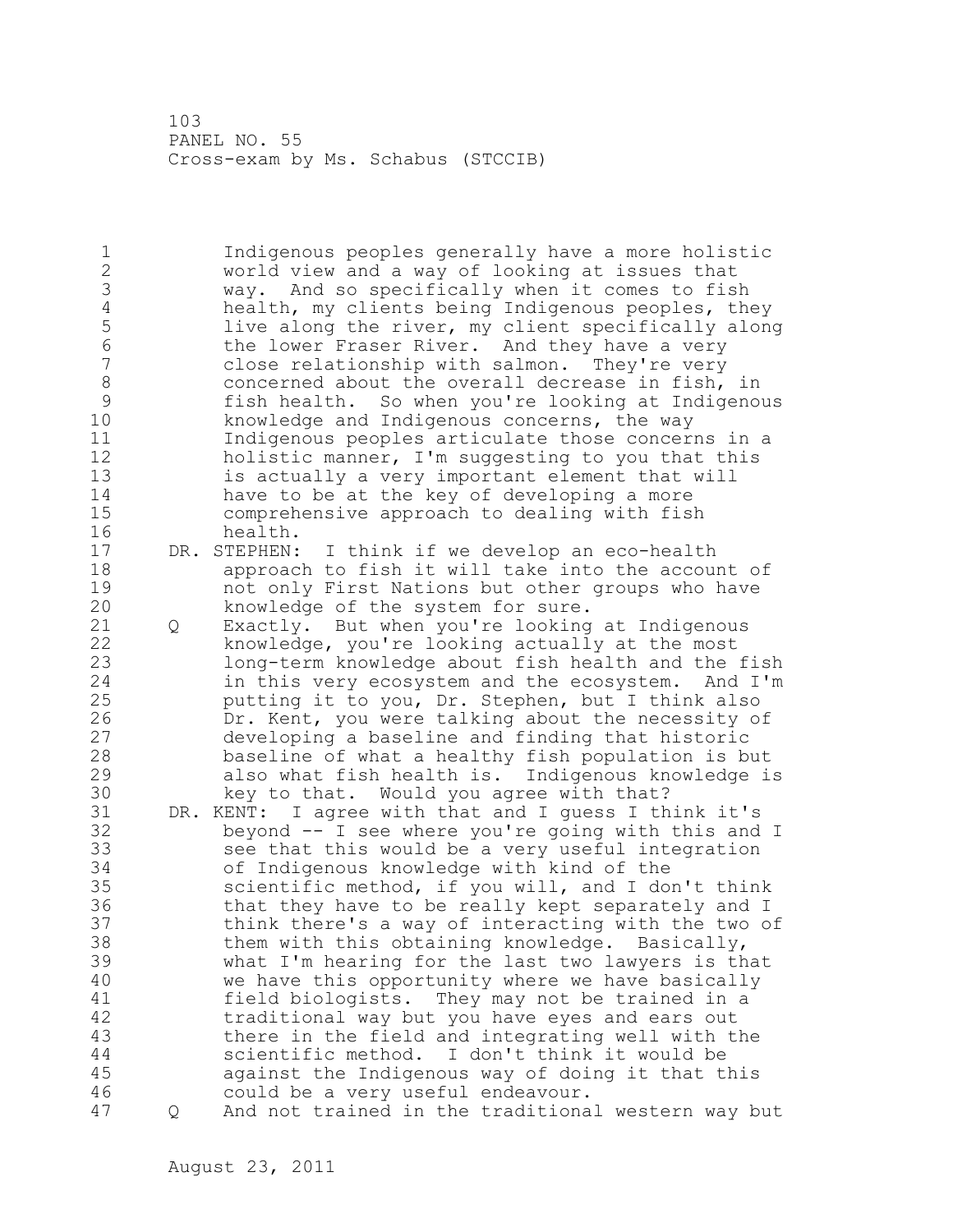104 PANEL NO. 55 Cross-exam by Ms. Schabus (STCCIB) Cross-exam by Ms. Pacey (GILLFSC)

1 very much trained in their own traditional way? 2 DR. KENT: That's correct. That's right. 3 Q And just taking it from there, my clients speak<br>4 and have a concern about the overall decline in 4 and have a concern about the overall decline in<br>5 bealth of the Fraser River sockeye salmon stock: 5 health of the Fraser River sockeye salmon stocks.<br>6 6 And putting that question to you, as the panel, I 6 And putting that question to you, as the panel, I<br>7 suggest to you that you also share in that overal suggest to you that you also share in that overall 8 concern about the decline of health of the Fraser 9 River sockeye salmon stocks.<br>10 DR. STEPHEN: Yes, I certainly do DR. STEPHEN: Yes, I certainly do. 11 DR. MacWILLIAMS: Yes, that's correct. 12 DR. JOHNSON: I also do. 13 DR. KENT: And I do, too. 14 Q And having sent that decrease over the last years 15 and decades, that is a concern that you would 16 agree with me is best approached by actually 17 integrating Indigenous knowledge and finding a 18 more comprehensive way of overall planning for 19 fish health.<br>20 DR. STEPHEN: If DR. STEPHEN: If I may, I think the importance here is 21 not to start thinking about primacy of information 22 about whose might be more or less important but to 23 actually build that collegial trusting 24 relationship where we can see the evidence and how 25 it contributes to different parts of this complex 26 problem.<br>27 MS. SCHABUS: MS. SCHABUS: Very much so. Thank you. Those are my 28 questions. 29 MR. MARTLAND: Mr. Commissioner, Areas D and B had 30 requested time, although not within the period for<br>31 time. Still permitting for Mr. Taylor and the time. Still permitting for Mr. Taylor and the 32 short re-examination that I have, I do have five 33 minutes. I'd like to ask counsel, Katrina Pacey, 34 for Areas D and B to use that for her questions. 35 MS. PACEY: Thank you, Commissioner. And thank you to 36 Mr. Martland for accommodating me at the last 37 minute. 38 THE REGISTRAR: Your name, please? 39 MS. PACEY: Katrina Pacey, P-a-c-e-y, first initial K. 40 Thank you. 41<br>42 CROSS-EXAMINATION BY MS. PACEY: 43 44 Q Dr. Stephen, I have a few questions for you. We 45 have heard over the last two days a great deal 46 about the approach that's been taken to the study 47 of disease in salmon stocks and the gaps in that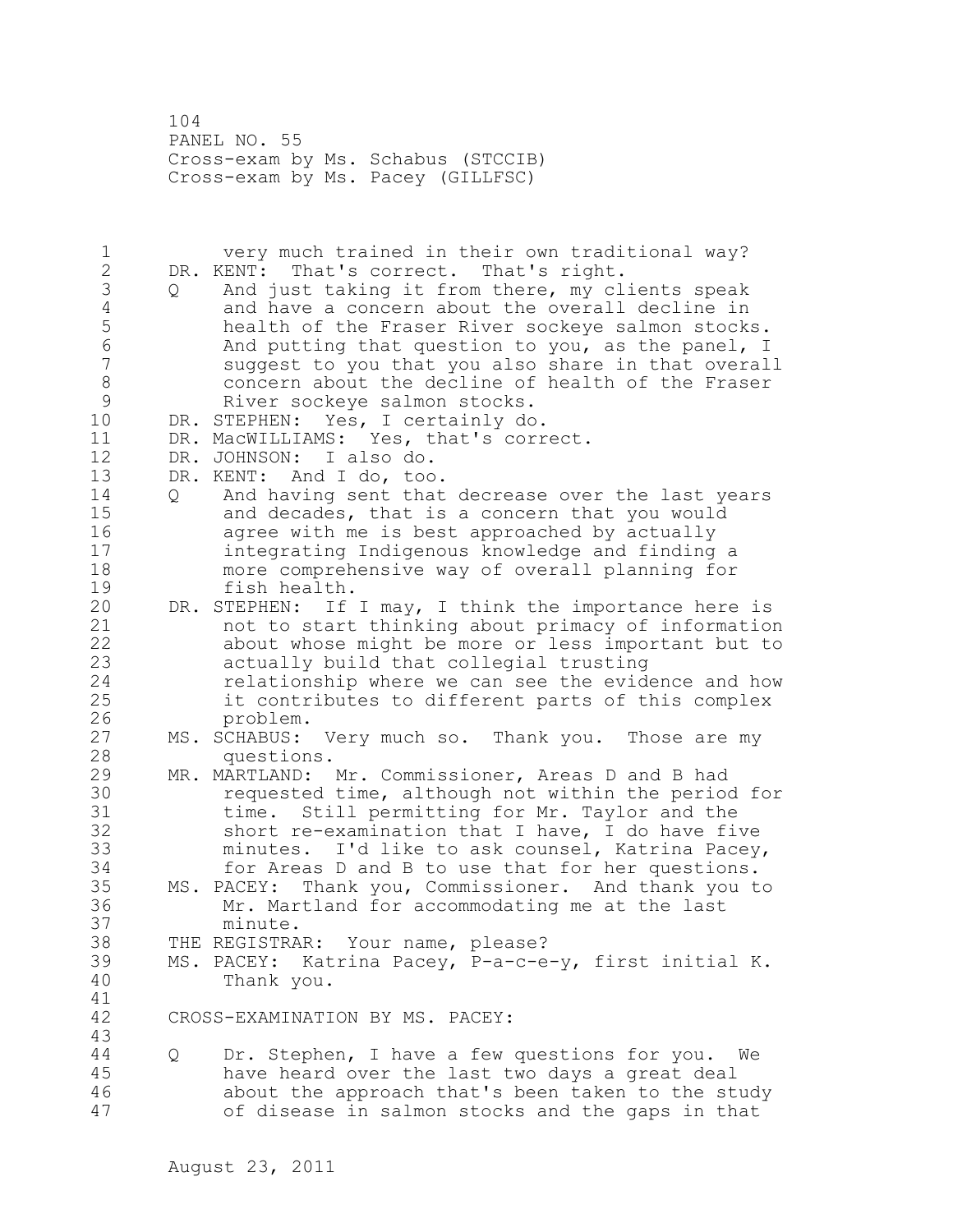105 PANEL NO. 55 Cross-exam by Ms. Pacey (GILLFSC)

1 research in British Columbia. And so my question 2 to you is regarding the focus of that research and 3 the way in which some of that research has been<br>4 andertaken. So I suppose you would agree with r 4 undertaken. So I suppose you would agree with me 5 if I suggested to you that a lot more fish are<br>6 actually infected with a bacteria or a virus tl 6 6 actually infected with a bacteria or a virus than<br>7 the number of fish that actually die as a result: the number of fish that actually die as a result; 8 is that correct?<br>9 DR. STEPHEN: Dependi 9 DR. STEPHEN: Depending on the pathogen but as a<br>10 oenerality I'd say that's true, yes. generality I'd say that's true, yes. 11 Q And so when we look at other flus, and I'll draw 12 by way of example perhaps the Avian flu, we don't 13 just look at the mortality rates but we look at 14 the number of actual carriers, the rate of 15 illness. So it could be that 30 percent of human 16 beings and 30 percent of animals are sick and then 17 2 percent die, just by way of example. 18 DR. STEPHEN: Generally, in research but not in ongoing 19 monitoring and surveillance. There it's generally<br>20 100king at morbidity and mortality, whether it's looking at morbidity and mortality, whether it's 21 humans, cattle or other species. 22 Q Would you agree with me, though, if concern is 23 regarding the health of salmon stocks in British 24 Columbia, and if our concern is regarding the 25 actual transmission rates, it's important to 26 continue to focus on those actual sick fish, as<br>27 copposed to just those fish that pass away becau 27 opposed to just those fish that pass away because<br>28 obviously transmission itself is more likelv from obviously transmission itself is more likely from 29 fish that are alive and continue to transmit that 30 virus.<br>31 DR. STEPHEN DR. STEPHEN: You go and look at the healthy, the 32 infected, the sick and those who are recovered. 33 Q In that case then, would you agree with me that 34 the focus on mortality or on dead fish, as we have 35 seen in the research evolving out of fish farms 36 and so forth, that if we want to focus on 37 transmission rates and the likelihood of 38 transmission from those facilities, that we should 39 refocus our attention and our research efforts in 40 order to look at rates of disease itself and the 41 rates of virus, pathogens and so forth among those<br>42 stocks, as opposed to just focusing on mortality? stocks, as opposed to just focusing on mortality? 43 DR. STEPHEN: I think if we all want to understand the 44 transmission dynamics and movements of pathogens 45 we have to look at more than mortality, yes. 46 Q And so would you agree with me then that the 47 approach that's been taken in terms of the audits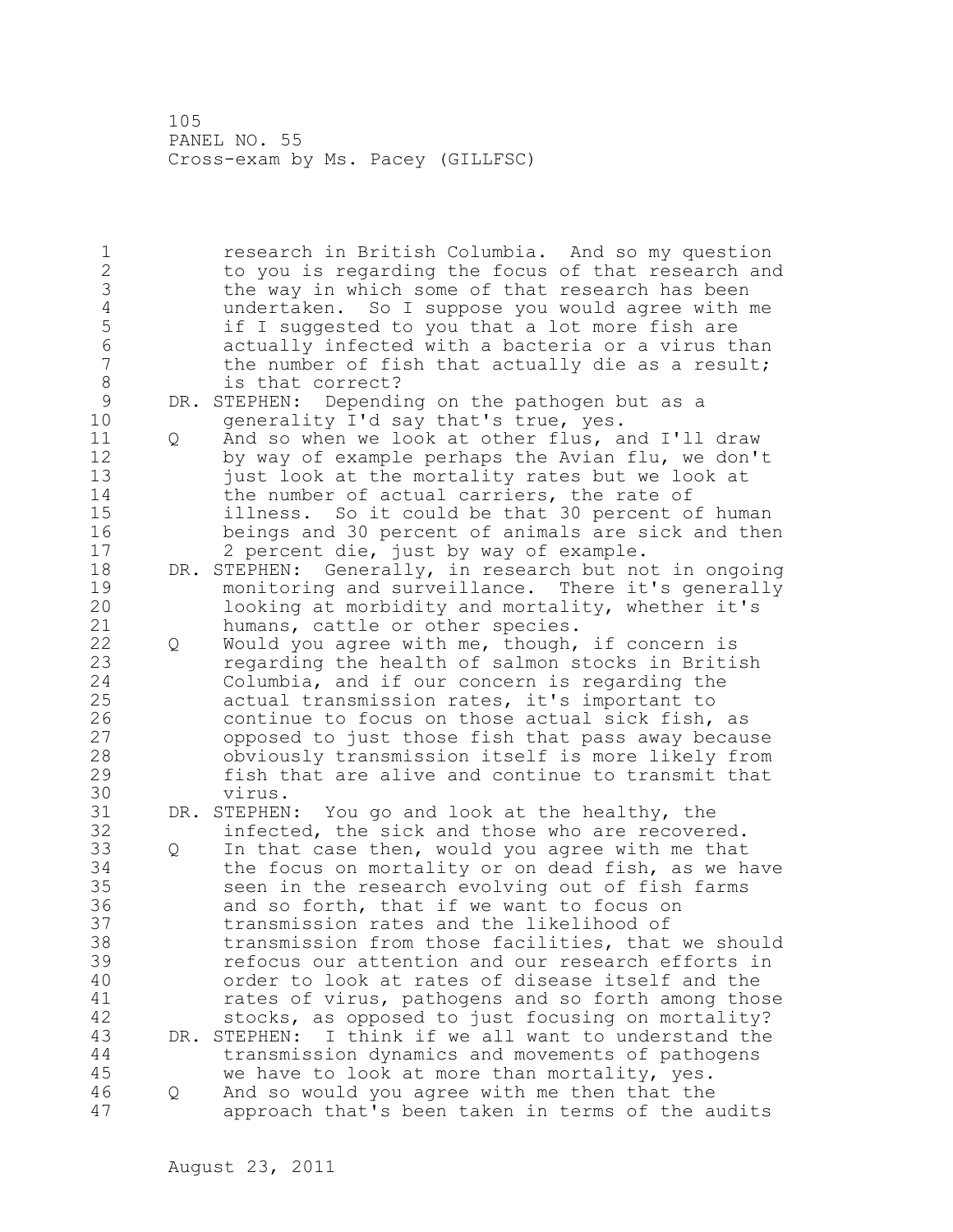106 PANEL NO. 55 Cross-exam by Ms. Pacey (GILLFSC)

1 that take place in certain facilities that do 2 focus on mortality should shift away from that 3 pure focus and be looking at actual rates of<br>4 bathogen, as they exist in the facilities 4 pathogen, as they exist in the facilities 5 themselves?<br>6 DR. STEPHEN: Th 6 DR. STEPHEN: The challenge that we have with a lot of<br>7 fish disease is most pathogen tests require a dea fish disease is most pathogen tests require a dead 8 fish. So we've got a methodological problem of 9 having tests that good for live fish that are easy to do and reliable for a number of pathogens, not 11 all of them. 12 Q Perhaps you could give me some more detail in 13 terms of why it is? Is it an accessibility issue?<br>14 15 it a methods issue? Is it a methods issue? 15 DR. STEPHEN: I think it's a combination of a methods 16 issue and a historical approach issue. I mean 17 back in the history of fish disease, the fish sort 18 of didn't count in some ways and most of them were 19 interested early in just getting the bug and<br>20 describing the bug. And fish tend not to be describing the bug. And fish tend not to be like 21 a dog or a cat or a human, looked at in sort of 22 that value of the individual. So they're more 23 like poultry farms where the same thing, they 24 euthanize some chickens and they can get now a 25 more comprehensive suite of diagnostic tests. 26 They can get the physical exam. They can get the<br>27 bacteriology, the histopathology in a larger bacteriology, the histopathology in a larger 28 suite. So part of it, I think, reflects the 29 history of practice and the way they can access 30 samples. 31 Q So that in light of the concerns in terms of 32 salmon returns on the Fraser that have caused the 33 government to call for a public Commission inquiry 34 and the obvious importance of that issue, would 35 you say that it's appropriate then to refocus 36 research efforts and start taking perhaps a 37 different paradigm in how the lives of those 38 salmon are valued in terms of the disease itself 39 and start looking at the rates of illness, as 40 opposed to just mortality? 41 DR. STEPHEN: Rates of illness, rates of infection, all<br>42 these things are important. The only caution I these things are important. The only caution I 43 put into it, I agree with the importance. Again, 44 we get to the methodological issue of how do you 45 calculate a rate when you can't find the 46 underlying population? Rates require you to know 47 the denominator of the population, as well as the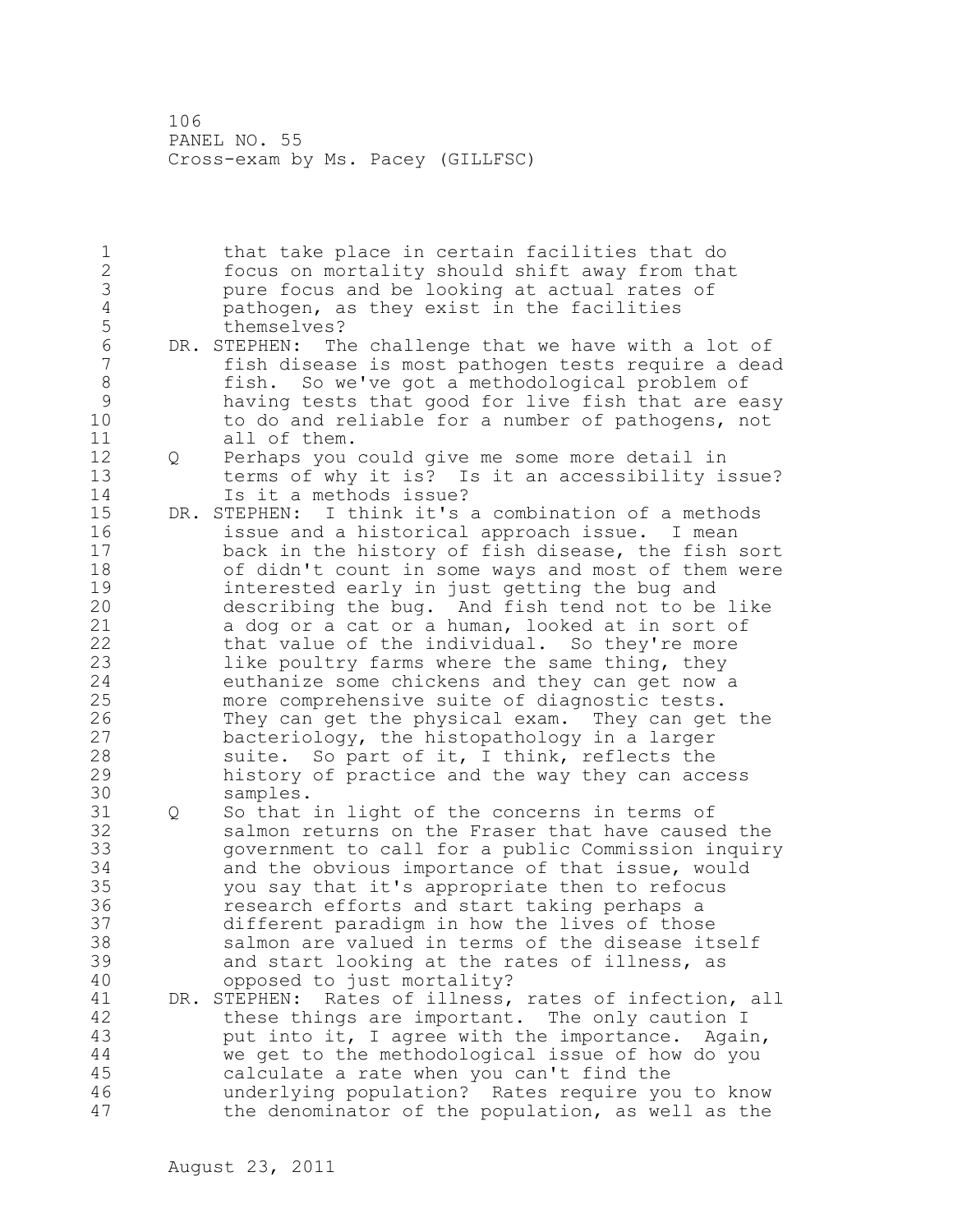107 PANEL NO. 55 Cross-exam by Ms. Pacey (GILLFSC)

1 numerator over time. And we know that sometimes 2 the way we capture fish creates a bias in the 3 numerator and how we see the population creates a<br>4 bias in the denominator. So while we agree, your 4 bias in the denominator. So while we agree, your<br>5 bend premise is absolutely right for understanding the 5 premise is absolutely right for understanding the 6 full epidemiology of disease, there are significant methodological challenges, not just in 8 the diagnostic tests but in how we actually<br>9 access, follow and track population to get 9 access, follow and track population to get those<br>10 mumbers that you're talking about. numbers that you're talking about. 11 Q Okay. I'm just going to ask one further 12 clarifying question and then I think my time is 13 probably up. And pardon me if I'm not 14 understanding correctly but when we're dealing 15 with populations that are actually contained, the 16 historical approach has been the sort of audit 17 approach where you have a death within the 18 population that prompts everyone's attention to 19 then go in and see what was the cause of death and<br>20 then perhaps we'll unveil that there is an then perhaps we'll unveil that there is an 21 infection. When we're dealing with contained 22 populations, could it not be that the actual 23 surveillance that occurs could be more attune to 24 live fish and just overall health, as you've 25 discussed in your evidence? 26 DR. STEPHEN: Well, I think there's two different<br>27 things to think about, that I don't think it things to think about, that I don't think it's 28 just mortality. Certainly, people look at 29 morbidity or sick animals as well. And for some 30 of the problems like I think again in general, the<br>31 sea lice monitoring program, they're looking at sea lice monitoring program, they're looking at 32 healthy fish and doing a sample of the entire lot. 33 And again, we have to look at how we're monitoring 34 the population. On the one hand, you could have 35 an external party going and looking and they can 36 decide to look at sicks or deads or whatever. Or 37 you can have the ongoing looking of staff. 38 So as we described, and you heard Dr. 39 MacWilliams talk about, they have staff in the 40 hatcheries who are ongoing observing these fish 41 for their feeding behaviour and for their<br>42 bositions in the pans. I mean that's a f positions in the pans. I mean that's a form of 43 surveillance, not an external auditing but 44 certainly a form of surveillance. So we do have a 45 comprehensive view of what's going on in contained 46 fish populations that might be different than what 47 is being audited for by external parties.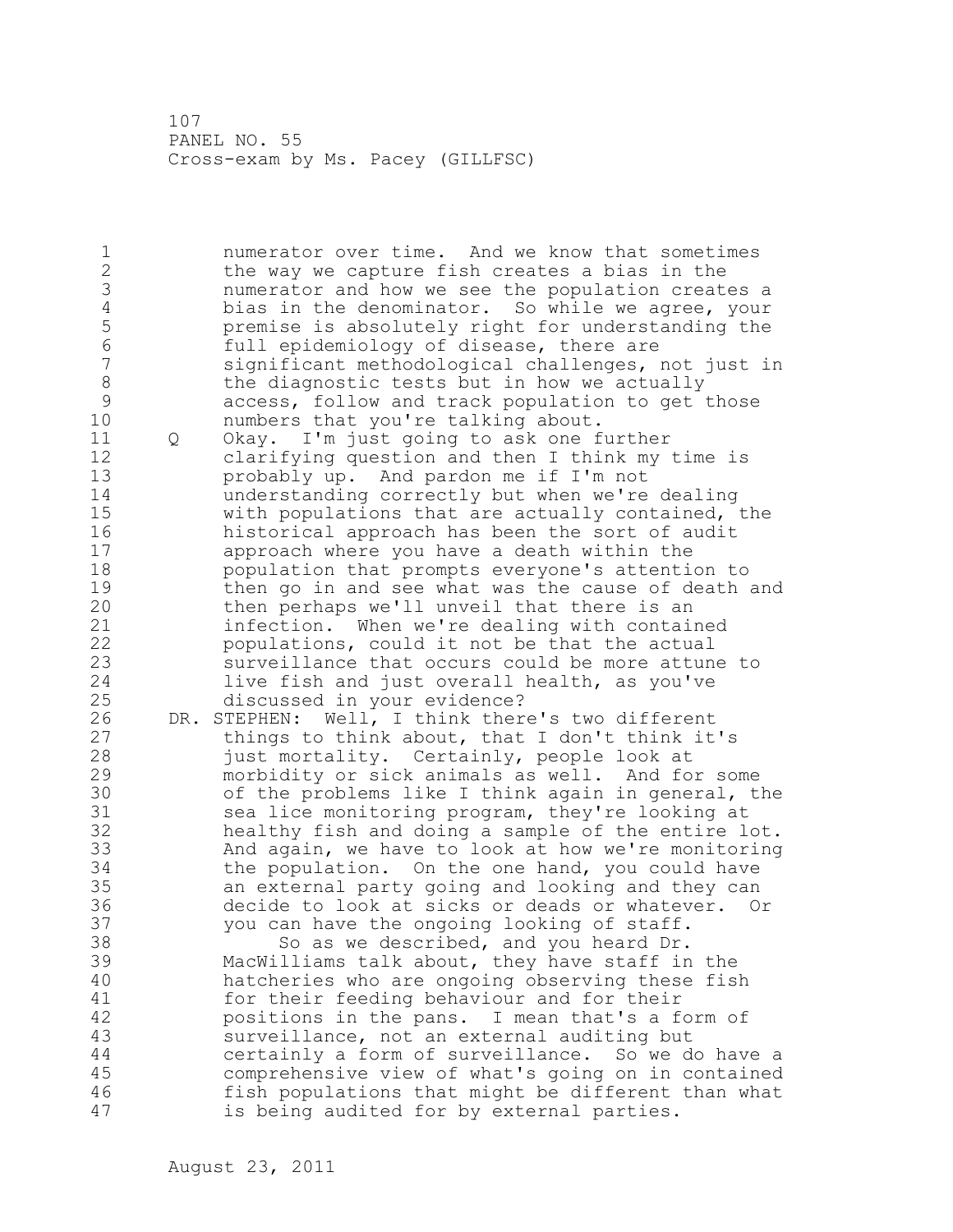108 PANEL NO. 55 Cross-exam by Mr. Taylor (CAN)(cont'd)

1 MS. PACEY: Thank you. Those are my questions. Thank 2 you. 3 MR. MARTLAND: Mr. Commissioner, Canada for re-4 examination.<br>5 MR. TAYLOR: As I 5 MR. TAYLOR: As I understand re-examination, I may re-<br>6 exam Dr. Johnson and Dr. MacWilliams. I don't 6 exam Dr. Johnson and Dr. MacWilliams. I don't think I have a right with regard to Dr. Kent or 8 Dr. Stephen and, therefore, my re-examination<br>9 should be taken in that regard and anything leg 9 should be taken in that regard and anything left<br>10 mdone with the two authors of 1 and 1A, is not undone with the two authors of 1 and 1A, is not 11 anything other than I can't re-exam.  $\begin{array}{c} 12 \\ 13 \end{array}$ CROSS-EXAMINATION BY MR. TAYLOR, continuing: 14 15 Q I think my questions are of just you, Dr. Johnson, 16 but we'll see as we proceed over the next few 17 moments. You were asked a question by Ms. 18 Gaertner about whether industry could do more in 19 research or that sort of thing and you answered to<br>20 do with sea lice. And I think you spoke of sea do with sea lice. And I think you spoke of sea 21 lice monitoring. Can you very briefly just say 22 what is it that you were thinking of is the work 23 that industry is doing there? 24 DR. JOHNSON: I guess, upon reflecting upon my answer, 25 there are a variety of programs that industry can 26 become involved in and has become involved in,<br>27 which can relate to fish health, such as progr which can relate to fish health, such as programs 28 within the ACRDP. The ones I was thinking of is 29 support that we've received from the industry, for 30 example, to monitor the fish in 2010 in the Strait<br>31 of Georgia, and industry participation, industry 31 of Georgia, and industry participation, industry<br>32 participating with me on a west coast chum salmom participating with me on a west coast chum salmon 33 survey by providing the fish and the logistics to 34 obtain these fish, as part of an ACRDP program. 35 So that's the sort of industry participation I was 36 speaking about. As well as some financial 37 contributions to some of these programs. 38 Q All right. Are you aware of fish health database 39 upgrades that industry is working on? 40 DR. JOHNSON: I'm not familiar with fish health 41 database upgrades.<br>42 0 Or any genetic res 42 Q Or any genetic research? 43 DR. JOHNSON: Now, I would leave that for the genetics 44 group to answer. Sorry. 45 Q Okay. And what about any work with respect to a 46 workshop on BDK? 47 DR. JOHNSON: BKD?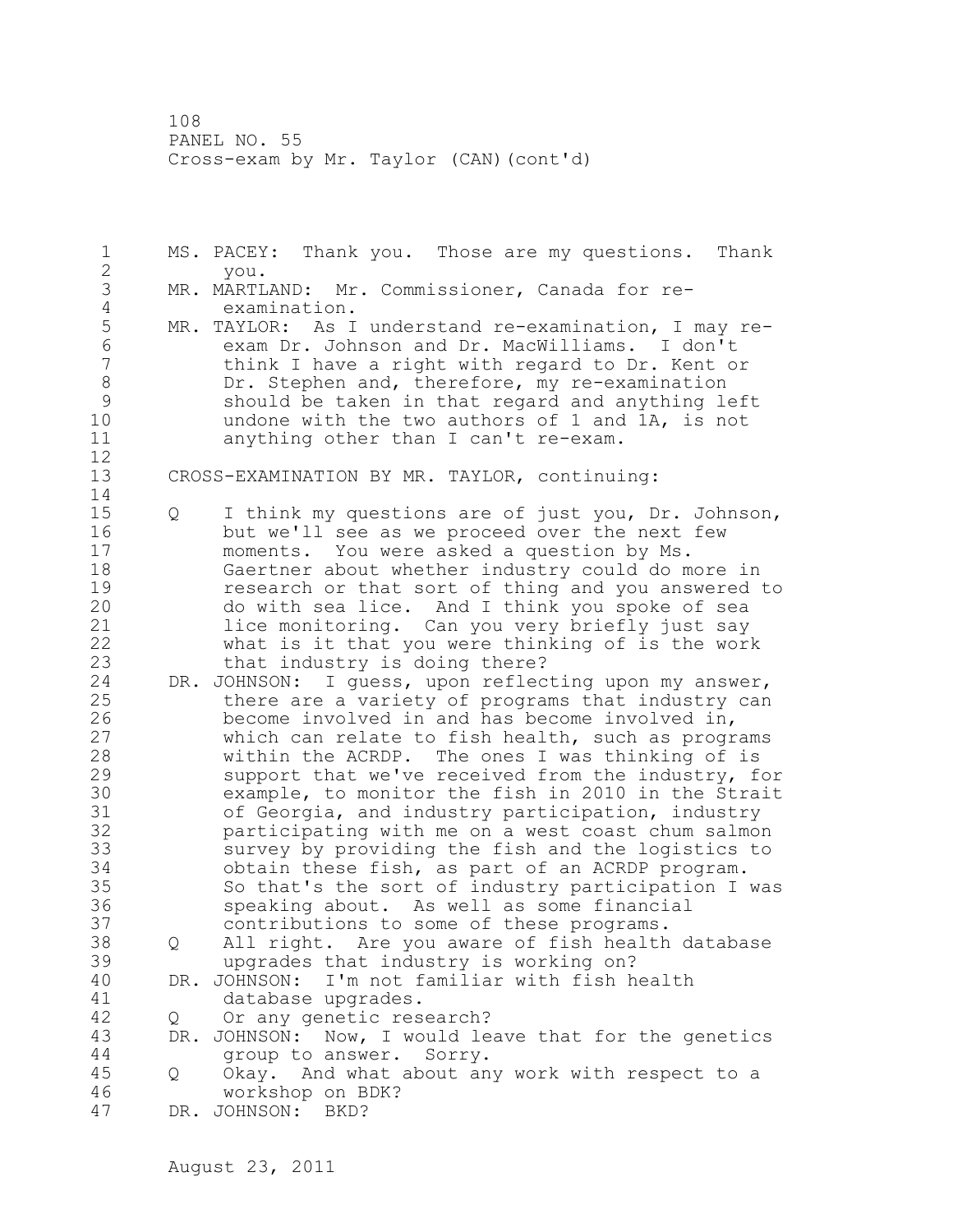109 PANEL NO. 55 Cross-exam by Mr. Taylor (CAN)(cont'd)

1 Q Sorry, BDK, yeah.<br>2 DR. JOHNSON: BKD. DR. JOHNSON: BKD. 3 Q You say it. 4 DR. JOHNSON: Okay. On bacterial kidney disease, yes,<br>5 there was a workshop sponsored at the American 5 there was a workshop sponsored at the American 6 Fisheries Society fish health meetings recently, which had industry participation, and I believe 8 some industry sponsorship, although I didn't --<br>9 0 What? 9 Q What?<br>10 DR. MacWIL DR. MacWILLIAMS: (Indiscernible - overlapping 11 speakers) salmon. 12 DR. JOHNSON: (Indiscernible) salmon. 13 Q You were also asked a question or two about the 14 April 14/15 workshop that DFO scientists had. 15 What was the purpose of that workshop? 16 DR. JOHNSON: Purpose of the workshop, in my opinion, 17 was to basically get all of the people within DFO 18 around the table to talk about what they've been 19 doing with respect to learning more about declines<br>20 of Fraser River sockeye salmon. So it was an of Fraser River sockeye salmon. So it was an 21 opportunity for people to get together to discuss 22 the results that they've obtained and possibly to 23 even generate new hypotheses and to see how our 24 view had changed from the subsequent meeting that 25 we held about a year earlier. If it had, then how 26 our view, whether it was still in alignment with<br>27 the workshop that was held by the Pacific Salmon the workshop that was held by the Pacific Salmon 28 group. I can't remember. 29 Q Pacific Salmon Commission? 30 DR. JOHNSON: Pacific Salmon Commission workshop. 31 Q All right. And when you say "people", are you<br>32 Teferring to scientists? referring to scientists? 33 DR. JOHNSON: Yes, it was scientists. 34 Q All right. Was justice counsel there as an 35 observer or a participant? 36 DR. JOHNSON: Justice counsel was there as an observer. 37 Q Then you were asked a question by, I think, Mr. 38 Leadem about knowledge on sea lice. And the 39 question was put to you as to whether Dr. Jones 40 was the expert in DFO and you answered by saying 41 that Dr. Jones is doing some lab work and you're<br>42 doing some fieldwork and that is in conjunction doing some fieldwork and that is in conjunction 43 with each other. Are you someone who is 44 knowledgeable on sea lice? 45 DR. JOHNSON: I am someone who is knowledgeable on sea 46 lice. 47 Q And do you consider yourself to be an expert in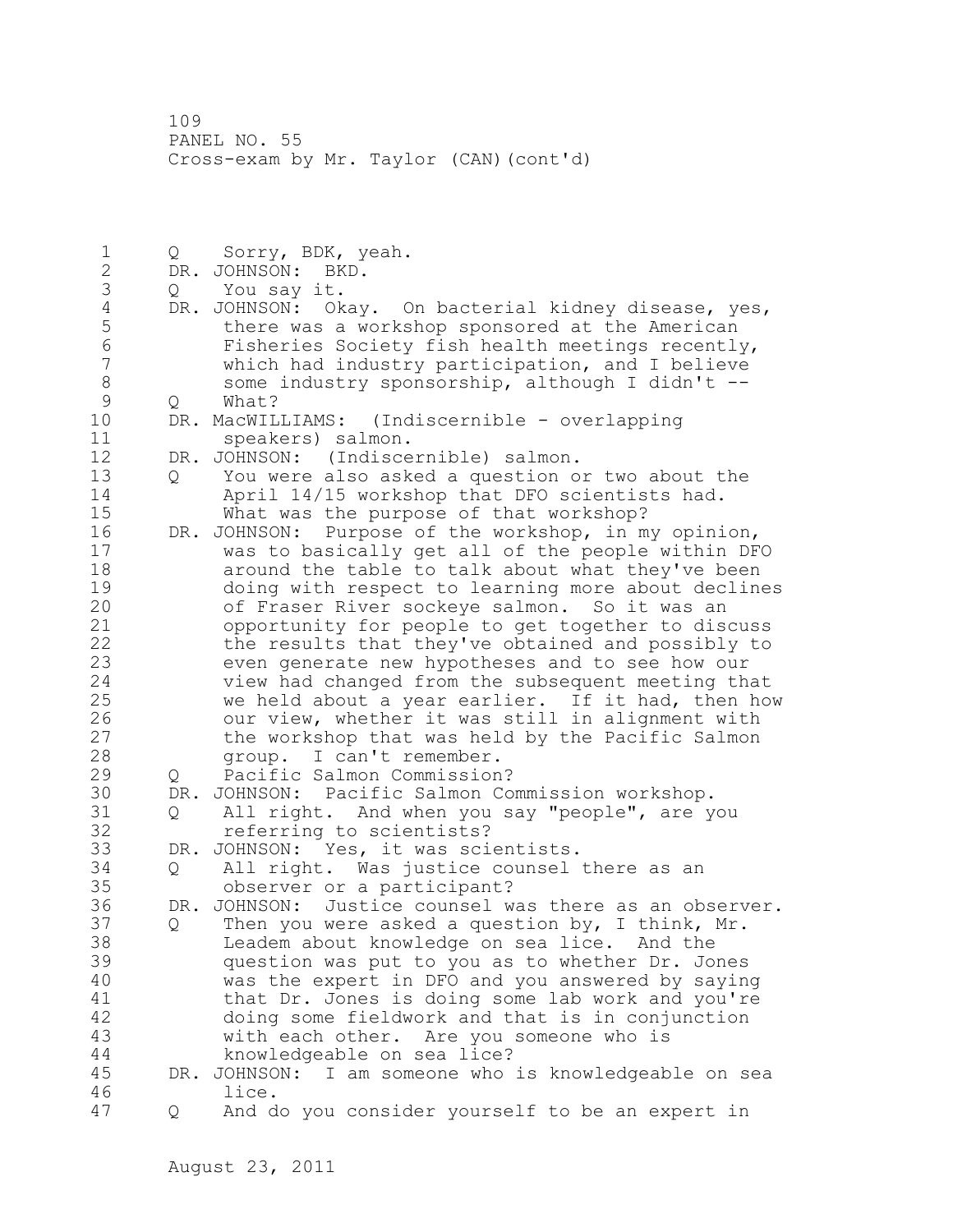110 PANEL NO. 55 Cross-exam by Mr. Taylor (CAN)(cont'd) Re-exam by Mr. Martland

1 that area? 2 DR. JOHNSON: I'm an expert on sea lice especially 3 their interactions with hosts.<br>4 Q And then finally, you were ask 4 Q And then finally, you were asked some questions<br>5 quite a while back about Mr. Price's paper and 5 5 quite a while back about Mr. Price's paper and you<br>6 made some comments about his paper. Are you 6 made some comments about his paper. Are you working on a paper yourself further to Mr. Price's 8 paper? 9 DR. JOHNSON: We have discussed producing a paper in<br>10 10 Sesponse to the two papers by Mr. Price. Howeve response to the two papers by Mr. Price. However, 11 due to a large work commitment and things related 12 to the Cohen Commission, I haven't gotten very far 13 in producing that document. 14 Q All right. If it were to proceed, what is it 15 that's prompting you to write a paper on Mr. 16 Price's papers? 17 DR. JOHNSON: A large amount of it comes from those 18 discrepancies that I felt and the fact that I felt 19 that there was a large body of literature that was<br>20 simply not discussed in those papers. simply not discussed in those papers. 21 Q Is that usual or unusual for a scientist to feel 22 compelled to at least consider writing a response 23 paper to someone else's paper? 24 DR. JOHNSON: I would think that some people probably 25 do that frequently. This is the only time that 26 I've ever contemplated writing a response paper to<br>27 somebody else's paper. somebody else's paper. 28 MR. TAYLOR: All right. Thank you. 29 MR. MARTLAND: I have two very brief areas, Mr. 30 Commissioner, if I may? And I'll ask Mr. Lunn to bring up 1499, Exhibit 1499, for the second and 32 I'll begin with the first. 33 34 RE-EXAMINATION BY MR. MARTLAND: 35 36 Q Dr. Kent, Mr. McDade in his questions that drew 37 your attention to some fish health databases and 38 asked in the preparation of your technical report 39 whether you had incorporated a review of those. 40 You can ignore what's on the screen for this 41 question. In terms of the timing of the report<br>42 that you prepared for the Commission, we can pu that you prepared for the Commission, we can put 43 together dates in due course. But is it right to 44 say that your draft report was due to the 45 Commission? Do you have any memory of that vis-à-46 vis the holidays last year in December of 2010? 47 DR. KENT: Yeah, we had a workshop. I believe that was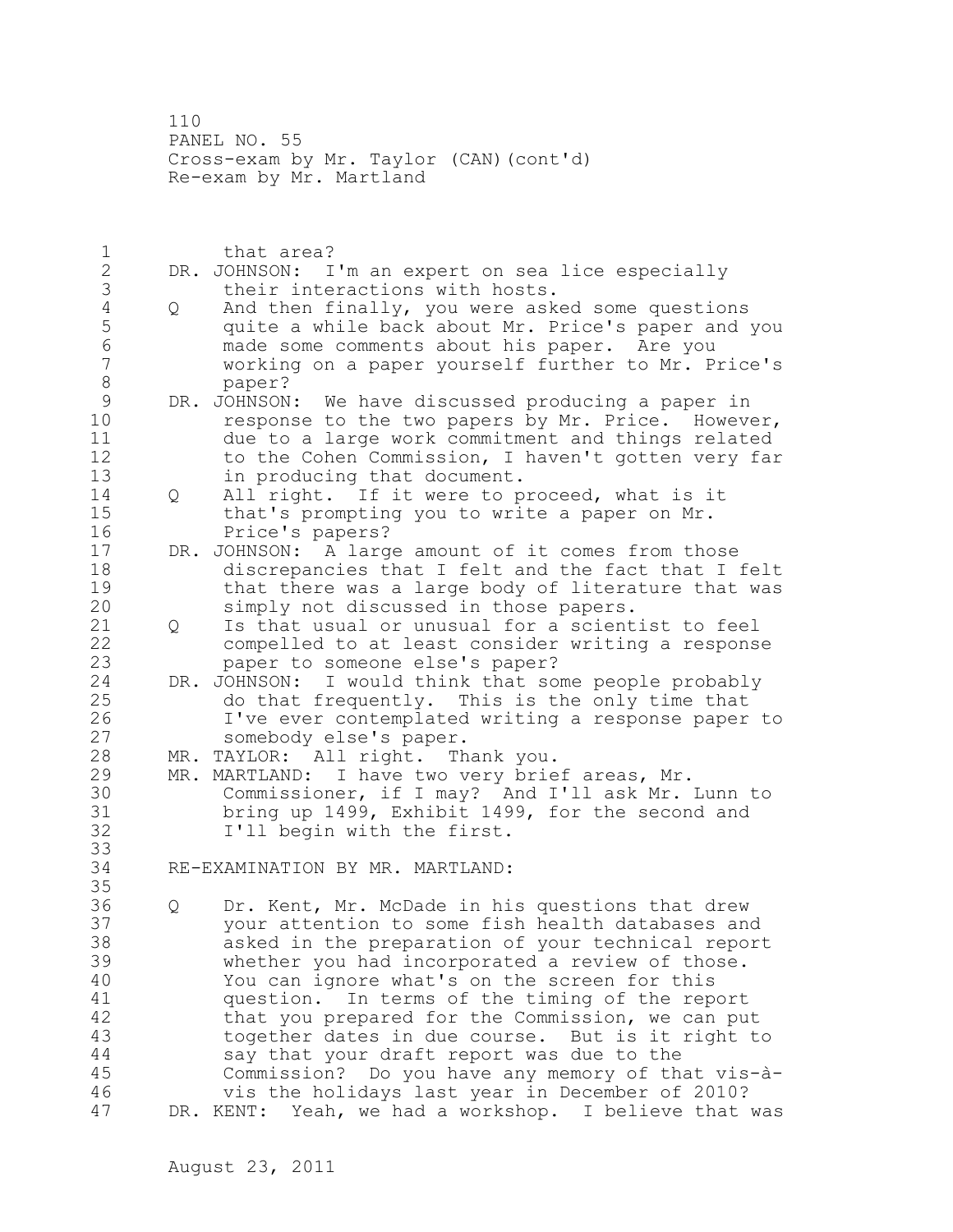111 PANEL NO. 55 Re-exam by Mr. Martland

1 in early December. And then the draft of the 2 report was due, I think, six weeks later. That 3 would be in January, I believe; is that correct?<br>4 0 Was that the final date was the end of January a 4 Q Was that the final date was the end of January and<br>5 the draft report mid-December? Does that sound 5 the draft report mid-December? Does that sound 6 right, if I suggest those dates to you?<br>7 DR. KENT: That sounds right. DR. KENT: That sounds right. 8 Q Do you know about the Commissioner's final ruling,<br>9 which was also early or mid-December or the timing 9 which was also early or mid-December or the timing of the production of data? Do you know about the 11 timing of that process? 12 DR. KENT: No. 13 Q Did you prepare your report without that data and 14 not looking to incorporate that data? 15 DR. KENT: Which data are you referring to? 16 Q I'm talking about the databases that were 17 produced. 18 DR. KENT: Oh, that we were going through, yes. I 19 basically prepared my report based on my<br>20 literature review and data that were a la literature review and data that were a large 21 number of grey literature documents that were 22 provided to me by the Cohen Commission. And I 23 don't recall seeing those at that time in late 24 December/early January when I was finalizing the 25 report. 26 Q And the Project 5 reports came some months or many<br>27 months after yours; is that your understanding? months after yours; is that your understanding? 28 DR. KENT: That's my understanding. 29 Q Dr. Johnson, have a look, please, at the Exhibit 30 1499. And my question is whether you have 31 awareness one way or the other as to whether First Nations were involved in developing the research 33 agenda or working on this project? 34 DR. JOHNSON: This project is a laboratory-based 35 susceptibility studies, which is part of the 36 larger PARR projects that we have funded. And 37 First Nations were not consulted in the 38 development of this project. 39 MR. MARTLAND: Mr. Commissioner, I have no further 40 questions. I just would like to extend my 41 appreciation to all counsel for their cooperation<br>42 in respecting our time and concluding this panel in respecting our time and concluding this panel 43 in the two days. 44 THE COMMISSIONER: Yes, I, too, would like to express 45 appreciation to all counsel and particularly 46 express appreciation to the members of this panel 47 for attending the hearing and for cooperating and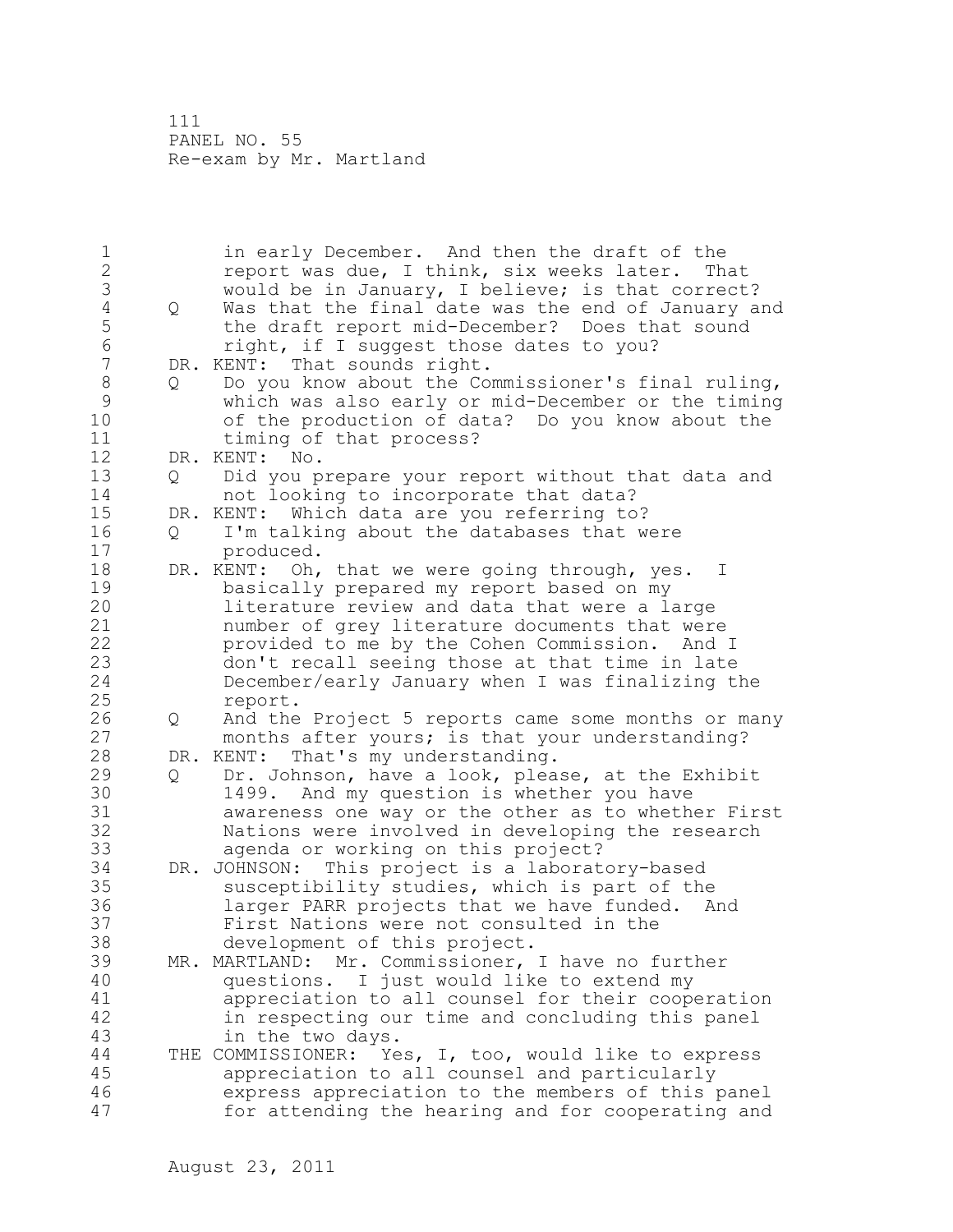112 Proceedings

| $\frac{1}{2}$<br>3<br>$\overline{4}$<br>5<br>$\sqrt{6}$ |            | providing your answers with counsel. Thank you<br>very much. We'll adjourn then until ten o'clock<br>tomorrow morning. Thank you, Mr. Martland.<br>THE REGISTRAR: The hearing is now adjourned till ten<br>o'clock tomorrow morning.      |
|---------------------------------------------------------|------------|-------------------------------------------------------------------------------------------------------------------------------------------------------------------------------------------------------------------------------------------|
| $\overline{7}$<br>8<br>$\mathcal{G}$<br>10              | 10:00 A.M. | (PROCEEDINGS ADJOURNED TO AUGUST 24, 2011, AT                                                                                                                                                                                             |
| 11<br>12<br>13<br>14<br>15<br>16<br>17<br>18<br>19      |            | I HEREBY CERTIFY the foregoing to be a<br>true and accurate transcript of the<br>evidence recorded on a sound recording<br>apparatus, transcribed to the best of my<br>skill and ability, and in accordance<br>with applicable standards. |
| 20<br>21<br>22                                          |            | Diane Rochfort                                                                                                                                                                                                                            |
| 23<br>24<br>25<br>26<br>27<br>28<br>29<br>30            |            | I HEREBY CERTIFY the foregoing to be a<br>true and accurate transcript of the<br>evidence recorded on a sound recording<br>apparatus, transcribed to the best of my<br>skill and ability, and in accordance<br>with applicable standards. |
| 31<br>32                                                |            | Pat Neumann                                                                                                                                                                                                                               |
| 33<br>34<br>35                                          |            |                                                                                                                                                                                                                                           |
| 36<br>37<br>38<br>39<br>40<br>41<br>42<br>43<br>44      |            | I HEREBY CERTIFY the foregoing to be a<br>true and accurate transcript of the<br>evidence recorded on a sound recording<br>apparatus, transcribed to the best of my<br>skill and ability, and in accordance<br>with applicable standards. |
| 45<br>46<br>47                                          |            | Karen Hefferland                                                                                                                                                                                                                          |